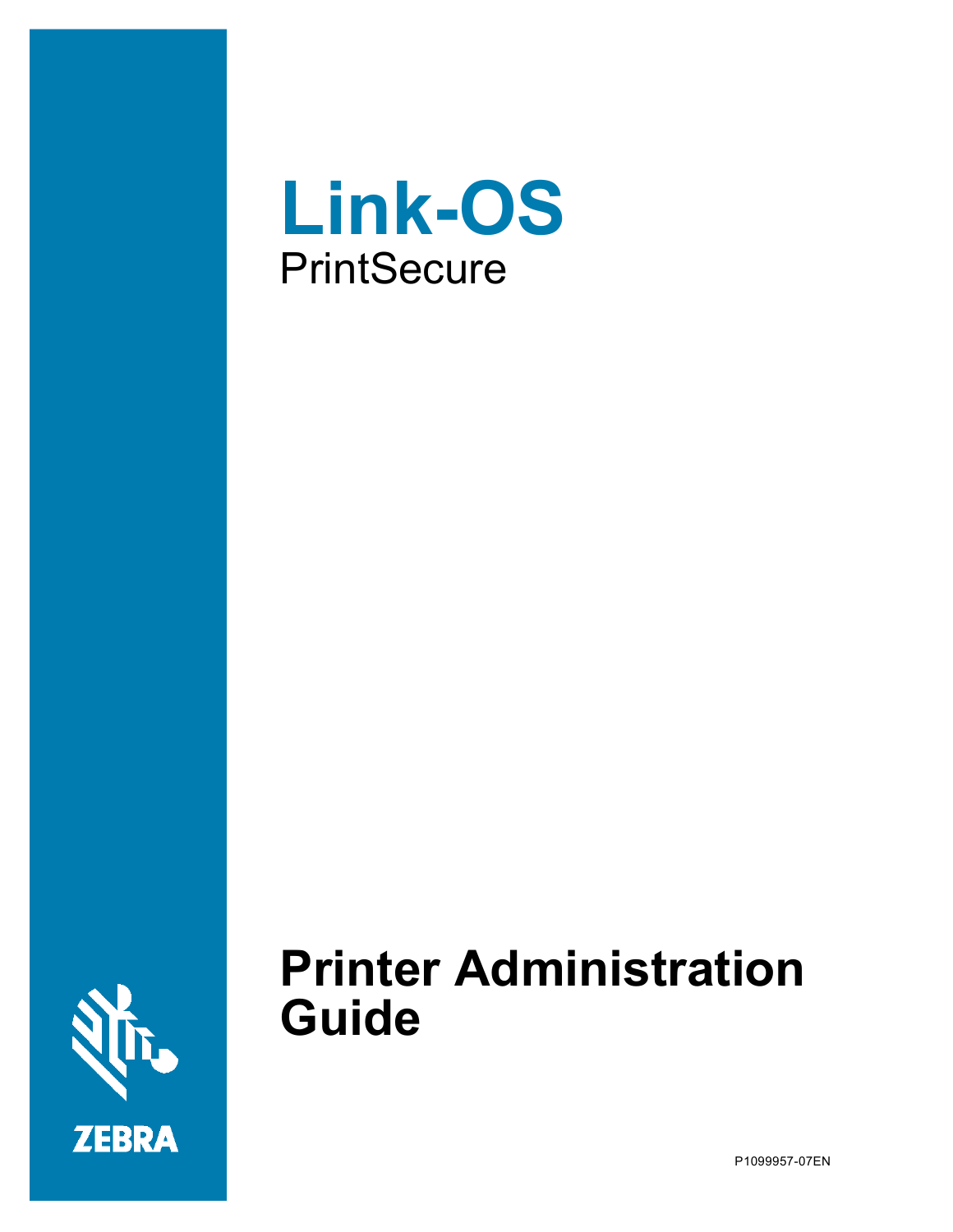ZEBRA and the stylized Zebra head are trademarks of Zebra Technologies Corporation, registered in many jurisdictions worldwide. All other trademarks are the property of their respective owners. © 2022 Zebra Technologies Corporation and/or its affiliates. All rights reserved.

Information in this document is subject to change without notice. The software described in this document is furnished under a license agreement or nondisclosure agreement. The software may be used or copied only in accordance with the terms of those agreements.

For further information regarding legal and proprietary statements, please go to:

SOFTWARE: zebra.com/informationpolicy COPYRIGHTS: zebra.com/copyright WARRANTY: zebra.com/warranty END USER LICENSE AGREEMENT: zebra.com/eula

# <span id="page-1-0"></span>Terms of Use

### <span id="page-1-1"></span>Proprietary Statement

This manual contains proprietary information of Zebra Technologies Corporation and its subsidiaries ("Zebra Technologies"). It is intended solely for the information and use of parties operating and maintaining the equipment described herein. Such proprietary information may not be used, reproduced, or disclosed to any other parties for any other purpose without the express, written permission of Zebra Technologies.

### <span id="page-1-2"></span>Product Improvements

Continuous improvement of products is a policy of Zebra Technologies. All specifications and designs are subject to change without notice.

### <span id="page-1-3"></span>Liability Disclaimer

Zebra Technologies takes steps to ensure that its published Engineering specifications and manuals are correct; however, errors do occur. Zebra Technologies reserves the right to correct any such errors and disclaims liability resulting therefrom.

### <span id="page-1-4"></span>Limitation of Liability

In no event shall Zebra Technologies or anyone else involved in the creation, production, or delivery of the accompanying product (including hardware and software) be liable for any damages whatsoever (including, without limitation, consequential damages including loss of business profits, business interruption, or loss of business information) arising out of the use of, the results of use of, or inability to use such product, even if Zebra Technologies has been advised of the possibility of such damages. Some jurisdictions do not allow the exclusion or limitation of incidental or consequential damages, so the above limitation or exclusion may not apply to you.

### <span id="page-1-5"></span>Publication Date

May 11, 2022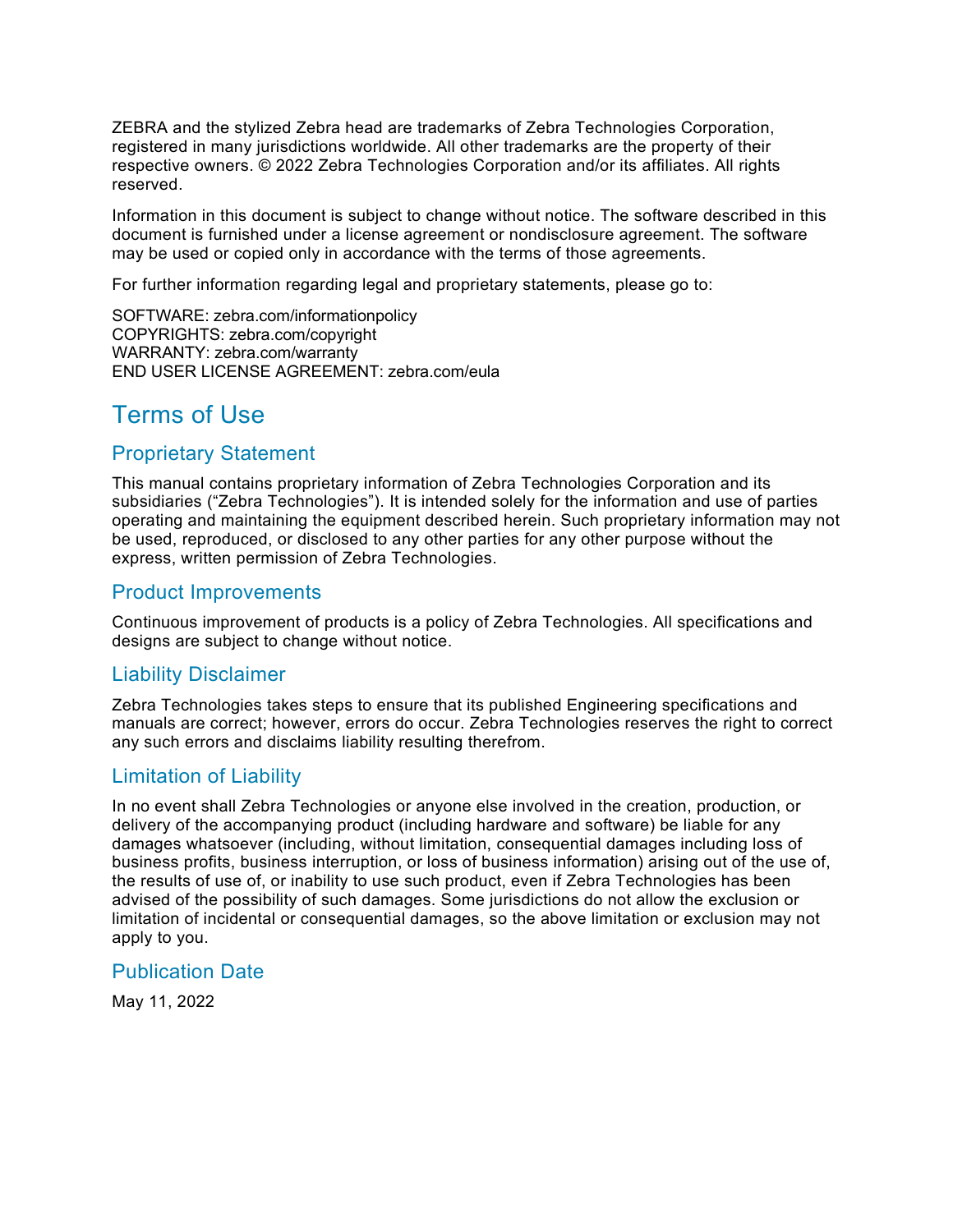# **Table of Contents**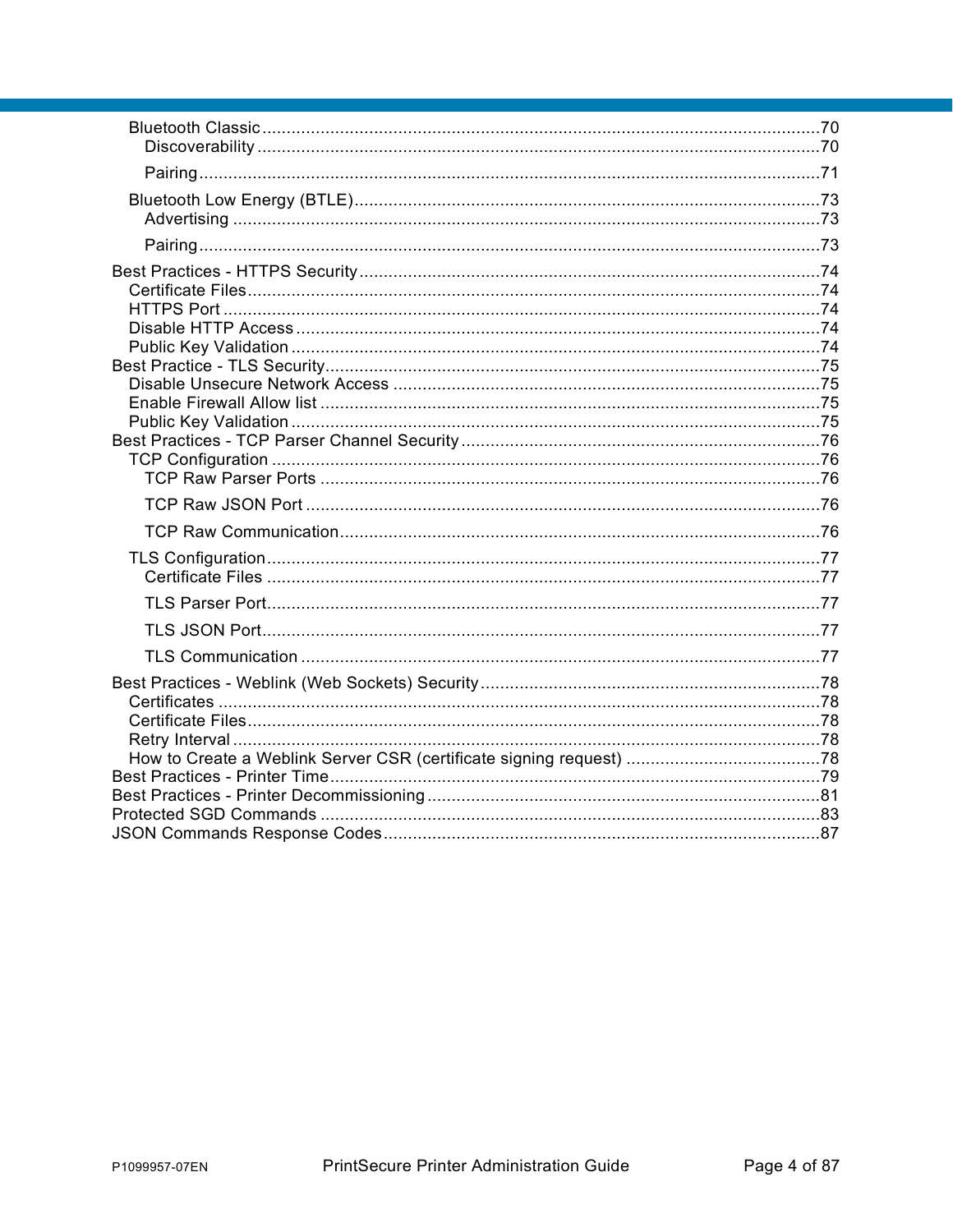# <span id="page-4-0"></span>**Introduction**

This document details how to perform Administrator-level functions on a Zebra Label or Receipt printer. The content in this document covers both Link-OS® and ZebraLink™ printers, though the degree to which the two types of printers can be Administered is different. To make it easy to see where a given Administrative feature is available, the document will display the  $\odot$  Link-OS or  $\frac{7 \text{ebra}}{1 \text{m}}$  ZebraLink icon to indicate if the feature is available on the printer being configured.

# <span id="page-4-1"></span>**Overview**

Administering Thermal label and receipt printers might, at first, appear to be a very different task than managing other devices, such as computers or smartphones. Fortunately, there is a wellestablished, reliable model and a set of best practices that can be easily applied to minimize risks and make the task straightforward.

The "CIA Model" provides a guiding framework when considering how to reasonably and effectively raise the bar on risk mitigation. The model can be applied to all devices that utilize the data protected by enterprise information systems, from the more traditional connected solutions to the new players in the connected environment, such as intelligent thermal barcode printers. It includes three components:

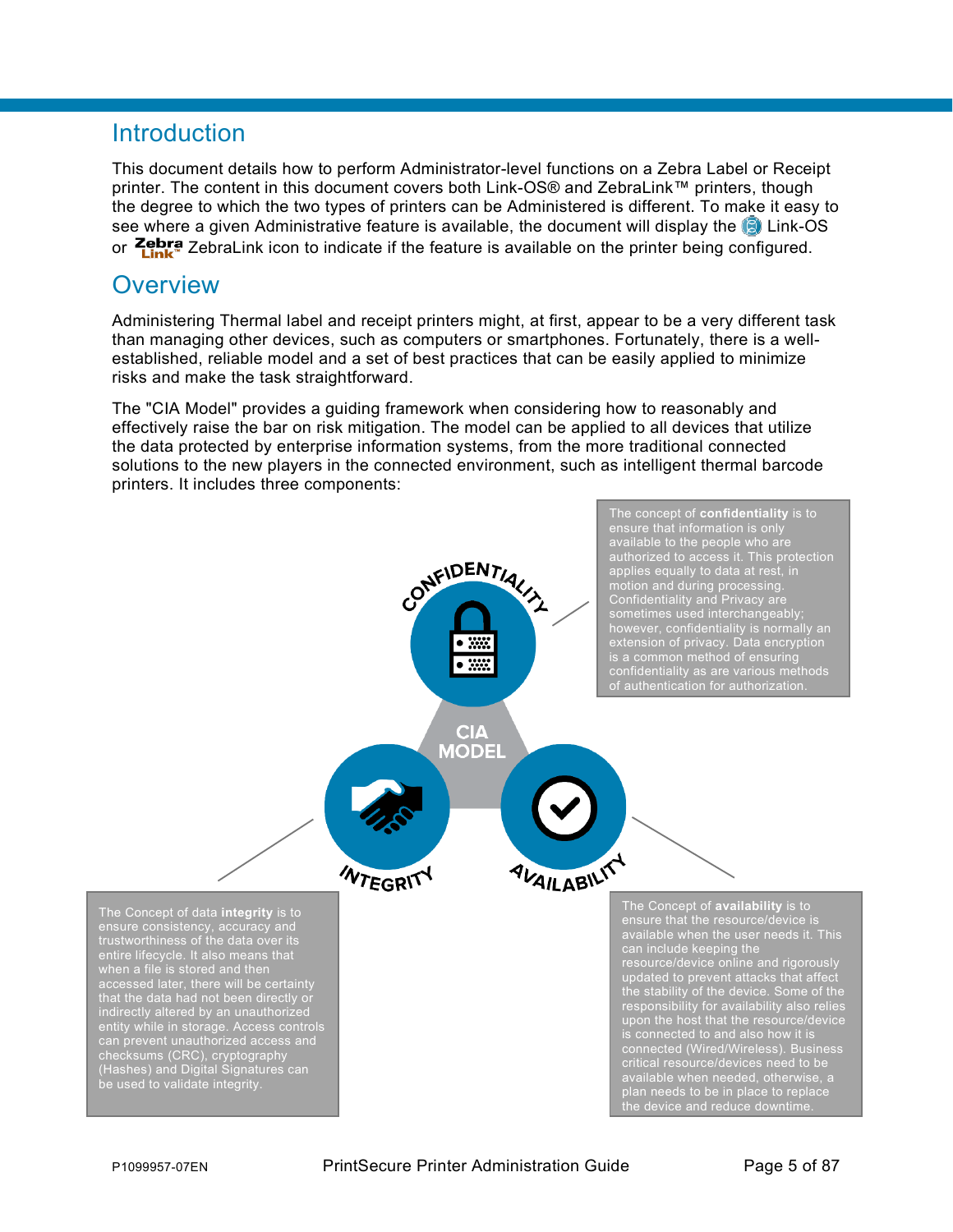# <span id="page-5-0"></span>Common Sense Best Practices

There are a set of Best Practices you can put in place to align your printer Administration with the CIA concepts. By applying these common-sense Best Practices, you can reduce risk, while still optimizing your use of thermal barcode printers.

|                | • Start early. Plan for incoming devices, and how you'll protect them.                                                                                                                                                     |
|----------------|----------------------------------------------------------------------------------------------------------------------------------------------------------------------------------------------------------------------------|
| $\overline{2}$ | . Use encrypted and authenticated connections where possible.                                                                                                                                                              |
| 3              | . Plan to rotate access passwords, access keys and authentication credentials.                                                                                                                                             |
| 4              | •Defaults typically represent documented methods to access a device. Activate<br>User Interface Passwords and consider turning off the device services that you<br>don't plan to use.                                      |
| 5              | •Leverage a remote management system to allow you to quickly update settings<br>and standards. The longer devices are using out of date settings, the longer they<br>represent the easier target.                          |
| 6              | •Keep update schedules and plans only in the hands of those who need to have<br>them. Knowing when updates are planned can inadvertently encourage<br>inappropriate actions.                                               |
|                | . Plan for a method to continuously monitor your system for out of touch devices.<br>Where you suspect a device has been taken out of your environment, withdraw its<br>credentials until the device status is determined. |
| 8              | •Choose devices that can be updated across their long service lives so they keep<br>current with new standards. Verify that the update system uses a method to ensure<br>the update file hasn't been tampered with.        |
| Q              | •Plan for device retirement by removing enterprise system settings, deleting device<br>user Accounts/Credentials and checking to make sure the existing system isn't<br>hardcoded to look for retired devices.             |
| 10             | • Consider Confidentiality, Integrity, and Availability during all stages of the devices<br>lifecycle.                                                                                                                     |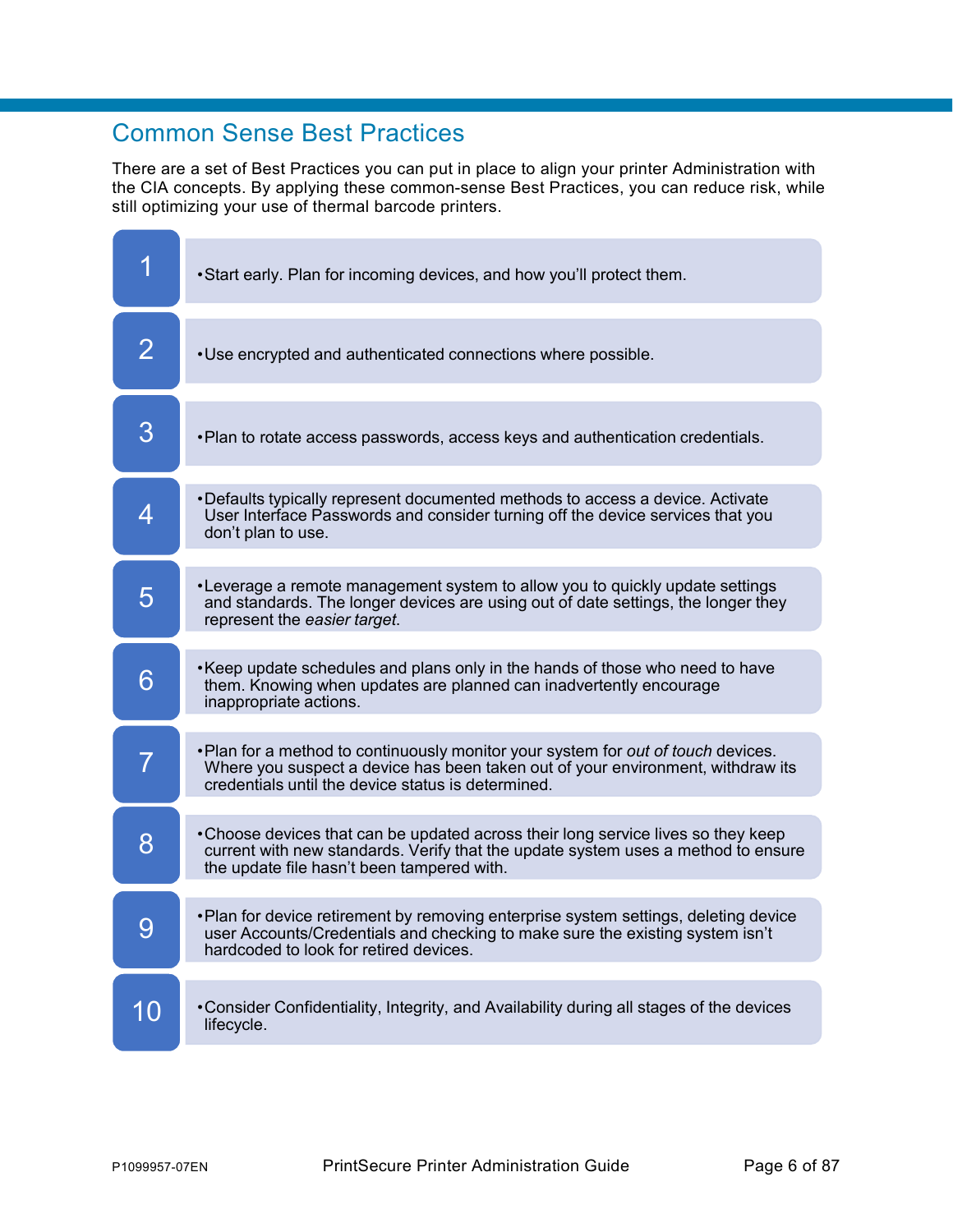# <span id="page-6-0"></span>Steps to Take:

Applying these Best Practices is straightforward. The process involves four steps:

- 1. **Census** which devices do you have?
- 2. **Consider** which Admin capabilities do your printers have?
- 3. **Configure** send commands to alter Admin settings
- 4. **Confirm** validate the new settings

### <span id="page-6-1"></span>Census: Which Devices Do You Have?

Zebra has been making printers for over 30 years. In that time, the scope of Administrator-level settings has grown. It is important to know which printer models you are working with to know which Administrator controls are available. The chart below will help you *place* your printer model into one of three categories:

| Legacy<br><b>Models</b>                                                                                                                                                                                  | Zebra<br>Link                                                                                                                                                                                            |                                                                                                                                                                            |
|----------------------------------------------------------------------------------------------------------------------------------------------------------------------------------------------------------|----------------------------------------------------------------------------------------------------------------------------------------------------------------------------------------------------------|----------------------------------------------------------------------------------------------------------------------------------------------------------------------------|
| (no admin features)                                                                                                                                                                                      | (limited admin features)                                                                                                                                                                                 | Link-OS <sup>®</sup>                                                                                                                                                       |
|                                                                                                                                                                                                          |                                                                                                                                                                                                          | (most admin features)                                                                                                                                                      |
| <b>Desktop Printers</b><br>A100 series<br>A300 series<br><b>Bravo series</b><br>Companion<br>Encore series<br>LP/TLP series<br><b>Tiger Writer</b><br>2746 series<br>HT146<br>DA402<br>R402<br>T300/T402 | <b>Desktop Printers</b><br>LP/TLP-Z series<br>LP/TLP Plus series<br>S300<br>S400<br>S500<br>S600<br>G series<br><b>HC100</b>                                                                             | <b>Desktop Printers</b><br>ZD200 series<br>ZD400 series<br>ZD500 series<br>ZD600 series                                                                                    |
| <b>Mobile Printers</b><br>Cameo series<br>MP series<br><b>QL</b> series<br>PA400 series<br>PT400 series<br>PS2000-PS400 series<br><b>TR220</b><br>ZQ110                                                  | <b>Mobile Printers</b><br><b>QLPlus series</b><br>P4T series<br><b>RW Series</b>                                                                                                                         | <b>Mobile Printers</b><br>iMZ series (up to Link-OS 5.2)<br>QLn series (up to Link-OS 5.2)<br>ZQ300 series<br>ZQ500 series<br>ZQ600 series<br>ZR300 series<br>ZR600 series |
| <b>Industrial Printers</b><br>Z60 series<br>Z90 series<br>Z100 series<br>Z140 series<br>Z200 series<br>105Se<br>Others<br>TTP Kiosk printer series                                                       | <b>Industrial Printers</b><br>Z4000/Z6000<br>Z4M/Z6M<br>ZM400/600 series<br>105SL series<br>105SL Plus series<br>Xill through Xi4 series<br>Others<br>PAX 2 through PAX5 series<br>ZE500 series<br>KR403 | <b>Industrial Printers</b><br>ZT200 series<br>ZT400 series<br>ZT500 series<br>ZT600 series<br><b>Others</b><br>ZE501 series                                                |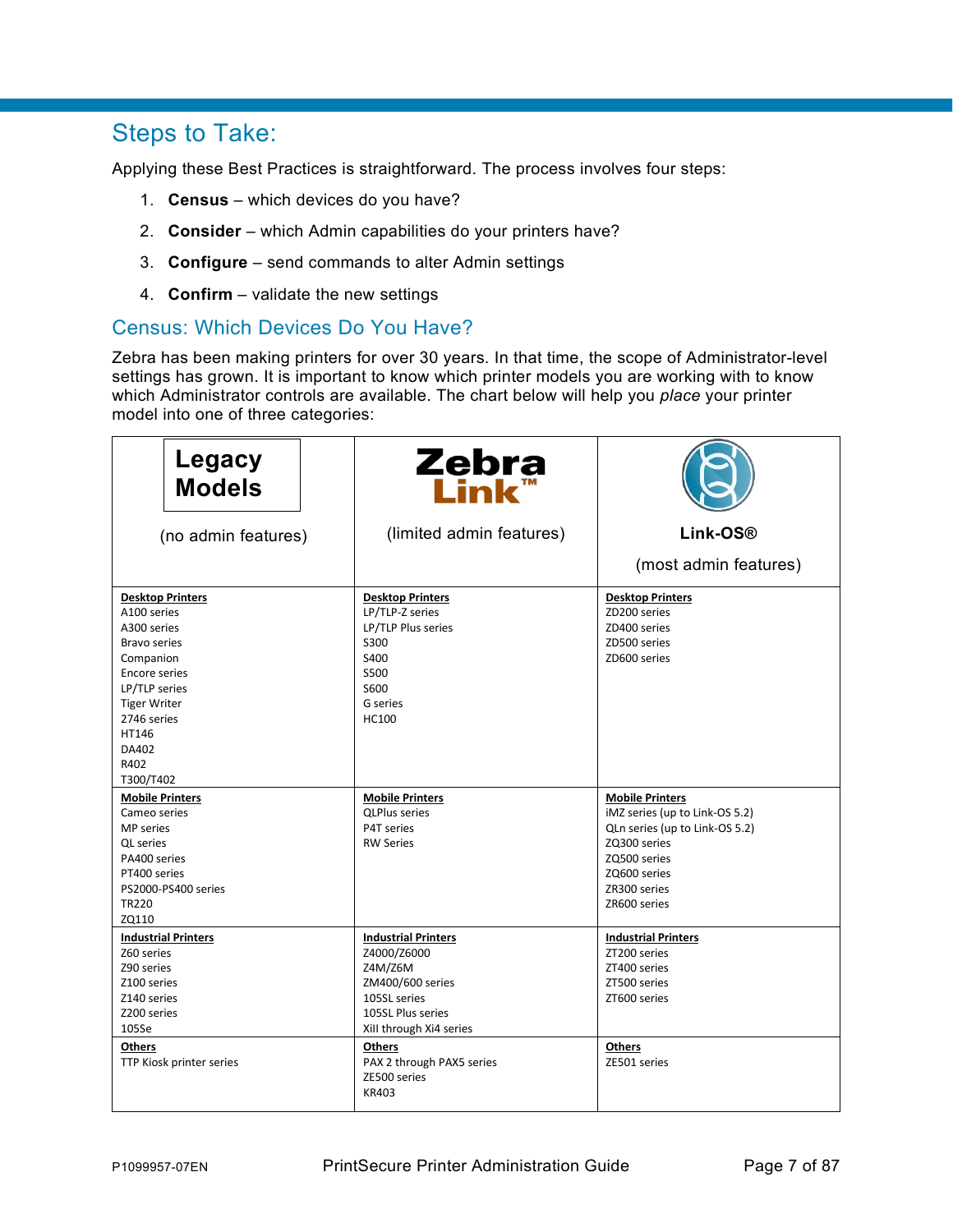# <span id="page-7-0"></span>Consider: Which Admin Capabilities Does Your Printer Have?

Link-OS printers support a wide range of administrative commands and features.

|                                  | Zebra<br>Link |   |
|----------------------------------|---------------|---|
| <b>Security</b>                  |               |   |
| <b>Protected Mode</b>            |               | ✓ |
| <b>OS Download Blocking</b>      |               | ✓ |
| <b>Decommissioning Mode</b>      |               | ✓ |
| <b>Services</b>                  |               |   |
| <b>HTTP</b>                      | ✓             | ✓ |
| <b>HTTPS</b>                     |               | ✓ |
| <b>FTP</b>                       | ✓             | ✓ |
| <b>LPD</b>                       | ✓             | ✓ |
| <b>UDP</b>                       |               | ✓ |
| <b>SMTP</b>                      | ✓             | ✓ |
| <b>SNMP</b>                      | ✓             | ✓ |
| <b>Raw Telnet</b>                | ✓             | ✓ |
| POP <sub>3</sub>                 | ✓             | ✓ |
| <b>NTP</b>                       |               | ✓ |
| <b>Communications</b>            |               |   |
| Auto-WLAN Cert Management        |               | ✓ |
| <b>Bluetooth Mode</b>            |               | ✓ |
| <b>Bluetooth Discoverability</b> |               | ✓ |
| <b>Bluetooth Enable</b>          |               | ✓ |
| <b>BTLE</b>                      |               | ✓ |
| <b>USB Host</b>                  |               | ✓ |
| Ethernet                         |               | ✓ |
| <b>WLAN</b>                      |               | ✓ |
| <b>ESSID</b>                     |               | ✓ |
| 802.11x                          |               | ✓ |
| <b>RTS/CTS Protection</b>        |               | ✓ |
| IP Address Allow list            |               | ✓ |
| <b>IP Port</b>                   |               | ✓ |
| IP Alternate port                |               | ✓ |
| JSON port                        |               | ✓ |
| Single connection port           |               | ✓ |
| <b>TLS IP Port</b>               |               |   |
| TLS JSON Port                    |               | ✓ |
| <b>TLS Enable</b>                |               | ✓ |
| Web sockets port                 |               | ✓ |
| <b>Asset Visibility Agent</b>    |               | ✓ |
| <b>MQTT</b>                      |               | ✓ |
| <b>Applications</b>              |               |   |
| Data Capture                     |               | ✓ |
| <b>XML Printing</b>              | ✓             | ✓ |
| <b>USB Mirror</b>                |               | ✓ |
| <b>FTP Mirror</b>                | ✓             | ✓ |
| <b>SFTP Mirror</b>               |               | ✓ |
| Zebra Basic Interpreter          |               | ✓ |
| <b>APL Emulations</b>            |               | ✓ |
| <b>User Interface</b>            |               |   |
| Password                         | ✓             | ✓ |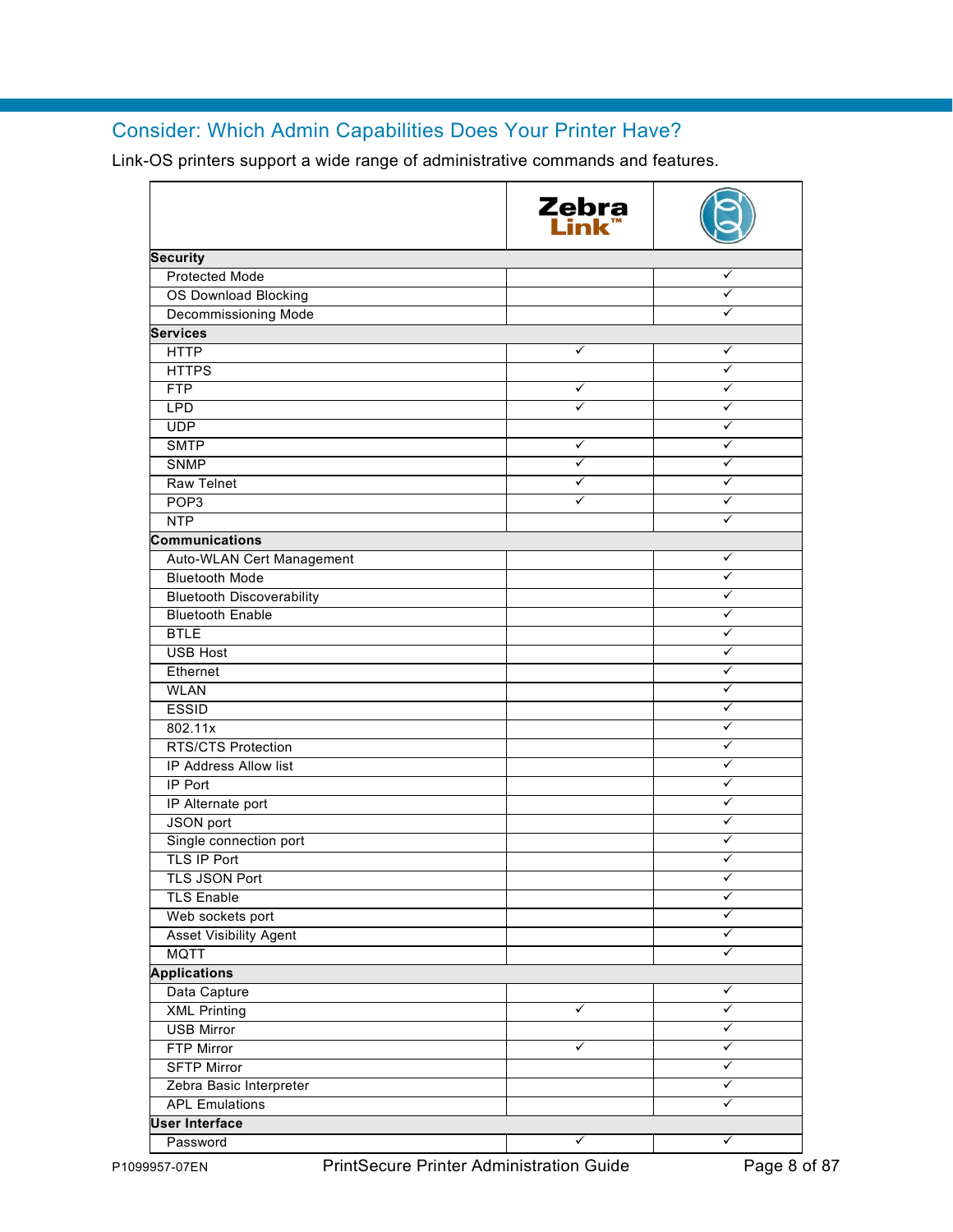#### <span id="page-8-0"></span>Premade Administration Files

Zebra has created several sets of pre-made files that you can send to your printer to quickly enable some of the most common security settings. These pre-made Admin Files were designed and built using the commands documented in this guide. However, because different user's networks operate in different ways, there is no one configuration file that could address every user's needs.

To obtain the pre-made Admin Files, go to: <https://www.zebra.com/printsecure>

You should edit the files to adapt to your unique needs. As you work with the Printer Administration Guide, you will quickly discover which commands and settings that are appropriate for your use case. For example, if your application uses Mirror, then turning off FTP would not make sense, since Mirror uses FTP to communicate to the printer. This example demonstrates why it is important to consider the following pages below before sending the files.

Sending the Administration files is simple. You can send the files to any port on the printer using our Printer Setup Utility or the legacy Z-Downloader utility.

The Printer Setup Utility can be downloaded from: [www.zebra.com/setup](https://www.zebra.com/us/en/products/software/barcode-printers/zebralink/zebra-setup-utility.html)

The legacy Z-Downloader app can be downloaded from:

<https://www.zebra.com/us/en/support-downloads/printer-software/zdownloader.html>

The Premade Administration files come in four groups:

- **Applications** Three files, which can be used to set, check settings, or default the application settings on the printer.
- **Communications** Three files, which can be used to set, check settings, or default the communication settings on the printer.
- **Services** Three files, which can be used to set, check settings, or default the services settings on the printer.
- **User interface** Two files, which can be used to set or default the user interface settings on the printer. (Important note: Zebra recommends that to not use the sample password shown in this file, please change it.)

### <span id="page-8-1"></span>Configure:

Send Commands to Alter Admin Settings

#### <span id="page-8-2"></span>Confirm:

Validate the New Settings

This can be the most time-consuming portion of the process. Each Administrative capability used will have consequences for how the printer works, what it can do, and how it will work with other devices. Time should be taken to carefully consider which administrative features are used, and how they may impact the use of the printer.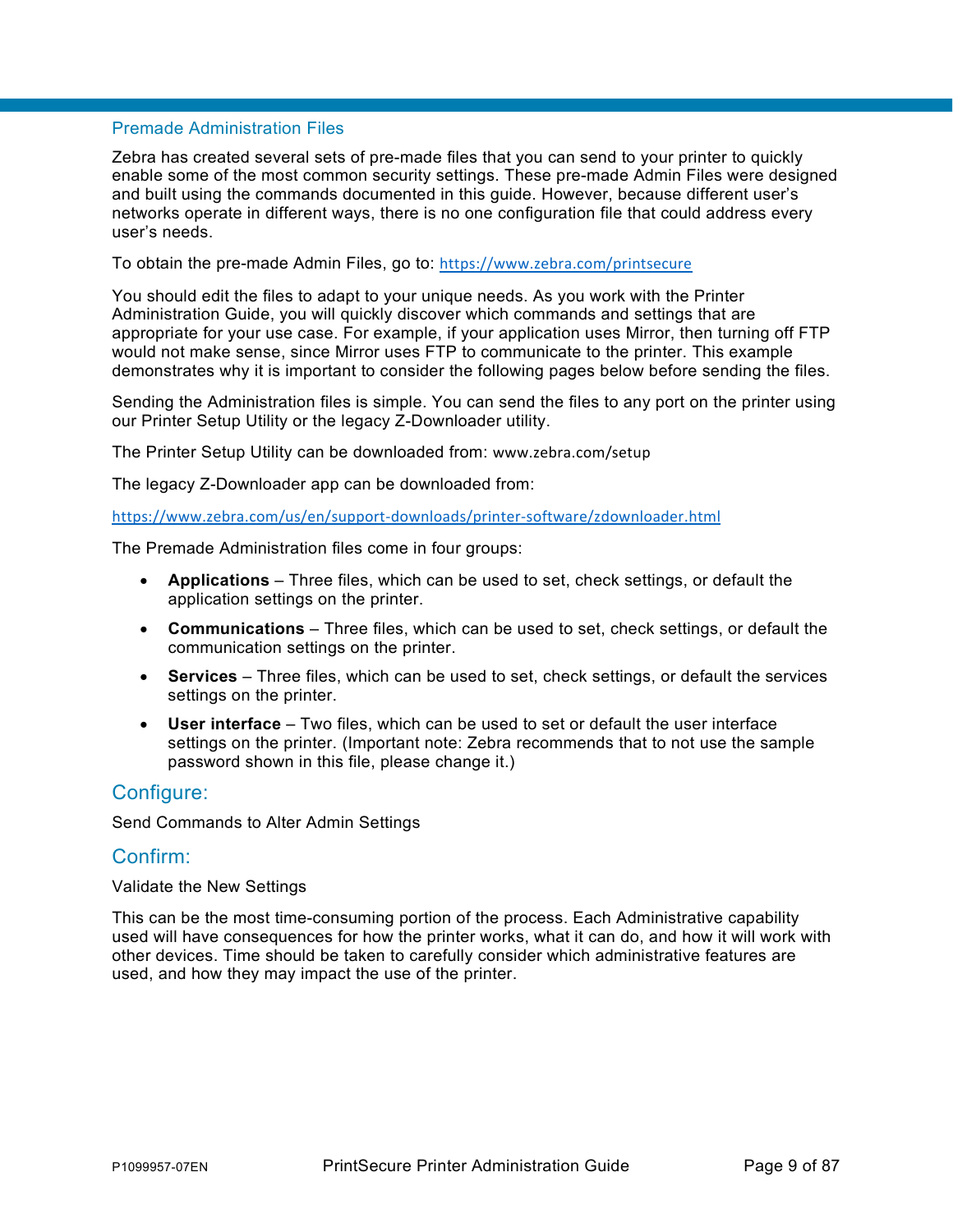# <span id="page-9-1"></span><span id="page-9-0"></span>Commands:

In this section, each Admin capability will be detailed, along with its defaults, its range of settings, how to activate/deactivate it, along with some notes to help you carefully consider the use of the capability.

**NOTE:** Many of the Administrative capabilities are controlled using the Set-Get-Do command language. If you are not familiar with this language, please consult the Zebra Programming Guide, SGD Chapter for help with syntax and how to use this printer feature.

| <b>Protected Mode Commands</b>          |            |
|-----------------------------------------|------------|
| Protected Mode State 11                 |            |
| Protected Mode Allowed 12               |            |
| Printer OS Download Control 13          |            |
| <b>Services and Networking Commands</b> |            |
| <b>HTTP Service</b>                     | 14         |
| <b>TPS Service</b>                      | 15         |
| TP Service                              | 16         |
| <b>PD Service</b>                       | 1<br>7     |
| <b>DP Service</b>                       | 18         |
| <b>SMTP Service</b>                     | 19         |
| <b>SNMP Service</b>                     | 20         |
| POP3 Mail Service                       | 21         |
| <b>NTP Service</b>                      | 22         |
| <u>Time _</u>                           | 23         |
| <b>Communications Commands</b>          |            |
| Bluetooth Enable 24                     |            |
| Bluetooth Discoverability  25           |            |
| Bluetooth Mode 26                       |            |
|                                         | $\dots$ 27 |
|                                         | 28         |
|                                         |            |
|                                         |            |
| Wireless Opt <u>ion</u>                 | $-31$      |
| RTS/CTS Protection 32                   |            |
| Whit <u>elisting </u>                   | $\dots$ 33 |
|                                         |            |
| Alternate TCP RAW Port 35               |            |
|                                         |            |
| TCP Port Single Connection              | .37        |
|                                         |            |
|                                         |            |
|                                         |            |
| WEBLINK Connect 41                      |            |
| Asset Visibility Agent 42               |            |
| <b>Applications Commands</b>            |            |
|                                         |            |
|                                         |            |
|                                         |            |
|                                         |            |
| Zebra Basic Interpreter (ZBI) 47        |            |
| User Interface                          |            |
| Web UI Password  48                     |            |
| Admin Password  49                      |            |
|                                         |            |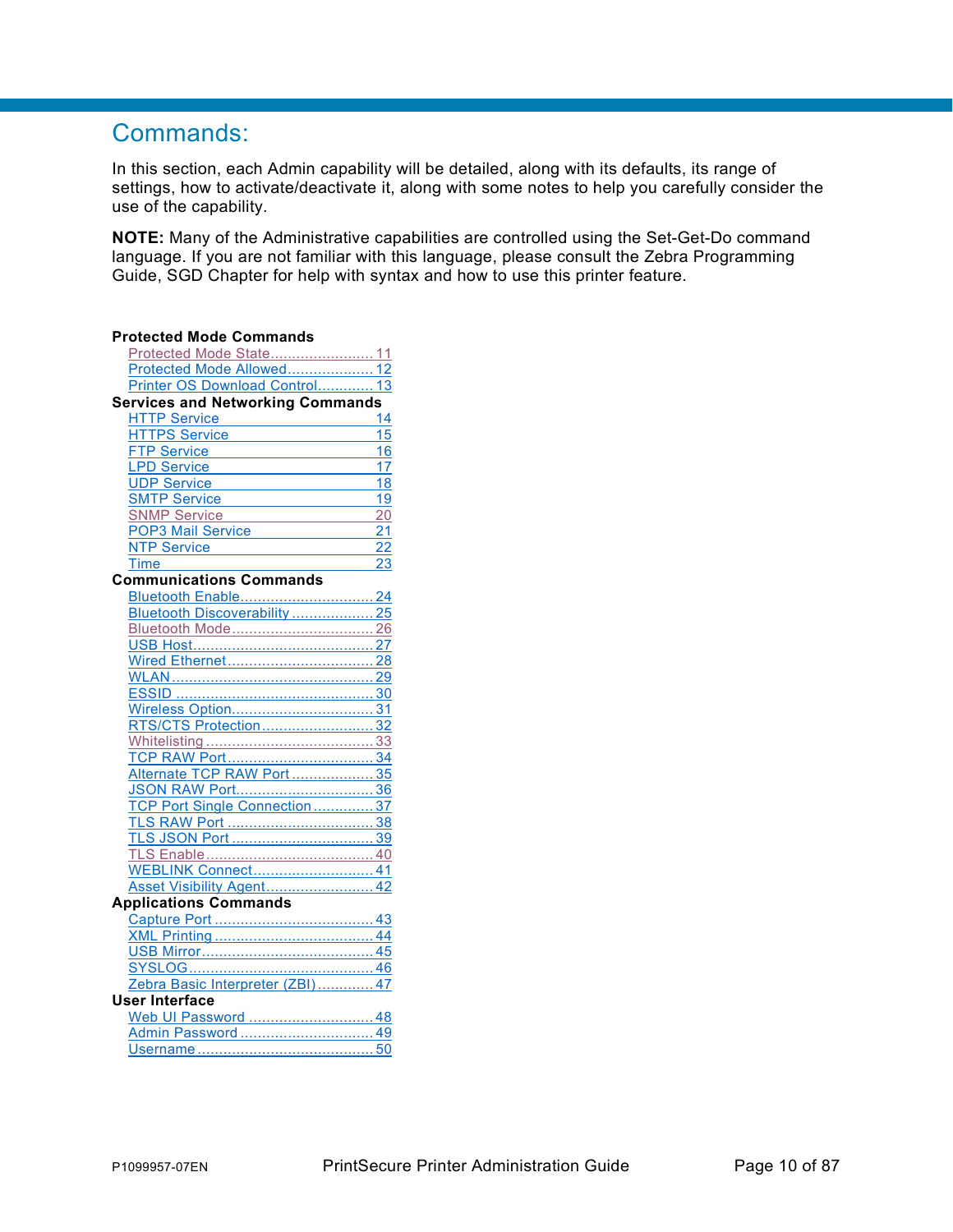### <span id="page-10-0"></span>Protected Mode Commands

<span id="page-10-1"></span>

| <b>PROTECTED MODE STATE</b>                                                                                                                                                                                                       | <b>Supported Printer Types</b> |  |  |
|-----------------------------------------------------------------------------------------------------------------------------------------------------------------------------------------------------------------------------------|--------------------------------|--|--|
| <b>Description:</b> This command returns the current<br>state of Protected Mode.                                                                                                                                                  |                                |  |  |
| <b>Considerations:</b> By default, Protected Mode is off.<br>It is recommended to place the printer into Protected Mode to prevent unintentional or<br>unauthorized setting changes.                                              |                                |  |  |
| <b>Control Commands: Protected Mode is controlled by JSON commands.</b><br>This SGD command will report if Protected Mode is on or off. More detail can be found in the<br>Best Practices - Protected Mode section of this guide. |                                |  |  |
| Example:                                                                                                                                                                                                                          |                                |  |  |
| ! U1 getvar "device.protected mode"                                                                                                                                                                                               |                                |  |  |
| The printer responds with the current setting value: "on" or "off".                                                                                                                                                               |                                |  |  |
| <b>Return to Command List</b>                                                                                                                                                                                                     |                                |  |  |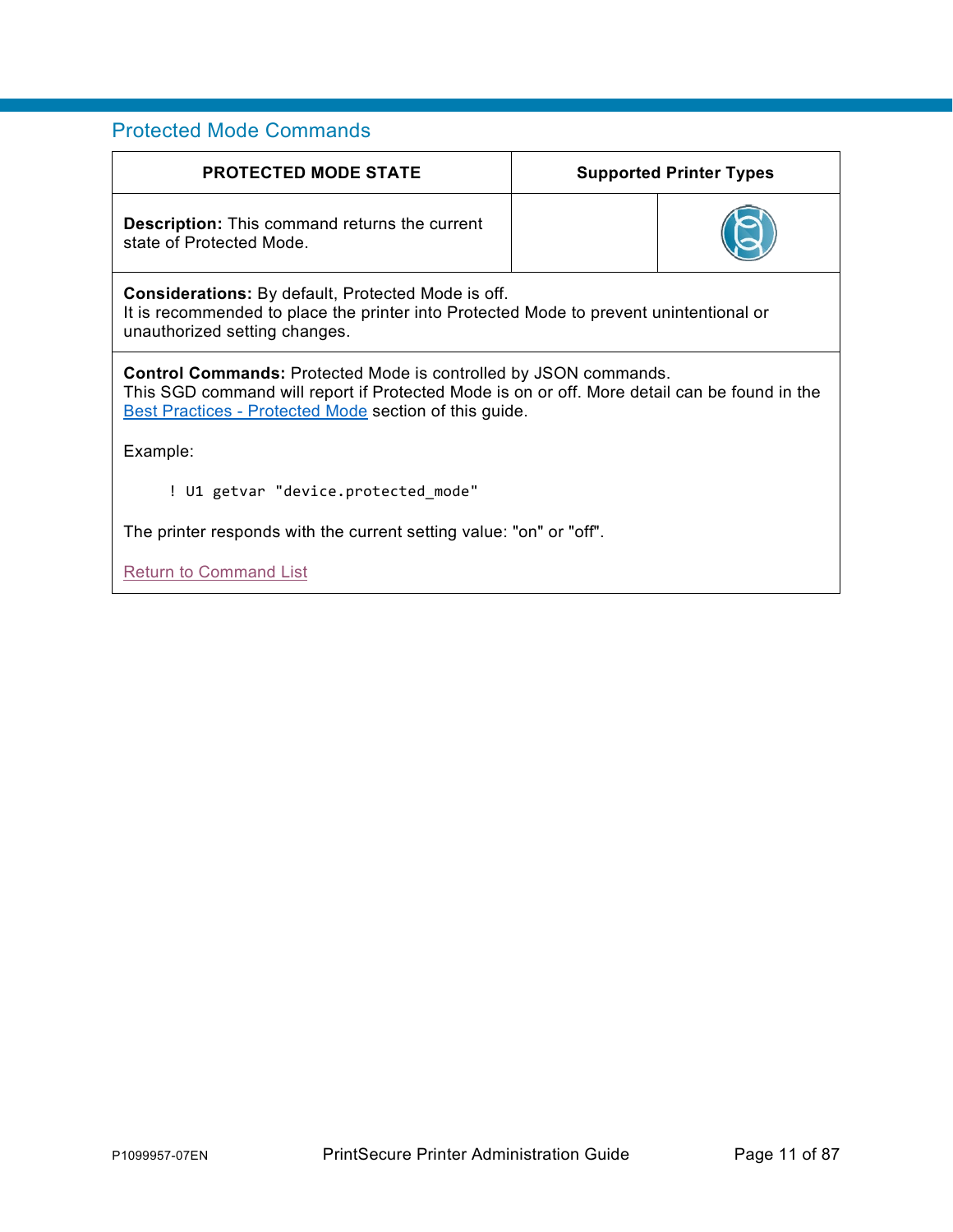### Protected Mode Commands

<span id="page-11-0"></span>

| <b>PROTECTED MODE ALLOWED</b>                                                                                                                                                                                                      | <b>Supported Printer Types</b> |  |  |
|------------------------------------------------------------------------------------------------------------------------------------------------------------------------------------------------------------------------------------|--------------------------------|--|--|
| <b>Description:</b> This command returns the state of<br>Protected Mode Allowed. This is used in<br>conjunction with setting the password.                                                                                         |                                |  |  |
| <b>Considerations:</b> It is recommended to place the printer into Protected Mode to prevent<br>unintentional or unauthorized setting changes.                                                                                     |                                |  |  |
| <b>Control Commands:</b> Protected mode is controlled by JSON commands and this SGD<br>command will report if protected mode is allowed. More detail can be found in the Best<br>Practices - Protected Mode section of this guide. |                                |  |  |
| Example:                                                                                                                                                                                                                           |                                |  |  |
| ! U1 getvar "device.protected mode allowed"                                                                                                                                                                                        |                                |  |  |
| The printer responds with the current setting value: "yes" or "no".                                                                                                                                                                |                                |  |  |
| <b>Return to Command List</b>                                                                                                                                                                                                      |                                |  |  |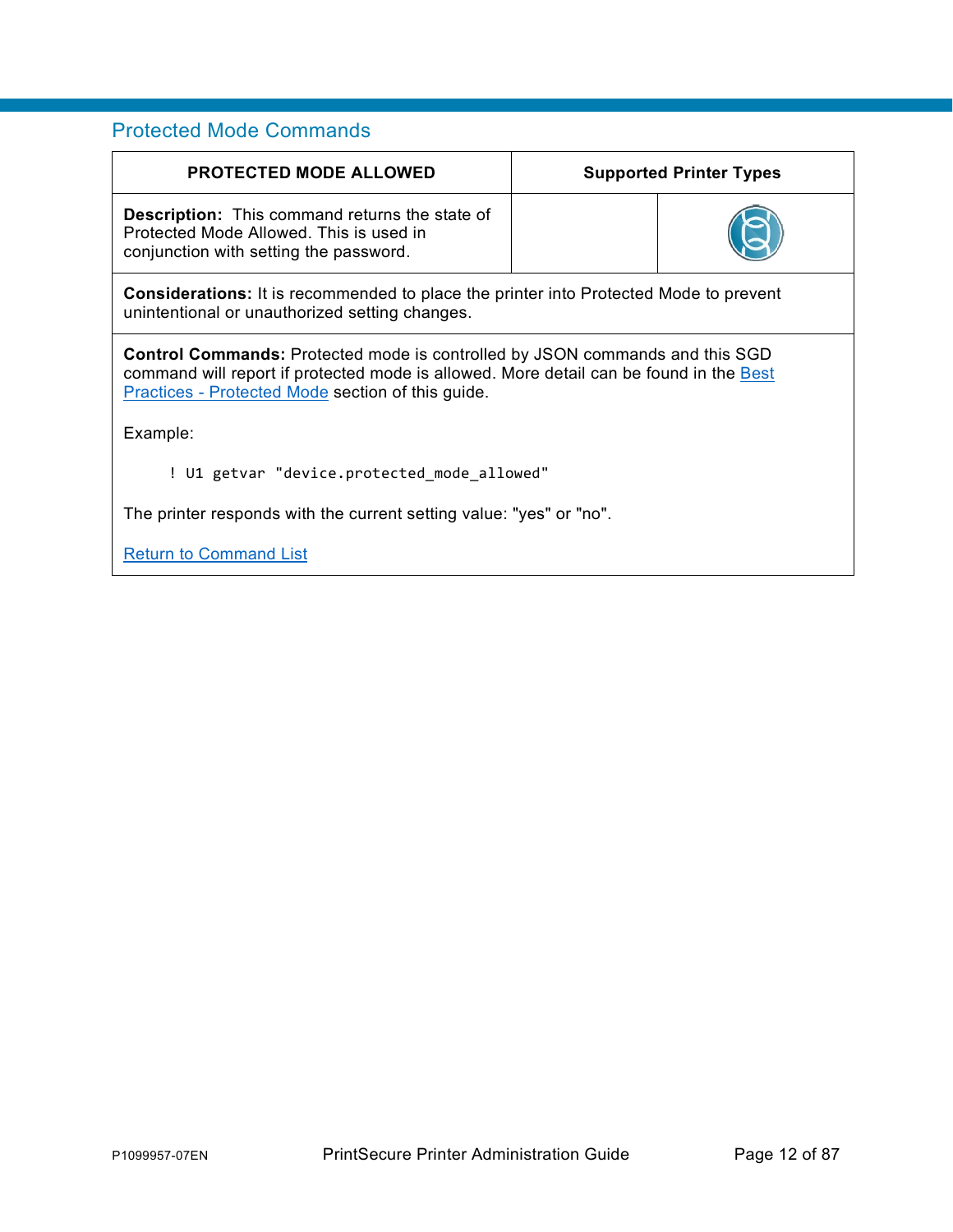### Protected Mode Commands

<span id="page-12-0"></span>

| <b>PRINTER OS DOWNLOAD CONTROL</b>                                                                                                                                                                                                                                          | <b>Supported Printer Types</b> |  |  |
|-----------------------------------------------------------------------------------------------------------------------------------------------------------------------------------------------------------------------------------------------------------------------------|--------------------------------|--|--|
| <b>Description:</b> This command controls the device<br>firmware download capability.                                                                                                                                                                                       |                                |  |  |
| <b>Considerations:</b> The default for this setting is "yes". It is recommended that Printer OS<br>Download control be enabled to prevent unplanned Printer OS updates. Protected Mode<br>should also be enabled to protect this setting and prevent it from being altered. |                                |  |  |
| <b>Control Commands:</b> The Printer OS Download Control capability is controlled by the<br>device.allow firmware downloads command. More detail can be found in the Best<br>Practices - Firmware Protection section of this guide.                                         |                                |  |  |
| To set the command:                                                                                                                                                                                                                                                         |                                |  |  |
| ! U1 setvar "device.allow firmware downloads" "yes"<br>! U1 setvar "device.allow firmware downloads" "no"                                                                                                                                                                   |                                |  |  |
| To confirm the command is set:                                                                                                                                                                                                                                              |                                |  |  |
| ! U1 getvar "device.allow firmware downloads"                                                                                                                                                                                                                               |                                |  |  |
| The printer responds with the current setting value: "yes" or "no".                                                                                                                                                                                                         |                                |  |  |
| To reset the device to the default state:                                                                                                                                                                                                                                   |                                |  |  |
| ! U1 setvar "device.allow_firmware_downloads" "yes"                                                                                                                                                                                                                         |                                |  |  |
| <b>Return to Command List</b>                                                                                                                                                                                                                                               |                                |  |  |

**Note:** If this setting is set to "no", Printer OS downloads will not be possible. In this case the allow-next-firmware-download operation can be used to allow the next firmware file to be accepted. Please refer to the section labeled Printer OS Download Protection later in the guide for details.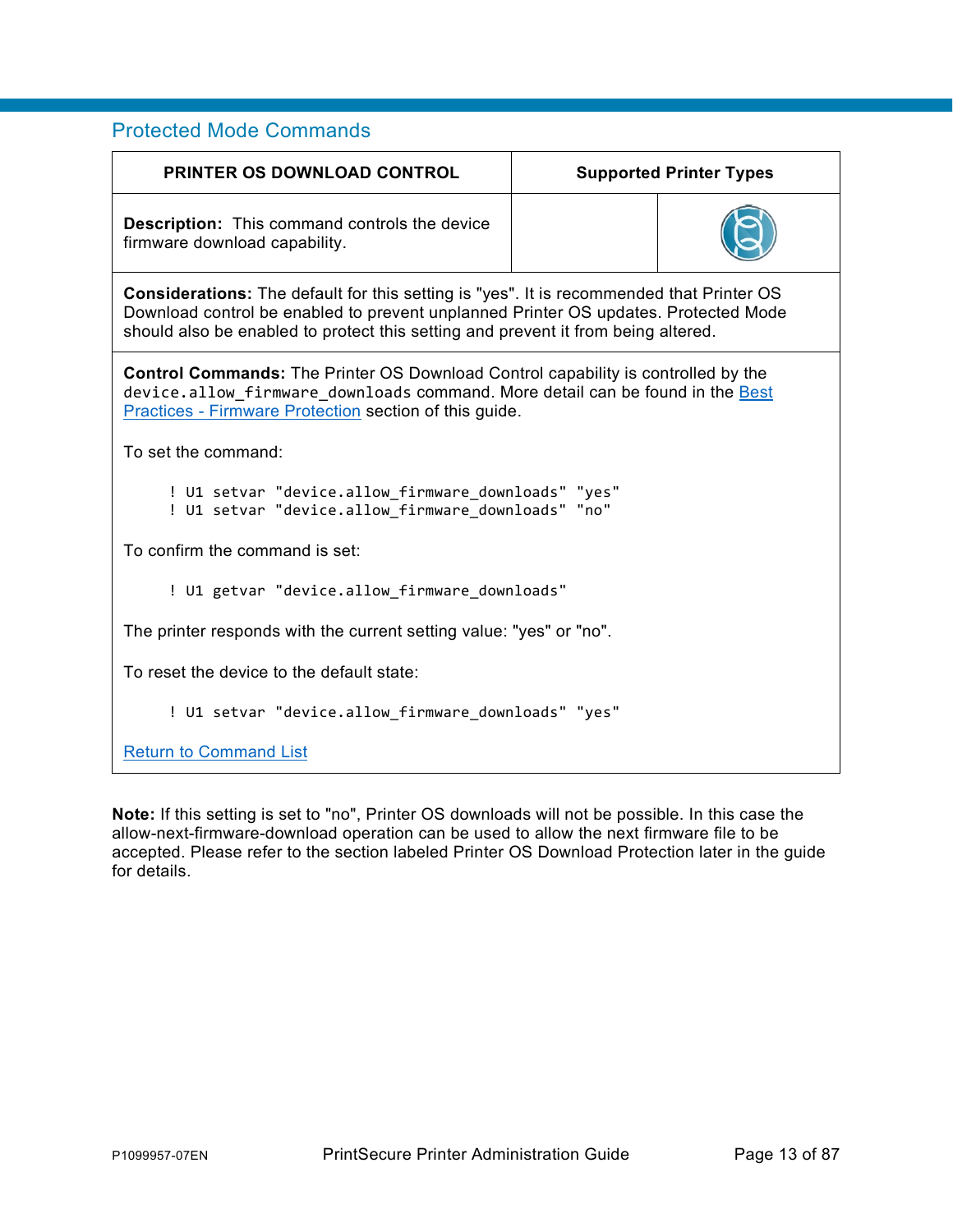<span id="page-13-1"></span><span id="page-13-0"></span>

| <b>HTTP SERVICE</b><br><b>Supported Printer Types</b>                                                                                                                                                                                                                                                                                                          |       |  |  |
|----------------------------------------------------------------------------------------------------------------------------------------------------------------------------------------------------------------------------------------------------------------------------------------------------------------------------------------------------------------|-------|--|--|
| <b>Description:</b> This service is used to provide<br>HTTP access to the printer                                                                                                                                                                                                                                                                              | Zebra |  |  |
| <b>Considerations:</b> The HTTP service runs on port 80 and provides support for the printer's<br>internal web pages. It is important to note that any POST to URL capability is disabled when<br>this service is not enabled. The printer can still be managed by the Printer Profile Manager<br>Enterprise app or via direct commands when this is disabled. |       |  |  |
| Note: Alerts with this destination will not work when this service is disabled.                                                                                                                                                                                                                                                                                |       |  |  |
| <b>Control Commands:</b> The HTTP capability is controlled by the ip.http.enable command                                                                                                                                                                                                                                                                       |       |  |  |
| To set the command:                                                                                                                                                                                                                                                                                                                                            |       |  |  |
| ! U1 setvar "ip.http.enable" "on"<br>! U1 setvar "ip.http.enable" "off"                                                                                                                                                                                                                                                                                        |       |  |  |
| To confirm the command is set:                                                                                                                                                                                                                                                                                                                                 |       |  |  |
| ! U1 getvar "ip.http.enable"                                                                                                                                                                                                                                                                                                                                   |       |  |  |
| The printer responds with the current setting value, or "?" if not supported.                                                                                                                                                                                                                                                                                  |       |  |  |
| To reset the device to the default state:                                                                                                                                                                                                                                                                                                                      |       |  |  |
| ! U1 setvar "ip.http.enable" "on"                                                                                                                                                                                                                                                                                                                              |       |  |  |
| <b>Return to Command List</b>                                                                                                                                                                                                                                                                                                                                  |       |  |  |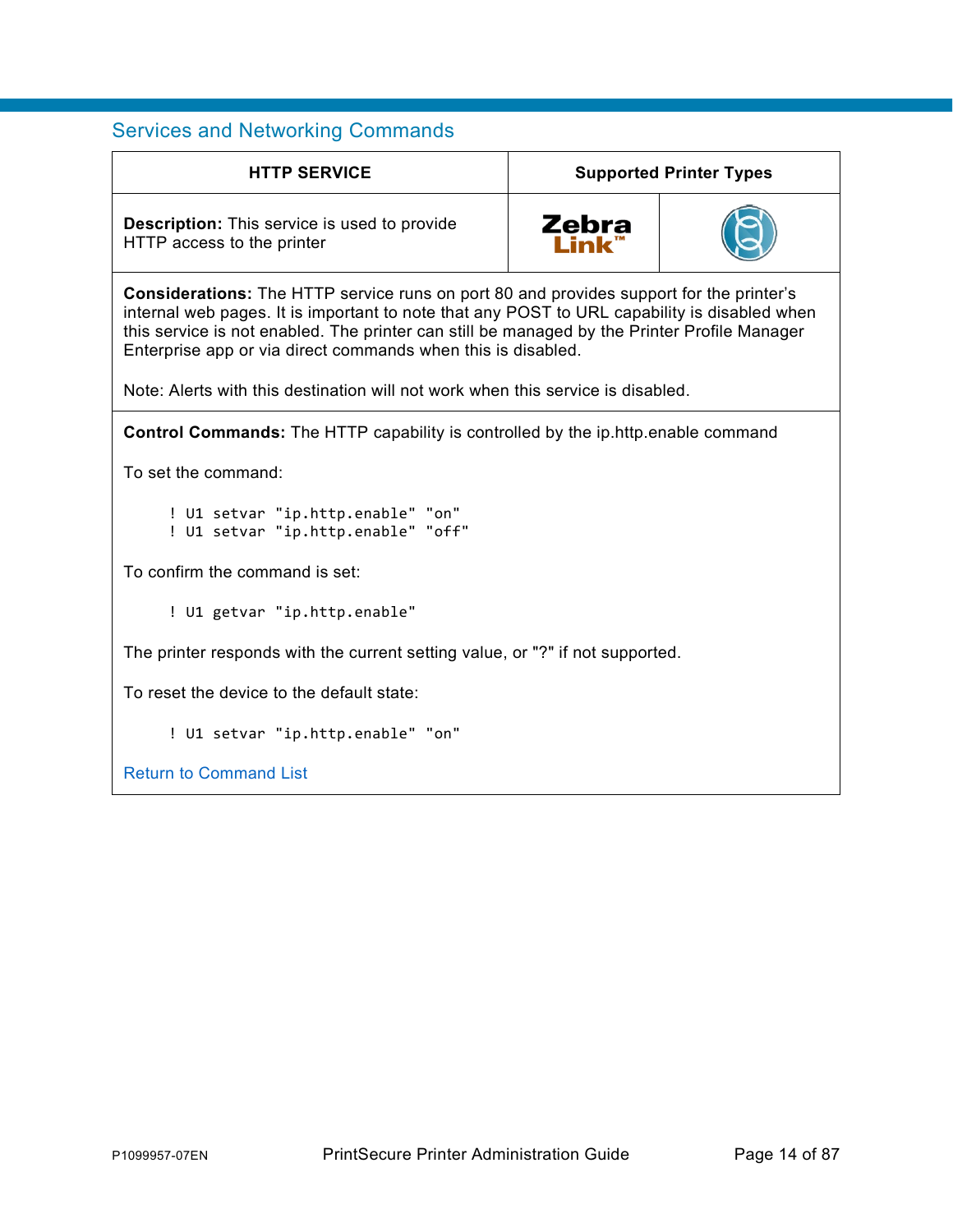<span id="page-14-0"></span>

| <b>HTTPS SERVICE</b><br><b>Supported Printer Types</b>                                                                                                |  |  |  |
|-------------------------------------------------------------------------------------------------------------------------------------------------------|--|--|--|
| <b>Description:</b> This service is used to provide<br>HTTPS access to the printer                                                                    |  |  |  |
| <b>Considerations:</b> The HTTPS service runs on port 443 and provides support for the printer's<br>internal web pages utilizing a secure connection. |  |  |  |
| <b>Control Commands:</b> The HTTPS capability is controlled by the ip.https.enable command                                                            |  |  |  |
| To set the command:                                                                                                                                   |  |  |  |
| ! U1 setvar "ip.https.enable" "on"<br>! U1 setvar "ip.https.enable" "off"                                                                             |  |  |  |
| To confirm the command is set:                                                                                                                        |  |  |  |
| ! U1 getvar "ip.https.enable"                                                                                                                         |  |  |  |
| The printer responds with the current setting value, or "?" if not supported.                                                                         |  |  |  |
| To reset the device to the default state:                                                                                                             |  |  |  |
| ! U1 setvar "ip.https.enable" "on"                                                                                                                    |  |  |  |
| <b>Return to Command List</b>                                                                                                                         |  |  |  |

**Note:** This command requires that a valid certificate is present on the printer.

The certificate and private key can be deployed to the device as a single file, or separate files. If using a single file, the name of the file must be:

HTTPS\_CERT.NRD

If using multiple files:

HTTPS\_CERT.NRD – certificate file

HTTPS\_KEY.NRD – private key file

Once TLS communication is verified and operational, it is a security best practice to disable unencrypted forms of communicating with the printer over a network.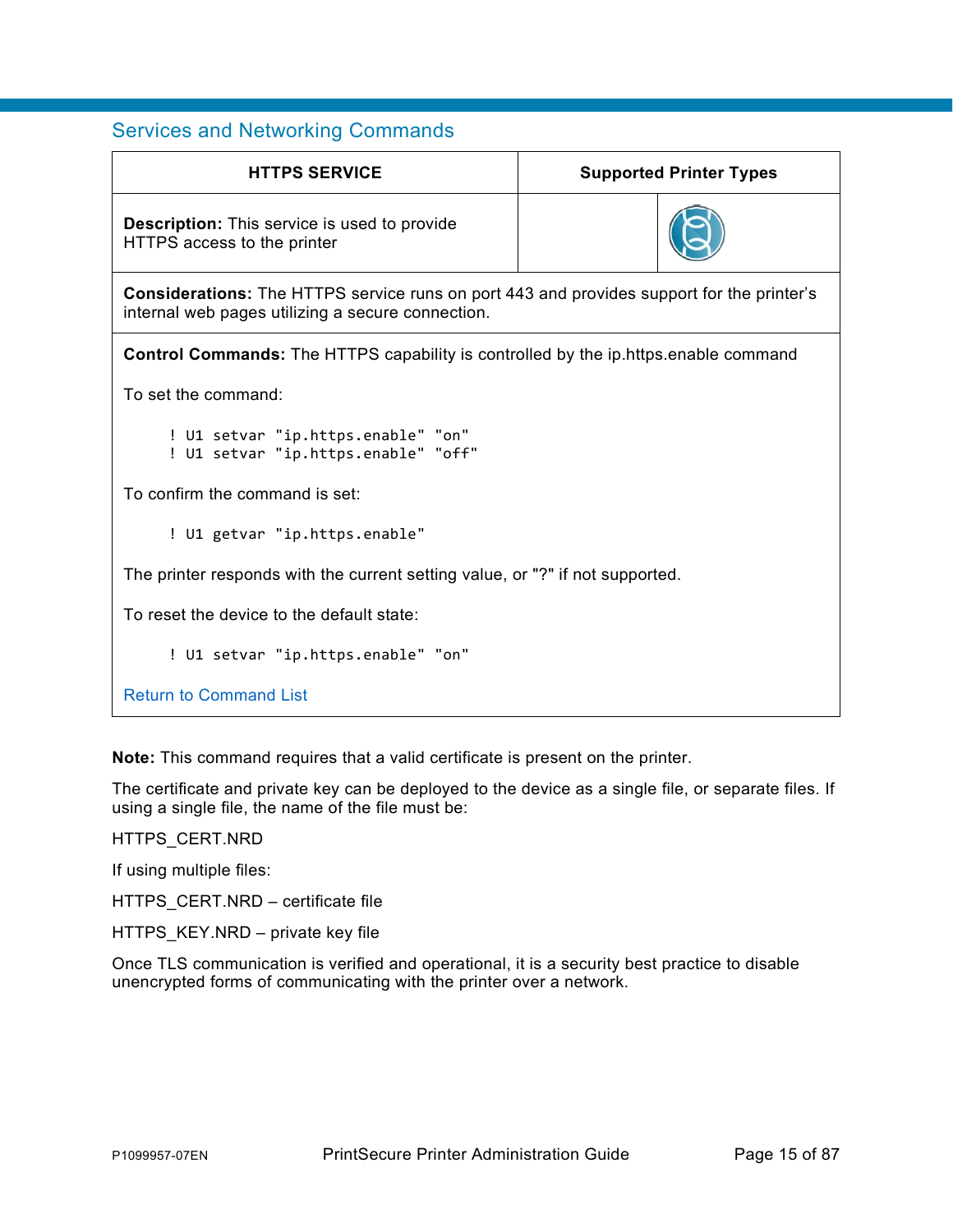<span id="page-15-0"></span>

| <b>FTP SERVICE</b>                                                                                                                                                                                                                                                                                                                                                                                                                                          | <b>Supported Printer Types</b> |  |  |
|-------------------------------------------------------------------------------------------------------------------------------------------------------------------------------------------------------------------------------------------------------------------------------------------------------------------------------------------------------------------------------------------------------------------------------------------------------------|--------------------------------|--|--|
| <b>Description:</b> This service is used to send<br>commands or files that the printer will act upon<br>(this can include, CPCL, EPL, ZPL and Set-Get-<br>Do commands).                                                                                                                                                                                                                                                                                     | Zebra                          |  |  |
| <b>Considerations:</b> The FTP service run on port 21 and can be used to place files on the<br>printers file system, or for printing. It is also the protocol used by the Mirror device<br>management features. It is not a service that is typically used for printing. As such, it's a good<br>candidate to be disabled, however, it's important to first check if your organization plans to<br>use it for file transfer, printing or device management. |                                |  |  |
| <b>Control Commands:</b> The FTP capability is controlled by the "ip.ftp.enable" command                                                                                                                                                                                                                                                                                                                                                                    |                                |  |  |
| To set the command:                                                                                                                                                                                                                                                                                                                                                                                                                                         |                                |  |  |
| ! U1 setvar "ip.ftp.enable" "on"<br>! U1 setvar "ip.ftp.enable" "off"                                                                                                                                                                                                                                                                                                                                                                                       |                                |  |  |
| To confirm the command is set:                                                                                                                                                                                                                                                                                                                                                                                                                              |                                |  |  |
| ! U1 getvar "ip.ftp.enable"                                                                                                                                                                                                                                                                                                                                                                                                                                 |                                |  |  |
| The printer responds with the current setting value, or "?" if not supported.                                                                                                                                                                                                                                                                                                                                                                               |                                |  |  |
| To reset the device to the default state:                                                                                                                                                                                                                                                                                                                                                                                                                   |                                |  |  |
| ! U1 setvar "ip.ftp.enable" "on"                                                                                                                                                                                                                                                                                                                                                                                                                            |                                |  |  |
| <b>Return to Command List</b>                                                                                                                                                                                                                                                                                                                                                                                                                               |                                |  |  |

**Note:** Only Link-OS printers can use SFTP. For further information on FTP and SFTP Mirror, refer to the Programming Guide.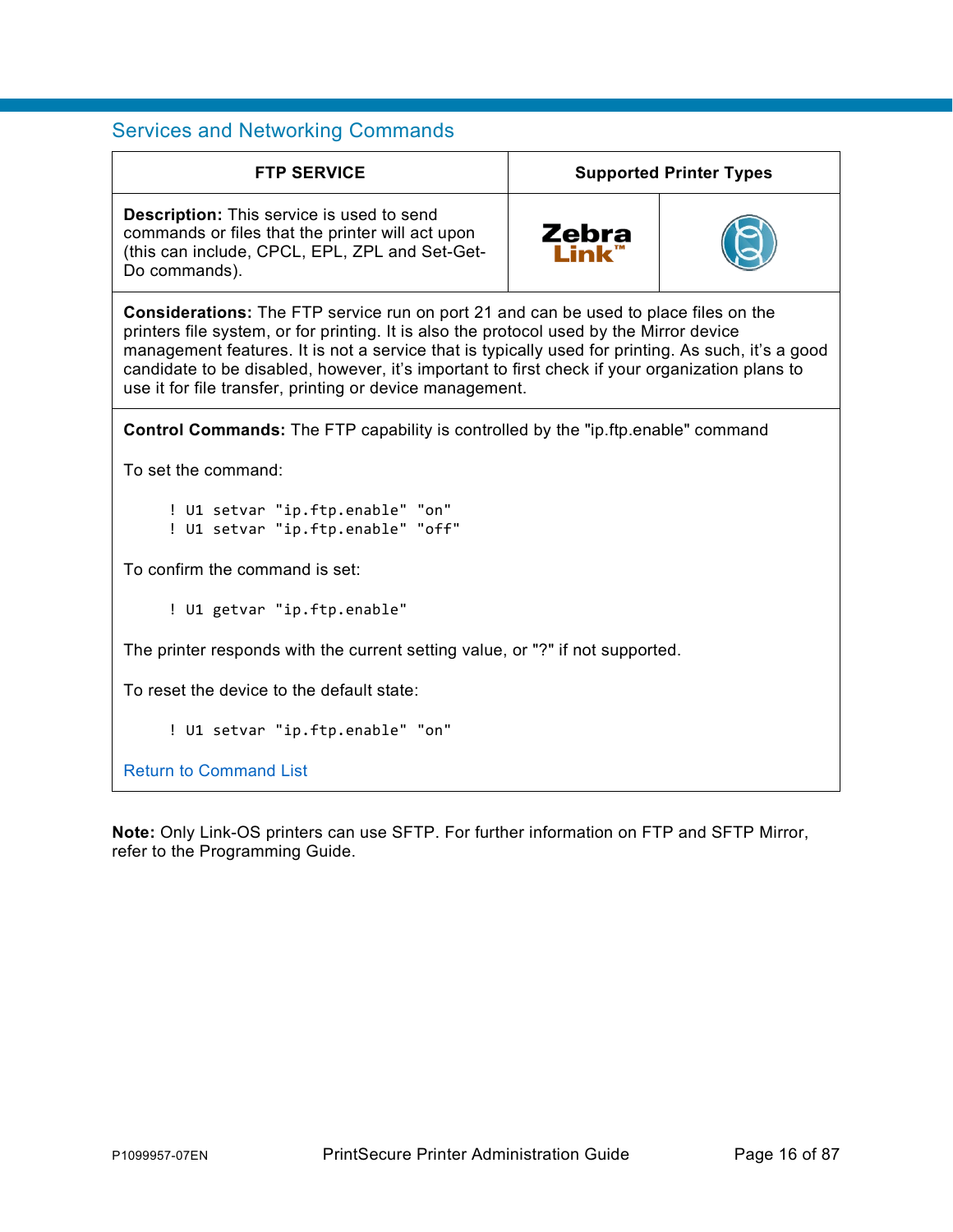<span id="page-16-0"></span>

| <b>LPD SERVICE</b>                                                                                                                                                                                                                                                                                                       | <b>Supported Printer Types</b> |  |  |
|--------------------------------------------------------------------------------------------------------------------------------------------------------------------------------------------------------------------------------------------------------------------------------------------------------------------------|--------------------------------|--|--|
| <b>Description:</b> This service is used to send print<br>jobs to the printer that it will act upon (this can<br>include, CPCL, EPL, ZPL).                                                                                                                                                                               | Zebra<br>Link"                 |  |  |
| Considerations: The LPD service uses port 515 and is a printing protocol typically used in<br>Unix/Linux systems and the Mac OS environment. This can be supported on a Windows<br>network with the addition of software features. Check which printing technology you are using<br>and disable the appropriate port(s). |                                |  |  |
| <b>Control Commands:</b> The LPD capability is controlled by the ip. 1pd. enable command                                                                                                                                                                                                                                 |                                |  |  |
| To set the command:                                                                                                                                                                                                                                                                                                      |                                |  |  |
| ! U1 setvar "ip.lpd.enable" "on"<br>! U1 setvar "ip.lpd.enable" "off"                                                                                                                                                                                                                                                    |                                |  |  |
| To confirm the command is set:                                                                                                                                                                                                                                                                                           |                                |  |  |
| ! U1 getvar "ip.lpd.enable"                                                                                                                                                                                                                                                                                              |                                |  |  |
| The printer responds with the current setting value, or "?" if not supported.                                                                                                                                                                                                                                            |                                |  |  |
| To reset the device to the default state:                                                                                                                                                                                                                                                                                |                                |  |  |
| ! U1 setvar "ip.lpd.enable" "on"                                                                                                                                                                                                                                                                                         |                                |  |  |
| <b>Return to Command List</b>                                                                                                                                                                                                                                                                                            |                                |  |  |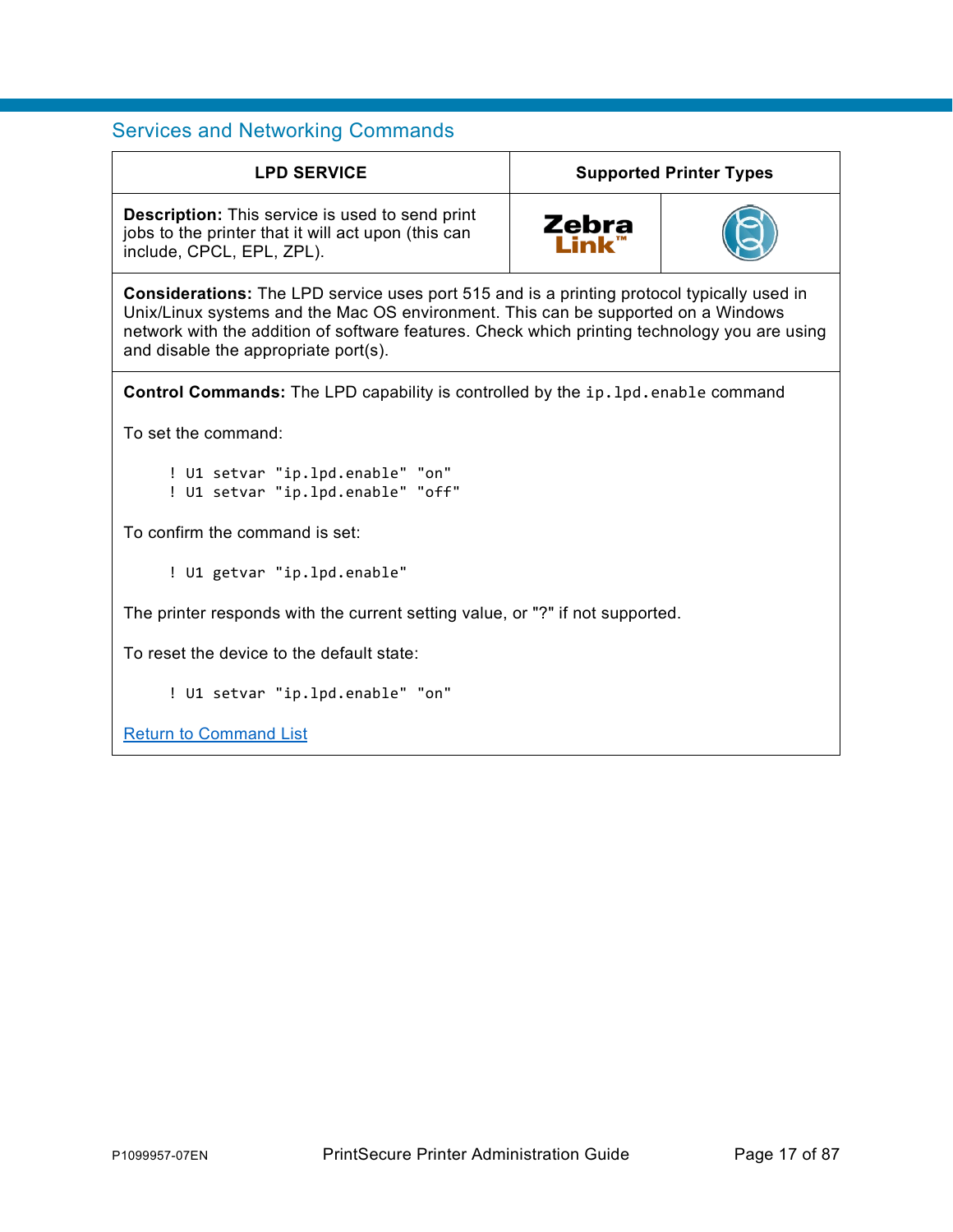<span id="page-17-0"></span>

| <b>UDP SERVICE</b>                                                                                                                                                                                                                                                                                                |  | <b>Supported Printer Types</b> |  |
|-------------------------------------------------------------------------------------------------------------------------------------------------------------------------------------------------------------------------------------------------------------------------------------------------------------------|--|--------------------------------|--|
| <b>Description:</b> The UDP socket is only used for<br>port defined by ip.port.                                                                                                                                                                                                                                   |  |                                |  |
| <b>Considerations:</b> The User Datagram Protocol (UDP) is a connectionless protocol in contrast<br>to Transmission Control Protocol (TCP) which requires a validated connection and an IP<br>address. The primary purpose of this service is to communicate with the printer command<br>language parser via UDP. |  |                                |  |
| Note: Alerts with this destination will not work when this service is disabled. All other UDP<br>based communication (such as SNMP) are not affected.                                                                                                                                                             |  |                                |  |
| <b>Control Commands:</b> The UDP capability is controlled by the ip.udp.enable command                                                                                                                                                                                                                            |  |                                |  |
| To set the command:                                                                                                                                                                                                                                                                                               |  |                                |  |
| ! U1 setvar "ip.udp.enable" "on"<br>! U1 setvar "ip.udp.enable" "off"                                                                                                                                                                                                                                             |  |                                |  |
| To confirm the command is set:                                                                                                                                                                                                                                                                                    |  |                                |  |
| ! U1 getvar "ip.udp.enable"                                                                                                                                                                                                                                                                                       |  |                                |  |
| The printer responds with the current setting value, or "?" if not supported.                                                                                                                                                                                                                                     |  |                                |  |
| To reset the device to the default state:                                                                                                                                                                                                                                                                         |  |                                |  |
| ! U1 setvar "ip.udp.enable" "on"                                                                                                                                                                                                                                                                                  |  |                                |  |
| <b>Return to Command List</b>                                                                                                                                                                                                                                                                                     |  |                                |  |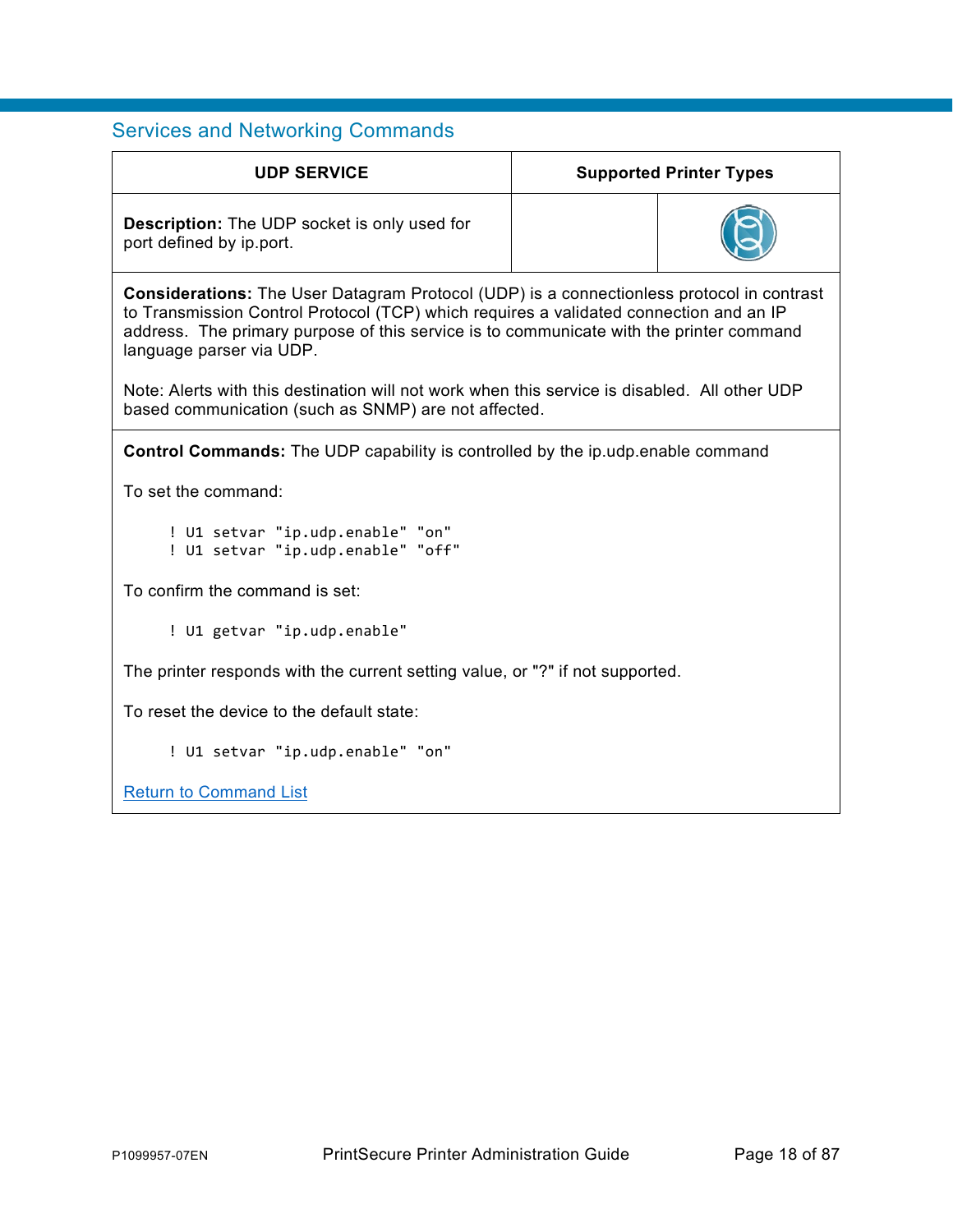| <b>TCP SERVICE</b>                                                                                                                                                                                                                                                                             | <b>Supported Printer Types</b> |  |
|------------------------------------------------------------------------------------------------------------------------------------------------------------------------------------------------------------------------------------------------------------------------------------------------|--------------------------------|--|
| <b>Description:</b> The TCP socket is used for ports<br>defined by:<br>ip.port<br>ip.port alternate<br>ip.port_json_config<br>ip.port_single_conn                                                                                                                                              |                                |  |
| <b>Considerations:</b> The Transmission Control Protocol (TCP) provides a reliable, ordered,<br>error-checked, validated connection in contrast to User Datagram Protocol (UDP). The<br>primary purpose of this service is to communicate with the printer command language parser<br>via TCP. |                                |  |
| Note: Alerts with this destination will not work when this service is disabled. All other TCP<br>based communication (such as HTTP) are not affected.                                                                                                                                          |                                |  |
| <b>Control Commands:</b> The TCP capability is controlled by the ip.tcp.enable command                                                                                                                                                                                                         |                                |  |
| To set the command:                                                                                                                                                                                                                                                                            |                                |  |
| ! U1 setvar "ip.tcp.enable" "on"<br>! U1 setvar "ip.tcp.enable" "off"                                                                                                                                                                                                                          |                                |  |
| To confirm the command is set:                                                                                                                                                                                                                                                                 |                                |  |
| ! U1 getvar "ip.tcp.enable"                                                                                                                                                                                                                                                                    |                                |  |
| The printer responds with the current setting value, or "?" if not supported.                                                                                                                                                                                                                  |                                |  |
| To reset the device to the default state:                                                                                                                                                                                                                                                      |                                |  |
| ! U1 setvar "ip.tcp.enable" "on"                                                                                                                                                                                                                                                               |                                |  |

[Return to Command List](#page-9-1)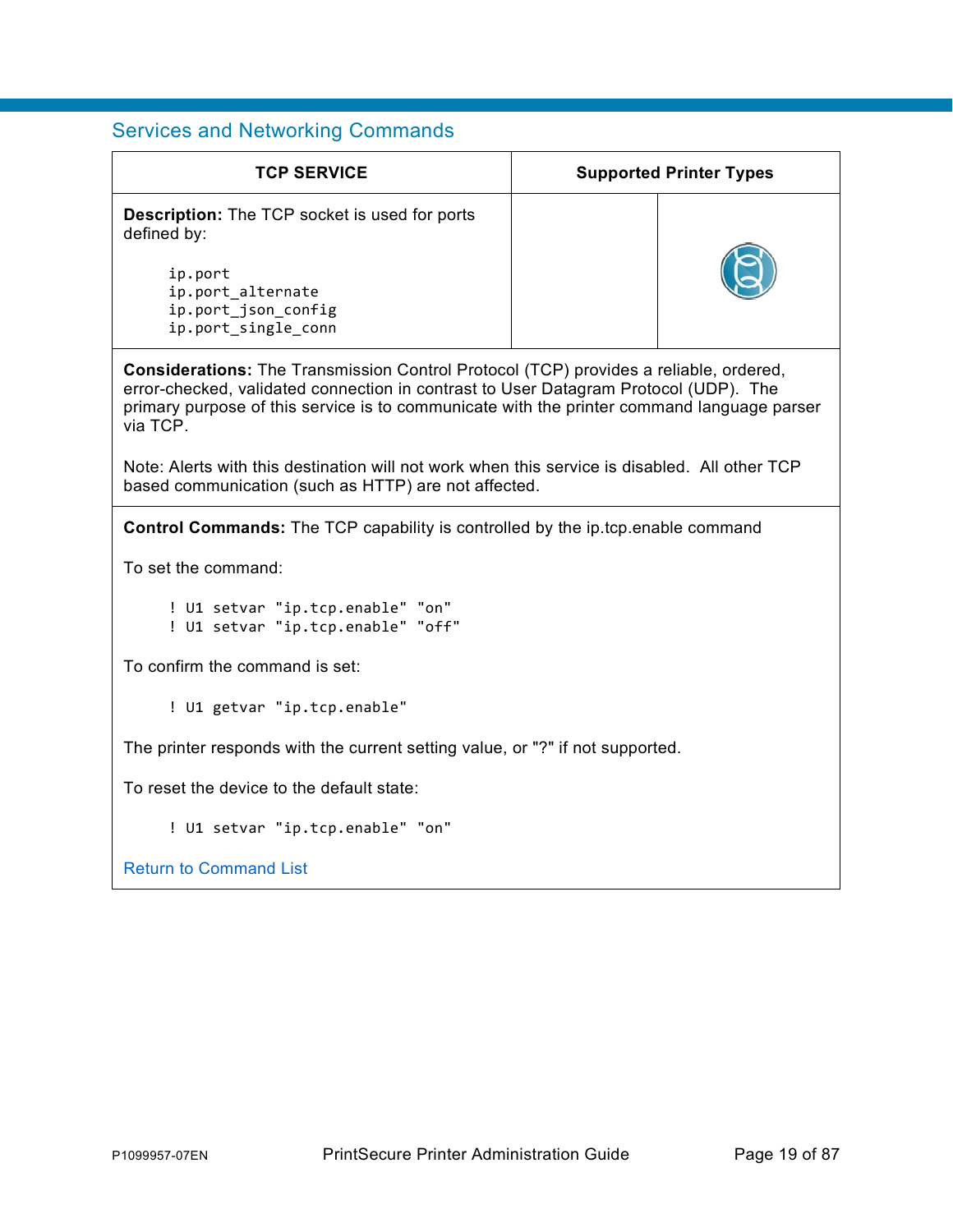<span id="page-19-0"></span>

| <b>SMTP SERVICE</b>                                                                                                                                                                                                                                                        | <b>Supported Printer Types</b> |  |
|----------------------------------------------------------------------------------------------------------------------------------------------------------------------------------------------------------------------------------------------------------------------------|--------------------------------|--|
| <b>Description: The Simple Mail Transfer Protocol</b><br>(SMTP) service (port 25) is used to receive print<br>jobs.                                                                                                                                                        | <b>Zebra</b>                   |  |
| <b>Considerations:</b> This SMTP service is used to receive printer jobs using the Simple Mail<br>Transfer Protocol (this can include, CPCL, EPL, ZPL). The print job is sent in the body of the<br>email. Please refer to the Zebra Printer Programming Guide for format. |                                |  |
| <b>Control Commands:</b> The SMTP capability is controlled by the ip. smtp. enable command                                                                                                                                                                                 |                                |  |
| To set the command:                                                                                                                                                                                                                                                        |                                |  |
| ! U1 setvar "ip.smtp.enable" "on"<br>! U1 setvar "ip.smtp.enable" "off"                                                                                                                                                                                                    |                                |  |
| To confirm the command is set:                                                                                                                                                                                                                                             |                                |  |
| ! U1 getvar "ip.smtp.enable"                                                                                                                                                                                                                                               |                                |  |
| The printer responds with the current setting value, or "?" if not supported.                                                                                                                                                                                              |                                |  |
| To reset the device to the default state:                                                                                                                                                                                                                                  |                                |  |
| ! U1 setvar "ip.smtp.enable" "on"                                                                                                                                                                                                                                          |                                |  |
| <b>Return to Command List</b>                                                                                                                                                                                                                                              |                                |  |

**Note**: Ensure that the other dependent settings are configured correctly when using this capability

For further information on SMTP refer to the Programming Guide.

For example:

```
ip.smtp.server_addr
ip.smtp.domain
```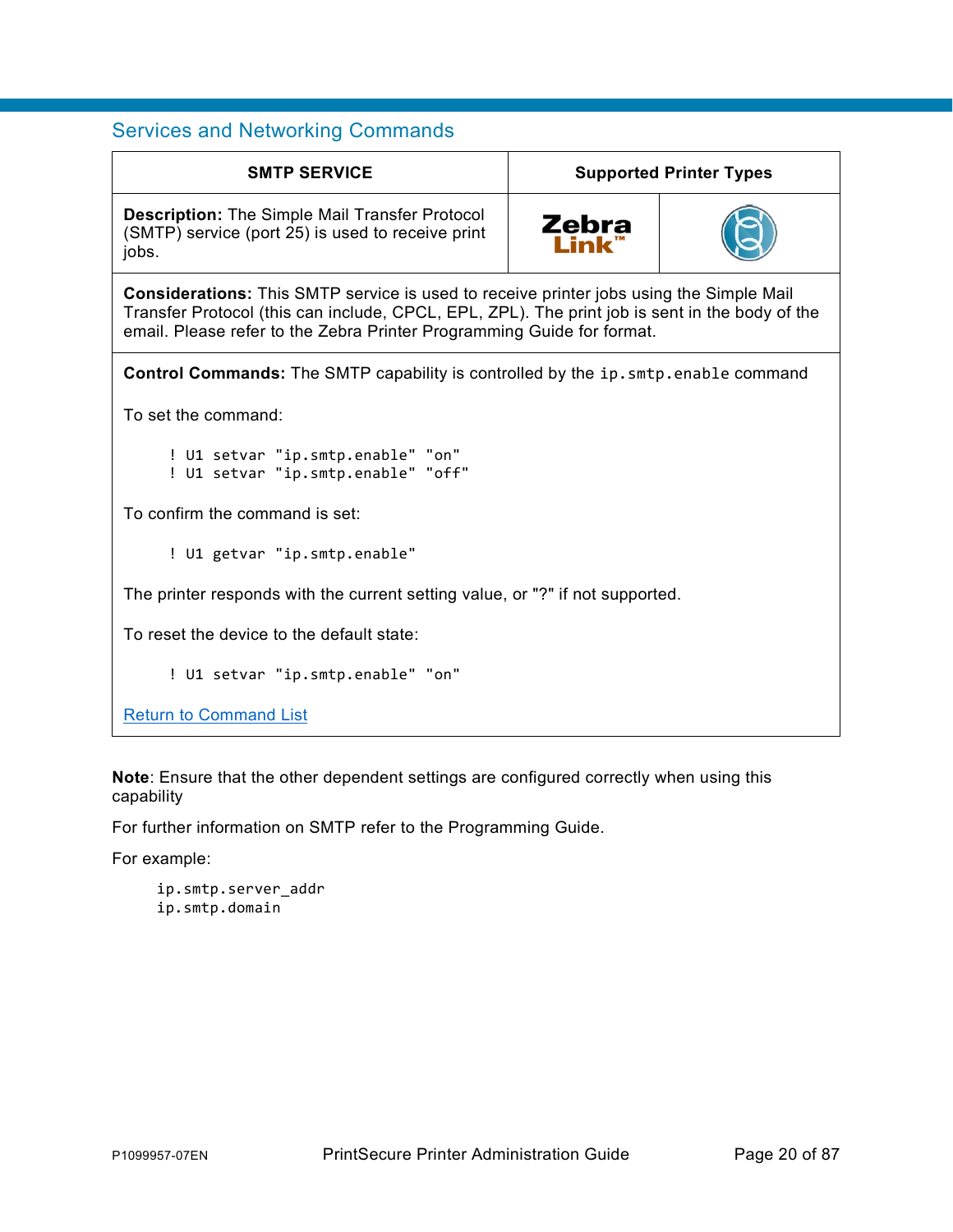<span id="page-20-0"></span>

| <b>SNMP SERVICE</b>                                                                                                                                                                                                                                                                                                                                                                                                               | <b>Supported Printer Types</b> |  |
|-----------------------------------------------------------------------------------------------------------------------------------------------------------------------------------------------------------------------------------------------------------------------------------------------------------------------------------------------------------------------------------------------------------------------------------|--------------------------------|--|
| <b>Description:</b> The Simple Network Management<br>Protocol (SNMP) service enables the<br>manageability of the printer using this industry<br>standard protocol.                                                                                                                                                                                                                                                                | Zebra                          |  |
| <b>Considerations:</b> The SNMP service uses UDP port 161 and allows the configuration of the<br>printer and supports the issuance of SNMP trap messages. Some of the basic printer MIB is<br>supported as well as a private MIB that contains Zebra specific settings and configuration. By<br>default, this uses the public community name, if you intend to use this consider changing the<br>community name from the default. |                                |  |
| Note: Alerts with this destination will not work when this service is disabled.                                                                                                                                                                                                                                                                                                                                                   |                                |  |
| <b>Control Commands:</b> The SNMP capability is controlled by the ip.snmp.enable command                                                                                                                                                                                                                                                                                                                                          |                                |  |
| To set the command:                                                                                                                                                                                                                                                                                                                                                                                                               |                                |  |
| ! U1 setvar "ip.snmp.enable" "on"<br>! U1 setvar "ip.snmp.enable" "off"                                                                                                                                                                                                                                                                                                                                                           |                                |  |
| To confirm the command is set:                                                                                                                                                                                                                                                                                                                                                                                                    |                                |  |
| ! U1 getvar "ip.snmp.enable"                                                                                                                                                                                                                                                                                                                                                                                                      |                                |  |
| The printer responds with the current setting value, or "?" if not supported.                                                                                                                                                                                                                                                                                                                                                     |                                |  |
| To reset the device to the default state:                                                                                                                                                                                                                                                                                                                                                                                         |                                |  |
| ! U1 setvar "ip.snmp.enable" "on"                                                                                                                                                                                                                                                                                                                                                                                                 |                                |  |
| <b>Return to Command List</b>                                                                                                                                                                                                                                                                                                                                                                                                     |                                |  |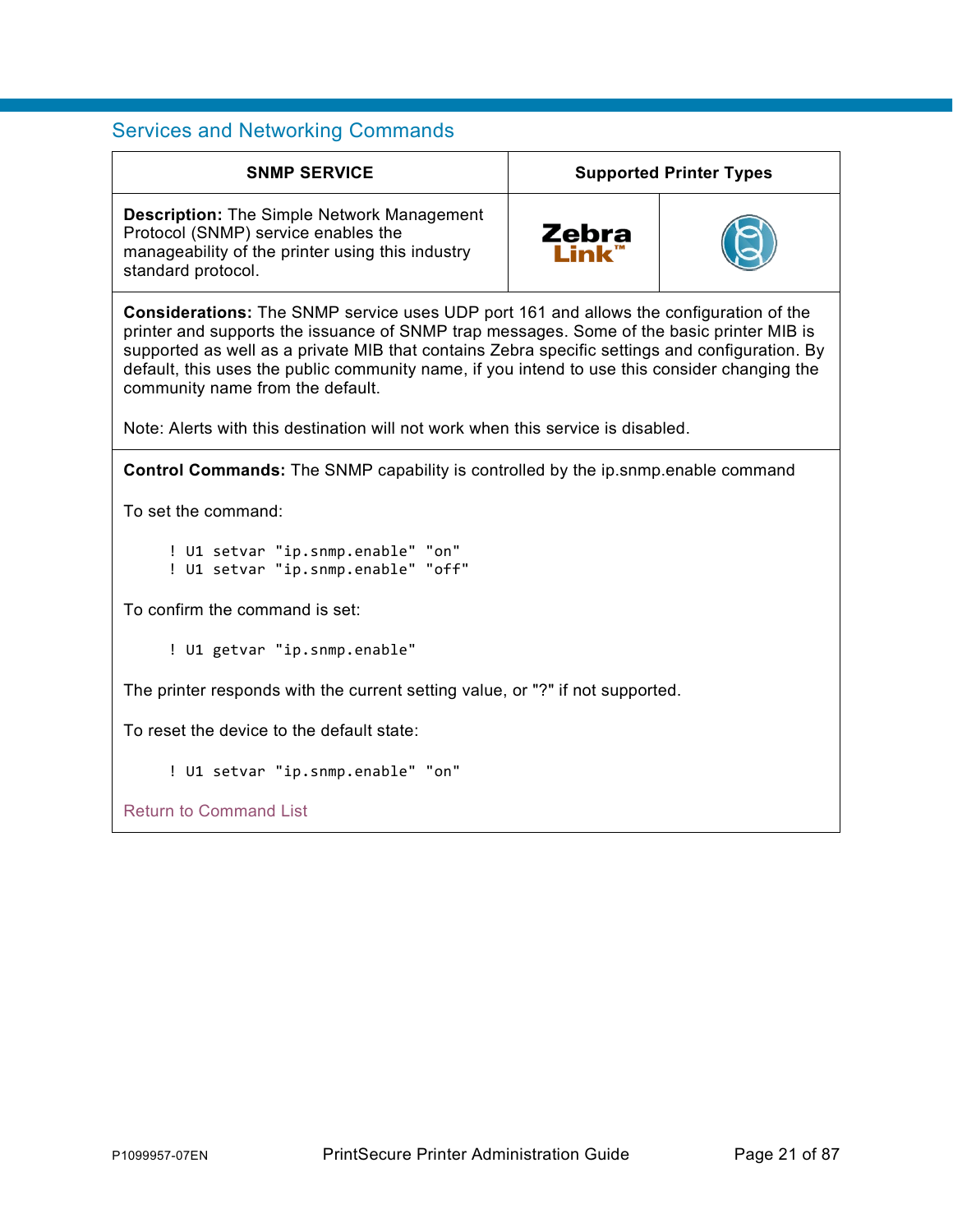<span id="page-21-0"></span>

| <b>POP3 MAIL SERVICE</b>                                                                                                                                                                      | <b>Supported Printer Types</b> |  |
|-----------------------------------------------------------------------------------------------------------------------------------------------------------------------------------------------|--------------------------------|--|
| <b>Description:</b> The printer has a pop3 mail service<br>and can poll a mailbox for incoming emails.                                                                                        | Zebra                          |  |
| <b>Considerations:</b> The POP3 service can query a mailbox for incoming emails, which can<br>contain ZPL/CPL/EPL in the body of the email. The printer will execute the command<br>language. |                                |  |
| Note: Alerts with this destination will not work when this service is disabled.                                                                                                               |                                |  |
| <b>Control Commands:</b> The POP3 capability is controlled by the ip.pop3.enable command                                                                                                      |                                |  |
| To set the command:                                                                                                                                                                           |                                |  |
| ! U1 setvar "ip.pop3.enable" "on"<br>! U1 setvar "ip.pop3.enable" "off"                                                                                                                       |                                |  |
| To confirm the command is set:                                                                                                                                                                |                                |  |
| ! U1 getvar "ip.pop3.enable"                                                                                                                                                                  |                                |  |
| The printer responds with the current setting value, or "?" if not supported.                                                                                                                 |                                |  |
| To reset the device to the default state:                                                                                                                                                     |                                |  |
| ! U1 setvar "ip.pop3.enable" "on"                                                                                                                                                             |                                |  |
| <b>Return to Command List</b>                                                                                                                                                                 |                                |  |

**Note:** Ensure that the other dependent settings are configured correctly when using this capability

For further information on POP3 refer to the Programming Guide.

For example:

```
ip.pop3.server_addr
ip.pop3.poll
ip.pop3.username
ip.pop3.password
```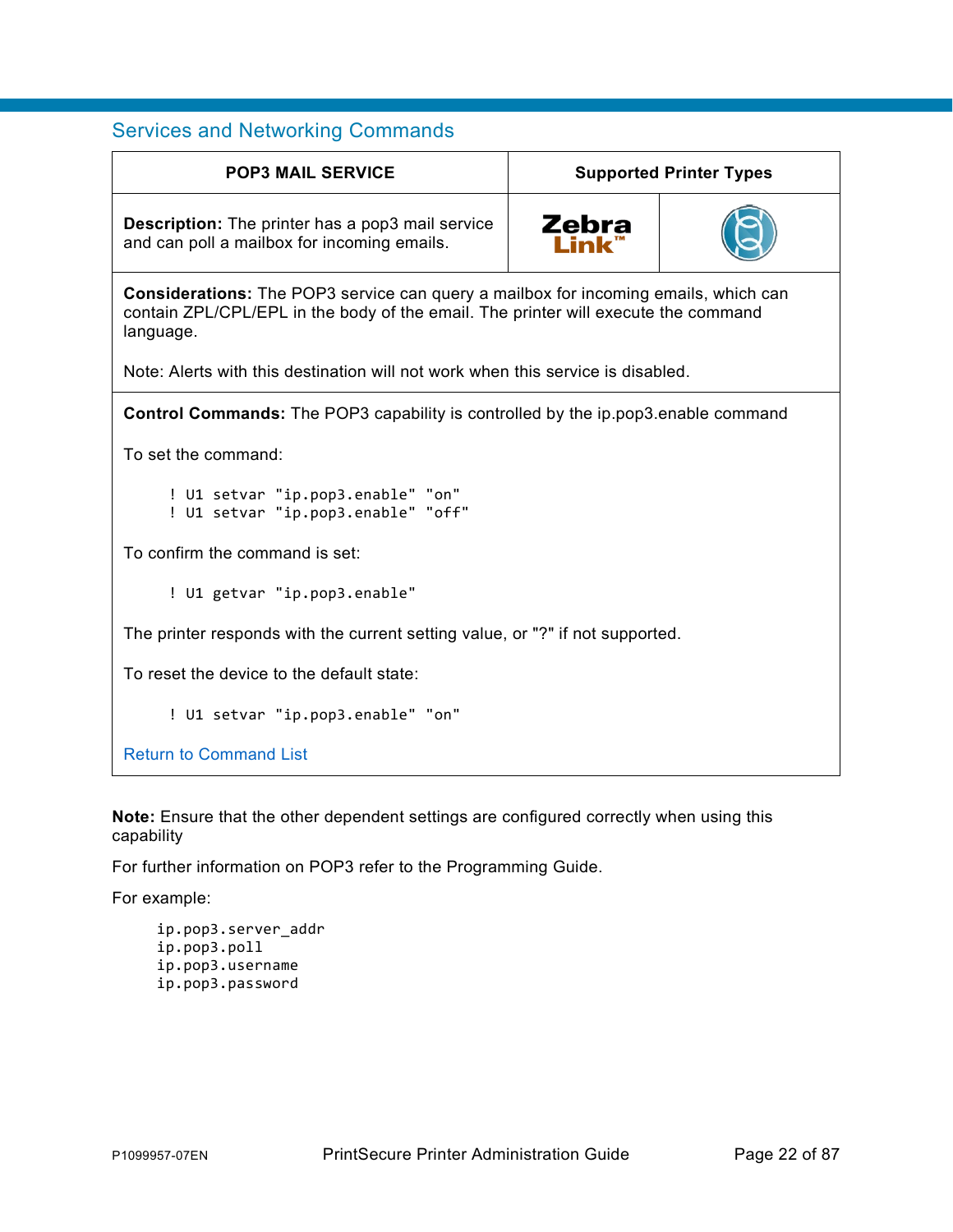<span id="page-22-0"></span>

| <b>NTP SERVICE</b>                                                                                                                                                                                                                                                                                         | <b>Supported Printer Types</b> |  |
|------------------------------------------------------------------------------------------------------------------------------------------------------------------------------------------------------------------------------------------------------------------------------------------------------------|--------------------------------|--|
| <b>Description:</b> This command enables or disables<br>the Network Time Protocol (NTP) feature.                                                                                                                                                                                                           |                                |  |
| <b>Considerations:</b> The NTP command will enable or disable the Network Time Protocol<br>capability which allows the printer to synchronize with time servers. This may be important if<br>there are date or time fields printed on the label. Time and data can also be provided by the<br>host system. |                                |  |
| <b>Control Commands:</b> The NTP capability is controlled by the ip.ntp.enable command                                                                                                                                                                                                                     |                                |  |
| To set the command:                                                                                                                                                                                                                                                                                        |                                |  |
| ! U1 setvar "ip.ntp.enable" "on"<br>! U1 setvar "ip.ntp.enable" "off"                                                                                                                                                                                                                                      |                                |  |
| To confirm the command is set:                                                                                                                                                                                                                                                                             |                                |  |
| ! U1 getvar "ip.ntp.enable"                                                                                                                                                                                                                                                                                |                                |  |
| The printer responds with the current setting value, or "?" if not supported.                                                                                                                                                                                                                              |                                |  |
| To reset the device to the default state:                                                                                                                                                                                                                                                                  |                                |  |
| ! U1 setvar "ip.ntp.enable" "off"                                                                                                                                                                                                                                                                          |                                |  |
| <b>Return to Command List</b>                                                                                                                                                                                                                                                                              |                                |  |

**Note:** Ensure that the other dependent settings are configured correctly when using this capability

For further information on NTP refer to the Programming Guide.

For example:

ip.ntp.servers ip.ntp.log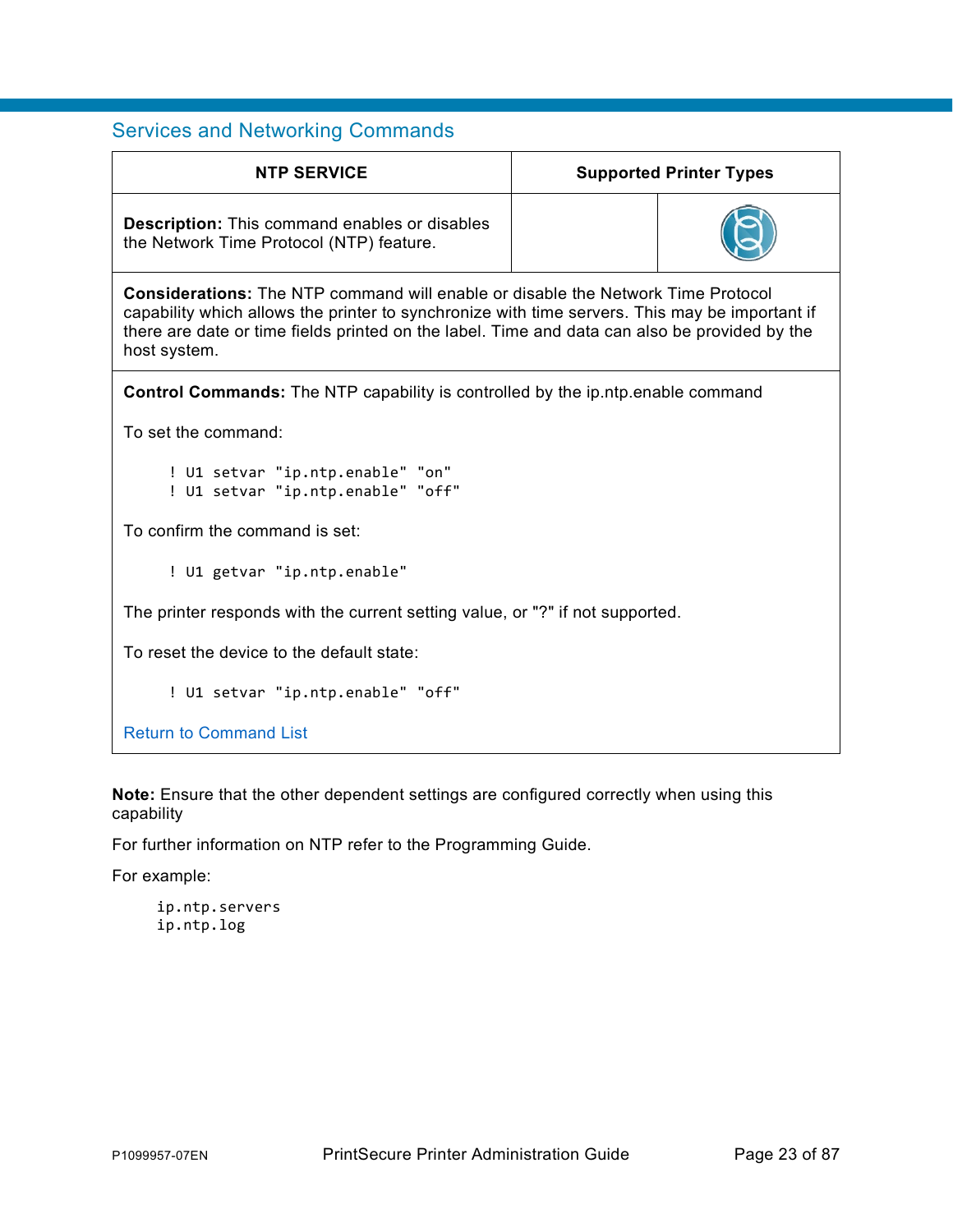<span id="page-23-0"></span>

| <b>TIME</b>                                                                                                                                                                 | <b>Supported Printer Types</b> |  |
|-----------------------------------------------------------------------------------------------------------------------------------------------------------------------------|--------------------------------|--|
| <b>Description:</b> This command sets or gets the<br>printer time based on the Unix Epoch (UTC) or<br>number of seconds since January 1st 1970.                             |                                |  |
| <b>Considerations:</b> If NTP is unavailable, time can be set using this command. Setting time in<br>this way is useful for devices that exists across multiple time zones. |                                |  |
| <b>Control Commands:</b> The Unix Epoch capability is controlled by the rtc.unix timestamp<br>command                                                                       |                                |  |
| To set the command:                                                                                                                                                         |                                |  |
| ! U1 setvar "rtc.unix_timestamp" "1561492746" (06/25/2019 7:59PM (UTC))                                                                                                     |                                |  |
| To confirm the command is set:                                                                                                                                              |                                |  |
| ! U1 getvar "rtc.unix timestamp"                                                                                                                                            |                                |  |
| The printer responds with the current setting value in seconds.                                                                                                             |                                |  |
| <b>Return to Command List</b>                                                                                                                                               |                                |  |

**Note:** The printer time and date can also be set using

rtc.time rtc.date

It is possible to interrogate the printer to see if a real time clock chip is installed.

rtc.exists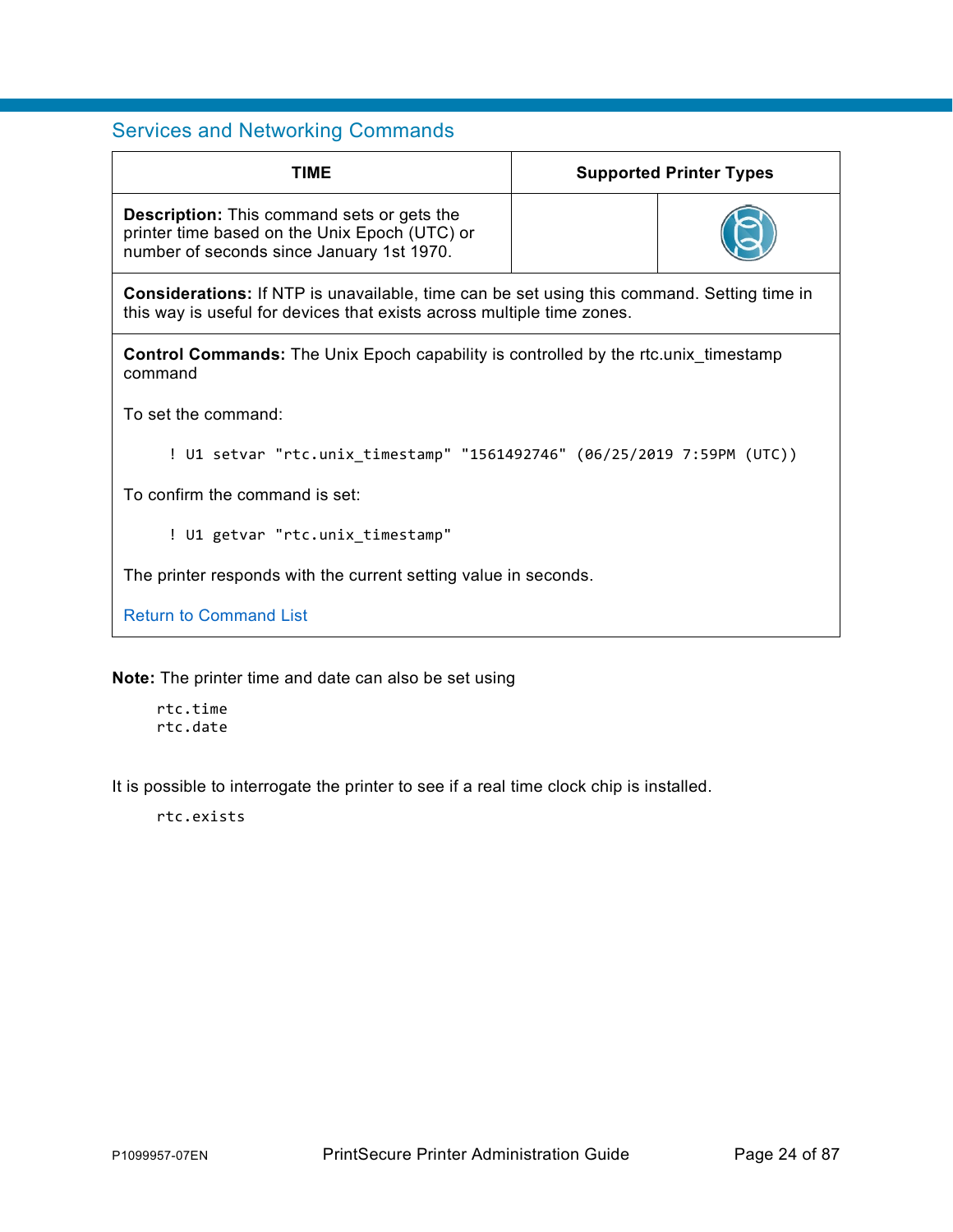<span id="page-24-1"></span><span id="page-24-0"></span>

| <b>BLUETOOTH ENABLE</b>                                                                                                                         | <b>Supported Printer Types</b> |  |
|-------------------------------------------------------------------------------------------------------------------------------------------------|--------------------------------|--|
| <b>Description:</b> This command enables or disables<br>the Bluetooth radio in a printer that has that<br>option installed.                     | Zebra                          |  |
| <b>Considerations:</b> If you utilize Bluetooth for connection to a mobile computer for printing, this<br>will need to be configured correctly. |                                |  |
| Note: Alerts with this destination will not work when this service is disabled.                                                                 |                                |  |
| <b>Control Commands:</b> The Bluetooth enable capability is controlled by the bluetooth enable<br>command                                       |                                |  |
| To set the command:                                                                                                                             |                                |  |
| ! U1 setvar "bluetooth.enable" "on"<br>! U1 setvar "bluetooth.enable" "off"                                                                     |                                |  |
| To confirm the command is set:                                                                                                                  |                                |  |
| ! U1 getvar "bluetooth.enable"                                                                                                                  |                                |  |
| The printer responds with the current setting value, or "?" if not supported.                                                                   |                                |  |
| To reset the device to the default state:                                                                                                       |                                |  |
| ! U1 setvar "bluetooth.enable" "on"                                                                                                             |                                |  |
| <b>Return to Command List</b>                                                                                                                   |                                |  |

**Note:** Please review changes to the default value of bluetooth.discoverable implemented in Link-OS 6.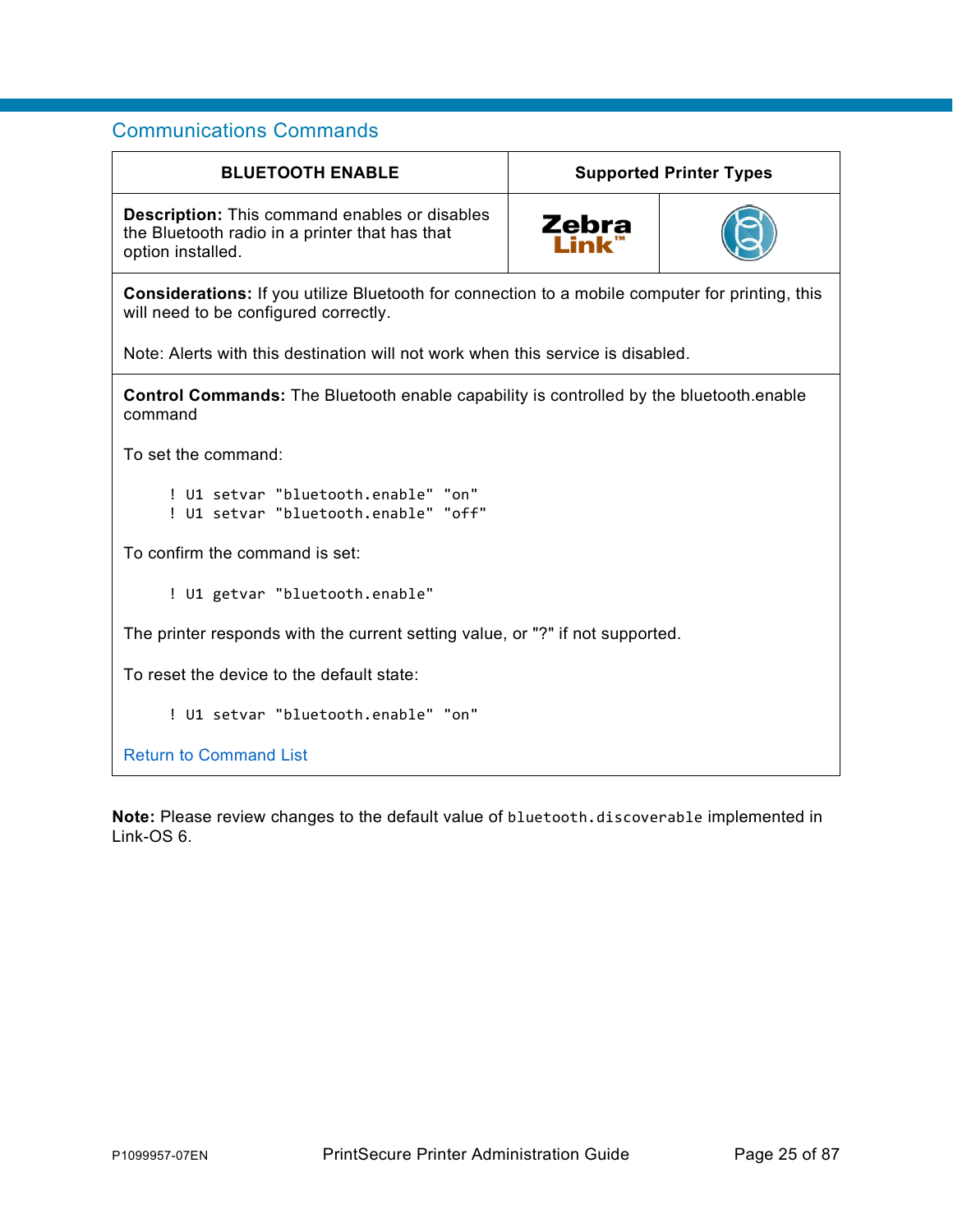<span id="page-25-0"></span>

| <b>BLUETOOTH DISCOVERABILITY</b>                                                                                                                                                                                        | <b>Supported Printer Types</b> |  |
|-------------------------------------------------------------------------------------------------------------------------------------------------------------------------------------------------------------------------|--------------------------------|--|
| <b>Description:</b> This command enables or disables<br>the Bluetooth discoverable mode in a printer that<br>has a BT option installed.                                                                                 | Zebra                          |  |
| <b>Considerations:</b> The Bluetooth discoverable command will disable the Bluetooth<br>connectivity on the printer. This does not affect a previously paired device only the discovery<br>and pairing of a new device. |                                |  |
| <b>Control Commands:</b> The Bluetooth discoverable capability is controlled by the<br>bluetooth.discoverable command                                                                                                   |                                |  |
| To set the command:                                                                                                                                                                                                     |                                |  |
| ! U1 setvar "bluetooth.discoverable" "on"<br>! U1 setvar "bluetooth.discoverable" "off"                                                                                                                                 |                                |  |
| To confirm the command is set:                                                                                                                                                                                          |                                |  |
| ! U1 getvar "bluetooth.discoverable"                                                                                                                                                                                    |                                |  |
| The printer responds with the current setting value, or "?" if not supported.                                                                                                                                           |                                |  |
| To reset the device to the default state:                                                                                                                                                                               |                                |  |
| ! U1 setvar "bluetooth.discoverable" "off"                                                                                                                                                                              |                                |  |
| <b>Return to Command List</b>                                                                                                                                                                                           |                                |  |

**Note:** The default value of this setting has changed as of Link-OS 6 and is now off by default to improve security. Bluetooth Discovery and Pairing Mode can be activated by holding the FEED button on the printer for 5 seconds. For further details please refer to the Link-OS 6 Release notes.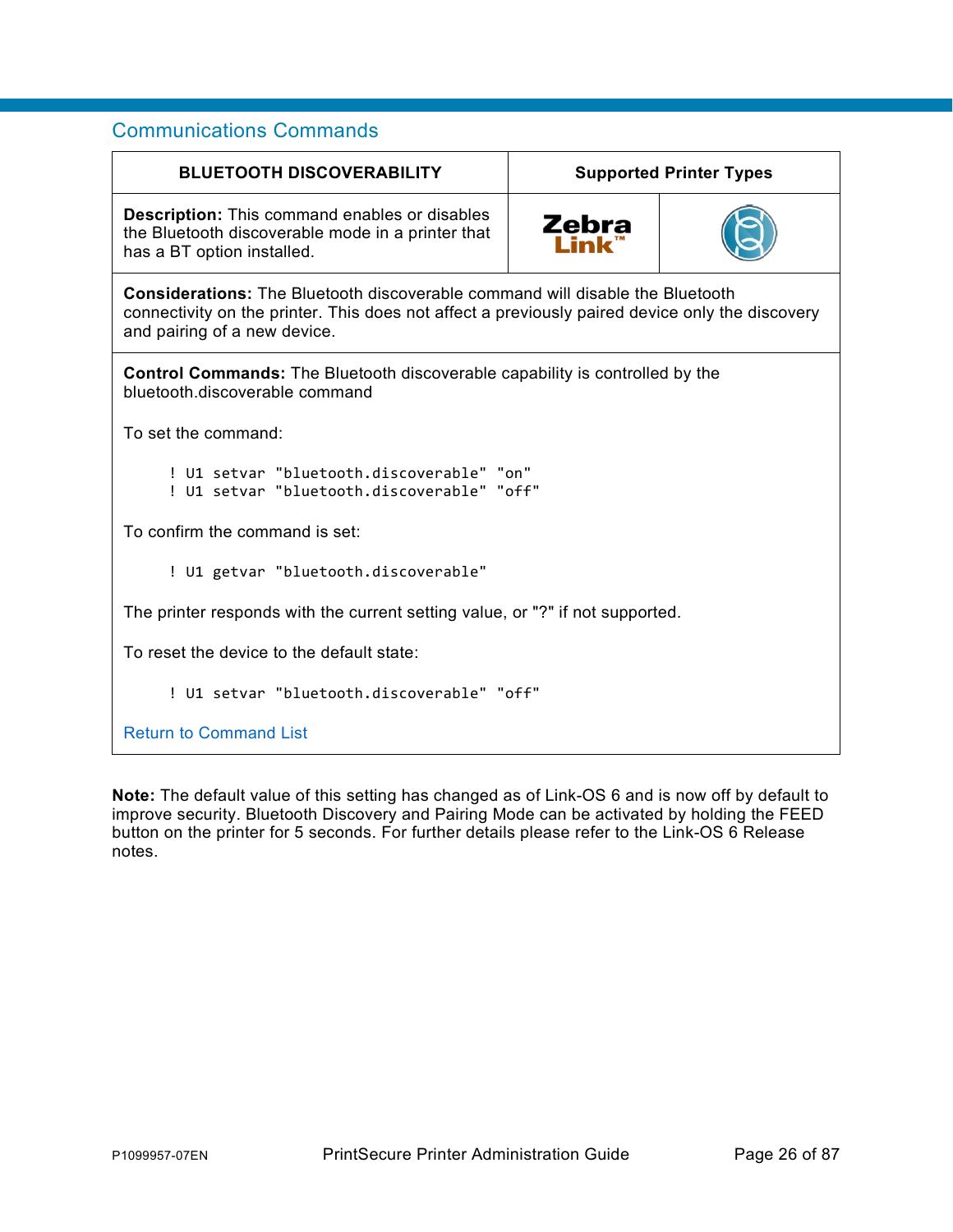<span id="page-26-0"></span>

| <b>BLUETOOTH MODE</b>                                                                                                                                              | <b>Supported Printer Types</b> |  |
|--------------------------------------------------------------------------------------------------------------------------------------------------------------------|--------------------------------|--|
| <b>Description:</b> For printers that support both<br><b>Bluetooth Classic and Bluetooth Low Energy</b><br>(BTLE), this command controls the mode of<br>operation. |                                |  |
| <b>Considerations:</b> The Bluetooth radio can be configured to work in the following mode; BTLE,<br>Classic or Both.                                              |                                |  |
| <b>Control Commands:</b> The Bluetooth controller mode is controlled by the<br>bluetooth.le.contoller mode command                                                 |                                |  |
| To set the command:                                                                                                                                                |                                |  |
| ! U1 setvar "bluetooth.le.contoller mode" "both"<br>! U1 setvar "bluetooth.le.contoller mode" "le"<br>! U1 setvar "bluetooth.le.contoller_mode" "classic"          |                                |  |
| To confirm the command is set:                                                                                                                                     |                                |  |
| ! U1 getvar "bluetooth.le.contoller_mode"                                                                                                                          |                                |  |
| The printer responds with the current setting value, or "?" if not supported.                                                                                      |                                |  |
| To reset the device to the default state:                                                                                                                          |                                |  |
| ! U1 setvar "bluetooth.le.contoller_mode" "both"                                                                                                                   |                                |  |
| <b>Return to Command List</b>                                                                                                                                      |                                |  |

**Note:** There are many other settings related to BT communication and these need to be reviewed and configured accordingly.

Please review changes to the default value of bluetooth.discoverable implemented in Link-OS 6.

For further information on Bluetooth refer to the Programming Guide.

For example:

```
bluetooth.discoverable 
bluetooth.minimum_security_mode 
bluetooth.allow_non_display_numeric_comparison
bluetooth.bonding 
bluetooth.pin
```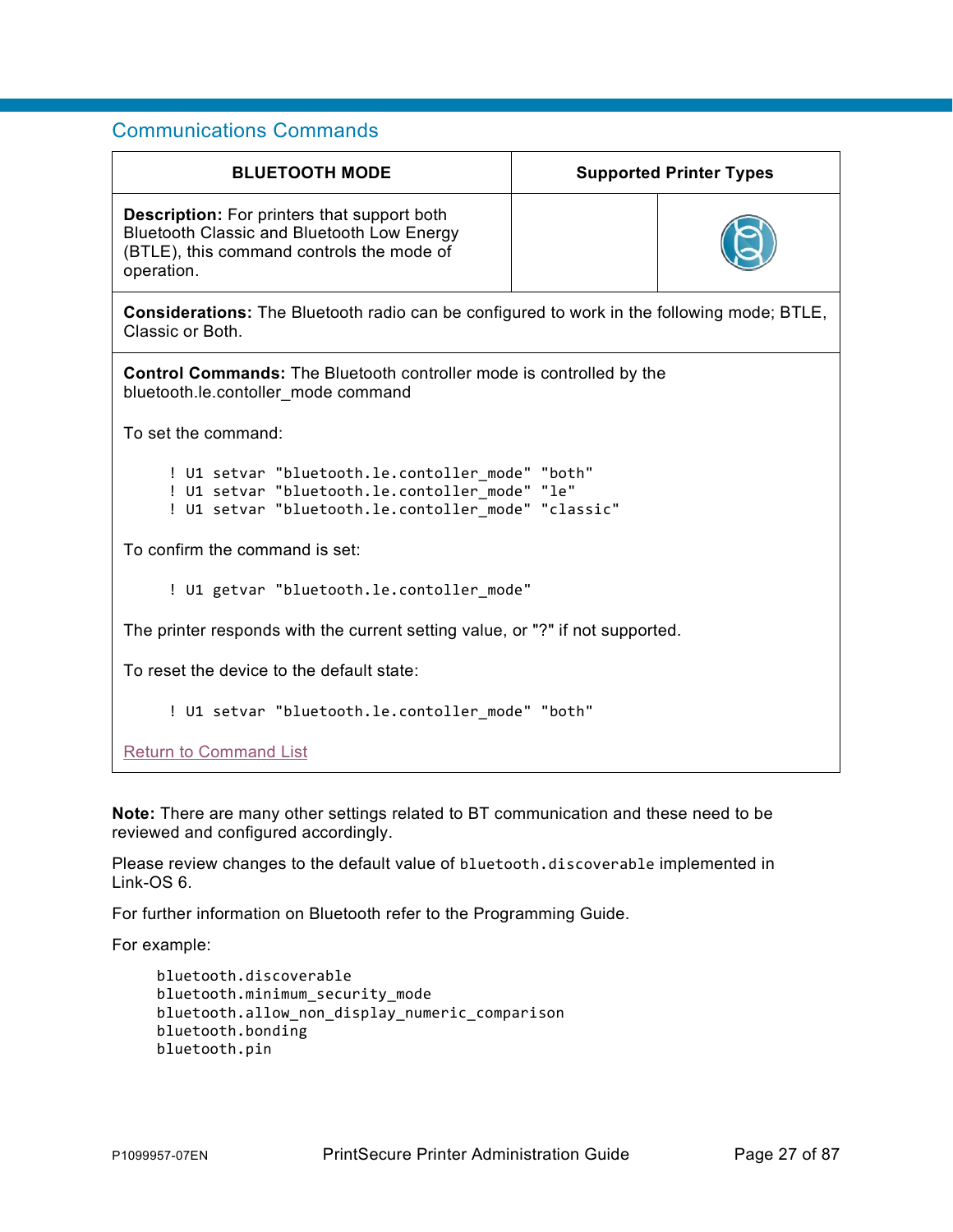<span id="page-27-0"></span>

| <b>USB HOST</b>                                                                                                                                                                                                                                                        | <b>Supported Printer Types</b> |  |
|------------------------------------------------------------------------------------------------------------------------------------------------------------------------------------------------------------------------------------------------------------------------|--------------------------------|--|
| <b>Description:</b> This command is used to enable or<br>disable USB host capabilities in a printer that<br>supports USB Host                                                                                                                                          |                                |  |
| <b>Considerations:</b> The USB host lockout command disables the USB host capability in a<br>printer that has support for it. USB devices connected to the printer will stop functioning when<br>this is disabled. This will include USB mirror if that is being used. |                                |  |
| <b>Control Commands:</b> The USB host lock out capability is controlled by the usb.host.lock out<br>command                                                                                                                                                            |                                |  |
| To set the command:                                                                                                                                                                                                                                                    |                                |  |
| ! U1 setvar "usb.host.lock_out" "on"<br>! U1 setvar "usb.host.lock_out" "off"                                                                                                                                                                                          |                                |  |
| To confirm the command is set:                                                                                                                                                                                                                                         |                                |  |
| ! U1 getvar "usb.host.lock out"                                                                                                                                                                                                                                        |                                |  |
| The printer responds with the current setting value, or "?" if not supported.                                                                                                                                                                                          |                                |  |
| To reset the device to the default state:                                                                                                                                                                                                                              |                                |  |
| ! U1 setvar "usb.host.lock_out" "off"                                                                                                                                                                                                                                  |                                |  |
| <b>Return to Command List</b>                                                                                                                                                                                                                                          |                                |  |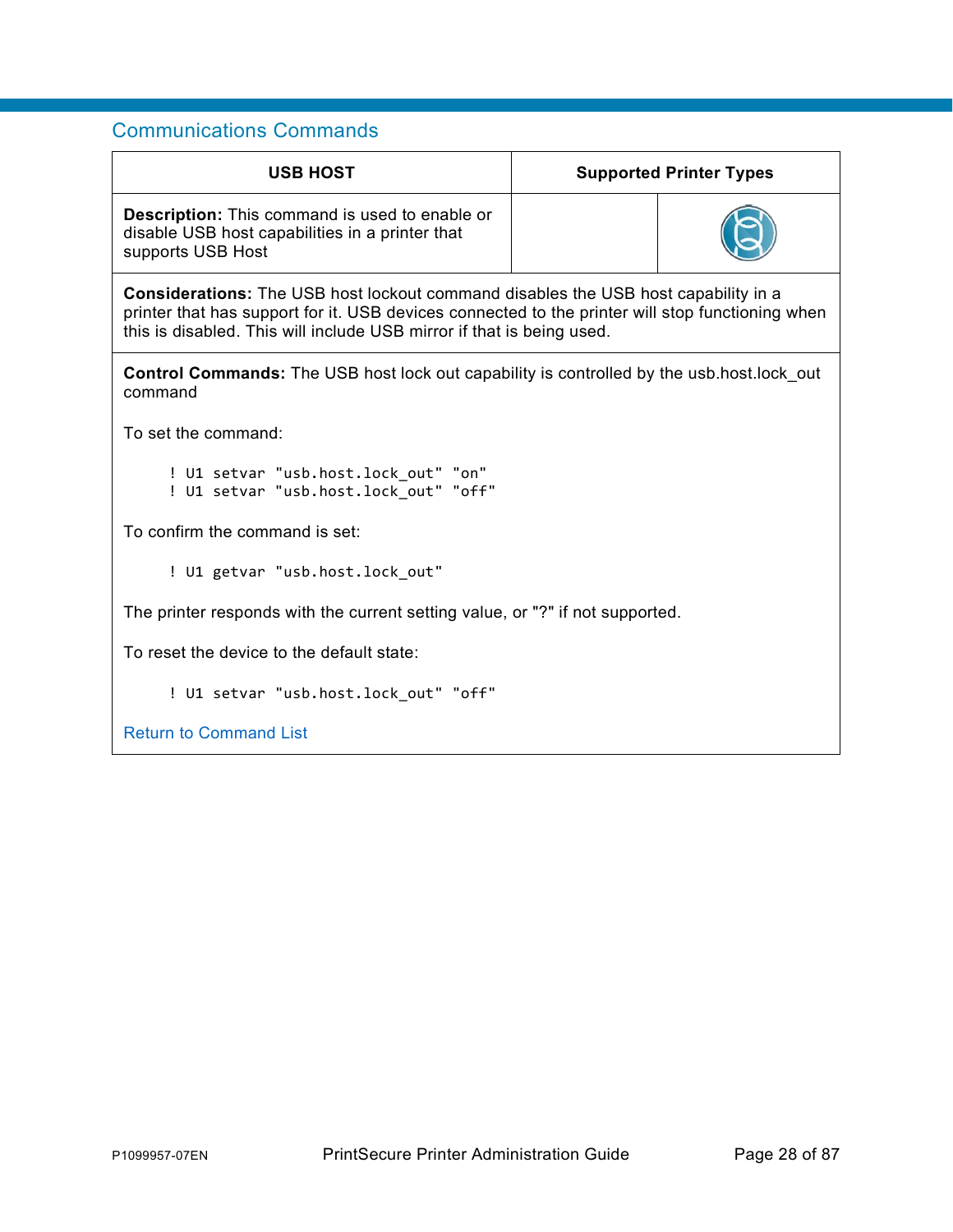<span id="page-28-0"></span>

| <b>WIRED ETHERNET</b>                                                                                                                                                                                                                                          | <b>Supported Printer Types</b> |  |
|----------------------------------------------------------------------------------------------------------------------------------------------------------------------------------------------------------------------------------------------------------------|--------------------------------|--|
| <b>Description:</b> Enable or disable the internal wired<br>ethernet port on printers equipped with this<br>option.                                                                                                                                            |                                |  |
| <b>Considerations:</b> The wired LAN enable command will disable or enable the internal wired<br>Ethernet connection. The primary use for this command is to disable a port that is unused,<br>where a different port is being used as the primary connection. |                                |  |
| <b>Control Commands:</b> The wired LAN capability is controlled by the internal wired enable<br>command                                                                                                                                                        |                                |  |
| To set the command:                                                                                                                                                                                                                                            |                                |  |
| ! U1 setvar "internal wired.enable" "on"<br>! U1 setvar "internal_wired.enable" "off"                                                                                                                                                                          |                                |  |
| To confirm the command is set:                                                                                                                                                                                                                                 |                                |  |
| ! U1 getvar "internal_wired.enable"                                                                                                                                                                                                                            |                                |  |
| The printer responds with the current setting value, or "?" if not supported.                                                                                                                                                                                  |                                |  |
| To reset the device to the default state:                                                                                                                                                                                                                      |                                |  |
| ! U1 setvar "internal_wired.enable" "on"                                                                                                                                                                                                                       |                                |  |
| <b>Return to Command List</b>                                                                                                                                                                                                                                  |                                |  |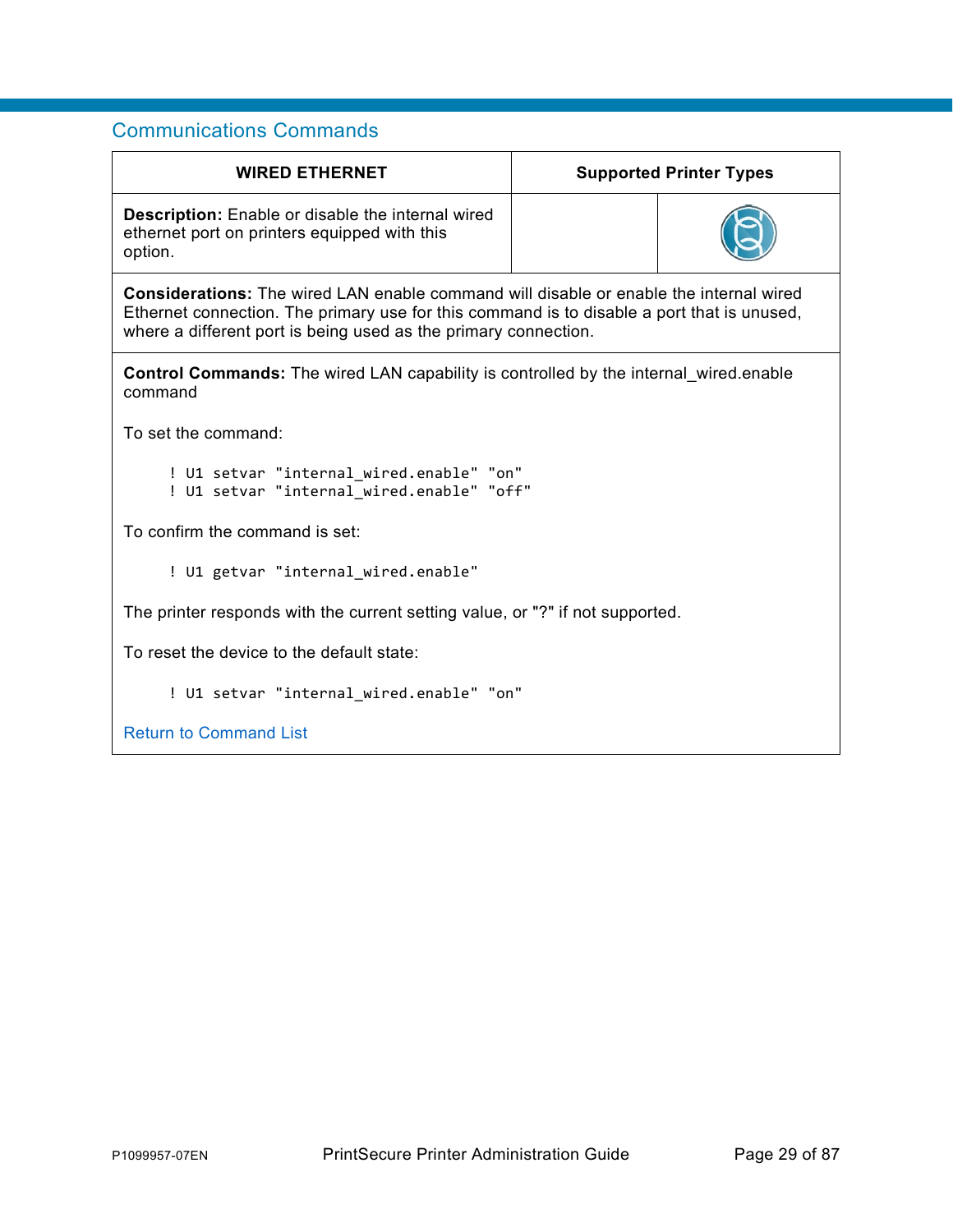<span id="page-29-0"></span>

| <b>WLAN</b>                                                                                                                                                                                                                                                                          | <b>Supported Printer Types</b> |  |  |
|--------------------------------------------------------------------------------------------------------------------------------------------------------------------------------------------------------------------------------------------------------------------------------------|--------------------------------|--|--|
| <b>Description:</b> This command is used to enable or<br>disable the Wireless Local Area Network<br>functionality in a printer equipped with the WLAN<br>(Wi-Fi) option.                                                                                                             |                                |  |  |
| <b>Considerations:</b> The default value for wlan, enable is "on".<br>The WLAN command will fully disable all 802.11 wireless functionality. To improve security, it<br>is recommended that the value of wlan.enable be set to "no" if the WLAN (Wi-Fi) option is<br>not being used. |                                |  |  |
| <b>Control Commands:</b> The WLAN capability is controlled by the wlan.enable command                                                                                                                                                                                                |                                |  |  |
| To set the command:                                                                                                                                                                                                                                                                  |                                |  |  |
| ! U1 setvar "wlan.enable" "on"<br>! U1 setvar "wlan.enable" "off"                                                                                                                                                                                                                    |                                |  |  |
| To confirm the command is set:                                                                                                                                                                                                                                                       |                                |  |  |
| ! U1 getvar "wlan.enable"                                                                                                                                                                                                                                                            |                                |  |  |
| The printer responds with the current setting value, or "?" if not supported.                                                                                                                                                                                                        |                                |  |  |
| To reset the device to the default state:                                                                                                                                                                                                                                            |                                |  |  |
| ! U1 setvar "wlan.enable" "on"                                                                                                                                                                                                                                                       |                                |  |  |
| <b>Return to Command List</b>                                                                                                                                                                                                                                                        |                                |  |  |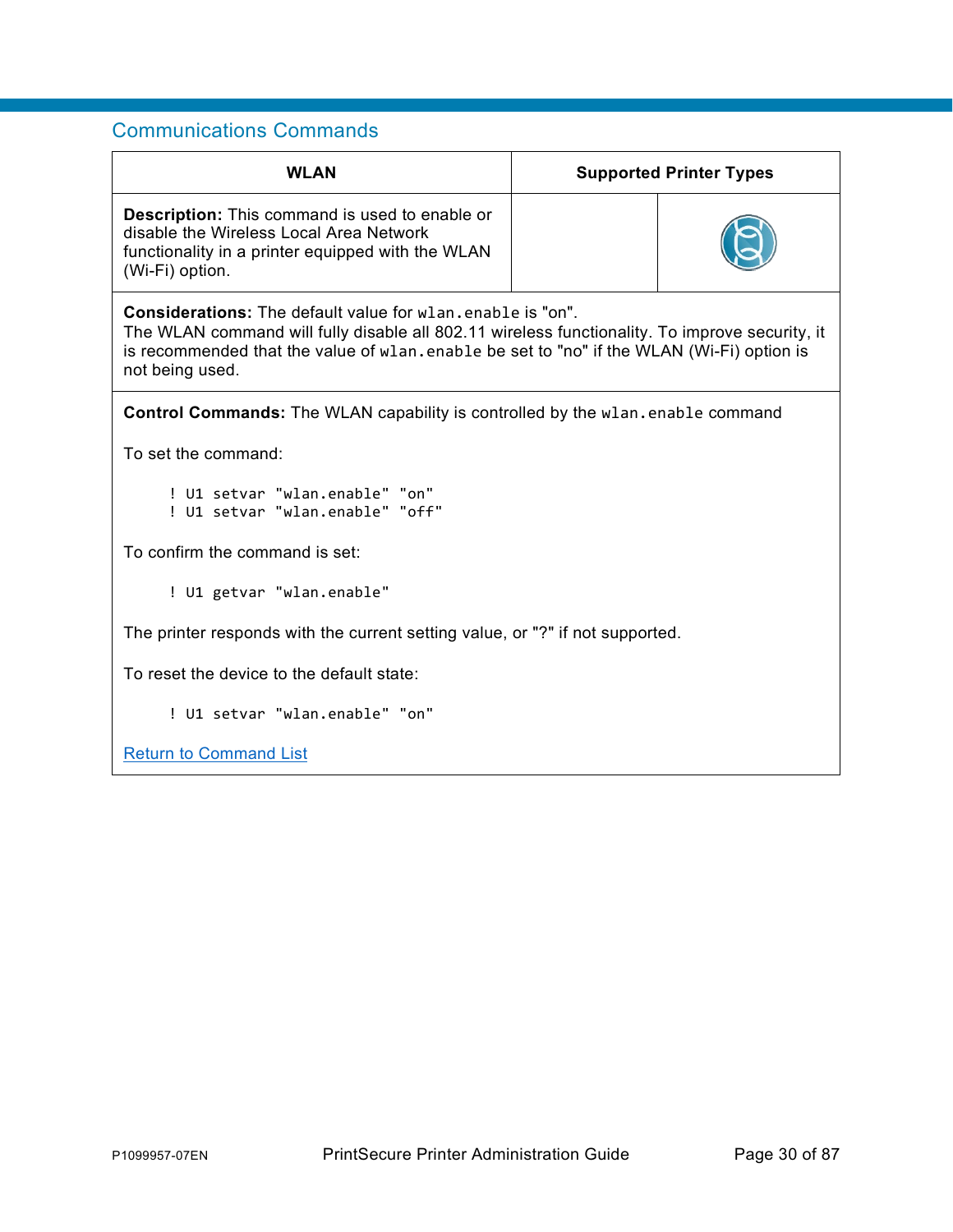<span id="page-30-0"></span>

| <b>ESSID</b>                                                                                                                                                                                                                               | <b>Supported Printer Types</b> |  |  |
|--------------------------------------------------------------------------------------------------------------------------------------------------------------------------------------------------------------------------------------------|--------------------------------|--|--|
| <b>Description:</b> This command is used to configure<br>the WLAN Extended Service Set Identifier<br>(ESSID) value, which determines which Wireless<br>Local Area Network the device will connect to.                                      |                                |  |  |
| <b>Considerations:</b> Set the ESSID network name to match the value of the WLAN the device<br>will connect to automatically. The default value for ESSID is "" (null), which prevents the<br>device from associating to any Access Point. |                                |  |  |
| <b>Control Commands:</b> The WLAN network name is controlled by the wlan.essid command                                                                                                                                                     |                                |  |  |
| To set the command:                                                                                                                                                                                                                        |                                |  |  |
| ! U1 setvar "wlan.essid" "networkName"                                                                                                                                                                                                     |                                |  |  |
| To confirm the command is set:                                                                                                                                                                                                             |                                |  |  |
| ! U1 getvar "wlan.essid"                                                                                                                                                                                                                   |                                |  |  |
| The printer responds with the current setting value, or "?" if not supported.                                                                                                                                                              |                                |  |  |
| To reset the device to the default state:                                                                                                                                                                                                  |                                |  |  |
| ! U1 setvar "wlan.essid" ""                                                                                                                                                                                                                |                                |  |  |
| <b>Return to Command List</b>                                                                                                                                                                                                              |                                |  |  |

**Note:** For versions prior to Link-OS 6, the default value for ESSID is "125". This allowed device administrators to create a network specifically for provisioning new devices quickly. If the device ESSID is set to "" (null), the device will attempt to associate to any available Access Point, regardless of what its ESSID value is.

ln Link-OS 6 and higher, the device will not automatically associate to any Access Point until a valid ESSID value is set.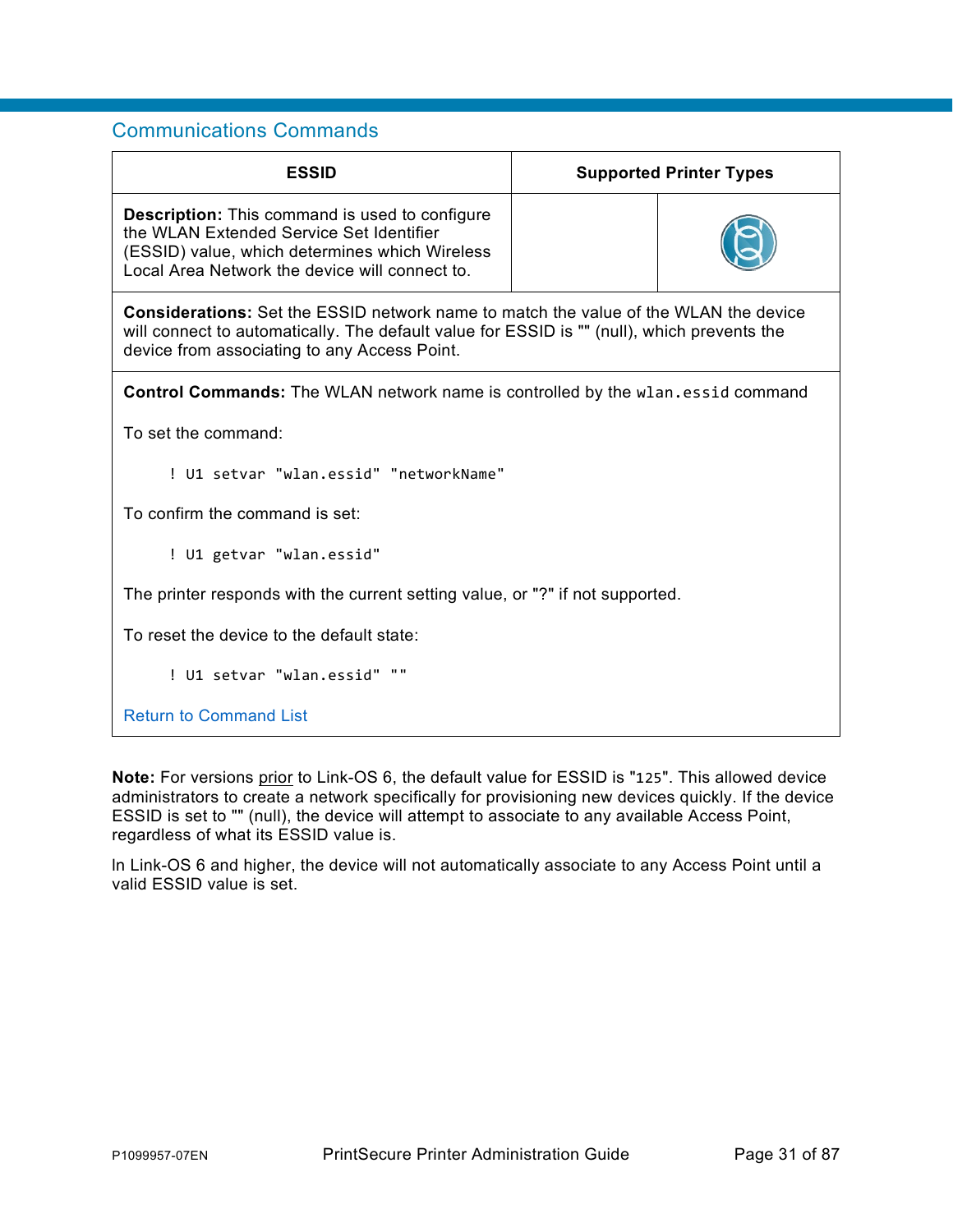<span id="page-31-0"></span>

| <b>WIRELESS OPTION</b>                                                                                                                                                                                                                                                                                                               | <b>Supported Printer Types</b> |  |  |
|--------------------------------------------------------------------------------------------------------------------------------------------------------------------------------------------------------------------------------------------------------------------------------------------------------------------------------------|--------------------------------|--|--|
| <b>Description:</b> This option provides a mechanism<br>to authenticate devices on a LAN                                                                                                                                                                                                                                             |                                |  |  |
| <b>Considerations:</b> When using the 802.1x authentication user must be aware of the movement<br>of data to the printer during setup. Best practices should be employed to ensure that<br>certificates and passphrases are protected at all time. Configuration should be done over a<br>local connection to prevent eavesdropping. |                                |  |  |
| <b>Control Commands:</b>                                                                                                                                                                                                                                                                                                             |                                |  |  |
| To set the command:                                                                                                                                                                                                                                                                                                                  |                                |  |  |
| ! U1 setvar "wlan.8021x.enable" "on"<br>! U1 setvar "wlan.8021x.enable" "off"<br>! U1 setvar "wlan.8021x.enable" "wpa"                                                                                                                                                                                                               |                                |  |  |
| To confirm the command is set:                                                                                                                                                                                                                                                                                                       |                                |  |  |
| ! U1 getvar "wlan.8021x.enable"                                                                                                                                                                                                                                                                                                      |                                |  |  |
| The printer responds with the current setting value, or "?" if not supported.                                                                                                                                                                                                                                                        |                                |  |  |
| To reset the device to the default state:                                                                                                                                                                                                                                                                                            |                                |  |  |
| ! U1 setvar "wlan.8021x.enable" "off"                                                                                                                                                                                                                                                                                                |                                |  |  |
| <b>Return to Command List</b>                                                                                                                                                                                                                                                                                                        |                                |  |  |

**Note:** There are many other settings related to 802.1x Authentication and these need to be reviewed and configured accordingly.

For further information on 802.1x refer to the Programming Guide.

For example:

```
wlan.8021x.authentication
wlan.8021x.ttls_tunnel
wlan.8021x.peap.peap_username
wlan.8021x.peap.peap_password wlan.8021x.peap.privkey_password 
wlan.8021x.peap.validate_server_certificate 
wlan.8021x.peap.anonymous_identity 
wlan.8021x.eap.username 
wlan.8021x.eap.password 
wlan.8021x.eap.privkey_password
```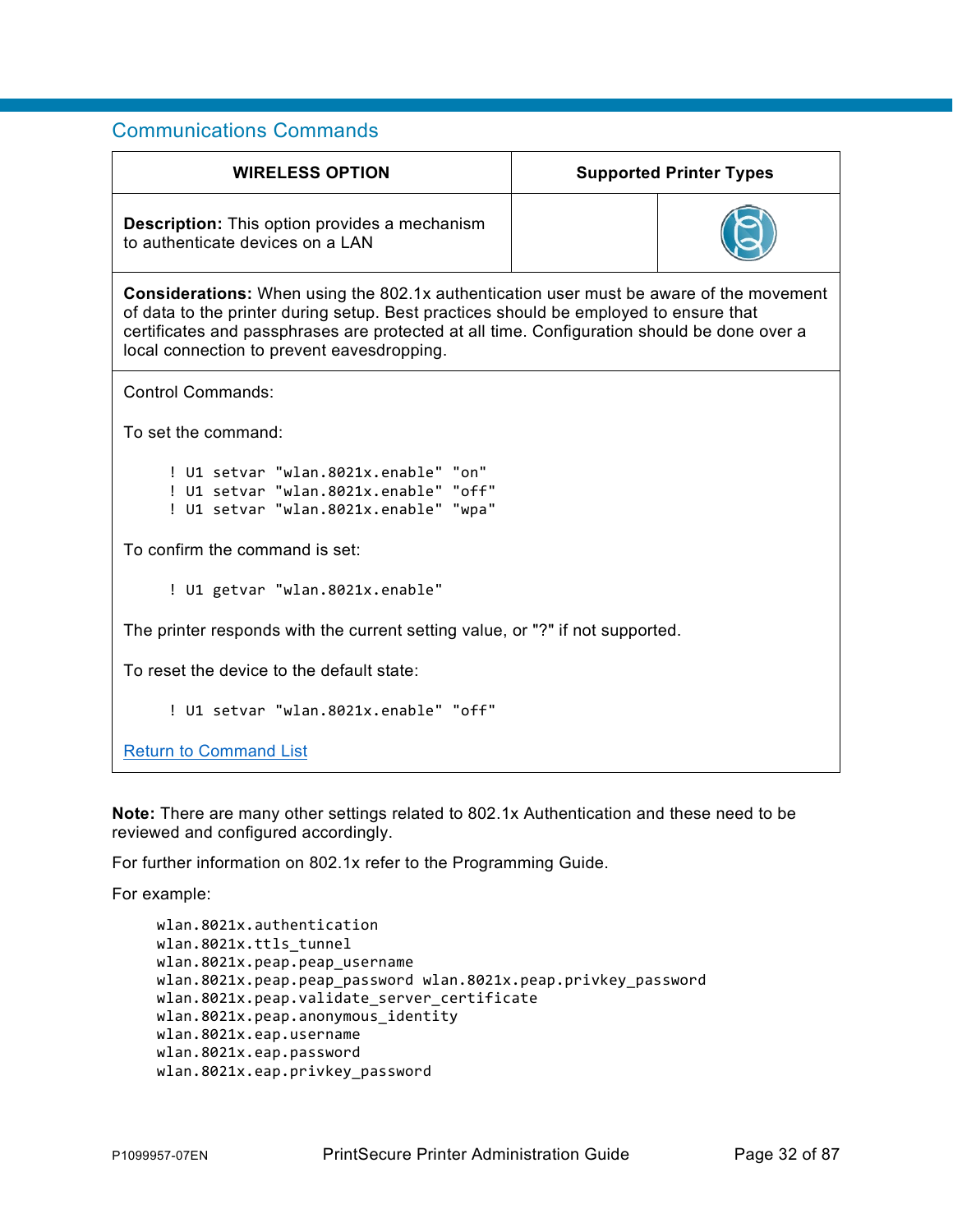<span id="page-32-0"></span>

| <b>WLAN RTS/CTS</b>                                                                                                                                                                                                                                                                                                     | <b>Supported Printer Types</b> |  |
|-------------------------------------------------------------------------------------------------------------------------------------------------------------------------------------------------------------------------------------------------------------------------------------------------------------------------|--------------------------------|--|
| <b>Description: Enables RTS/CTS HT protection</b><br>frames when configuring a WLAN connection.                                                                                                                                                                                                                         | Zebra<br>I ink                 |  |
| <b>Considerations:</b> The WLAN RTS CTS feature when enabled will put the WLAN radio in<br>RTS/CTS protection mode. If this is not enabled the radio will default to CTS-to-Self mode.<br>The mode that you run in will be dependent on your specific wireless LAN configuration and<br>the devices that connect to it. |                                |  |
| Control Commands: The WLAN RTS_CTS capability is controlled by the<br>wlan.rts cts enable command                                                                                                                                                                                                                       |                                |  |
| To set the command:                                                                                                                                                                                                                                                                                                     |                                |  |
| ! U1 setvar "wlan.rts_cts_enabled" "on"<br>! U1 setvar "wlan.rts cts enabled" "off"                                                                                                                                                                                                                                     |                                |  |
| To confirm the command is set:                                                                                                                                                                                                                                                                                          |                                |  |
| ! U1 getvar "wlan.rts_cts_enabled"                                                                                                                                                                                                                                                                                      |                                |  |
| The printer responds with the current setting value, or "?" if not supported.                                                                                                                                                                                                                                           |                                |  |
| To reset the device to the default state:                                                                                                                                                                                                                                                                               |                                |  |
| ! U1 setvar "wlan.rts_cts_enabled" "off"                                                                                                                                                                                                                                                                                |                                |  |
| <b>Return to Command List</b>                                                                                                                                                                                                                                                                                           |                                |  |

**Note:** This command functions on the QLn and ZQ500 series printers.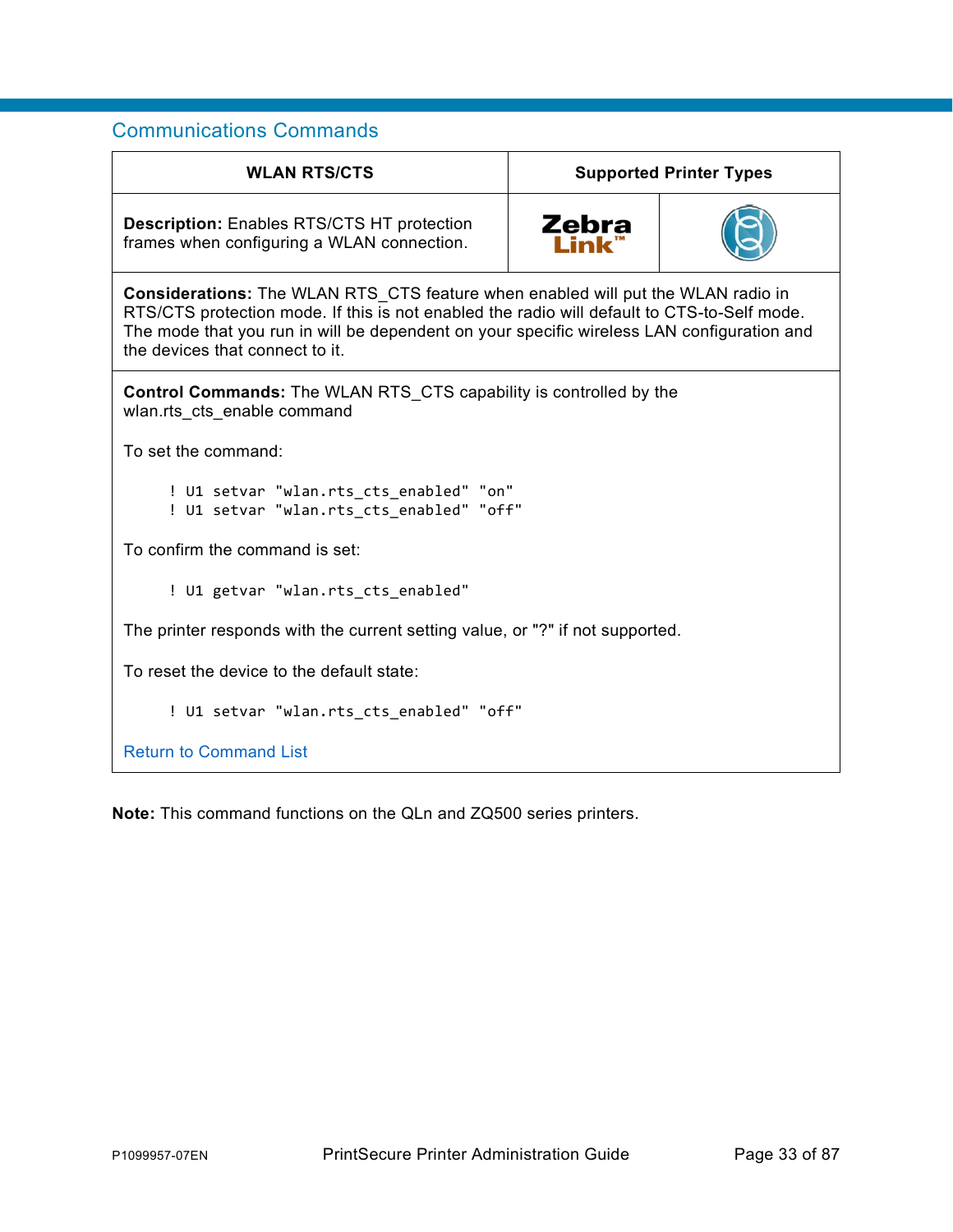| <b>ALLOW LISTING</b>                                                                                                                                                                                                                                                                              | <b>Supported Printer Types</b> |  |  |
|---------------------------------------------------------------------------------------------------------------------------------------------------------------------------------------------------------------------------------------------------------------------------------------------------|--------------------------------|--|--|
| <b>Description:</b> The allow list capability allows only<br>authorized IP addresses to connect to the printer.                                                                                                                                                                                   |                                |  |  |
| <b>Considerations:</b> The allow list capability is to ensure that only authorized hosts can connect<br>to the printer. The parameters that you set are the IP addresses that are permitted to connect<br>and can be single IP address or ranges. The maximum string length allowed is 256 bytes. |                                |  |  |
| <b>Control Commands:</b> The allow list capability is controlled by the<br>ip.firewall.whitelist in command.                                                                                                                                                                                      |                                |  |  |
| To set the command:                                                                                                                                                                                                                                                                               |                                |  |  |
| ! U1 setvar "ip.firewall.whitelist in" "192.168.1.20"<br>! U1 setvar "ip.firewall.whitelist_in" "192.168.1.20, 192.168.100.21"<br>! U1 setvar "ip.firewall.whitelist_in" "192.168.1.20-192.168.1.100"                                                                                             |                                |  |  |
| To confirm the command is set:                                                                                                                                                                                                                                                                    |                                |  |  |
| ! U1 getvar "ip.firewall.whitelist_in"                                                                                                                                                                                                                                                            |                                |  |  |
| The printer responds with the current setting value, or "?" if not supported.                                                                                                                                                                                                                     |                                |  |  |
| To reset the device to the default state:                                                                                                                                                                                                                                                         |                                |  |  |
| ! U1 setvar "ip.firewall.whitelist_in" ""                                                                                                                                                                                                                                                         |                                |  |  |
| <b>Return to Command List</b>                                                                                                                                                                                                                                                                     |                                |  |  |

**Note:** This command allows up to 256 characters that define what IP's or ranges of IP's can connect to the printer. If the IP address is not listed the connection will be refused. To reset this list, you will need to connect to a local port and send this command if the IP you are trying to connect with is not in the allowed range.

Examples:

```
Single IP address 
     ! U1 setvar "ip.firewall.whitelist_in" "192.168.1.20" 
Multiple IP addresses 
     ! U1 setvar "ip.firewall.whitelist_in" "192.168.1.20,192.168.1.21" 
IP address ranges 
     ! U1 setvar "ip.firewall.whitelist_in" "192.168.1.20-192.168.1.40" 
IP ranges and Single/Multiple IPs 
     ! U1 setvar "ip.firewall.whitelist_in" "192.168.1.20-192.168.1.40, 
     192.168.1.50, 192.168.1.75"
```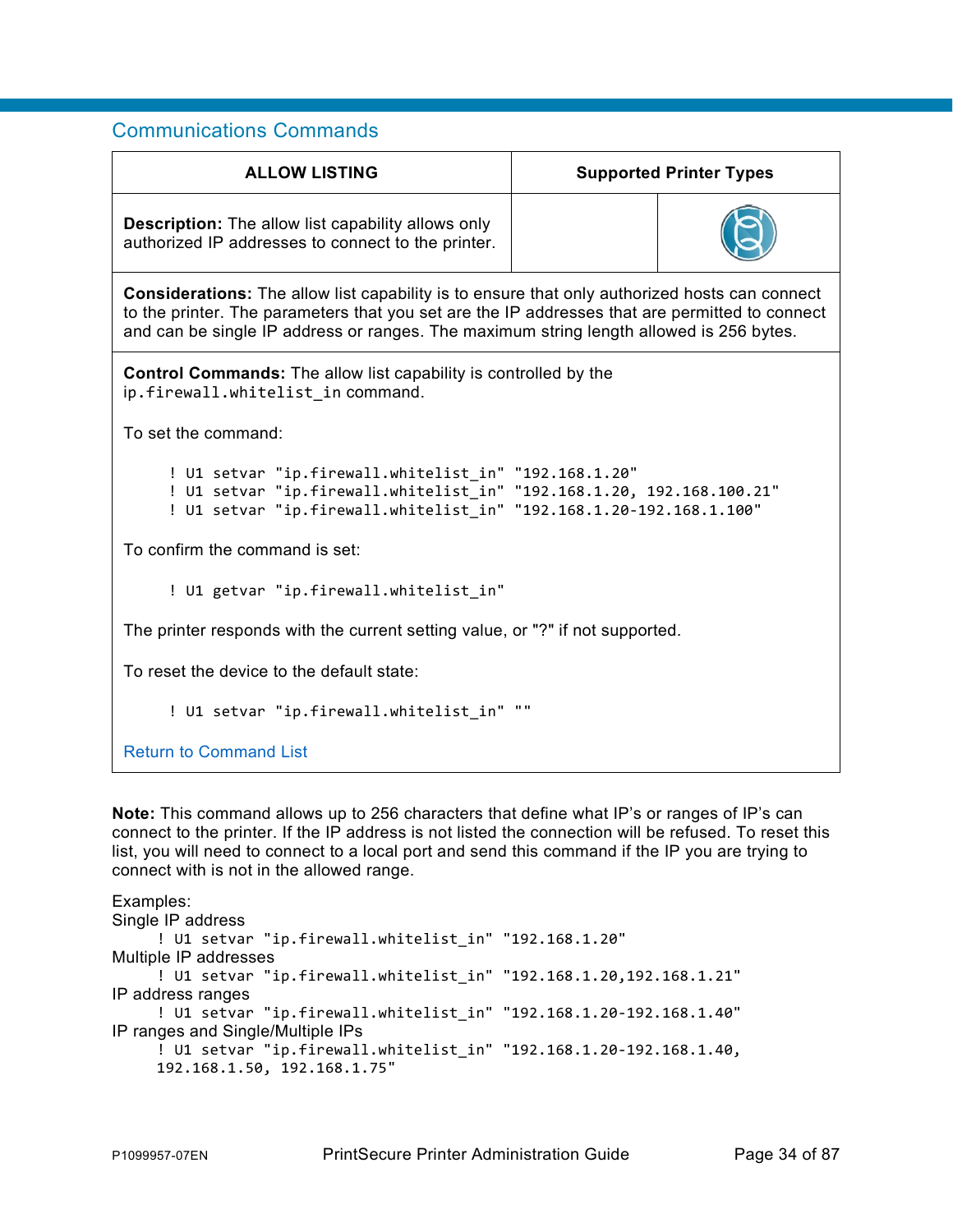<span id="page-34-0"></span>

| <b>TCP RAW PORT</b>                                                                                                                                                                                                                                                                                                                                                                                                              | <b>Supported Printer Types</b> |  |
|----------------------------------------------------------------------------------------------------------------------------------------------------------------------------------------------------------------------------------------------------------------------------------------------------------------------------------------------------------------------------------------------------------------------------------|--------------------------------|--|
| <b>Description:</b> This port is used to send<br>commands or files that the printer will act upon<br>(this can include, CPCL, EPL, ZPL and Set-Get-<br>Do commands). This is also known as the printer<br>command language parser.                                                                                                                                                                                               | Zebra                          |  |
| <b>Considerations:</b> Since this is frequently the primary port used for network-based printing,<br>disabling it could disable printer. Of course, printing could be happening over another port,<br>via FTP or web sockets. Additionally, changing the port number used could help obscure the<br>printing port, but note that the most port scanning tools can easily discover which ports are<br>open on a networked device. |                                |  |
| <b>Control Commands:</b> The TCP Raw Port setting is controlled by the "ip.port" command                                                                                                                                                                                                                                                                                                                                         |                                |  |
| To set the command:                                                                                                                                                                                                                                                                                                                                                                                                              |                                |  |
| ! U1 setvar "ip.port" "9100"<br>! U1 setvar "ip.port" "0" (Disables port)                                                                                                                                                                                                                                                                                                                                                        |                                |  |
| To confirm the command is set:                                                                                                                                                                                                                                                                                                                                                                                                   |                                |  |
| ! U1 getvar "ip.port"                                                                                                                                                                                                                                                                                                                                                                                                            |                                |  |
| The printer responds with the current setting value, or "?" if not supported.                                                                                                                                                                                                                                                                                                                                                    |                                |  |
| To reset the device to the default state:                                                                                                                                                                                                                                                                                                                                                                                        |                                |  |
| ! U1 setvar "ip.port" "9100" (All printers except mobile)<br>! U1 setvar "ip.port" "6101" (Mobile printers)                                                                                                                                                                                                                                                                                                                      |                                |  |
| <b>Return to Command List</b>                                                                                                                                                                                                                                                                                                                                                                                                    |                                |  |

**Note:** Port numbers cannot be the same as any other SGD's in the group below. If you try to set the value to something that is in use it will be ignored. Setting the value to "0" disables the port and can be used to clear the current value, before it is set to a new value. However, remember setting the port to "0" will disable the port.

For further information on ports, refer to the Programming Guide.

For example:

```
ip.port
ip.port_alternate
ip.port_json_config
ip.port_single_conn
```
**Note:** Mobile printers use ip.port 6101 and ip.port alternate is 9100. Everything else uses ip.port 9100 and ip.port\_alternate 6101.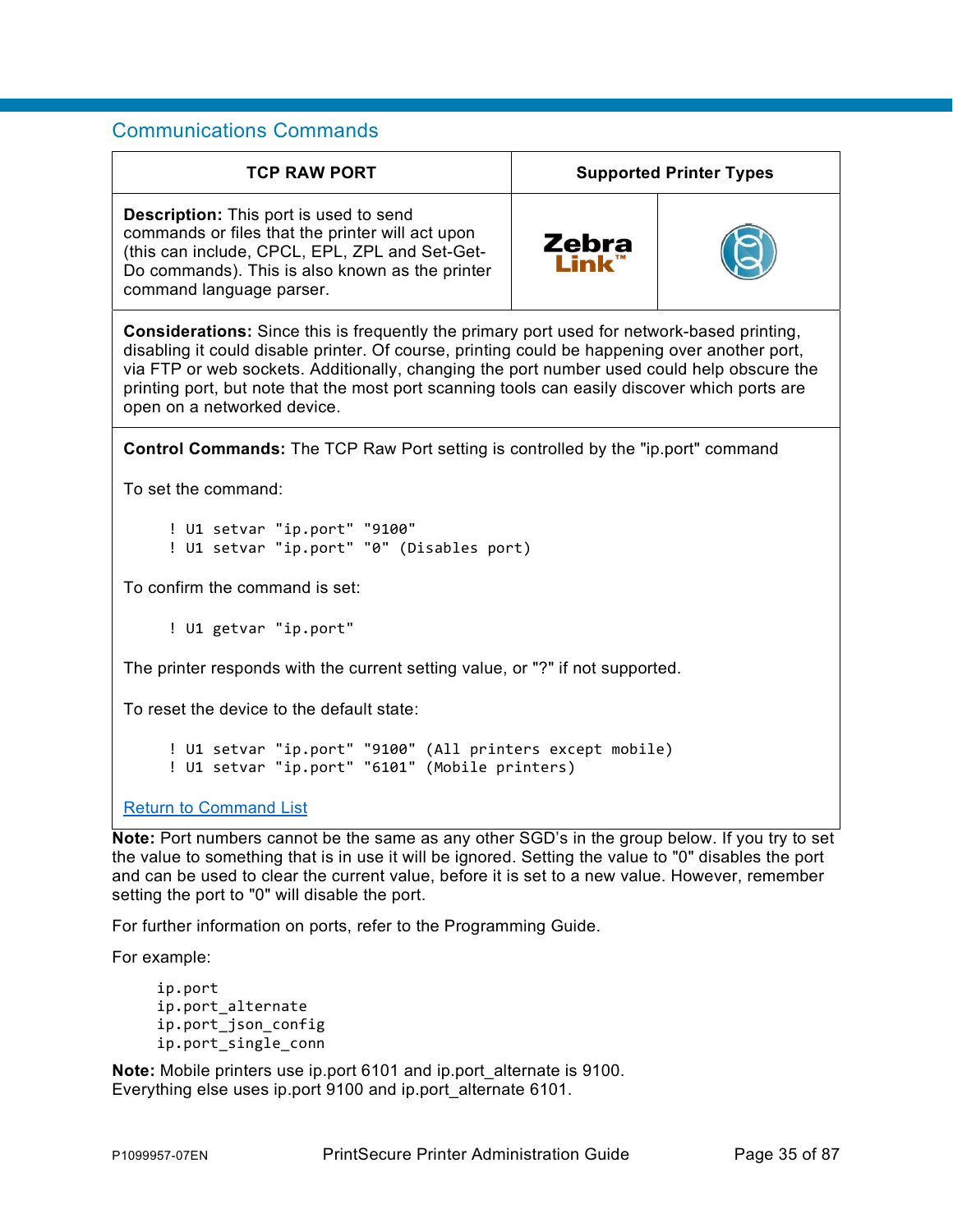<span id="page-35-0"></span>

| <b>ALTERNATE TCP RAW PORT</b>                                                                                                                                                                                                                                                                                                                                                                                                                                                            | <b>Supported Printer Types</b> |  |
|------------------------------------------------------------------------------------------------------------------------------------------------------------------------------------------------------------------------------------------------------------------------------------------------------------------------------------------------------------------------------------------------------------------------------------------------------------------------------------------|--------------------------------|--|
| <b>Description:</b> This is a secondary raw port that<br>can be used to communicate with the printer.                                                                                                                                                                                                                                                                                                                                                                                    |                                |  |
| <b>Considerations:</b> Secondary raw printing port that allows multiple connections to the printer.<br>These are served on and first come first served basis and allow up to x connection before<br>additional connections are refused. This is primarily used for CPCL based printers and there<br>to support legacy application. If ZPL is being used this port could be disabled without any<br>impact. If this port is not being used, setting the value to 0 will disable the port. |                                |  |
| <b>Control Commands:</b> The IP Port alternative capability is controlled by the ip.port alternate<br>command                                                                                                                                                                                                                                                                                                                                                                            |                                |  |
| To set the command:                                                                                                                                                                                                                                                                                                                                                                                                                                                                      |                                |  |
| ! U1 setvar "ip.port_alternate" "6101"<br>! U1 setvar "ip.port_alternate" "0" (Disables port)                                                                                                                                                                                                                                                                                                                                                                                            |                                |  |
| To confirm the command is set:                                                                                                                                                                                                                                                                                                                                                                                                                                                           |                                |  |
| ! U1 getvar "ip.port_alternate"                                                                                                                                                                                                                                                                                                                                                                                                                                                          |                                |  |
| The printer responds with the current setting value, or "?" if not supported.                                                                                                                                                                                                                                                                                                                                                                                                            |                                |  |
| To reset the device to the default state:                                                                                                                                                                                                                                                                                                                                                                                                                                                |                                |  |
| ! U1 setvar "ip.port_alternate" "6101" (All printers except QLn)<br>! U1 setvar "ip.port_alternate" "9100" (QLn)                                                                                                                                                                                                                                                                                                                                                                         |                                |  |
| <b>Return to Command List</b>                                                                                                                                                                                                                                                                                                                                                                                                                                                            |                                |  |

**Note:** Port numbers cannot be the same as any other SGD's in the group below. If you try to set the value to something that is in use it, will be ignored. Setting the value to "0" disables the port and can be used to clear the current value, before it is set to a new value. However, remember setting the port to "0" will disable the port.

For further information on ports refer to the Programming Guide.

For example:

```
ip.port
ip.port_alternate
ip.port_json_config
ip.port_single_conn
```
**Note:** Mobile printers use ip.port 6101 and ip.port\_alternate is 9100. Everything else uses ip.port 9100 and ip.port\_alternate 6101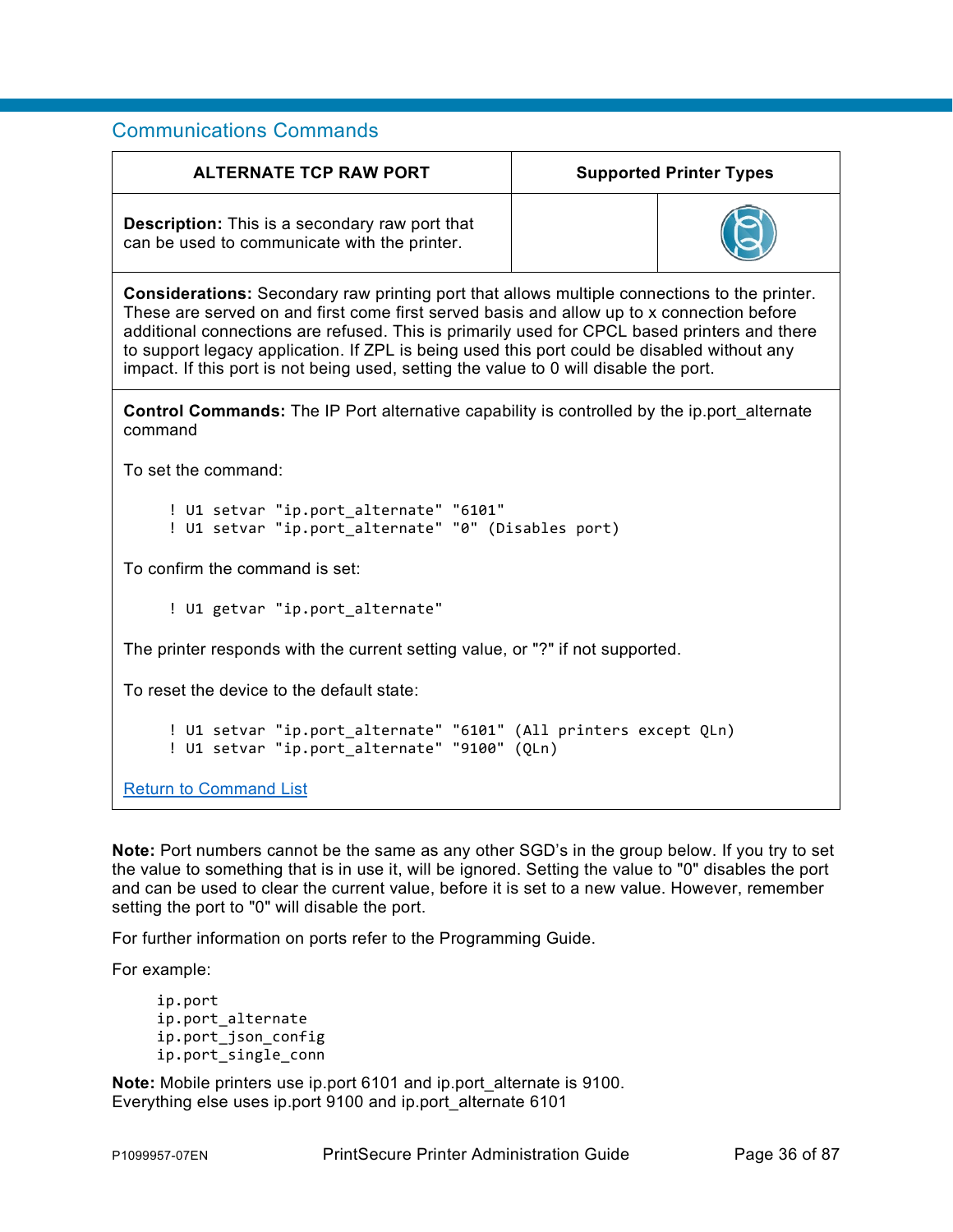| <b>JSON RAW PORT</b>                                                                                                                                                                                                                                                                                                                                         | <b>Supported Printer Types</b> |  |
|--------------------------------------------------------------------------------------------------------------------------------------------------------------------------------------------------------------------------------------------------------------------------------------------------------------------------------------------------------------|--------------------------------|--|
| <b>Description:</b> This is a JSON port that can be<br>used to send configuration commands to the<br>printer.                                                                                                                                                                                                                                                |                                |  |
| <b>Considerations:</b> This port is used to carry out printer configuration utilizing the JSON format<br>and generally used by Zebra Applications and Utilities (PPME included), which would include<br>3rd party applications built using our SDKs. If this port is disabled, printers can still be<br>recognized by PPME but communication will be slower. |                                |  |
| <b>Control Commands:</b> The JSON port capability is controlled by the ip.port json config<br>command                                                                                                                                                                                                                                                        |                                |  |
| To set the command:                                                                                                                                                                                                                                                                                                                                          |                                |  |
| ! U1 setvar "ip.port_json_config" "9200"<br>! U1 setvar "ip.port_json_config" "0" (Disables port)                                                                                                                                                                                                                                                            |                                |  |
| To confirm the command is set:                                                                                                                                                                                                                                                                                                                               |                                |  |
| ! U1 getvar "ip.port_json_config"                                                                                                                                                                                                                                                                                                                            |                                |  |
| The printer responds with the current setting value, or "?" if not supported.                                                                                                                                                                                                                                                                                |                                |  |
| To reset the device to the default state:                                                                                                                                                                                                                                                                                                                    |                                |  |
| ! U1 setvar "ip.port_json_config" "9200"                                                                                                                                                                                                                                                                                                                     |                                |  |
| <b>Return to Command List</b>                                                                                                                                                                                                                                                                                                                                |                                |  |

**Note:** Port numbers cannot be the same as any other SGD's in the group below. If you try to set the value to something that is in use it will be ignored. Setting the value to "0" disables the port and can be used to clear the current value, before it is set to a new value. However, remember setting the port to "0" will disable the port.

For further information on ports refer to the Programming Guide.

For example:

ip.port ip.port\_alternate ip.port\_json\_config ip.port\_single\_conn

**Note:** Mobile printers use ip.port 6101 and ip.port alternate is 9100. Everything else uses ip.port 9100 and ip.port\_alternate 6101.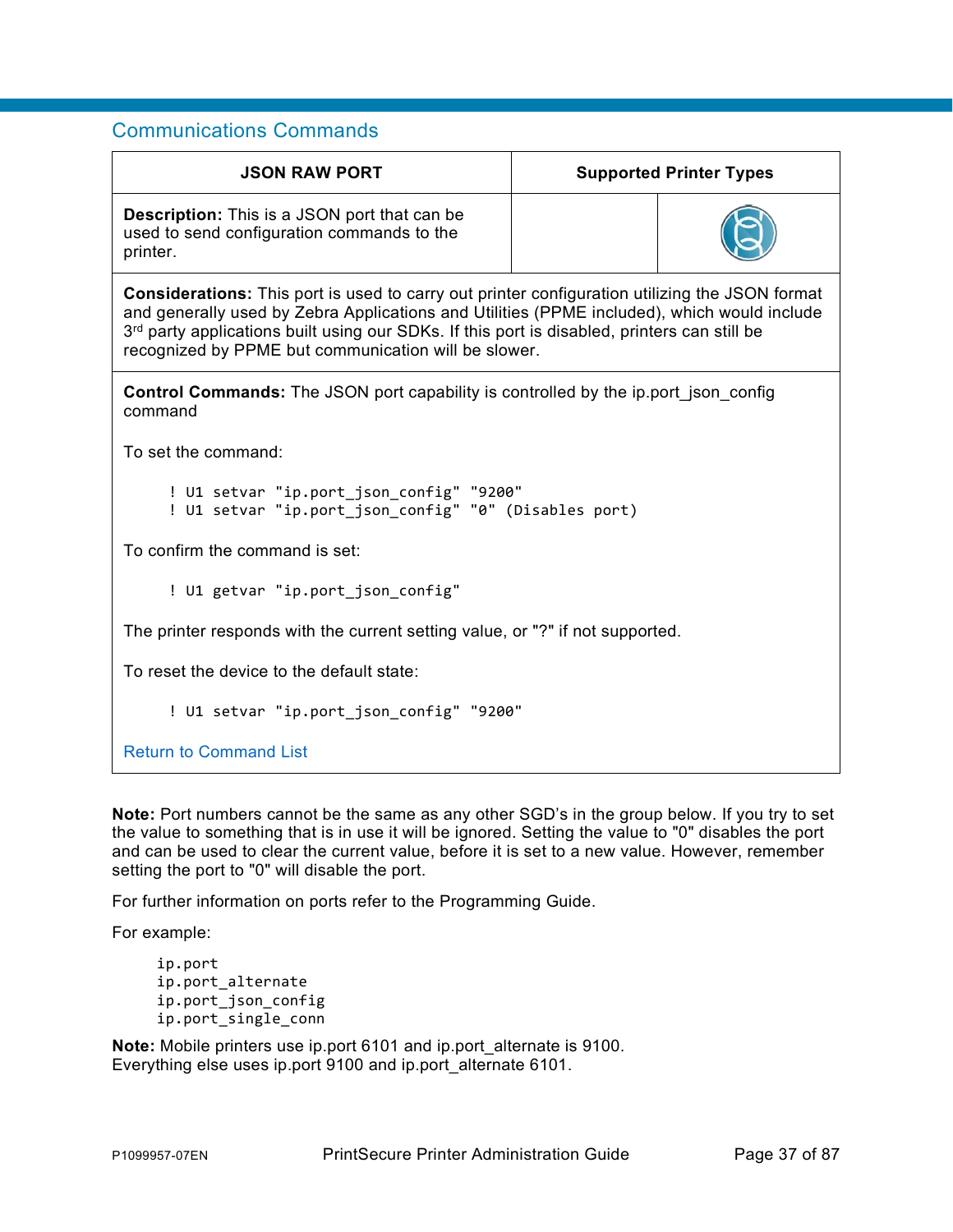| <b>TCP RAW PORT (single)</b>                                                                                                                                                                                                                                      | <b>Supported Printer Types</b> |  |
|-------------------------------------------------------------------------------------------------------------------------------------------------------------------------------------------------------------------------------------------------------------------|--------------------------------|--|
| <b>Description:</b> This port is used to send<br>commands or files that the printer will act upon<br>over a single TCP connection (this can include,<br>CPCL, EPL, ZPL and Set-Get-Do commands).<br>This is also known as the printer command<br>language parser. |                                |  |
| <b>Considerations:</b> This port is designed to work in the same way as ip port but it will only allow<br>a single connection to the printer at a time. Any other connection attempts while this port is in<br>use will be rejected.                              |                                |  |
| <b>Control Commands:</b> The IP port single connection capability is controlled by the<br>ip.port single conn command                                                                                                                                             |                                |  |
| To set the command:                                                                                                                                                                                                                                               |                                |  |
| ! U1 setvar "ip.port_single_conn" "9300"<br>! U1 setvar "ip.port_single_conn" "0" (Disables port)                                                                                                                                                                 |                                |  |
| To confirm the command is set:                                                                                                                                                                                                                                    |                                |  |
| ! U1 getvar "ip.port_single_conn"                                                                                                                                                                                                                                 |                                |  |
| The printer responds with the current setting value, or "?" if not supported.                                                                                                                                                                                     |                                |  |
| To reset the device to the default state:                                                                                                                                                                                                                         |                                |  |
| ! U1 setvar "ip.port single conn" "9300"                                                                                                                                                                                                                          |                                |  |
| <b>Return to Command List</b>                                                                                                                                                                                                                                     |                                |  |

**Note:** Port numbers cannot be the same as any other SGD's in the group below. If you try to set the value to something that is in use it will be ignored. Setting the value to "0" disables the port and can be used to clear the current value, before it is set to a new value. However, remember setting the port to "0" will disable the port.

For further information on ports refer to the Programming Guide.

For example:

```
ip.port
ip.port_alternate
ip.port_json_config
ip.port_single_conn
ip.port_single_conn_idle_timeout
```
**Note:** Mobile printers use ip.port is 6101 and ip.port alternate is 9100. Everything else uses ip.port 9100 and ip.port\_alternate 6101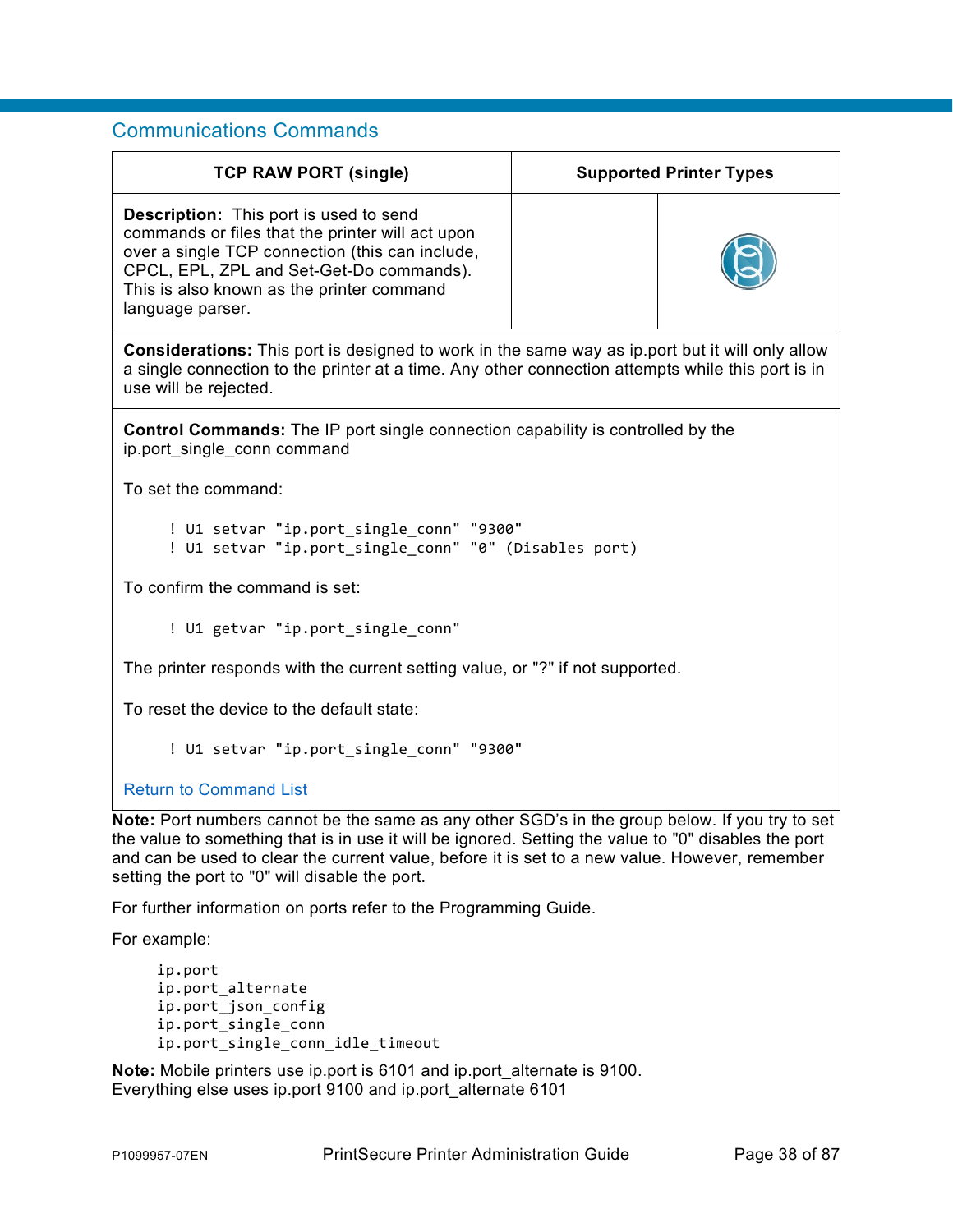| <b>TLS RAW PORT</b>                                                                                                                                                                                                                                                    |  | <b>Supported Printer Types</b> |
|------------------------------------------------------------------------------------------------------------------------------------------------------------------------------------------------------------------------------------------------------------------------|--|--------------------------------|
| <b>Description:</b> This port is used to send<br>commands or files that the printer will act upon<br>over a secure TLS channel (this can include,<br>CPCL, EPL, ZPL and Set-Get-Do commands).<br>This is also known as the printer command<br>language parser.         |  |                                |
| <b>Considerations:</b> This port is designed to work in the same way as ip.port but it requires a<br>valid certificate loaded on the printer to enable TLS encryption. If you are using the TLS<br>channel it is recommended that you disable the non-encrypted ports. |  |                                |
| <b>Control Commands:</b> The TLS RAW Port connection capability is controlled by the ip.tls.port<br>command                                                                                                                                                            |  |                                |
| To set the command:                                                                                                                                                                                                                                                    |  |                                |
| ! U1 setvar "ip.tls.port" "9143"<br>! U1 setvar "ip.tls.port" "0" (Disables port)                                                                                                                                                                                      |  |                                |
| To confirm the command is set:                                                                                                                                                                                                                                         |  |                                |
| ! U1 getvar "ip.tls.port"                                                                                                                                                                                                                                              |  |                                |
| The printer responds with the current setting value, or "?" if not supported.                                                                                                                                                                                          |  |                                |
| To reset the device to the default state:                                                                                                                                                                                                                              |  |                                |
| ! U1 setvar "ip.tls.port" "9143"                                                                                                                                                                                                                                       |  |                                |
| <b>Return to Command List</b>                                                                                                                                                                                                                                          |  |                                |

**Note:** This command requires that ip.tls.enable is on and that a valid certificate is present on the printer.

The certificate and private key can be deployed to the device as a single file, or separate files. If using a single file, the name of the file must be:

TLSRAW\_CERT.NRD

If using multiple files:

TLSRAW\_CERT.NRD – certificate file TLSRAW\_KEY.NRD – private key file

Once TLS communication is verified and operational, it is a security best practice to disable unencrypted forms of communicating with the printer over a network.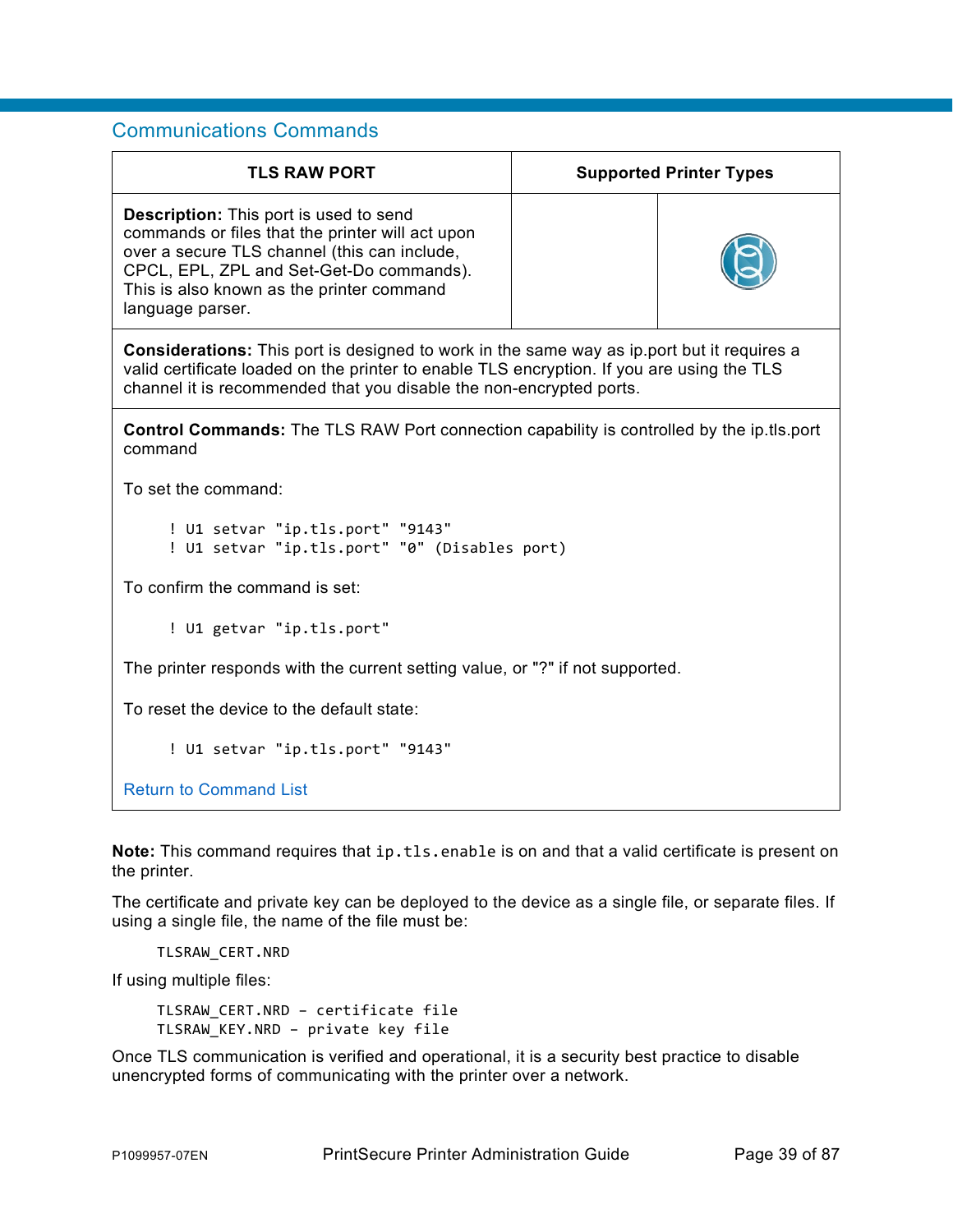| <b>TLS JSON PORT</b>                                                                                                                            | <b>Supported Printer Types</b> |  |
|-------------------------------------------------------------------------------------------------------------------------------------------------|--------------------------------|--|
| <b>Description:</b> This is a TLS JSON port that can be<br>used to send configuration commands to the<br>printer over a secure connection.      |                                |  |
| <b>Considerations:</b> This port is used to carry out printer configuration utilizing the JSON format<br>and when utilizing the TLS connection. |                                |  |
| <b>Control Commands:</b> The TLS connection JSON config port capability is controlled by the<br>ip.tls.port json config command                 |                                |  |
| To set the command:                                                                                                                             |                                |  |
| ! U1 setvar "ip.tls.port_json_config" "9243"<br>! U1 setvar "ip.tls.port_json_config" "0" (Disables port)                                       |                                |  |
| To confirm the command is set:                                                                                                                  |                                |  |
| ! U1 getvar "ip.tls.port json config"                                                                                                           |                                |  |
| The printer responds with the current setting value, or "?" if not supported.                                                                   |                                |  |
| To reset the device to the default state:                                                                                                       |                                |  |
| ! U1 setvar "ip.tls.port json config" "9243"                                                                                                    |                                |  |
| <b>Return to Command List</b>                                                                                                                   |                                |  |

**Note:** The value for TLS JSON Port may not be the same as another service already in use. If you try to set the value to something that is in use, it will be ignored. Setting the value to "0" effectively clears the current value and disables the port.

For further information on ports, refer to the Programming Guide.

For example:

ip.tls.port ip.tls.port\_json\_config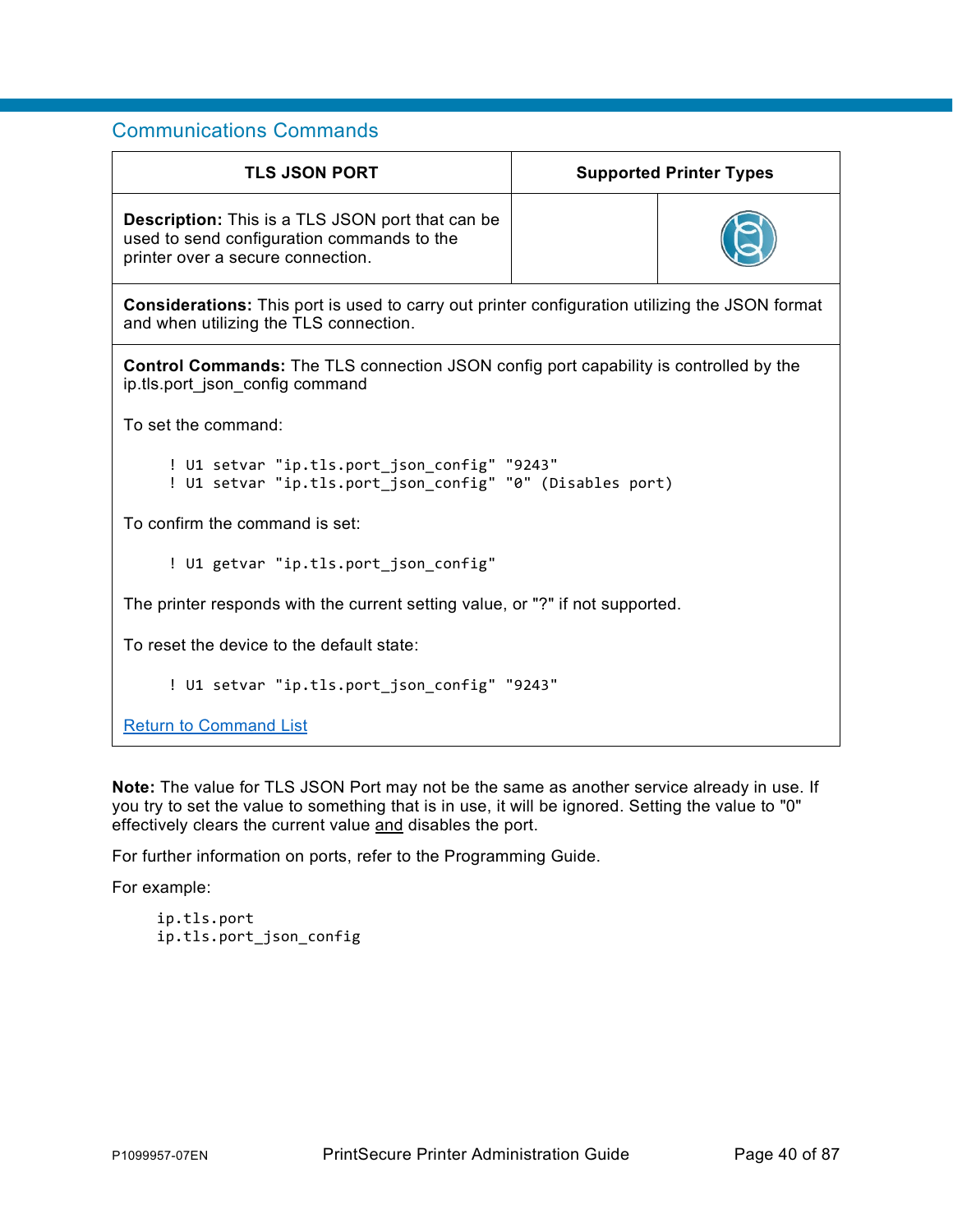| <b>TLS ENABLE</b>                                                                                                                                                                                                                                       |  | <b>Supported Printer Types</b> |
|---------------------------------------------------------------------------------------------------------------------------------------------------------------------------------------------------------------------------------------------------------|--|--------------------------------|
| <b>Description:</b> This is a command that enables or<br>disables the TLS capability.                                                                                                                                                                   |  |                                |
| <b>Considerations:</b> This is for securing communications to the printer over wired and wireless<br>Ethernet and depends on preloaded certificates on the printer. Ensure that this capability is<br>working before disabling any non-TLS connections. |  |                                |
| <b>Control Commands:</b> The TLS Enable command is controlled by the ip.tls.enable command                                                                                                                                                              |  |                                |
| To set the command:                                                                                                                                                                                                                                     |  |                                |
| ! U1 setvar "ip.tls.enable" "on"                                                                                                                                                                                                                        |  |                                |
| To confirm the command is set:                                                                                                                                                                                                                          |  |                                |
| ! U1 getvar "ip.tls.enable"                                                                                                                                                                                                                             |  |                                |
| The printer responds with the current setting value, or "?" if not supported.                                                                                                                                                                           |  |                                |
| To reset the device to the default state:                                                                                                                                                                                                               |  |                                |
| ! U1 setvar "ip.tls.enable" "on"                                                                                                                                                                                                                        |  |                                |

[Return to Command List](#page-9-0)

**Note:** This command enables TLS communication with the printer and requires a valid certificate is present on the printer.

Once TLS communication is verified and operational, it is a security best practice to disable unencrypted forms of communicating with the printer over a network.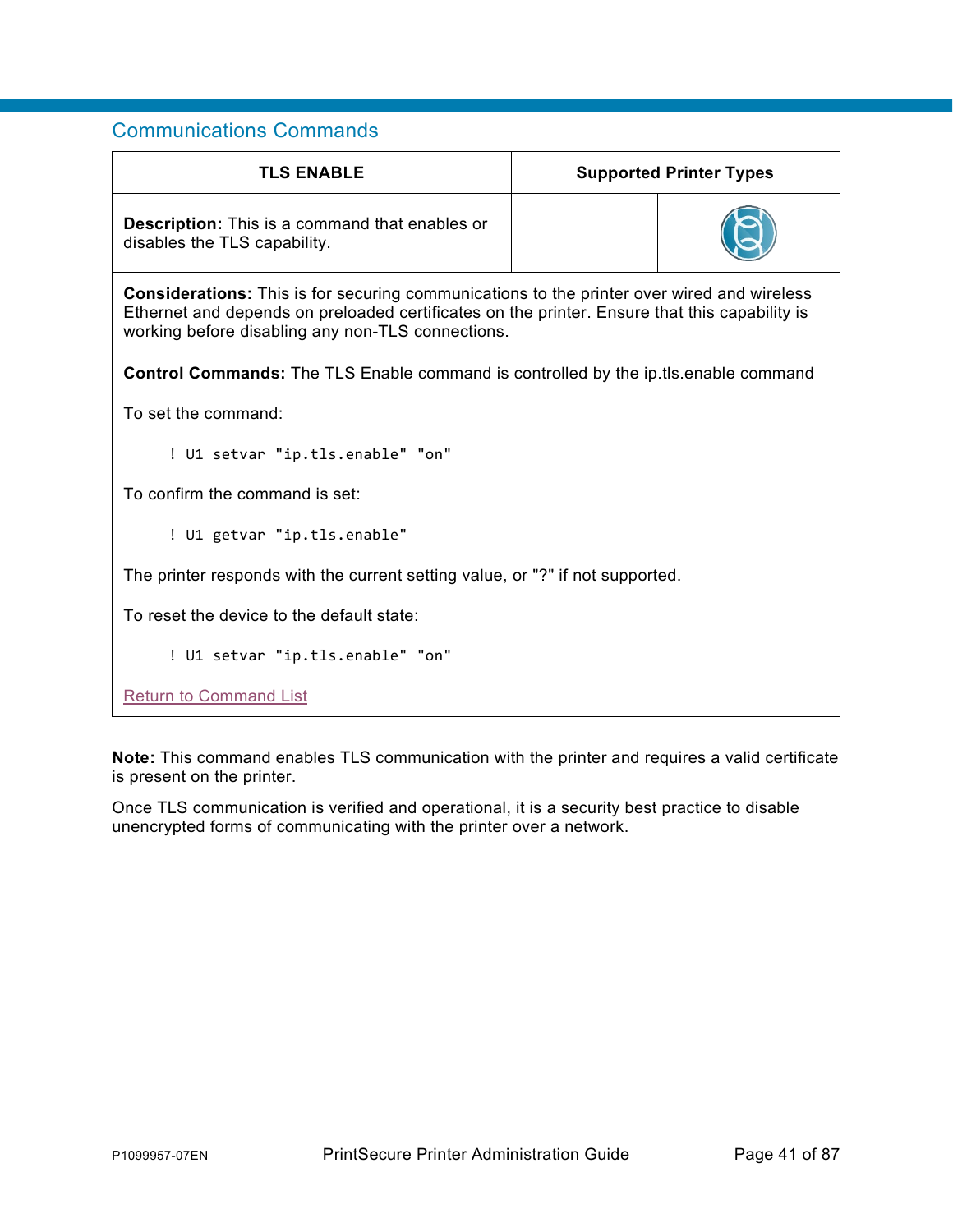| <b>ASSET VISIBILITY AGENT</b>                                                                                                                                                                                                                                                                                                                 |  | <b>Supported Printer Types</b> |
|-----------------------------------------------------------------------------------------------------------------------------------------------------------------------------------------------------------------------------------------------------------------------------------------------------------------------------------------------|--|--------------------------------|
| <b>Description:</b> This command turns the Asset<br>Visibility agent off or on.                                                                                                                                                                                                                                                               |  |                                |
| Considerations: This feature can connect a networked Link-OS printer to Zebra's Asset<br>Visibility Service (AVS). The Asset Visibility Service is a Zebra-managed service offering that<br>provides Zebra partners and customers 'at-a-glance' visibility to analytical insights about their<br>device health, utilization, and performance. |  |                                |
| <b>Control Commands:</b> The Asset Visibility capability is controlled by the<br>weblink.zebra connector.enable command                                                                                                                                                                                                                       |  |                                |
| To set the command:                                                                                                                                                                                                                                                                                                                           |  |                                |
| ! U1 setvar "weblink.zebra_connector.enable" "on"<br>! U1 setvar "weblink.zebra_connector.enable" "off"                                                                                                                                                                                                                                       |  |                                |
| To confirm the command is set:                                                                                                                                                                                                                                                                                                                |  |                                |
| ! U1 getvar "weblink.zebra_connector.enable"                                                                                                                                                                                                                                                                                                  |  |                                |
| The printer responds with the current setting value, or "?" if not supported.                                                                                                                                                                                                                                                                 |  |                                |
| To reset the device to the default state:                                                                                                                                                                                                                                                                                                     |  |                                |
| ! U1 setvar "weblink.zebra_connector.enable" "on"                                                                                                                                                                                                                                                                                             |  |                                |
| <b>Return to Command List</b>                                                                                                                                                                                                                                                                                                                 |  |                                |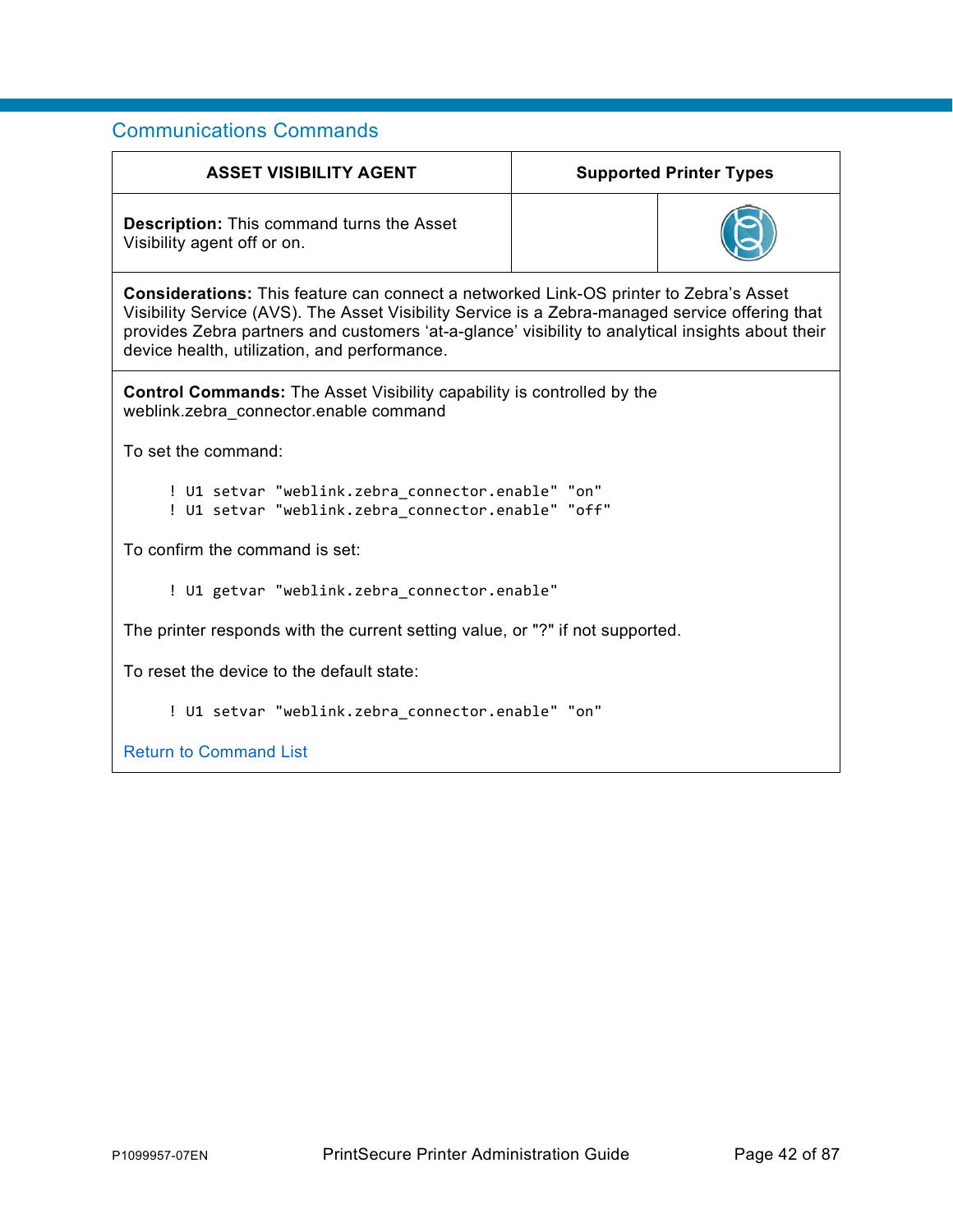| MQTT                                                                                                                                                                                                                                                                                                                                                                                                                              |  | <b>Supported Printer Types</b> |
|-----------------------------------------------------------------------------------------------------------------------------------------------------------------------------------------------------------------------------------------------------------------------------------------------------------------------------------------------------------------------------------------------------------------------------------|--|--------------------------------|
| <b>Description:</b> This command turns the MQTT<br>capability off or on.                                                                                                                                                                                                                                                                                                                                                          |  |                                |
| <b>Considerations:</b> This feature can connect a networked Link-OS printer to an MQTT broker<br>over TLS. MQTT like Web Sockets is a protocol that can be used to manage the printer. The<br>printer supports two simultaneous connections (conn1 and conn2) that must have a server<br>address configured before attempting any MQTT communication. The port used for each<br>connection is specified as part of the connection |  |                                |
| <b>Control Commands:</b> The MQTT capability is controlled by the mqtt.enable command                                                                                                                                                                                                                                                                                                                                             |  |                                |
| To set the command:                                                                                                                                                                                                                                                                                                                                                                                                               |  |                                |
| ! U1 setvar "mqtt.enable" "on"<br>! U1 setvar "mqtt.enable" "off"                                                                                                                                                                                                                                                                                                                                                                 |  |                                |
| To confirm the command is set:                                                                                                                                                                                                                                                                                                                                                                                                    |  |                                |
| ! U1 getvar "mqtt.enable"                                                                                                                                                                                                                                                                                                                                                                                                         |  |                                |
| The printer responds with the current setting value, or "?" if not supported.                                                                                                                                                                                                                                                                                                                                                     |  |                                |
| To reset the device to the default state:                                                                                                                                                                                                                                                                                                                                                                                         |  |                                |
| ! U1 setvar "mqtt.enable" "on"                                                                                                                                                                                                                                                                                                                                                                                                    |  |                                |
| <b>Return to Command List</b>                                                                                                                                                                                                                                                                                                                                                                                                     |  |                                |

**Note**: For further information on MQTT refer to the Programming Guide.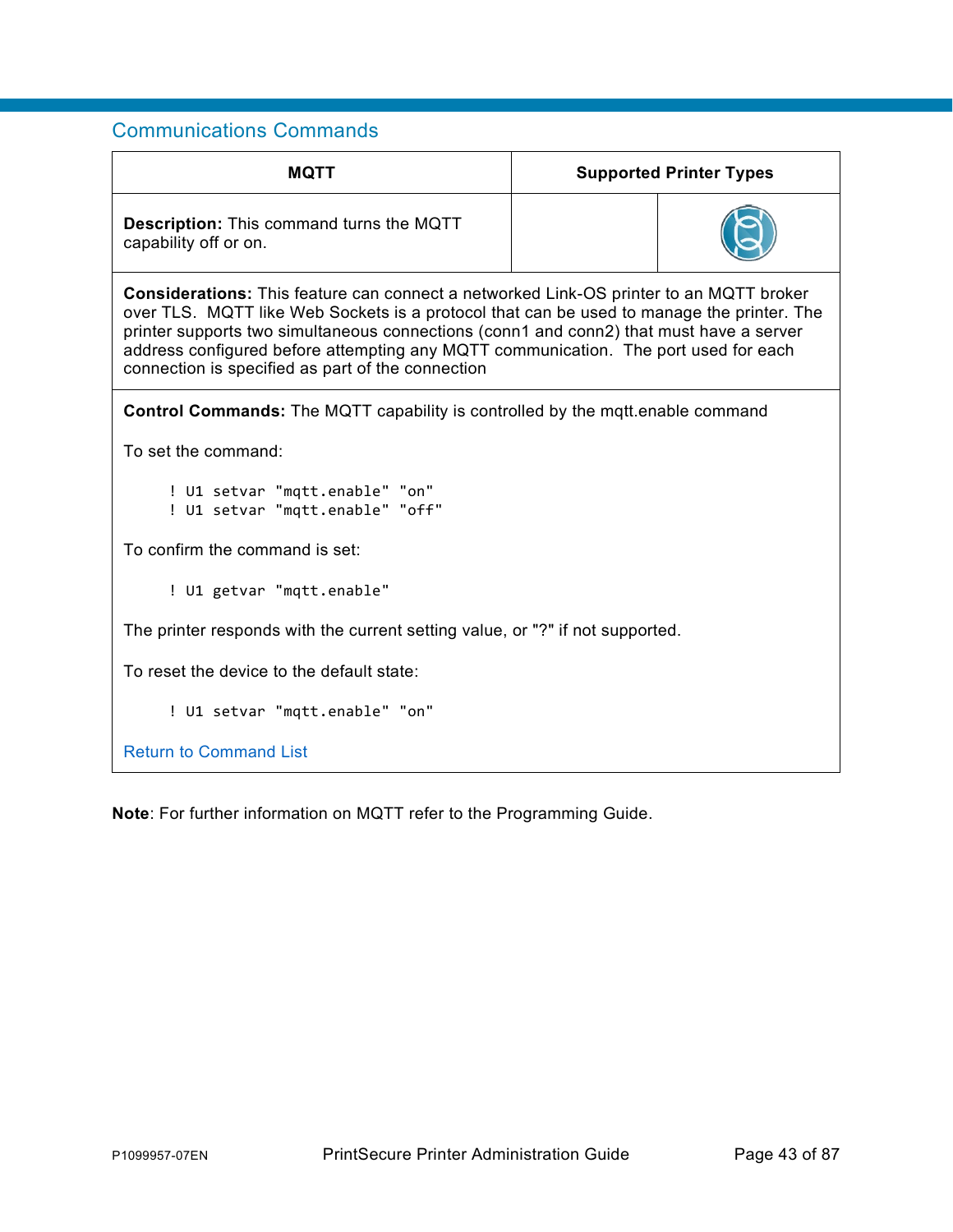| <b>CAPTURE PORT</b>                                                                                                                                                                                                                  | <b>Supported Printer Types</b> |  |
|--------------------------------------------------------------------------------------------------------------------------------------------------------------------------------------------------------------------------------------|--------------------------------|--|
| <b>Description:</b> This command specifies the port<br>that should be monitored for user data.                                                                                                                                       |                                |  |
| <b>Considerations:</b> The capture channel command will collect user data from the specified port<br>and store it in the capture.channel1.data.raw. To disable the capture channel the port should<br>be set to "off"                |                                |  |
| <b>Control Commands:</b> The capture channel capability is controlled by the<br>capture.channel1.port command                                                                                                                        |                                |  |
| To set the command:                                                                                                                                                                                                                  |                                |  |
| ! U1 setvar "capture.channel1.port" "serial"<br>! U1 setvar "capture.channel1.port" "usb"<br>! U1 setvar "capture.channel1.port" "bt"<br>! U1 setvar "capture.channel1.port" "parallel"<br>! U1 setvar "capture.channel1.port" "off" |                                |  |
| To confirm the command is set:                                                                                                                                                                                                       |                                |  |
| ! U1 getvar "capture.channel1.port"                                                                                                                                                                                                  |                                |  |
| The printer responds with the current setting value, or "?" if not supported.                                                                                                                                                        |                                |  |
| To reset the device to the default state:                                                                                                                                                                                            |                                |  |
| ! U1 setvar "capture.channel1.port" "off"                                                                                                                                                                                            |                                |  |
| <b>Return to Command List</b>                                                                                                                                                                                                        |                                |  |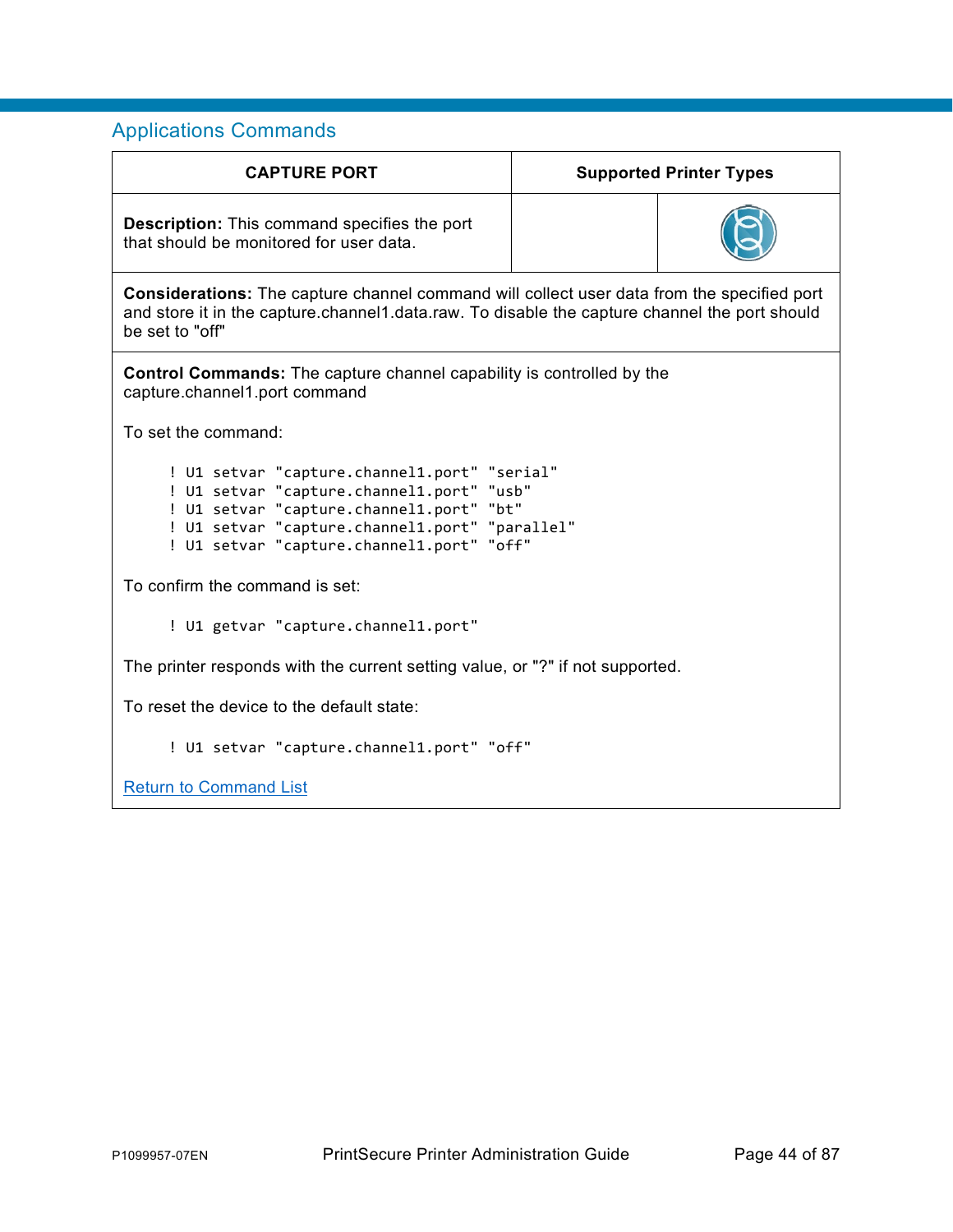| <b>XML PRINTING</b>                                                                                                                                                                                                                                                                                                                                  | <b>Supported Printer Types</b> |  |
|------------------------------------------------------------------------------------------------------------------------------------------------------------------------------------------------------------------------------------------------------------------------------------------------------------------------------------------------------|--------------------------------|--|
| <b>Description:</b> This command enables or disables<br>the XML parsing capability in the printer                                                                                                                                                                                                                                                    | Zebra                          |  |
| <b>Considerations:</b> The XML enable command is primarily used to allow the variable data for a<br>stored format to be passed to the printer in an XML format. This is often used in the Oracle<br>environment and if disabled will stop the printer from printing. The XML Data can be in two<br>distinct formats, one for Oracle and one for SAP. |                                |  |
| <b>Control Commands:</b> The XML capability is controlled by the device.xml.enable command                                                                                                                                                                                                                                                           |                                |  |
| To set the command:                                                                                                                                                                                                                                                                                                                                  |                                |  |
| ! U1 setvar "device.xml.enable" "on"<br>! U1 setvar "device.xml.enable" "off"                                                                                                                                                                                                                                                                        |                                |  |
| To confirm the command is set:                                                                                                                                                                                                                                                                                                                       |                                |  |
| ! U1 getvar "device.xml.enable"                                                                                                                                                                                                                                                                                                                      |                                |  |
| The printer responds with the current setting value, or "?" if not supported.                                                                                                                                                                                                                                                                        |                                |  |
| To reset the device to the default state:                                                                                                                                                                                                                                                                                                            |                                |  |
| ! U1 setvar "device.xml.enable" "on"                                                                                                                                                                                                                                                                                                                 |                                |  |
| <b>Return to Command List</b>                                                                                                                                                                                                                                                                                                                        |                                |  |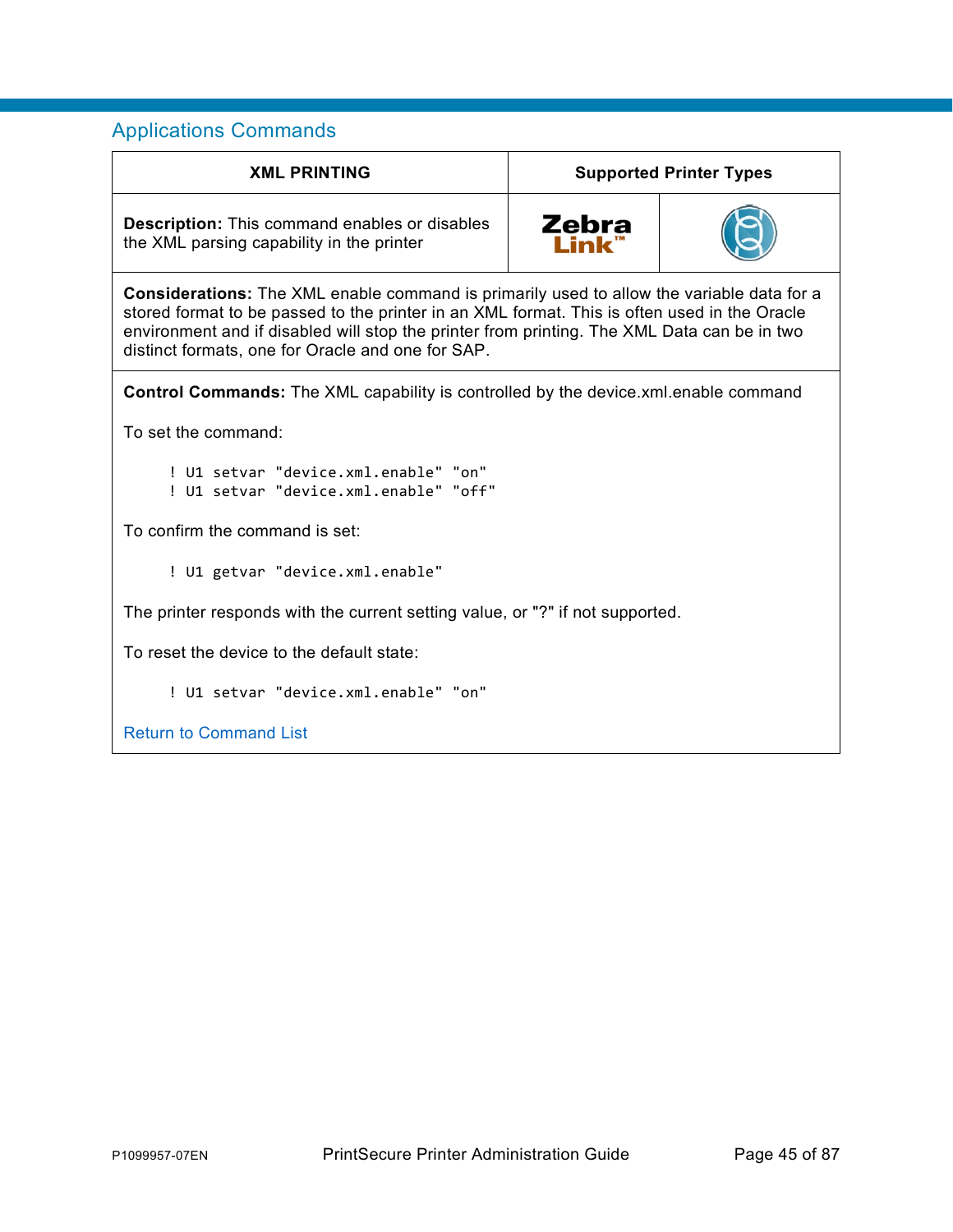| <b>USB MIRROR</b>                                                                                                            | <b>Supported Printer Types</b> |  |
|------------------------------------------------------------------------------------------------------------------------------|--------------------------------|--|
| <b>Description:</b> This command enables or disables<br>the ability to perform mirroring using a USB<br>device memory stick. |                                |  |
| <b>Considerations:</b> The USB mirror capability is only supported by printers that have USB host<br>capability.             |                                |  |
| <b>Control Commands:</b> The USB mirror enabled capability is controlled by the<br>usb mirror enable command                 |                                |  |
| To set the command:                                                                                                          |                                |  |
| ! U1 setvar "usb.mirror.enable" "on"<br>! U1 setvar "usb.mirror.enable" "off"                                                |                                |  |
| To confirm the command is set:                                                                                               |                                |  |
| ! U1 getvar "usb.mirror.enable"                                                                                              |                                |  |
| The printer responds with the current setting value, or "?" if not supported.                                                |                                |  |
| To reset the device to the default state:                                                                                    |                                |  |
| ! U1 setvar "usb.mirror.enable" "on"                                                                                         |                                |  |
| <b>Return to Command List</b>                                                                                                |                                |  |

**Note:** This command only works on printers with USB Host capabilities.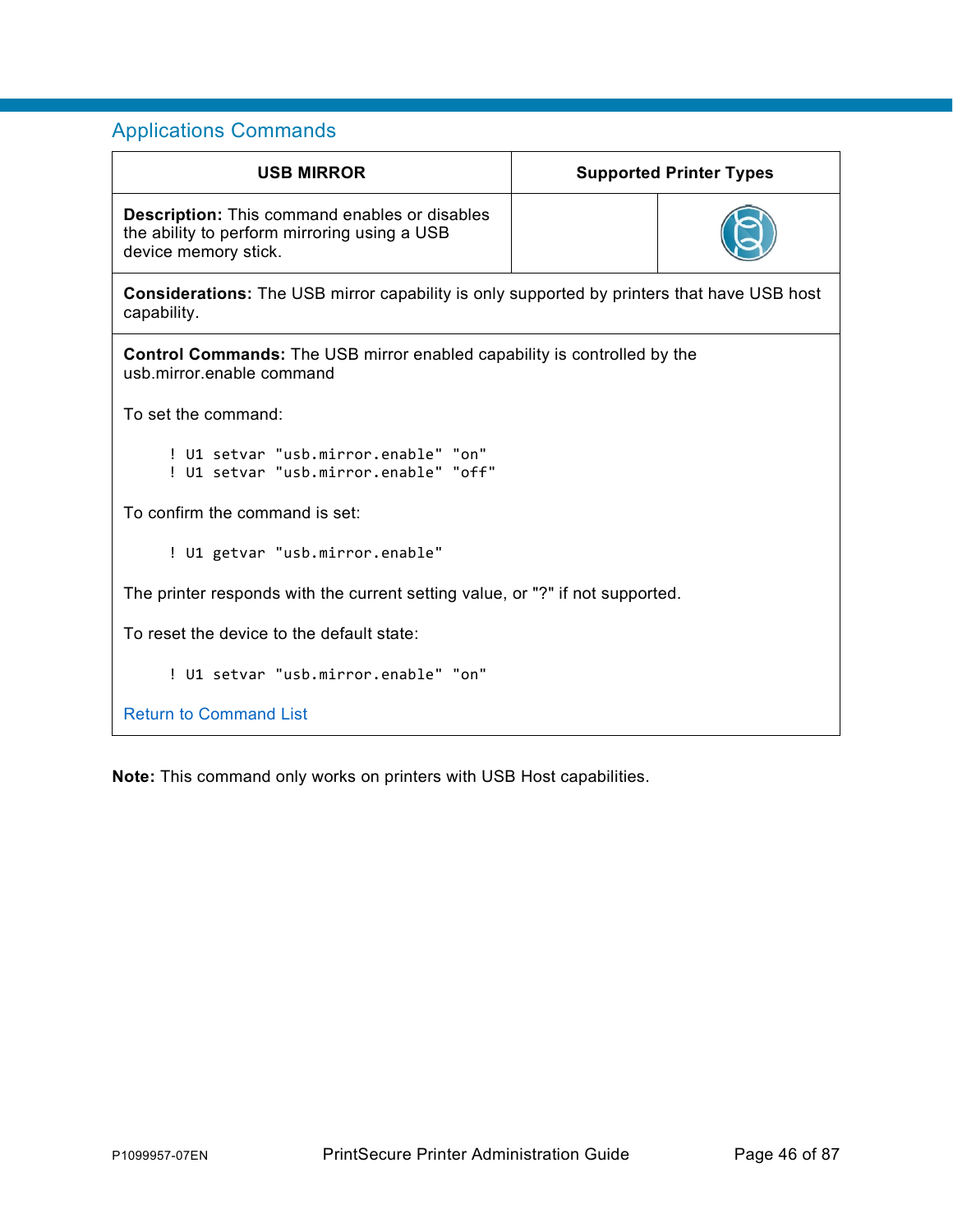| <b>SYSLOG</b>                                                                                                                                                                                                 |  | <b>Supported Printer Types</b> |
|---------------------------------------------------------------------------------------------------------------------------------------------------------------------------------------------------------------|--|--------------------------------|
| <b>Description:</b> The printer can collect logging<br>events and store them in non-volatile memory for<br>analysis and debugging.                                                                            |  |                                |
| <b>Considerations:</b> The syslog enable command turns on the logging capability which is turned<br>off by default. There are other commands that configure the content of the file and max file<br>size etc. |  |                                |
| <b>Control Commands:</b> The syslog capability is controlled by the device syslog enable<br>command                                                                                                           |  |                                |
| To set the command:                                                                                                                                                                                           |  |                                |
| ! U1 setvar "device.syslog.enable" "on"<br>! U1 setvar "device.syslog.enable" "off"                                                                                                                           |  |                                |
| To confirm the command is set:                                                                                                                                                                                |  |                                |
| ! U1 getvar "device.syslog.enable"                                                                                                                                                                            |  |                                |
| The printer responds with the current setting value, or "?" if not supported.                                                                                                                                 |  |                                |
| To reset the device to the default state:                                                                                                                                                                     |  |                                |
| ! U1 setvar "device.syslog.enable" "off"                                                                                                                                                                      |  |                                |
| <b>Return to Command List</b>                                                                                                                                                                                 |  |                                |

**Note:** For further information on the syslog command refer to the Programming Guide.

For example:

```
device.syslog.clear log
device.syslog.configuration
device.syslog.entries
device.syslog.log_max_file_size
device.syslog.save_local_file
```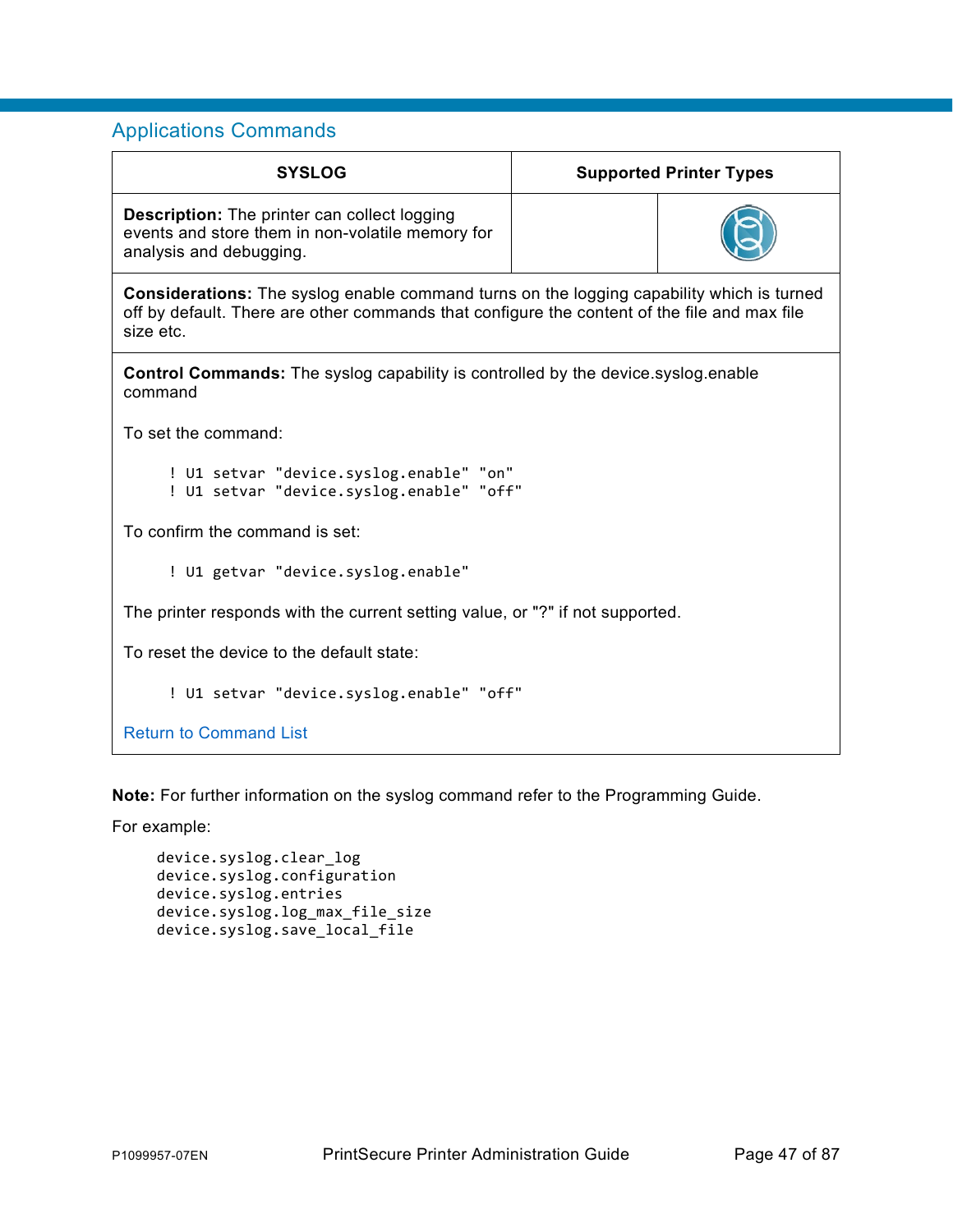| <b>ZEBRA BASIC INTERPRETER</b>                                                                                                                                                                                                                                                                                                                                                                     |  | <b>Supported Printer Types</b> |
|----------------------------------------------------------------------------------------------------------------------------------------------------------------------------------------------------------------------------------------------------------------------------------------------------------------------------------------------------------------------------------------------------|--|--------------------------------|
| <b>Description:</b> This is to control the Zebra Basic<br>Interpreter (ZBI) capability in the printer.                                                                                                                                                                                                                                                                                             |  |                                |
| <b>Considerations:</b> The ZBI enable command allows an administrator to enable/disable the ZBI<br>Interpreter in the printer. A license is still required to be able to run ZBI scripts on a printer,<br>however this is a global command to turn off the ZBI capability whether a license is installed<br>or not. If you are not utilizing a ZBI script it is recommended that this is disabled. |  |                                |
| <b>Control Commands:</b> The ZBI enable capability is controlled by the zbi.enable command                                                                                                                                                                                                                                                                                                         |  |                                |
| To set the command:                                                                                                                                                                                                                                                                                                                                                                                |  |                                |
| ! U1 setvar "zbi.enable" "on"<br>! U1 setvar "zbi.enable" "off"                                                                                                                                                                                                                                                                                                                                    |  |                                |
| To confirm the command is set:                                                                                                                                                                                                                                                                                                                                                                     |  |                                |
| ! U1 getvar "zbi.enable"                                                                                                                                                                                                                                                                                                                                                                           |  |                                |
| The printer responds with the current setting value, or "?" if not supported.                                                                                                                                                                                                                                                                                                                      |  |                                |
| To reset the device to the default state:                                                                                                                                                                                                                                                                                                                                                          |  |                                |
| ! U1 setvar "zbi.enable" "on"                                                                                                                                                                                                                                                                                                                                                                      |  |                                |
| <b>Return to Command List</b>                                                                                                                                                                                                                                                                                                                                                                      |  |                                |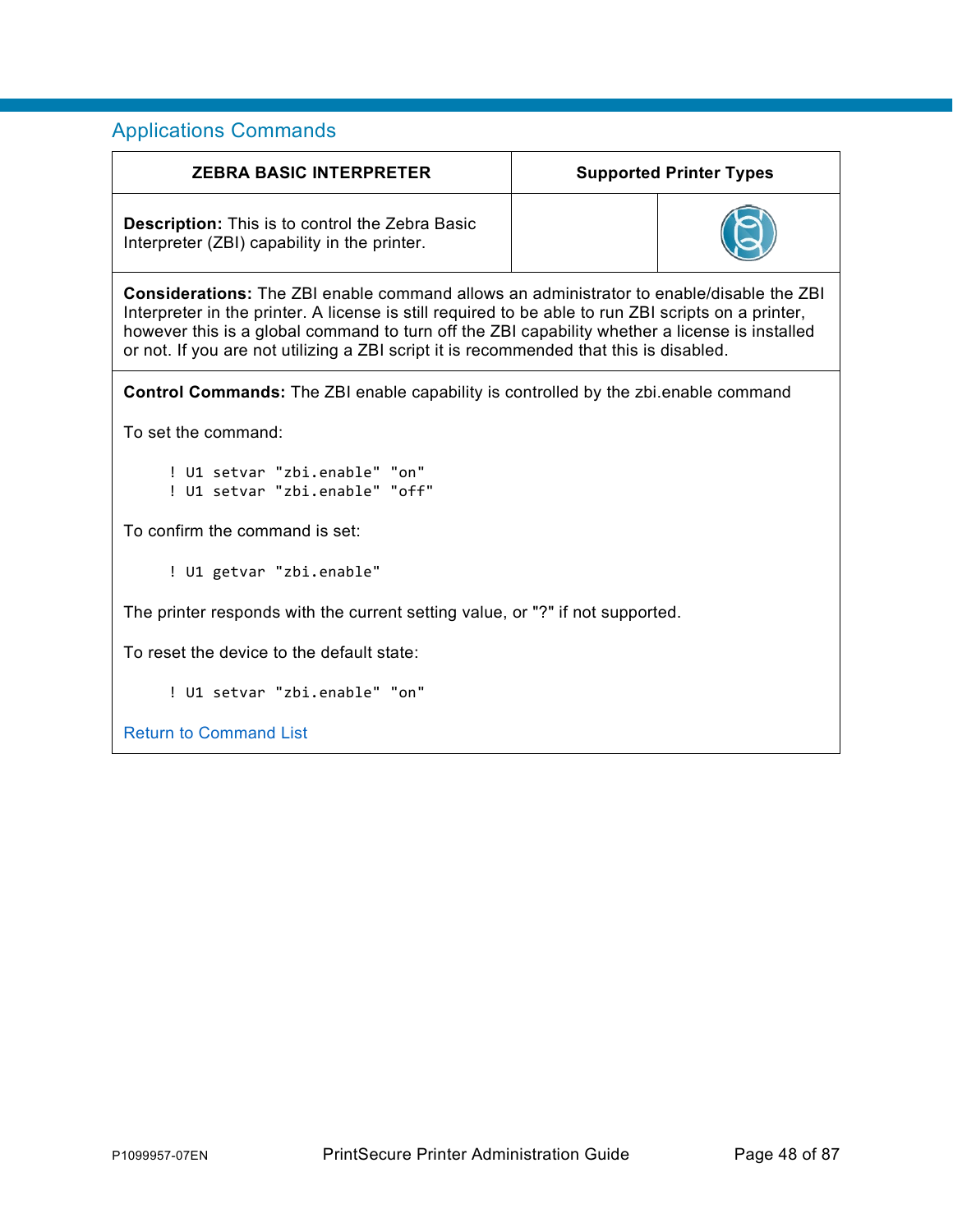| <b>APL EMULATIONS</b>                                                                                                                                                                                                                                                                                                                                                                                                             | <b>Supported Printer Types</b> |  |  |  |
|-----------------------------------------------------------------------------------------------------------------------------------------------------------------------------------------------------------------------------------------------------------------------------------------------------------------------------------------------------------------------------------------------------------------------------------|--------------------------------|--|--|--|
| <b>Description:</b> This is to control the Advanced<br>Printer Language (APL) Emulations capability in<br>the printer.                                                                                                                                                                                                                                                                                                            |                                |  |  |  |
| <b>Considerations:</b> The APL enable command allows an administrator to enable/disable the<br>APL emulations in the printer. A valid file loaded on the printer is required to be able to run<br>that emulation on a printer, however this is a global command to turn off the APL Emulation<br>capability whether a file is loaded or not. If you are not utilizing APL Emulations, it is<br>recommended that this is disabled. |                                |  |  |  |
| <b>Control Commands:</b> The APL Emulations enable capability is controlled by the apl.enable<br>command                                                                                                                                                                                                                                                                                                                          |                                |  |  |  |
| To set the command:                                                                                                                                                                                                                                                                                                                                                                                                               |                                |  |  |  |
| ! U1 setvar "apl.enable" "on"<br>! U1 setvar "apl.enable" "off"                                                                                                                                                                                                                                                                                                                                                                   |                                |  |  |  |
| To confirm the command is set:                                                                                                                                                                                                                                                                                                                                                                                                    |                                |  |  |  |
| ! U1 getvar "apl.enable"                                                                                                                                                                                                                                                                                                                                                                                                          |                                |  |  |  |
| The printer responds with the current setting value, or "?" if not supported.                                                                                                                                                                                                                                                                                                                                                     |                                |  |  |  |
| To reset the device to the default state:                                                                                                                                                                                                                                                                                                                                                                                         |                                |  |  |  |
| ! U1 setvar "apl.enable" "on"                                                                                                                                                                                                                                                                                                                                                                                                     |                                |  |  |  |
| <b>Return to Command List</b>                                                                                                                                                                                                                                                                                                                                                                                                     |                                |  |  |  |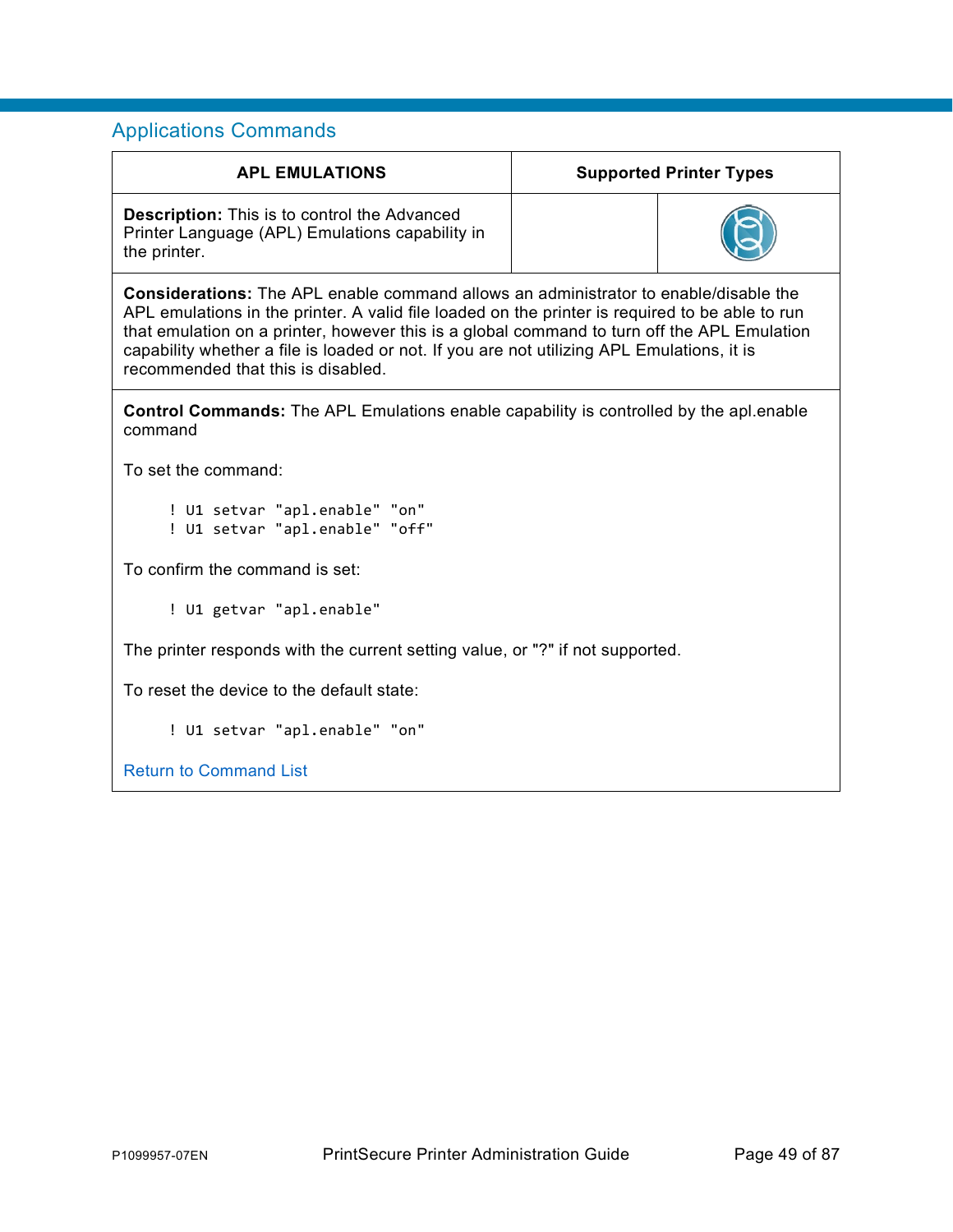## User Interface

| <b>PASSWORD</b>                                                                                                                                                                                                                           | <b>Supported Printer Types</b> |  |  |  |  |
|-------------------------------------------------------------------------------------------------------------------------------------------------------------------------------------------------------------------------------------------|--------------------------------|--|--|--|--|
| <b>Description:</b> This is the define password<br>command and allows an admin to change the<br>password for the Front Panel                                                                                                              | Zebra                          |  |  |  |  |
| <b>Considerations:</b> The command allows the changing of the default password for Front Panel<br>switches. The default password is well known and should be changed. It should also be noted<br>that defaulting the password is trivial. |                                |  |  |  |  |
| <b>Control Commands:</b> The Define Password capability is controlled by the <sup>^</sup> KP command                                                                                                                                      |                                |  |  |  |  |
| To set the command:                                                                                                                                                                                                                       |                                |  |  |  |  |
| $^{\wedge}X$ A<br>^KPxxxx - where xxxx is any four-digit numeric sequence.<br>^JUS<br>$\wedge$ XZ                                                                                                                                         |                                |  |  |  |  |
| To confirm the command is set:                                                                                                                                                                                                            |                                |  |  |  |  |
| Use the Front Panel and attempt to modify a password protected configuration.                                                                                                                                                             |                                |  |  |  |  |
| To reset the device to the default state:                                                                                                                                                                                                 |                                |  |  |  |  |
| $^{\wedge}$ XA<br>^JUF<br>$\wedge$ XZ                                                                                                                                                                                                     |                                |  |  |  |  |
| <b>Return to Command List</b>                                                                                                                                                                                                             |                                |  |  |  |  |

**Note**: The default password is "1234". Since it is documented and well-known default, it is recommended to change the password to something other than the default. It is also a good idea to change the Web Page password as it has the same default value. (See ip.http.admin\_password command)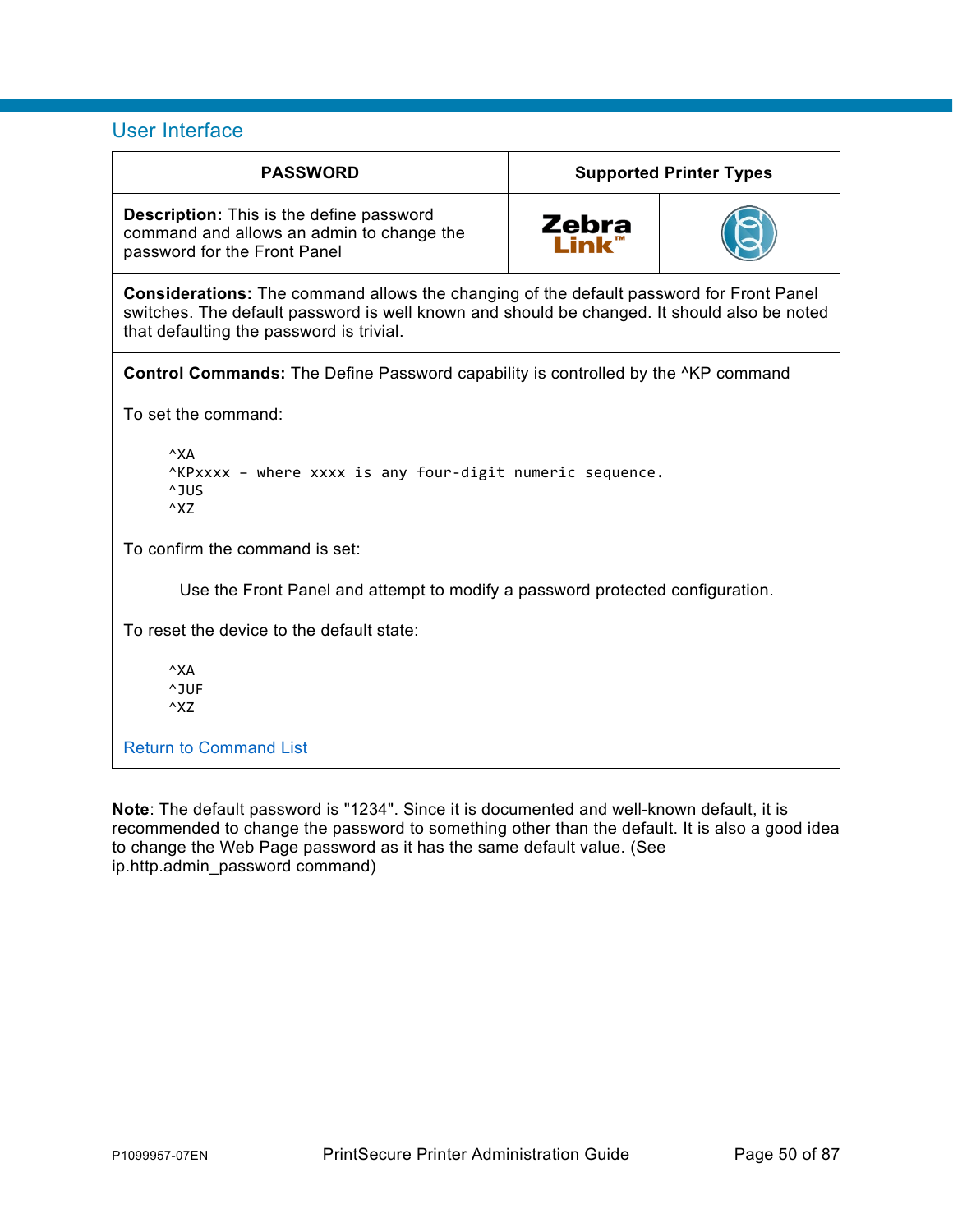## User Interface

| <b>ADMIN PASSWORD</b>                                                                                                                                                                                                                    | <b>Supported Printer Types</b>     |  |  |  |
|------------------------------------------------------------------------------------------------------------------------------------------------------------------------------------------------------------------------------------------|------------------------------------|--|--|--|
| <b>Description:</b> This is the define password<br>command and allows the changing of the<br>password for the web page                                                                                                                   | <b>Zebra</b><br>l ink <sup>"</sup> |  |  |  |
| <b>Considerations:</b> The command allows the changing of the default password for the web<br>page access. The default password is well known and should be changed. It should also be<br>noted that defaulting the password is trivial. |                                    |  |  |  |
| <b>Control Commands:</b> The password capability is controlled by the ip.http.admin password<br>command                                                                                                                                  |                                    |  |  |  |
| To set the command:                                                                                                                                                                                                                      |                                    |  |  |  |
| ! U1 setvar "ip.http.admin_password" "A%29921Hgg"                                                                                                                                                                                        |                                    |  |  |  |
| To confirm the command is set:                                                                                                                                                                                                           |                                    |  |  |  |
| ! U1 getvar "ip.http.admin_password"                                                                                                                                                                                                     |                                    |  |  |  |
| The printer will only respond with a single "*" irrespective of the length of the password.                                                                                                                                              |                                    |  |  |  |
| To reset the device to the default state:                                                                                                                                                                                                |                                    |  |  |  |
| ! U1 setvar "ip.http.admin_password" "1234"                                                                                                                                                                                              |                                    |  |  |  |
|                                                                                                                                                                                                                                          |                                    |  |  |  |

**[Return to Command List](#page-9-0)** 

**Note:** The default password is 1234. Since it is documented and well-known default, it is recommended to change the password to something other than the default. It is also a good idea to change the value of the Front Panel password as the default is the same. (see ^KP command)

**Note**: Regarding the "ip.http.admin\_password" and "ip.http.admin\_name" commands, the minimum length = 0, the maximum length = 25, and valid characters include any character that can be passed as a string.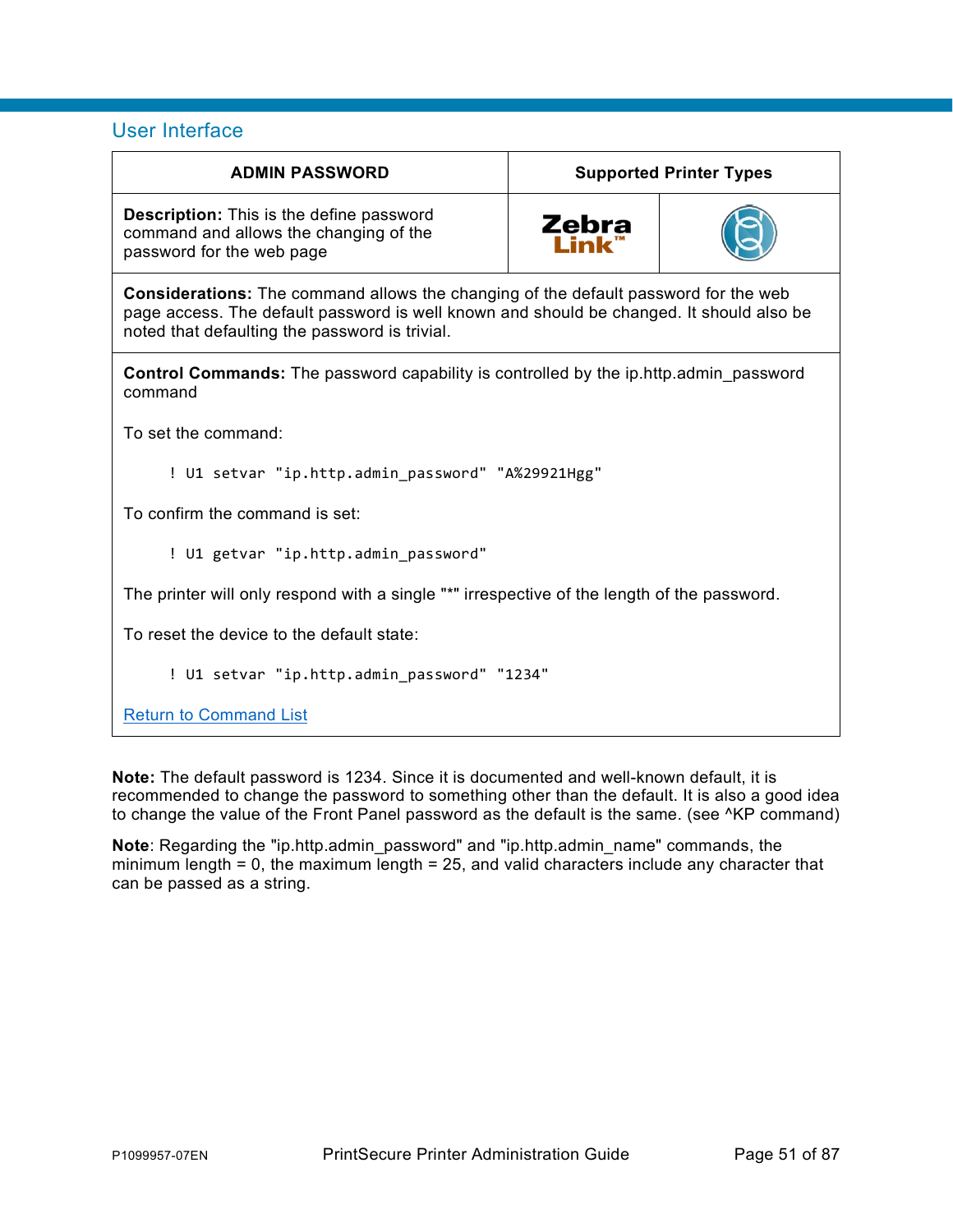## User Interface

| <b>USERNAME</b>                                                                                                           | <b>Supported Printer Types</b> |  |  |  |
|---------------------------------------------------------------------------------------------------------------------------|--------------------------------|--|--|--|
| <b>Description:</b> This is the define username<br>command and allows an admin to change the<br>username for the web page | Zebra                          |  |  |  |
| <b>Considerations:</b> The command allows the changing of the default username for web page<br>access.                    |                                |  |  |  |
| <b>Control Commands:</b> The username capability is controlled by the ip.http.admin name<br>command                       |                                |  |  |  |
| To set the command:                                                                                                       |                                |  |  |  |
| ! U1 setvar "ip.http.admin_name" "Mainuser"                                                                               |                                |  |  |  |
| To confirm the command is set:                                                                                            |                                |  |  |  |
| ! U1 getvar "ip.http.admin name"                                                                                          |                                |  |  |  |
| The printer responds with the current setting value, or "?" if not supported.                                             |                                |  |  |  |
| To reset the device to the default state:                                                                                 |                                |  |  |  |
| ! U1 setvar "ip.http.admin_name" "admin"                                                                                  |                                |  |  |  |
|                                                                                                                           |                                |  |  |  |

**[Return to Command List](#page-9-0)** 

**Note:** The default username is "admin" and it can be changed, however there can only be one username.

**Note**: Regarding the "ip.http.admin\_password" and "ip.http.admin\_name" commands, the minimum length = 0, the maximum length = 25, and valid characters include any character that can be passed as a string.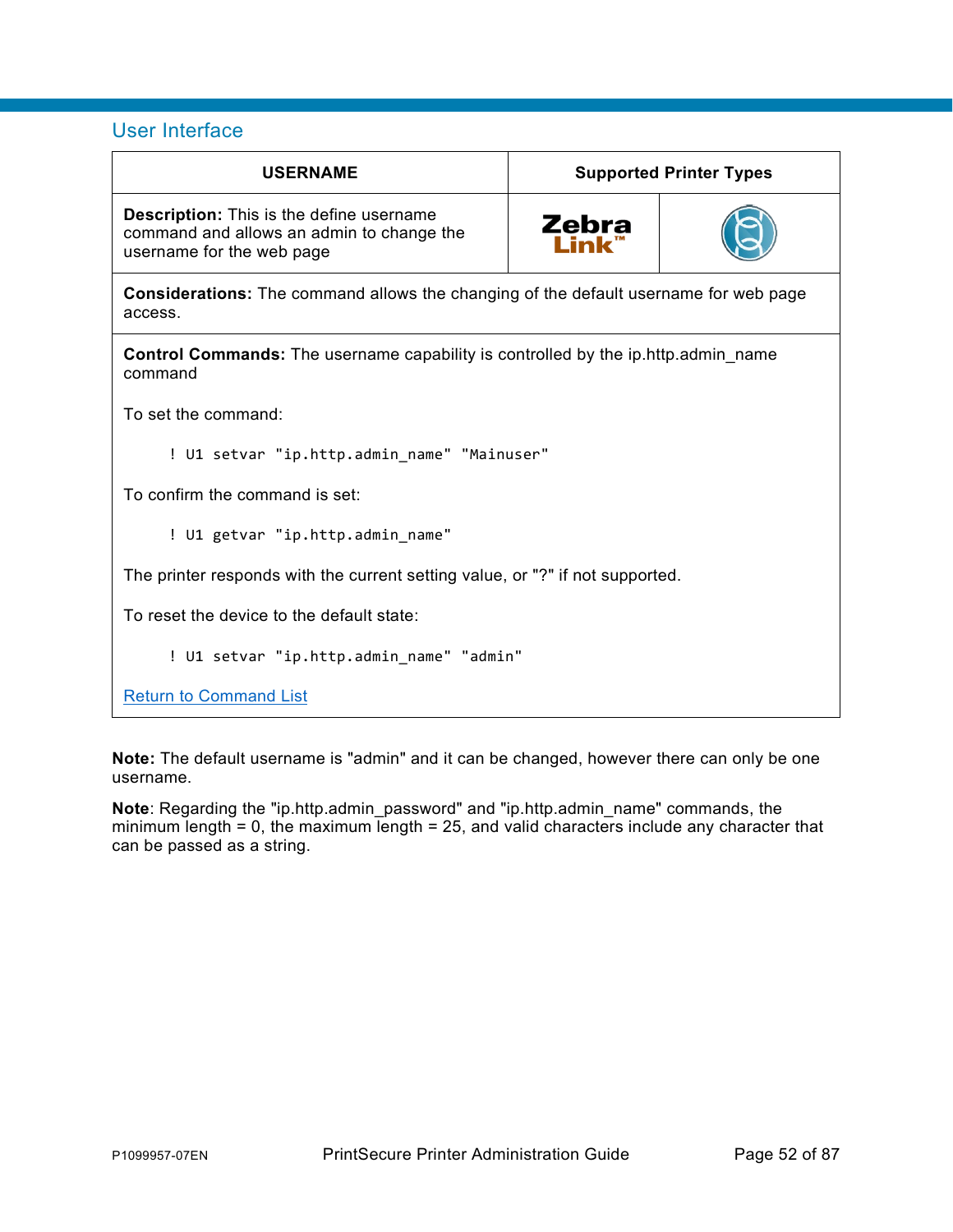# Best Practices - Protected Mode

With Zebra printers there are several ways to configure the printer so that unused services are turned off, reducing the threat surface of the printer. Once the printer is securely provisioned and configured, it can be put into Protected Mode. This disables unauthorized changes and locks the current configuration down until an admin authorizes updates.

This is achieved through making use of a JSON formatted protect command. This command incorporates authentication information that must be validated, as well as an operation type specifying what the command does. First, here is how to set the password for a previously nonprotected printer.

```
{}{
    "protect":{ 
      "authentication":{
      "username":"admin", 
     "password":"", 
      "type":"basic" 
      },
      "operation":"setup", 
     "setup":{
     "username":"admin", 
      "password":"<new password here>" 
     } 
   } 
}
```
In the example above there is a general protect command followed by an authentication section, operation type, and setup section. The password is initially an empty string because it has not been configured yet. Link-OS 6 supports the basic authentication type and a single admin.

To set the password, it is necessary to issue a setup operation command. Inside the setup section it is necessary to specify a password of at least 14 characters. Again, only the admin user is supported. As the password is sensitive information, it is highly recommended to configure this over a secure channel or segregated provisioning network.

If the command is successful, the response status code will be zero:

{}{"protect":{"status":0,"operation":"setup"}}

If the command is not successful, the response status code will be non-zero. Please see the [JSON Commands Response Codes](#page-86-0) table for the meaning of non-zero response codes.

To verify if the printer is in protected mode or not check the return of the SGD command

```
device.protected_mode
```
If the printer is not in Protected Mode the command will return "off". If the printer is in Protected Mode, the command will return "on".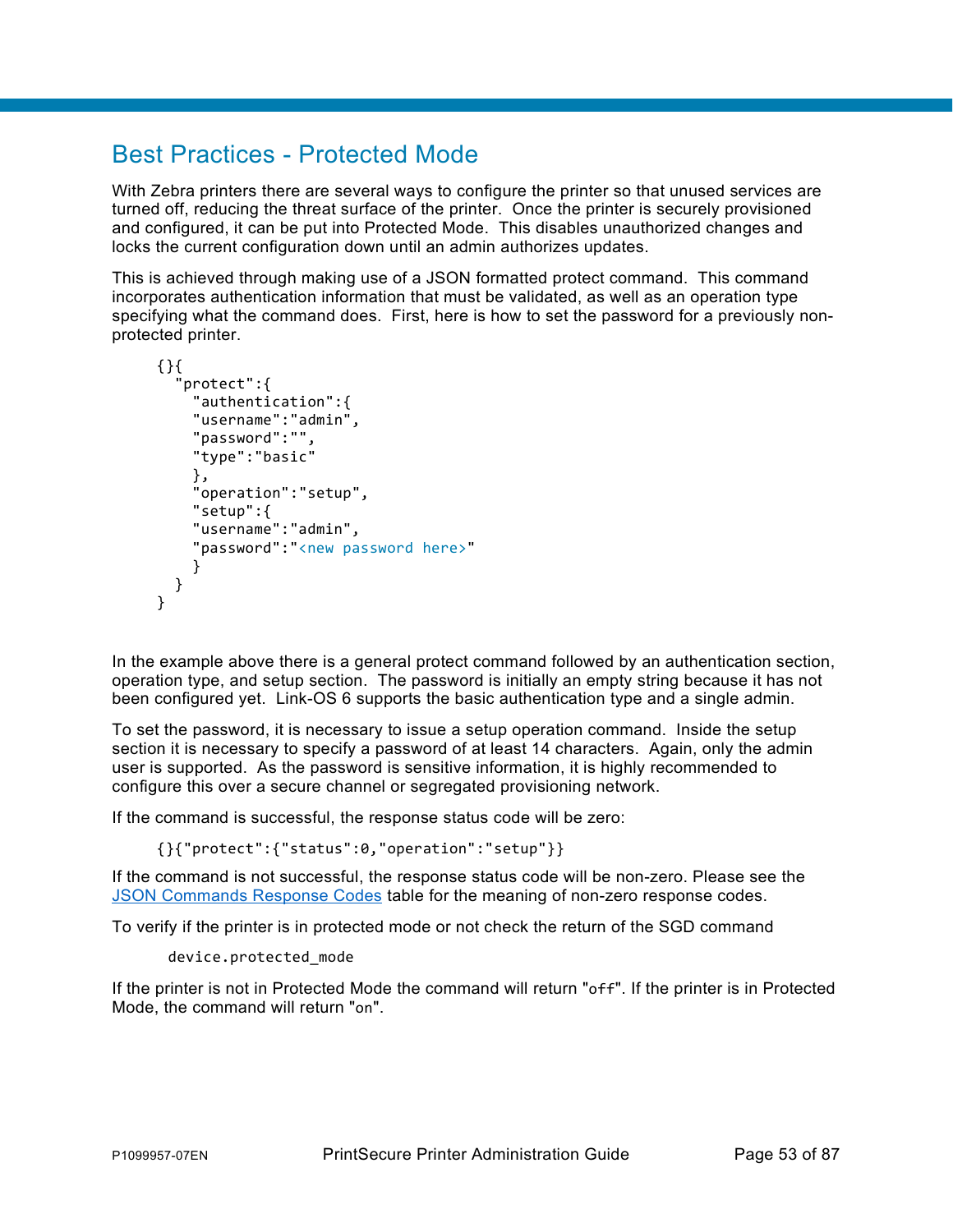Although not recommended, it is possible to force protected mode off. In this scenario it is best practice to leave the admin password configured such that an adversary will be prevented from re-enabling protect mode or locking the printer out with an unknown password. This can be achieved by using a separate operation. For example:

```
{}{ 
   "protect":{ 
      "authentication":{ 
      "username":"admin",
      "password":"<current password here>",
      "type":"basic"
      },
      "operation":"configure-one",
      "configure-one":{ 
      "protected-mode-allowed":"no"
      }
   }
}
```
If the command is successful, it should return:

```
{"protect":{"status":0,"operation":"configure-one","protected-mode-
allowed":"no"}}
```
If the command is not successful, the response status code will be non-zero. Please see the [JSON Commands Response Codes](#page-86-0) table for the meaning of non-zero response codes.

In order to turn Protected Mode back on, only set protected-mode-allowed to yes. Once in Protected Mode, protected settings can only be changed with a set operation in a protect command. For example:

```
{}{
   protect":{
     "authentication":{
     "username":"admin", 
      "password":"<current password here>", 
     "type":"basic" 
     },
     "operation":"set", 
      "set":{
       "wlan.essid":"125", 
     "usb.host.lock_out":"true" 
     } 
  } 
}
```
If the command was successful, the printer will respond with:

```
{"protect":{"status":0,"operation":"set","set":{"wlan.essid":"125", 
"usb.host.lock out":"true"}}}
```
If the command is not successful, the response status code will be non-zero. Please see the [JSON Commands Response Codes](#page-86-0) table for the meaning of non-zero response codes.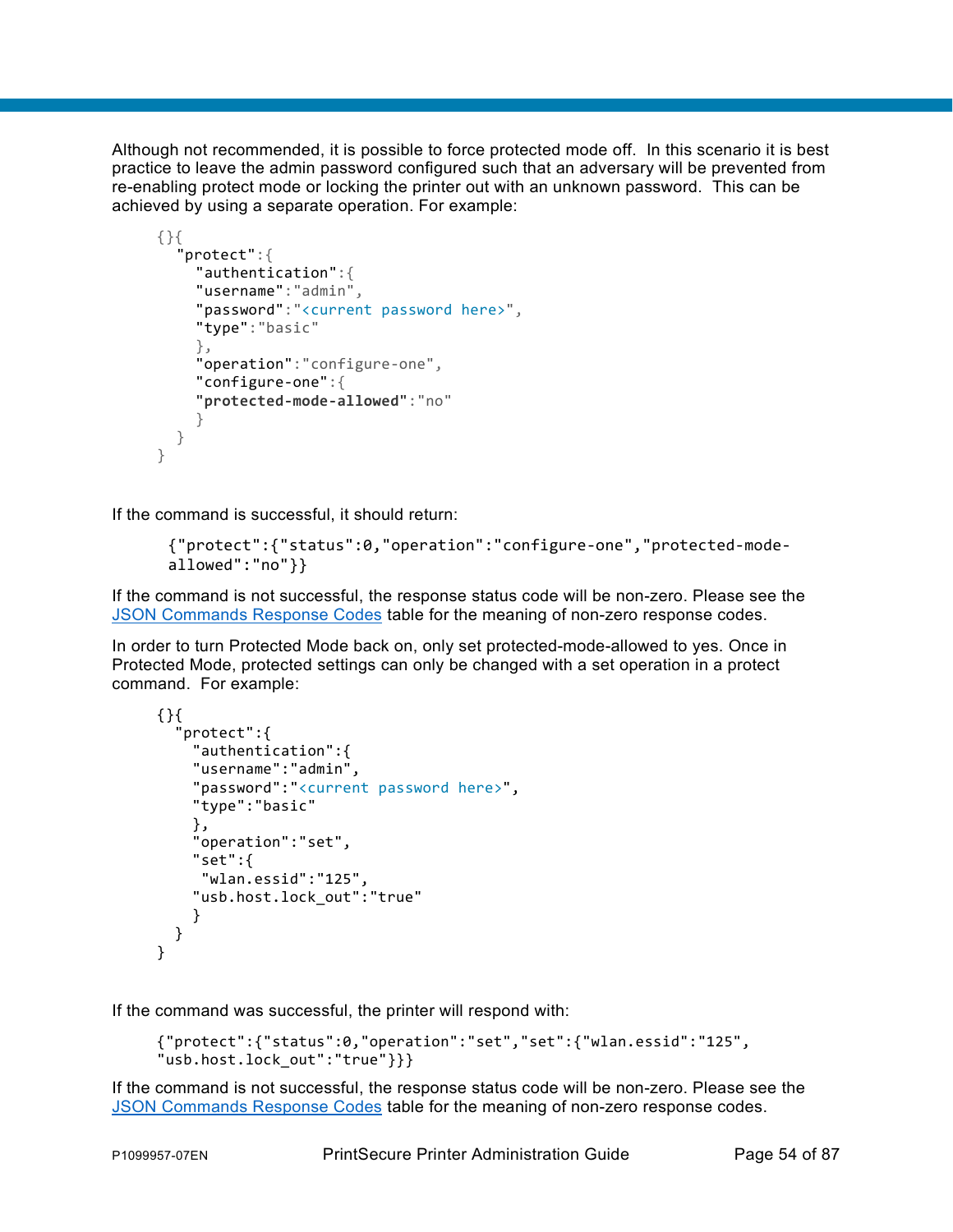Not every setting on the printer is considered protected however, as there are many valid reasons to perform actions such as changing darkness between batches of print media. In general, settings related to network or security configuration are protected, whereas print settings are not. Any setting can be set within a valid protect set command whether it is protected or not. But once Protected Mode is enabled, protected settings can only be modified inside a protect command or until protected mode is disabled. To get the full list of protected settings issue the following command:

{}{"allconfig":null}

This will return all the settings the printer is capable of configuring and also includes an item for groups. If the groups value is set to a value of "1" it is protected. If it is "0" it is not protected and can be modified normally. Commands that are linked to other commands are NOT shown in the allconfig output. Please see [Protected SGD Commands](#page-82-0) for more details.

To disable Protected Mode, re-enter the current password in the authentication section, do a setup operation, and in the setup section, use a password of empty string. Protected mode can also be disabled with a Decommission operation as described below.

**Recommendation:** Enable protected mode on the printer to prevent unwanted configuration changes. Any attempts to send unauthorized settings changes from any app or source are rejected when the printer is in Protected Mode.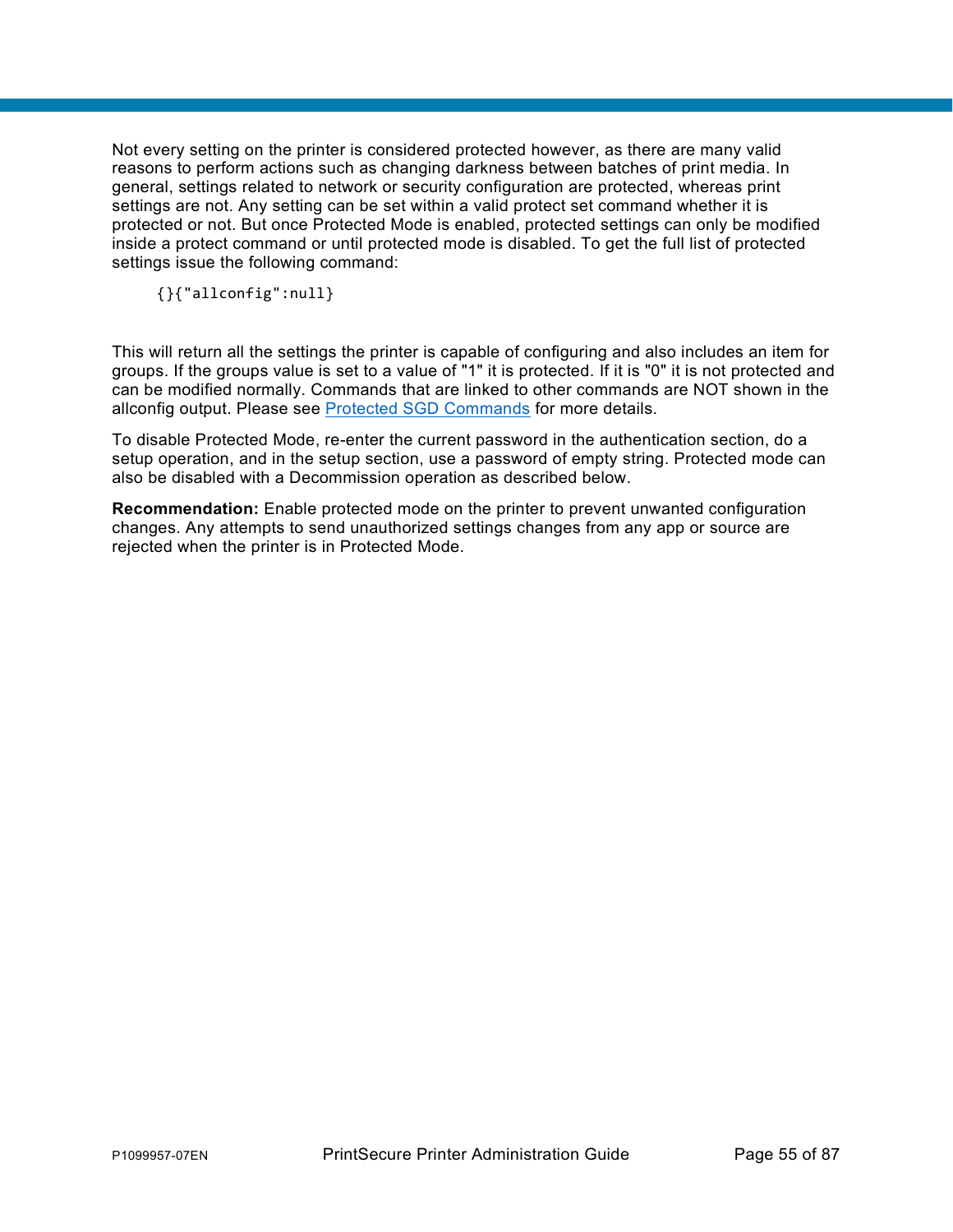# Best Practices – Printer OS Download Protection

Zebra Link-OS printers use robust security mechanisms to ensure the authenticity and integrity of the printer OS download. Like Protected Mode, it is recommended that the ability to update the Printer's OS be restricted. To achieve this, Link-OS 6 has introduced a new SGD setting to prevent the firmware version from being changed.

("device.allow\_firmware\_downloads")

Recommendation:

Set the "device.allow firmware downloads" SGD to "no" and enable Protected Mode to ensure that the Download Protection setting cannot altered on unless an admin authorizes it

Just like other devices, printers require regular OS updates to stay current with functional and security fixes. It is best practice to establish a regular cadence of updating printers with the latest version. Upgrades work best when part of a planned process as it involves limited offline downtime to process the new firmware. When the time is right to upgrade a printer, the setting must be changed to allow new printer OS. This can be achieved in one of two ways.

One option is to bring the printer into a secure provisioning location, enable Printer OS downloads with an authorized protect command, download the update, and then disable Printer OS downloads again with a second authorized protect command. However, this involves a lot of steps and may be more complicated than necessary.

A second option is to utilize the Protected Mode operation "allow-next-firmware-download". This enables the printer to receive an authorized command from an admin to accept the next Printer OS download it receives while still powered on. After the update is processed the printer reverts back to not allowing any Printer OS to be downloaded.

Here is the command to perform this operation:

```
{}{
  "protect":{
   "authentication":{
    "username":"admin",
    "password":"<current password here>",
    "type":"basic"
   },
   "operation":"allow-next-firmware-download"
  }
}
```
If the command is successful, the printer will respond with the following response:

{} {"protect":{"status":0,"operation":"allow-next-firmware-download"}}

If the command is not successful it will respond with a non-zero "status" below are the possible values with their respective meaning.

**Recommendation:** Utilize the protected mode command to temporarily enable Printer OS downloads when an upgrade is desired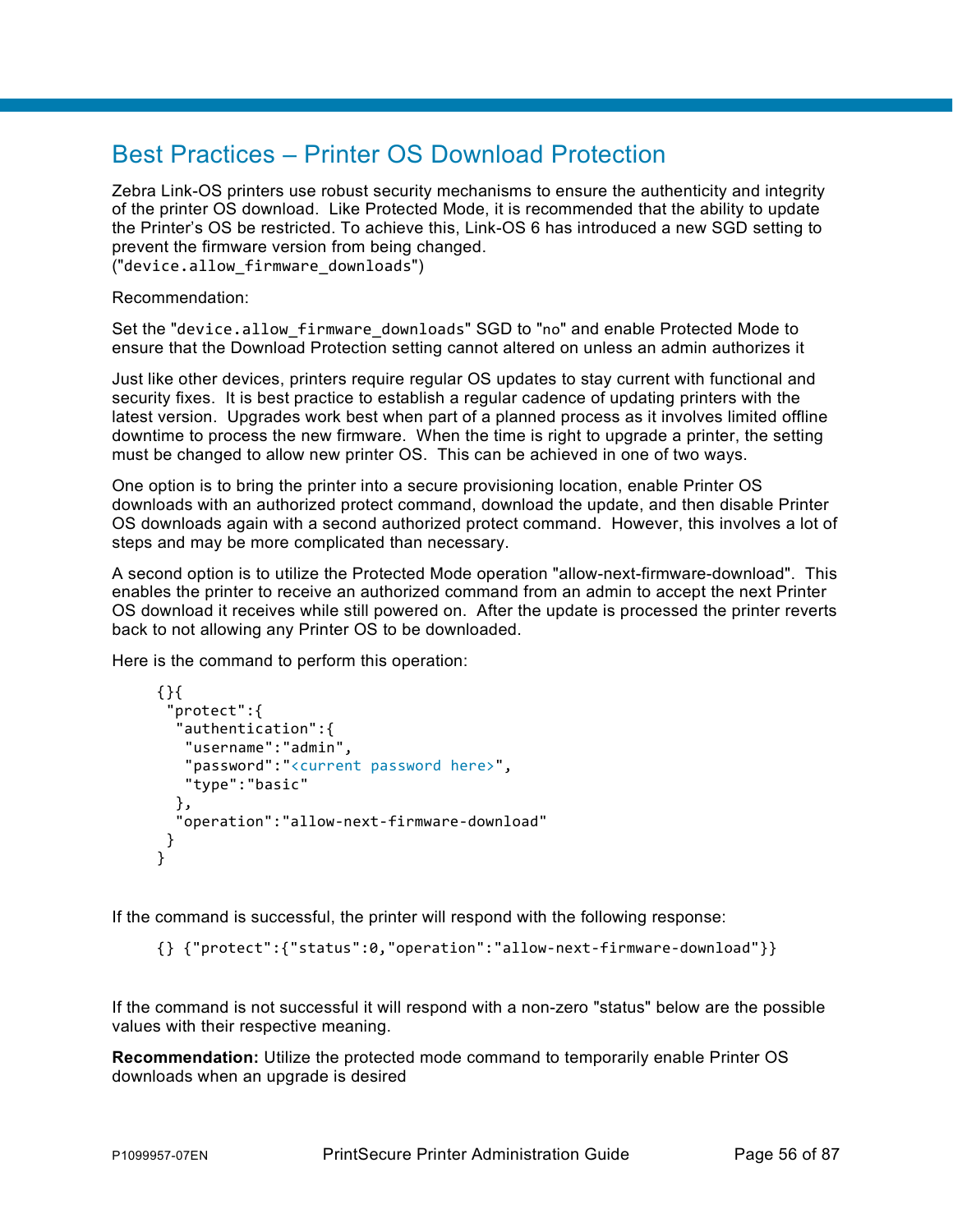# Best Practices - Certificates

A certificate consists of public information identifying the device and a set of public and private keys used for encrypted communication. This section discusses, in general, some best practice considerations for creating and using certificates for network services.

## PKI Recommendations

PKI, or public key infrastructure, refers to the organization, creation, maintenance, and disposal of certificates in use for your devices. This section will not exhaustively detail all the best practices for PKI; it will touch on key points to consider for using certificates on your printer.

## Certificate Files

The certificate and private key can be deployed to the device as a single file, or separate files. If using a single file, the name of the file must be:

XXXX CERT.NRD

If using multiple files:

XXXX CERT.NRD - certificate XXXX KEY.NRD – private key

The chain of trust file can support as many certificates as needed in this single file. For a PEM format, the two certificates would be concatenated together, one after the other.

The Chain of trust file is always loaded in:

```
XXXX CA.NRD - certificate authority chain
```
Where XXXX is the name of the network service the certificates are intended for, acceptable values are:

**WIRFD TI SRAW HTTPS** MQTT1 MQTT2 WEBLINK1 WEBLINK2

WLAN certificates are an exception to this format and use different names:

CERTCLN.NRD - certificate PRIVKEY.NRD - private key CACERTSV.NRD - certificate authority chain

The printer supports PEM, and P12 certificate formats. It also supports DER files for WLAN and WIRED files.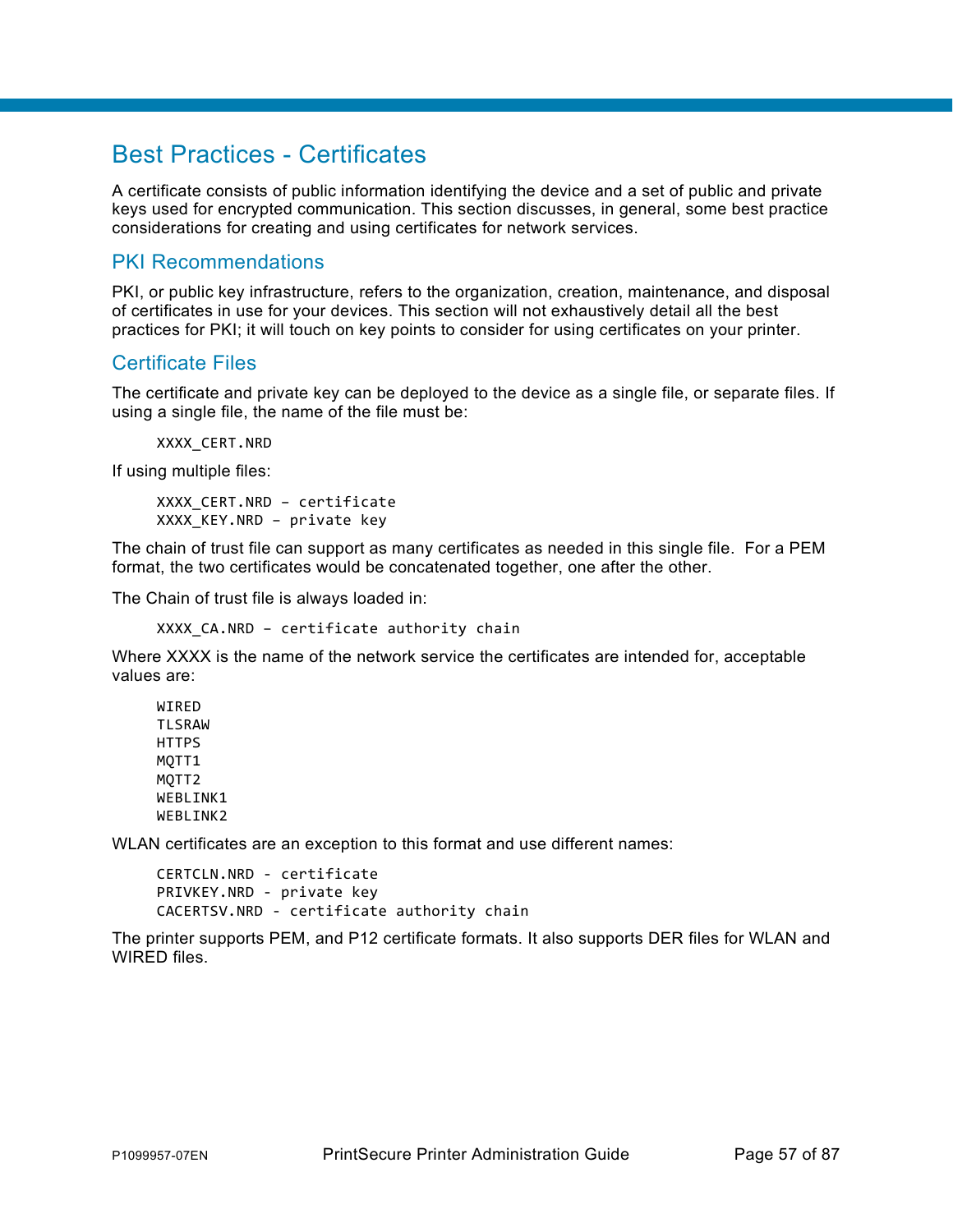# Certificate Size Requirements

In keeping with latest industry wide recommendations (NIST, 2020), it is recommended to use only certificates with a signature of SHA-256 or higher (not including self-signed "Root" certificates).

For keys based on RSA, the size must be 2048 bits or higher. For keys based on ECDSA, the size must be 256 bits or higher.

Any certificates with a signature or key size smaller than this will not be accepted.

### Unique Device Certificates

In general, a certificate is used to uniquely identify a device, determine ownership, and ensure you are communicating with the correct endpoint. The more times a single certificate is used on different devices, the more times the private key must be shared, which increases the risk that the information can be compromised. It is therefore recommended that each printer use its own unique certificate, preferably with a common name that contains the a unique identifier for the printer.

### Certificate Life

The longer a certificate is in use, the higher chance it has of being compromised. It is therefore recommended to use the shortest valid certificate life as feasible with the printer in your network. A one-year expiration is the generally accepted recommendation for devices.

The printer has the capability of returning the expiration of the certificates it contains with an SGD command file.cert.expiration. This command will list all the network services that use certificates and any corresponding expiration information if a certificate is currently being used for that service. Here is an example of a printer that only contains the built-in certificates:

```
{"file.cert.expiration":[
{"service":"SHA1","file":"SHA1_DEVICE","expires_on":"2037-12-07 15:23:06"},
{"service":"SHA2","file":"SHA2_DEVICE","expires_on":"2028-11-11 09:56:05"},
{"service":"WLAN","file":null,"expires_on":null},
{"service":"WIRED","file":null,"expires_on":null},
{"service":"WEBLINK1","file":null,"expires_on":null},
{"service":"WEBLINK2","file":null,"expires_on":null},
{"service":"TLSRAW","file":null,"expires_on":null},
{"service":"HTTPS","file":null,"expires_on":null},
{"service":"MQTT1","file":null,"expires_on":null},
{"service":"MQTT2","file":null,"expires_on":null}]}
```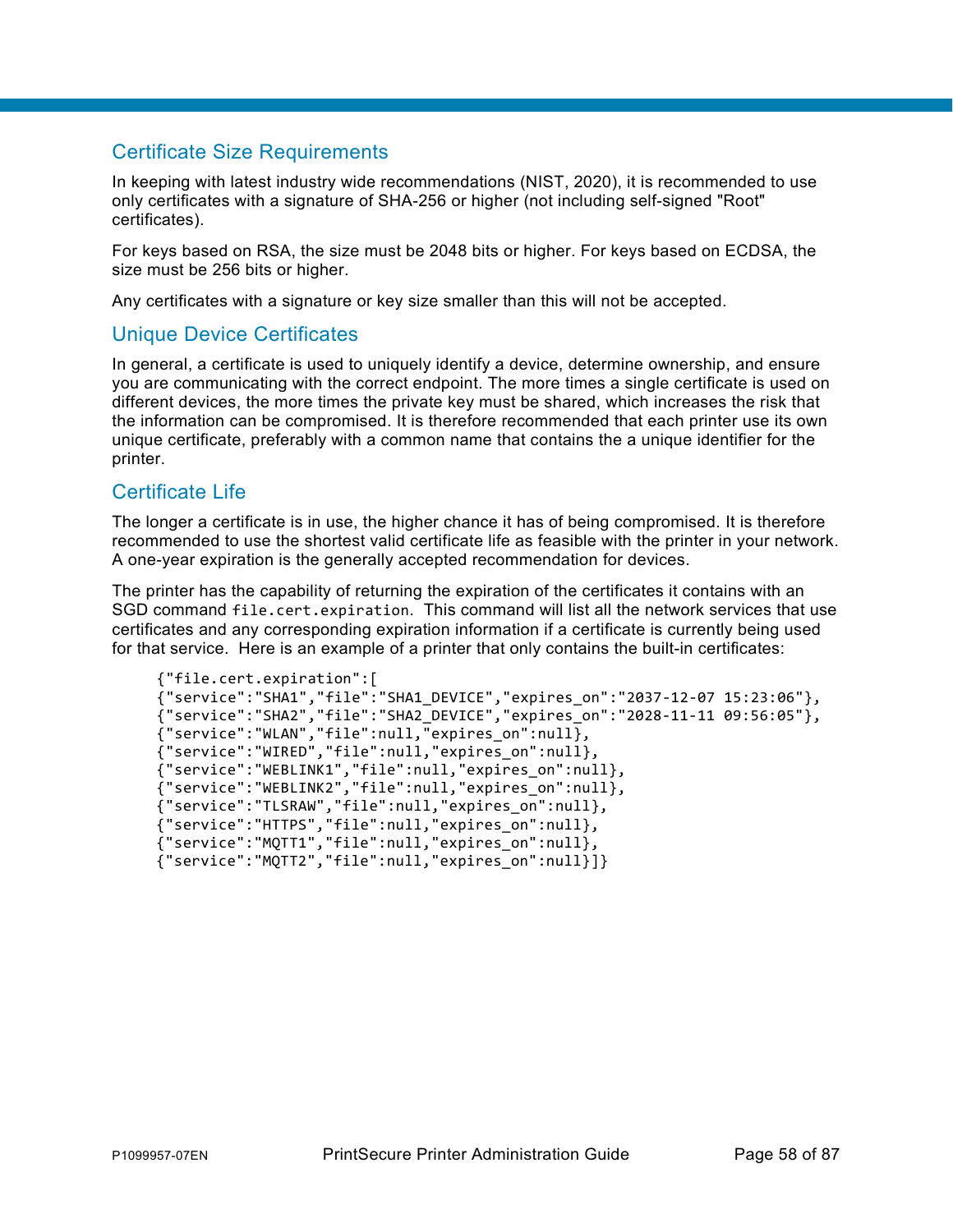## Certificate Creation

### Off Printer, File Loaded

Certificates created on a separate system and loaded afterwards onto the printer file system has been supported since Link-OS 5 using the file naming scheme described earlier. This allows for support of existing workflows and older printer firmware. Unfortunately, it also involves transferring the private key from that system to the printer which increases the likelihood of the key material becoming compromised if not done securely.

Because certificates rely on sufficiently random numbers, you will want to ensure the system it is generated on has entropy sufficiently high for the creation of a new certificate and key. On Linux-based systems, this can be achieved by:

```
cat/proc/sys/kernel/random/entropy_avail
```
You will need to create certificates that contain the host name that the printer will have on the network as its common name in the certificate. As an example, here are some OpenSSL commands to achieve this:

### *RSA*

```
openssl genrsa 2048 > XXXX_KEY.NRD
openssl req -new -x509 -nodes -sha256 -days 365 -key XXXX_KEY.NRD > 
XXXX_CERT.NRD
```
You must fill out a valid Country, State, City, Company, and Common name.

### *ECC*

openssl ecparam -out ec\_params.pem -name prime256v1 openssl req -new -x509 -nodes -sha256 -days 365 -newkey ec:ec\_params.pem keyout XXXX\_KEY.NRD > XXXX\_CERT.NRD

### On Printer, CSR Generation

### *Generate CSR*

A multipart form (MPF) command format is used to pass in parameters required for the printer to generate a new private key and a CSR file in PEM format. The printer automatically ensures enough entropy is present before attempting to generate the files. An alert is generated and sent over the weblink main connection or configured channel(s) when the CSR is ready. The CSR file can then be removed from the printer and sent to your signing authority where a certificate is created. That certificate can then be returned to the printer using the "place\_cert" MPF command where it is validated before saving to the E drive.

Here is an example of the command:

```
P1099957-07EN PrintSecure Printer Administration Guide Page 59 of 87
      {}--<boundary characters><CR><LF>
      Content-Disposition: form-data; name="files"; filename="<service name>"; 
      action="generate_csr"<CR><LF>
      Content-Type: application/octet-stream<CR><LF>
      Content-Transfer-Encoding: binary<CR><LF>
      <CR><LF>
      {"CN":"CLO1",
         "key":{
           "algo":"ecdsa","size":256,"curve":"prime256v1"},
```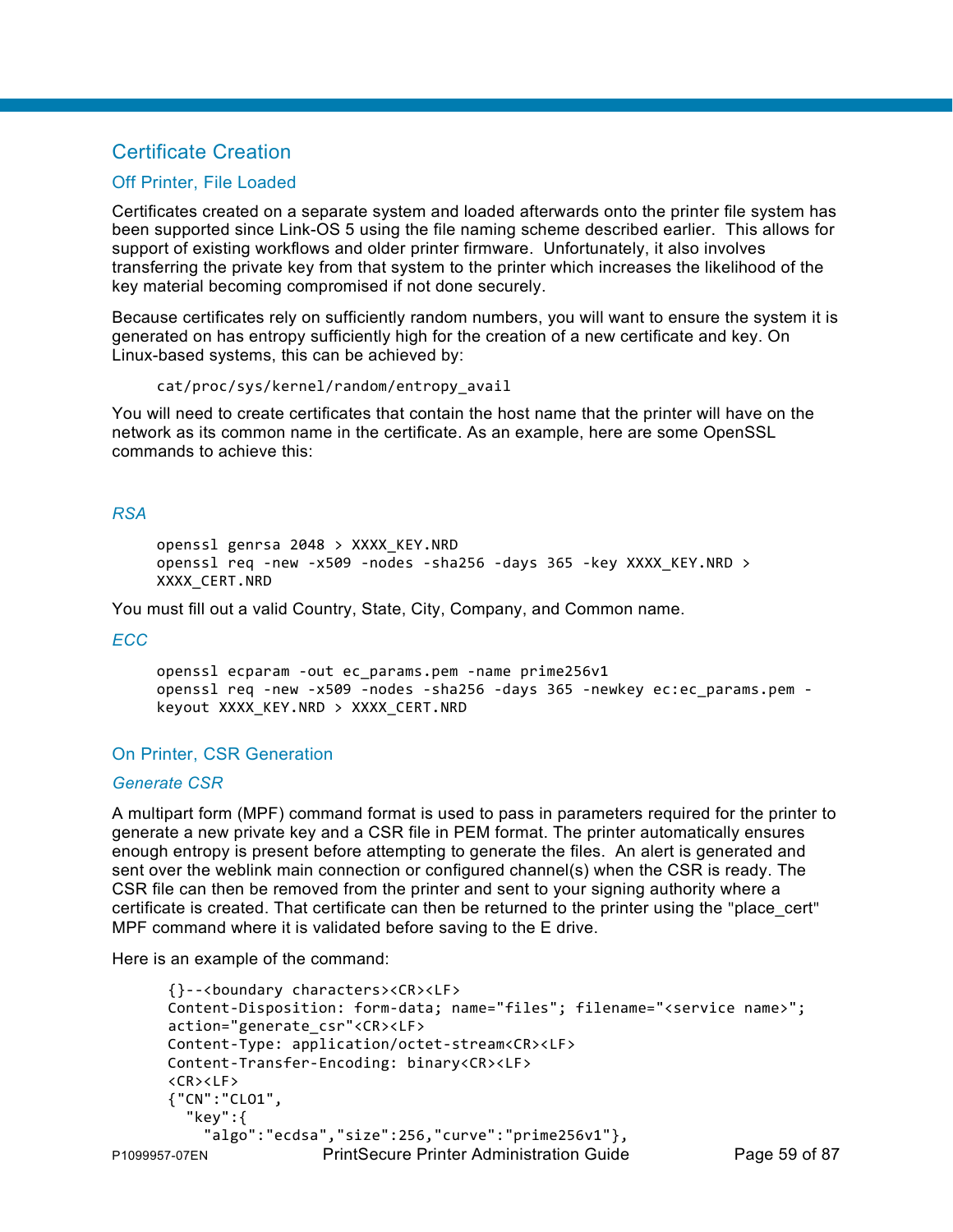```
 "names":[
     {"C":"US",
     "L":"Lincolnshire",
     "O":"Zebra Technologies",
     "OU":"AIT",
     "ST":"Illinois",
     "challengePassword":"<challenge password>",
     "emailAddress":"<email address>",
     "subjectAltName":"<alternate name>"}],
   "message_digest":"sha256"}
<CR><LF>--<boundary characters>--
```
Where:

{} = Zebra defined starting characters used to signal the JSON parsing request

--<boundary characters> = must start with -- and must contain no control characters (less than 0x20) until it ends with an end of line which is <CR><LF>. This is a group of characters that the exact sequence is not contained in the rest of the request. The boundary must be no more than 72 character which includes the --.

<CR><LF> = each line ends with a carriage return and line feed characters (0x0A 0x0D*)*

<service name> is the name of the service for which you want a CSR to be generated. It is case sensitive. Non-supported values will cause an error response. Acceptable values are:

WLAN WIRED TLSRAW **HTTPS** MQTT1 MOTT<sub>2</sub> WFBI TNK1 WEBLINK2

Following the headers and an additional <CR><LF> the body data for the CSR request begins

"CN" is the common name for the certificate

```
"key" requires "algo" and either "size" or "curve" field
       "algo" is the algorithm field. Supported values are "rsa" and "ecdsa"
       "size" is the key size. 
               "rsa" supports 2048, 3096, and 4098
               "ecdsa" if "curve" is missing, can be the following (and the implied curve): 
                      224 (secp224r1) 
                      256 (secp256r1) 
                      384 (secp384r1) 
                      521 (secp521r1)
       "curve" is the name of the curve. 
               Use "file.cert.curves" to get a list of supported curves
"names" contains fields put into the CSR request and may include
       "C" Country
       "L" Locality
       "O" Organization
```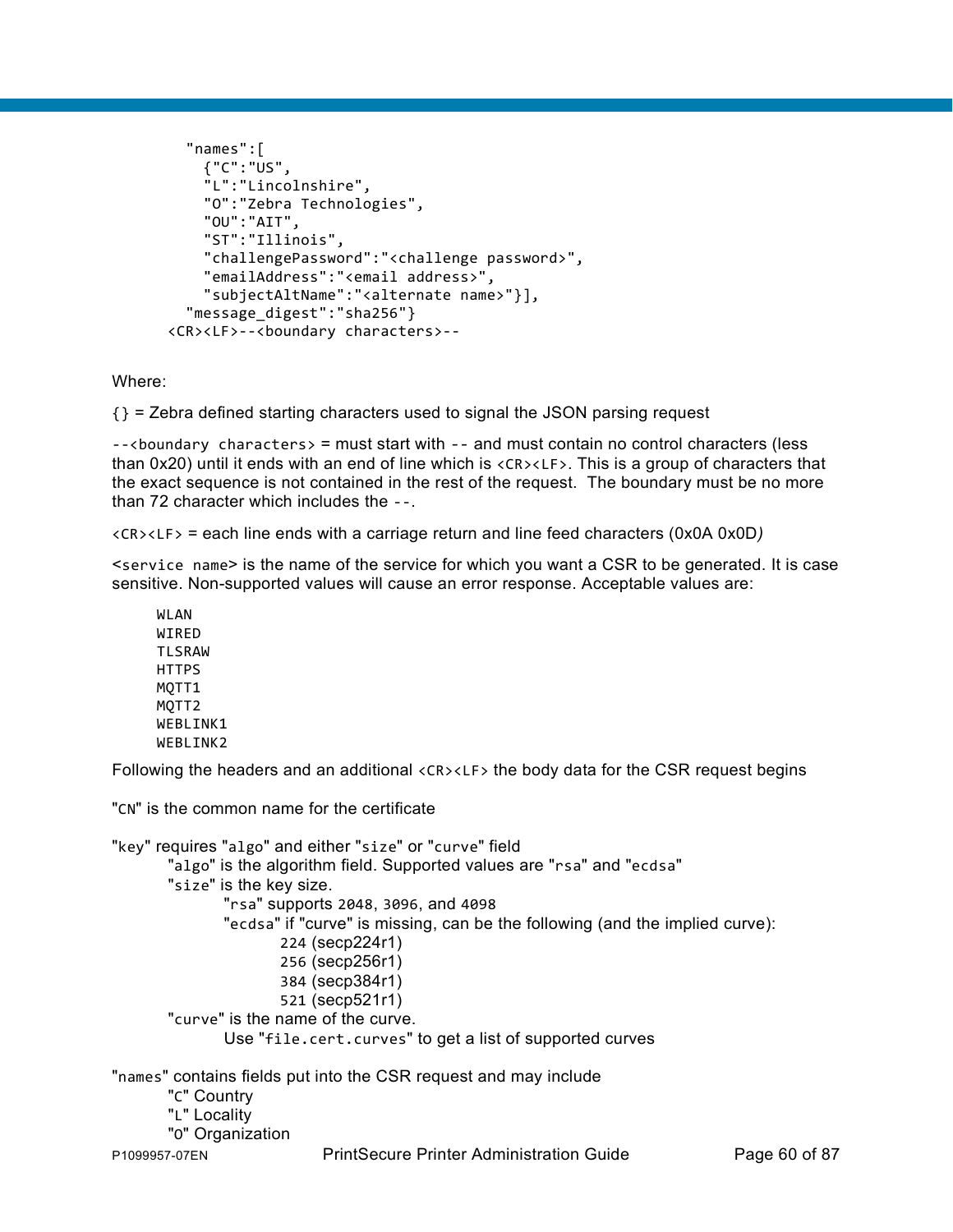"ST" State "OU" Organizational Unit "emailAddress" Email Address "subjectAltName" Subject Alternative Name (SAN) Without a format specifier the SAN will be considered a DNS name by default "subjectAltName":"website.com" --> This will produce a CSR with a DNS SAN entry of "website.com" With an OpenSSL format specifier, other types of SAN can be used such as User Principal Name (UPN), email address, IP address, and DNS. "subjectAltName":"otherName:msUPN;UTF8:a@b.org" --> This will produce a CSR with a UPN SAN of "a@b.org" Can be a single JSON string as above, or a JSON array of strings "subjectAltName":["website.com", "otherName:msUPN;UTF8:a@b.org"] --> This will produce a CSR with a SAN containing both of the previous SAN types Please reference OpenSSL documentation for more details

"challengePassword" Challenge Password required for some PKI systems

"message\_digest" can be: sha256, sha384 or sha512

 $<$ CR $>$ LF $>$ - $<$ boundary character $>$  = Terminates a multipart request. If you have another request you may start with the next headers immediately, no additional boundary needed. When you have no more requests add an additional *–* characters (2 dashes) to terminate the multipart form parsing. You mix and match any combination of multipart form requests.

Successful generation will cause a CSR to be generated on the printer named

```
CSR_<SERVICE_NAME>_CERT.CSR
```
The CSR will be placed in protected space on the Z drive while the private key generated will be placed on the E drive. You can retrieve this file from the printer via MPF "retrieve" command or other means.

#### *Return response and alert*

The generate csr command always returns a response. It will return status="processing" if it has found no errors in the request.

[{"action"="generate\_csr","filename":"<filename>","status"="processing"}]

It will return status="error" error code=<number> if it has encountered an error in the request. If there is an error in the request it will not try to generate a CSR file.

```
[{"action"="generate_csr","filename":"<filename>","status"="error",
"error_code":42}]
```
Here are some error codes that can be returned:

```
No error = 0System error = 1
Bad service name string, pick one of the supported services = 10
A problem occurred with the CRC when placing a cert over MPF = 11
A problem occurred with the file size when placing a cert over MPF = 12
Too many CSR requests are being processed = 50
Bad JSON formatting = 51
```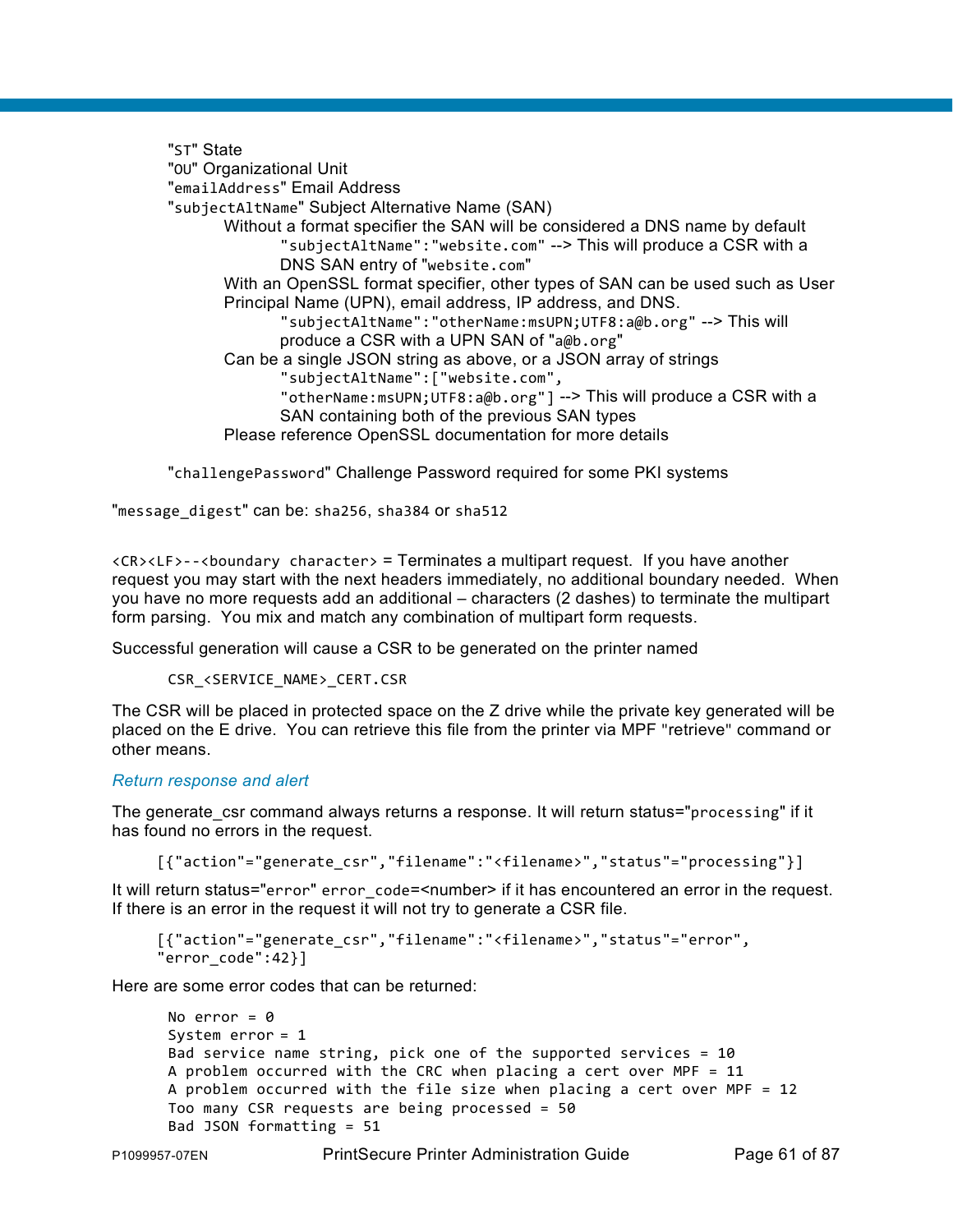```
Bad common name (CN) = 53
Bad key size for the algorithm, pick a supported size = 54
Bad curve name, pick a supported name = 55
Bad key algorithm type, pick a supported type = 56
Bad location = 57
Bad state = 58Bad country = 59
Bad organization = 60
Bad organization unit = 61Bad email = 62Bad subject alternate name = 63
Bad digest type, pick a supported digest type = 64
The challenge password specified was too large = 65
The challenge specified was invalid = 67The customer organization unit was too large = 68The hardware common name was invalid = 69
```
Once the request is processing an alert will be returned over the weblink main connection or configured channels when the certificate processing is complete. It may be successful or an error. The alert generated looks like this:

```
{
 "alert" : {
 "unique_id" : "XXXYYYZZZ",
 "time_stamp" : "2015-06-09 03:38:12",
 "type_id" : "ALERT or ERROR",
 "condition_id" : "CSR AVAILABLE",
 "condition_state" : "SET",
 "type" : "ALERT or ERROR CONDITION",
 "condition" : "CSR AVAILABLE ",
 "filename" : "UserCert.csr",
 "condition code" : 0
 }
}
```
Where:

unique id Printer Serial Number, as it appears on printer label time stamp Date/Time when the alert is generated type\_id "ERROR" if CSR generation failed or "ALERT" if success condition\_id Always "CSR AVAILABLE", identifies the alert condition\_state Always "SET" type "ERROR CONDITION" if CSR generation failed "ALERT" if success condition Always "CSR AVAILABLE" filename The filename of the generated CSR (extension always .csr) condition\_code error code, listed above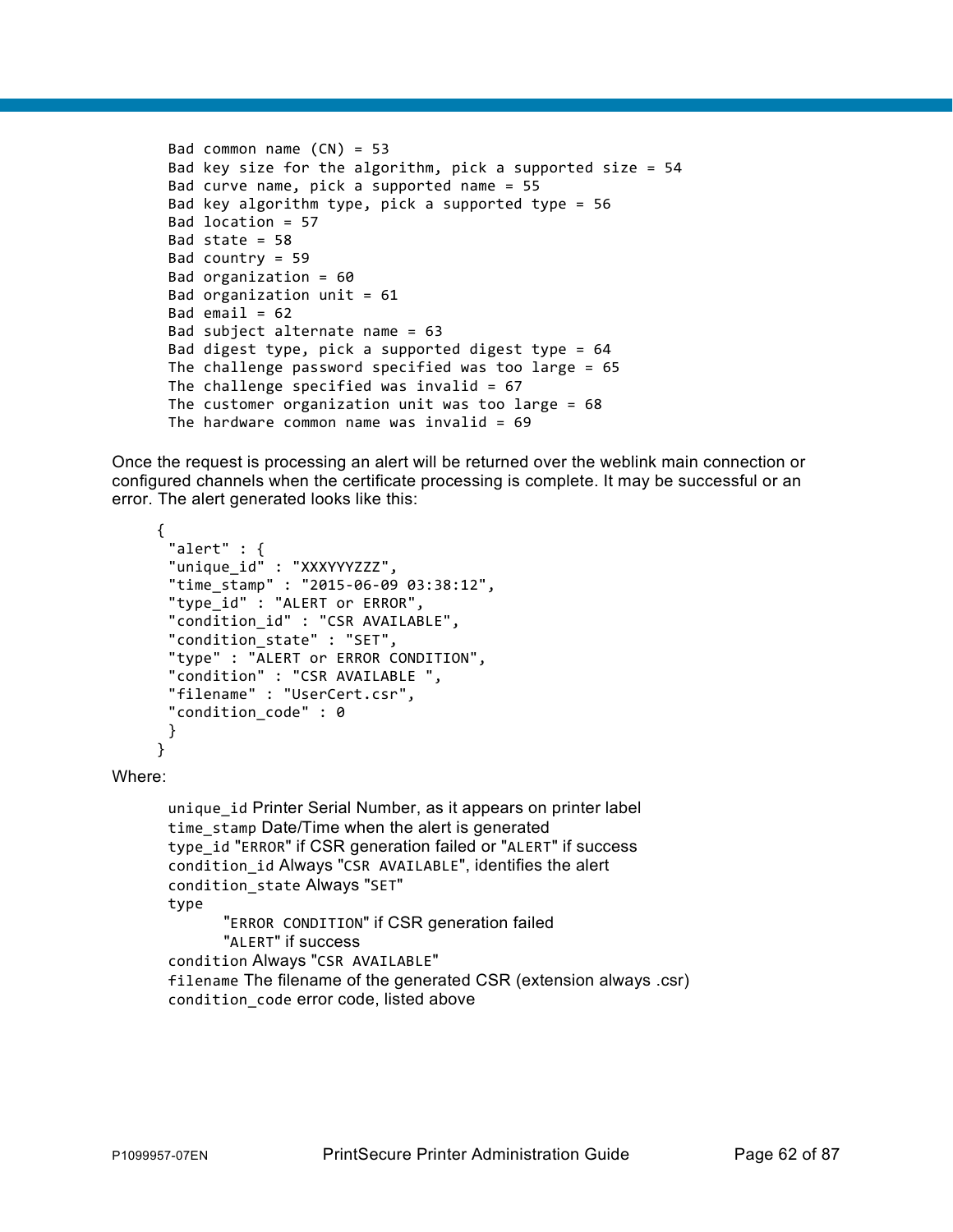### *Supported ECDSA curves*

The following setting can be used to determine the available ECDSA curves that the printer supports:

```
{"file.cert.supported_curves":"secp224r1,secp256r1,secp384r1,secp521r1,bp256r1,bp3
84r1,bp512r1,curve25519,secp224k1,secp256k1,curve448"}
```
### *Place Cert*

A multipart form format to place a certificate onto the printer for usage by the printer. It will try to pair the public key in the certificate with the previously generated private key on the printer. If the private key is not found or there is a mismatch, an error will be returned.

```
{}--<boundary characters><CR><LF>
Content-Disposition: form-data; name="files"; filename="<service name>"; 
action="place_cert"<CR><LF>
Content-Type: application/octet-stream<CR><LF>
Content-Transfer-Encoding: binary<CR><LF>
<CR><LF>
<pem cert data>
<CR><LF>--<boundary characters>--
```
Where:

 $\{\}$  = (defined in generate CSR section)

--<boundary characters> = (defined in generate CSR section)

 $\langle$ CR $\rangle$ <LF $\rangle$  = (defined in generate CSR section)

<service name> is the name of the service for which you want a to place the signed certificate. It is case sensitive. Other values will cause and error response. Successful placement will cause the private key and certificate to be placed into usage for that service. This should match the same service name used when generating the CSR

<pem cert data> is the actual PEM file contents of the signed certificate

 $\langle CR \rangle$  < LF > - - < boundary character > = (defined in generate CSR section)

The place cert command always returns a response. It will return status="success" if it has received a valid certificate, found the matching private key, and place the files into service.

[{"action"="place\_cert",filename":"<filename>","status"="success"}]

It will return status="error" error\_code=<number> if it has encountered an error in the request.

[{"action"="place\_cert",filename":"<filename>","status"="error","error\_code":42}]

MPF response error codes:

```
Certificate being placed is formatted incorrectly = 150
Certificate being placed using a weak cipher = 151
Certificate being placed does not match private key generated = 152
Certificate being placed is not valid for time on printer = 153
```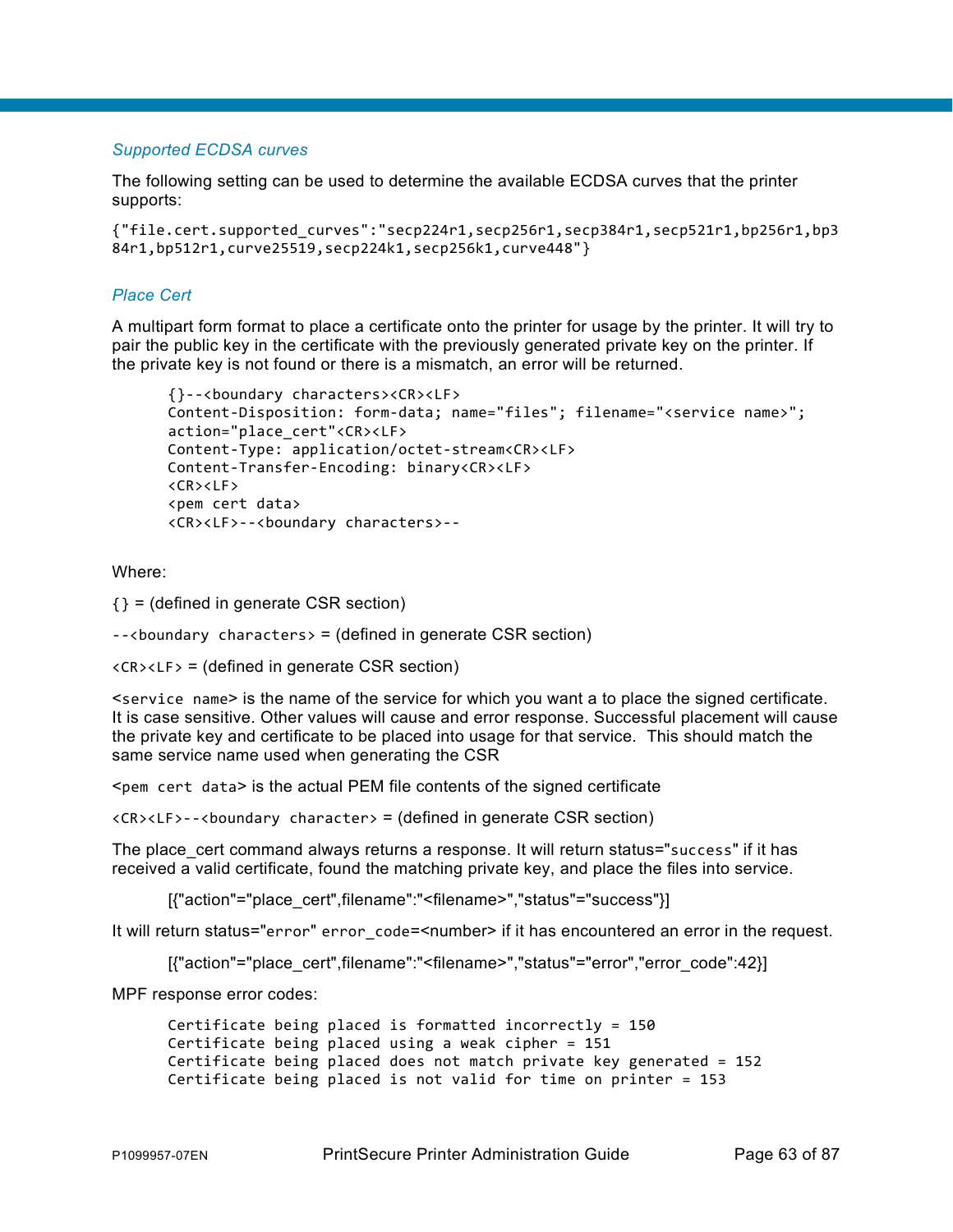# Supported Ciphers

The following ciphers are supported for Weblink, HTTPS, and TLS. When setting up your system to communicate, you should use a secure cipher to help prevent the connection from being compromised. We would suggest at least DH-RSA-AES128-SHA256 but the following are all supported by Link-OS 6:

ECDHE-ECDSA-AES256-GCM-SHA384 ECDH-RSA-AES256-GCM-SHA384 ECDH-ECDSA-AES256-GCM-SHA384 ECDHE-RSA-AES128-GCM-SHA256 ECDHE-ECDSA-AES128-GCM-SHA256 ECDH-RSA-AES128-GCM-SHA256 ECDH-ECDSA-AES128-GCM-SHA256 DH-DSS-AES256-GCM-SHA384 DH-RSA-AES256-GCM-SHA384 DHE-RSA-AES256-GCM-SHA384 DH-DSS-AES128-GCM-SHA256 DH-RSA-AES128-GCM-SHA256 DHE-RSA-AES128-GCM-SHA256 ECDHE-RSA-AES256-SHA384 ECDHE-ECDSA-AES256-SHA384 ECDH-RSA-AES256-SHA384 ECDH-ECDSA-AES256-SHA384 DHE-RSA-AES256-SHA256 DH-RSA-AES256-SHA256 DH-DSS-AES256-SHA256 ECDHE-RSA-AES128-SHA256 ECDHE-ECDSA-AES128-SHA256 ECDH-RSA-AES128-SHA256 ECDH-ECDSA-AES128-SHA256 DHE-RSA-AES128-SHA256 DH-RSA-AES128-SHA256 DH-DSS-AES128-SHA256 AES256-GCM-SHA384 AES128-GCM-SHA256 AES256-SHA256 AES128-SHA256

## Certificate Downloading

Certificates themselves do not contain any data that must be kept private. A private key on the other hand must be kept secure to prevent being exposed. It is security best practice to load certificates to the printer in a secure provisioning environment over an encrypted channel such as TLS. Secure provisioning networks are typically segregated from production or widely available networks. If encryption is unavailable, a physical connection such as USB is recommended. To download the various certificate files to the printer, choose one of the following methods in security preferred order:

**Note:** Use the appropriate file name as discussed in the Certificates Best Practices section of this document.

### 1. **Multipart Form Store: See the multipart form section elsewhere in this document**

2. **SDK:** Use the Zebra Multiplatform SDK command line STORE function to send the files to the printer. The SDK is available for download at www.zebra.com/sdk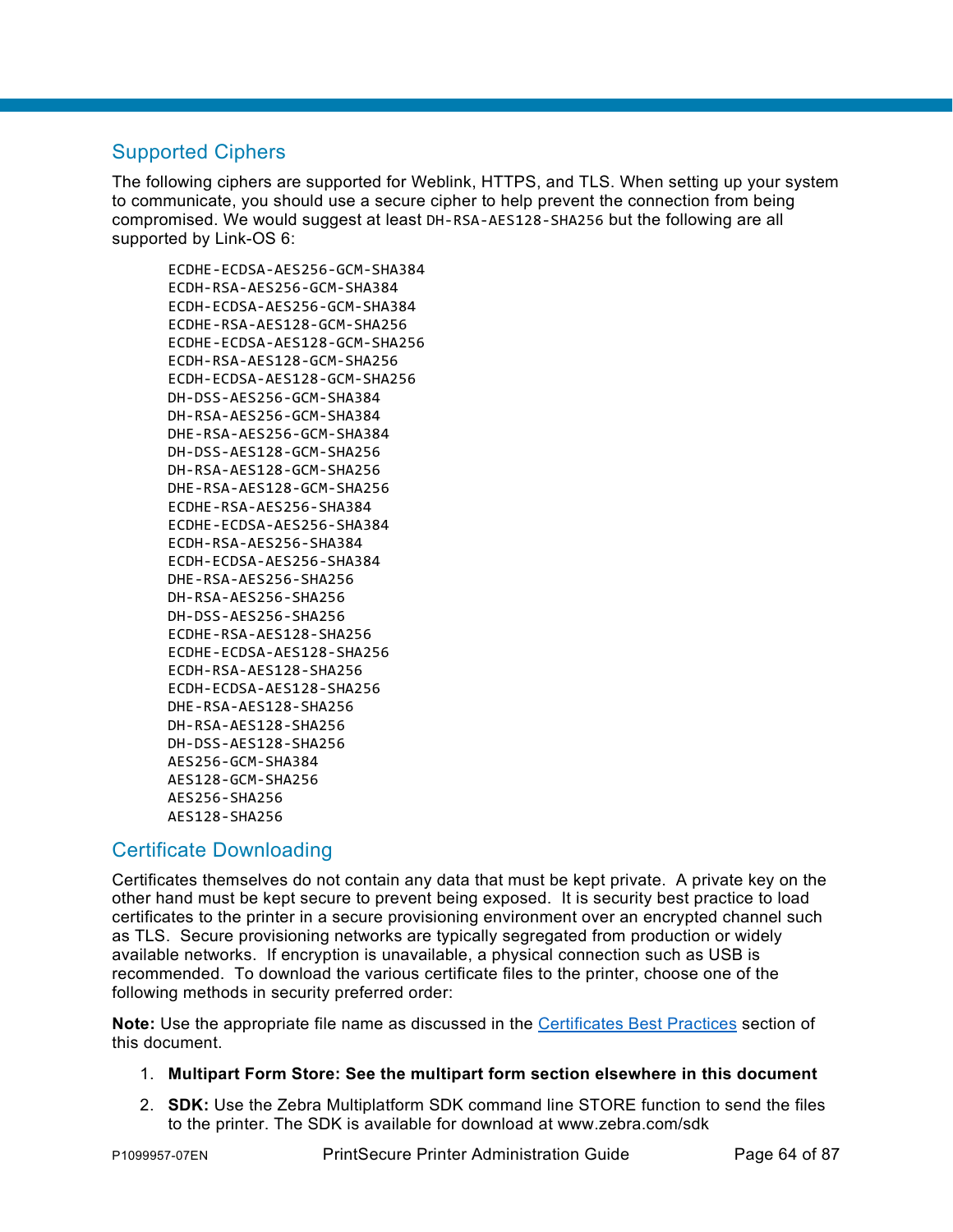3. **ZPL:** Use the ! CISDSFCRC16 command, with the appropriate headers to the certificate to store the files on E: drive of the printer. Details available in the ZPL Programming Guide, available at www.zebra.com.

Use the ~DY command, with the appropriate header to the certificate to store the files on E: drive of the printer. Details available in the ZPL Programming Guide, available at [www.zebra.com](http://www.zebra.com/).

4. **FTP:** If using FTP, make sure that the printer's "execute file" function is turned off while you send the file, so the file is stored and not processed as a printing command. This can be done by sending the following command:

```
! U1 setvar "ip.ftp.execute file" "off"
```
**Note:** The command must be followed by a carriage return or a space character. If you plan on using FTP for printing purposes, be sure to reset this feature to "on" after storing the certificate files.

Connect to the printer via FTP and download the certificates to the printer.

## Validating Certificates

To validate that your certificates are loaded onto the printer correctly, choose one of the following methods.

1. JSON: Issue the following to get a list of files on E drive. Those downloaded via Multipart form will also list the CRC32 such that you can assure that the file you have matches the file on the printer.

{}{"file.drive\_listing":"E"}

2. ZPL: Issuing one of the following commands allows you to confirm that the certificates have been stored on the file system. This can be done utilizing a terminal program or Zebra Setup Utilities.

^XA^WDE:\*.nrd^XZ

**Note:** The above command will print a label listing all the files on the E: drive that have the ".nrd" extension.

^XA^HWE:\*.NRD^XZ

**Note:** The above command will transmit a listing back to the host with all the files on the E: drive that have the ".nrd" extension.

3. Internal Web Page: Log into the internal web page and select Directory Listing.

You will be able to confirm that the certificate files are on the file system. However, you will only be able to see the files; you not be able to download them or view the contents.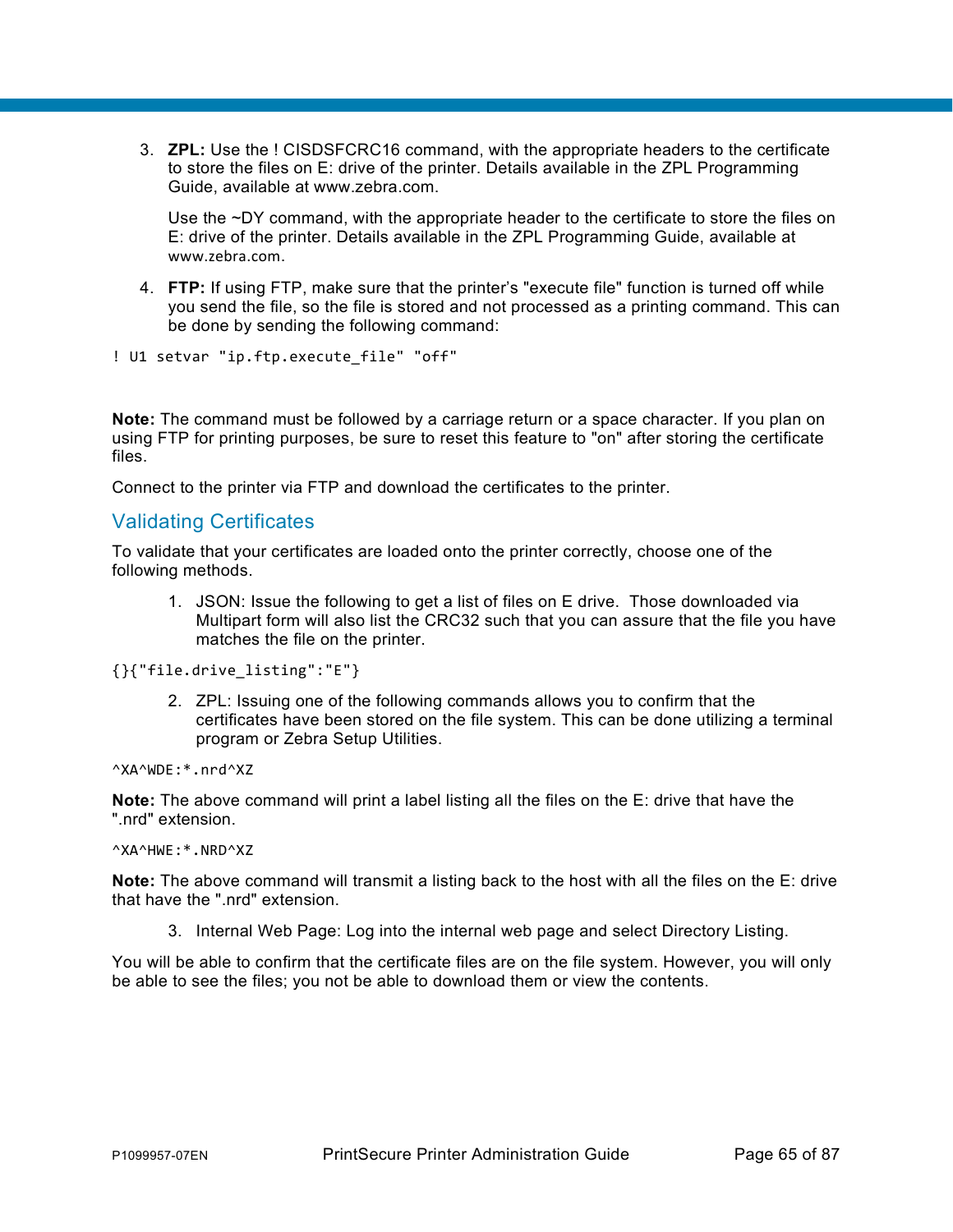# Deleting Certificates

To delete certificates loaded on the printer, use the following method.

- 1. JSON: Issue the following command over any connection to delete the file you specify in place of CERTNAME.NRD.
- {}{"file.delete":"E:CERTNAME.NRD"}
	- 2. ZPL:
		- a. Issuing the following command allows you to delete a certificate file stored on the file system. This can be done utilizing a terminal program or Zebra Setup Utilities.

^XA^IDE:<CERTNAME>.NRD^XZ

where <CERTNAME> is a single certificate file name.

or

```
^XA^IDE:*.NRD^XZ
```
This will delete all files with the .nrd extension.

b. Issuing the following SGD command allows you to delete the specified file stored on the file system.

```
! U1 do "file.delete" "value"
```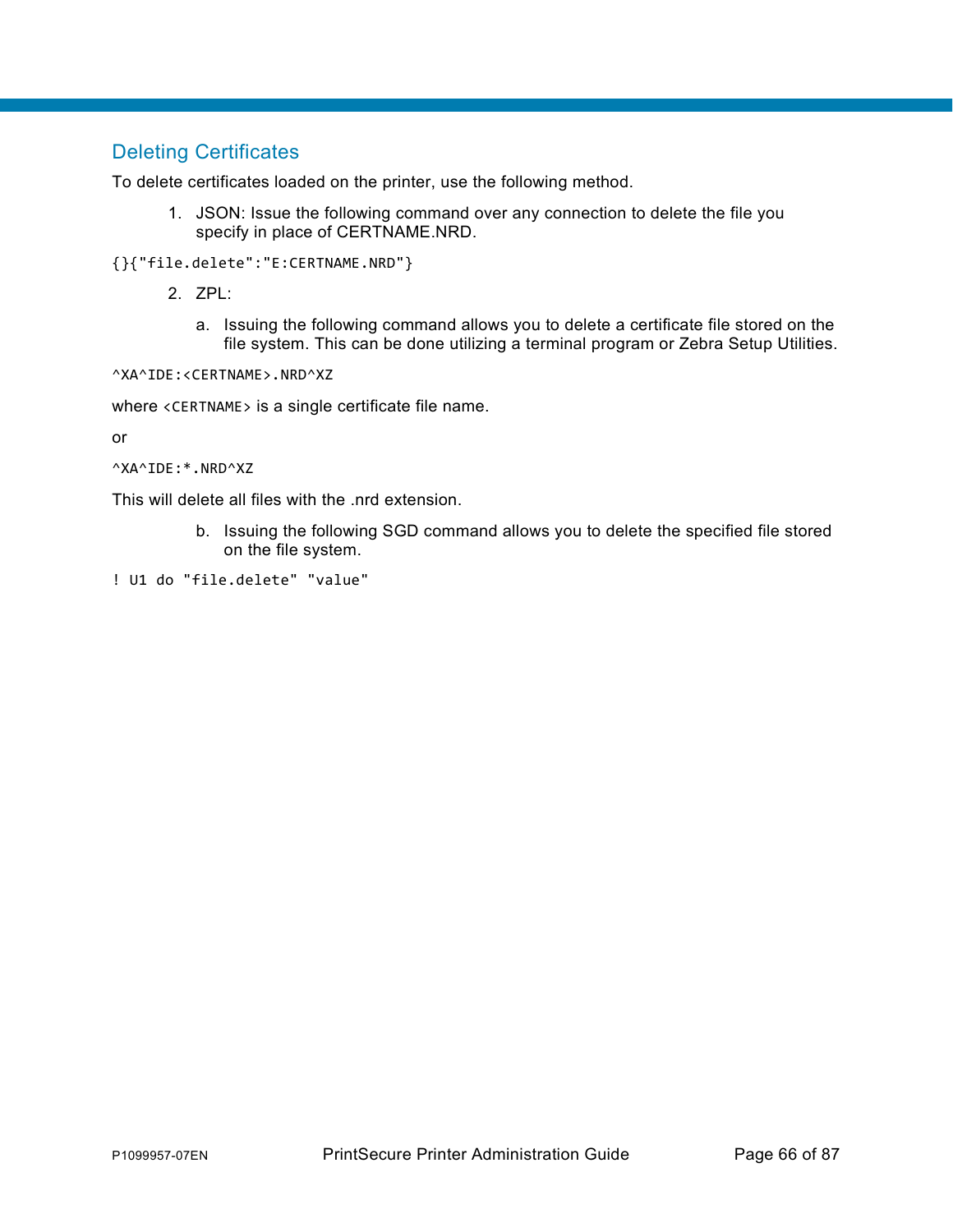# Best Practices - WLAN Certificates

As described in the certificate best practices section it is important to use unique certificates per device to minimize access to the private key. Both can be achieved using the printer CSR (certificate signing request) functionality.

Starting in Link-OS 6 the printer supports JSON multi-part form commands for generating CSRs as well as placing the CA signed certificate back onto the printer. There is support for different message digests, ciphers, and key lengths to best meet a variety of security needs.

### Private Key Passphrase

The client private key can be optionally encrypted with a passphrase. This is useful if the private key file is in an unprotected part of your network or needs to be transmitted in the clear.

It is important to note that the passphrase itself is not stored in an encrypted fashion on the printer. Because the passphrase must be kept secure, it is a best practice to configure this passphrase over a physical connection (USB), or a segregated provisioning network that is separate from the production or company network. The private key passphrase can be configured with the following SGD:

wlan.private\_key\_password

### Certificate Files

CERTCLN.NRD - certificate PRIVKEY.NRD - private key (optionally encrypted) CACERTSV.NRD - certificate authority chain

For the certificate authority chain, if one access point certificate was signed by one CA, and another access point certificate was signed by a different CA, the same trust file could be used for both APs as long as both signing certificates were included in the same trust file.

### Automation

It is recommended that you automate the process of renewing WLAN certificates. Printer Profile Manager Enterprise (PPME) version 3.1 or later can automate this process for you. Outlined below is the process PPME uses in certificate renewal process:

- 1. Poll the printer for certificate expiration date and time, on an interval dependent on your certificate lifetime
- 2. Determine if the WLAN certificate should be renewed or not
- 3. If the certificate should be renewed, issue a generate\_csr command to the printer
- 4. Once ready, retrieve the CSR from the printer
- 5. Sign the CSR with a CA
- 6. Use the "place\_cert command" to put that signed certificate back on the printer
- 7. Plan a time to reset the printer so that the new certificate can be used

If the printer already contains a CSR it can be reused by the CA and signed again without the printer needing to recreate the CSR. This assumes the private key has not been compromised.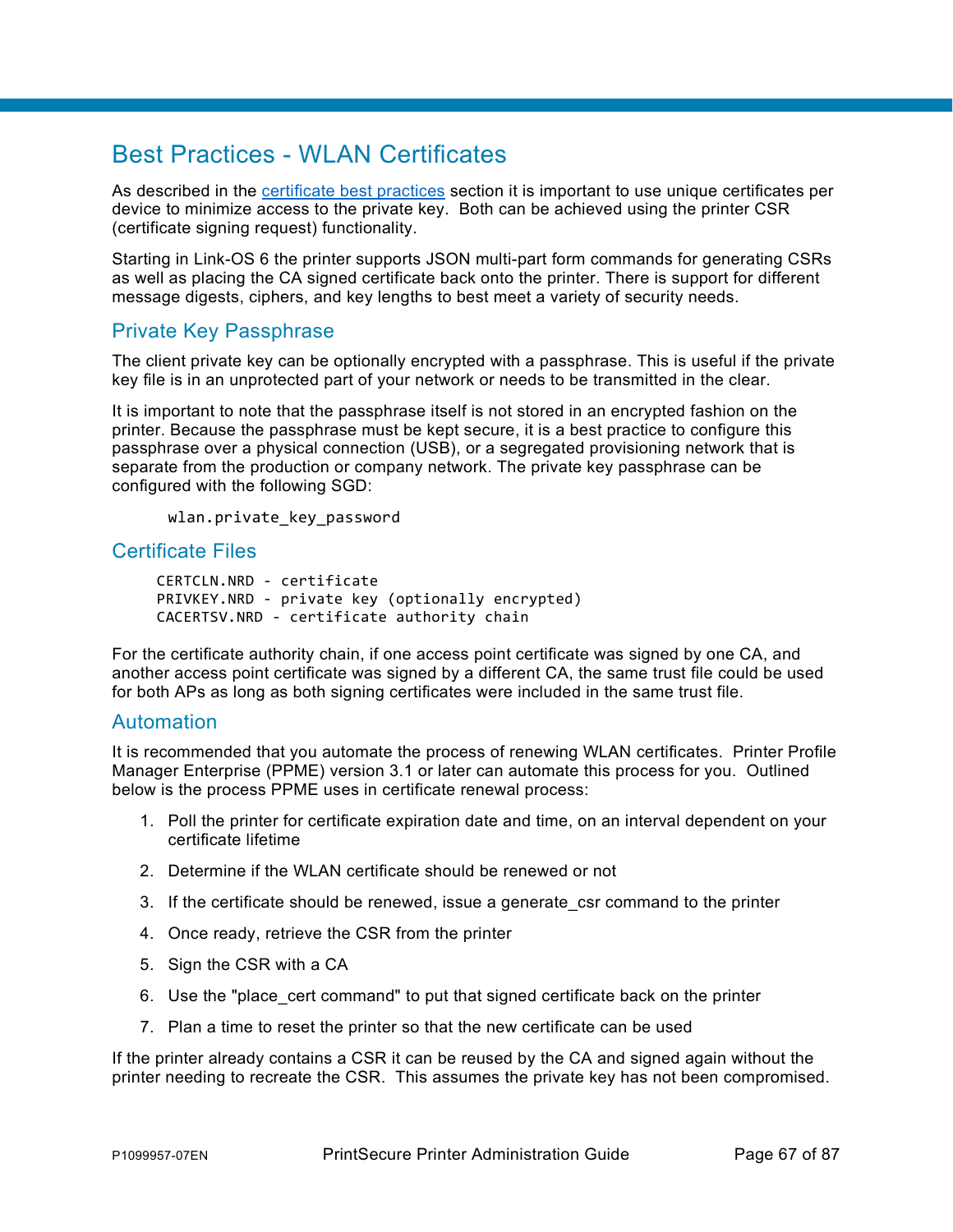# Best Practices - LAN 802.1x

802.1x over LAN provides a mechanism to authenticate devices connecting to a network. To get this set up on the printer, a few settings must be configured. Once configured, the settings will take effect after a reset.

### **Security**

The printer currently supports peap, eap-tls, and eap-ttls security. The choice of printer authentication mode should be driven by what is already in place on your network. In general, eap-tls provides a more robust mutual authentication and requires client certificates. If starting from scratch and with a robust PKI (public key infrastructure) already in place, eap-tls provides a more secure option, but may be more challenging to deploy. You can select your security method by using the following SGD command:

internal\_wired.8021x.security

### Username

The username is something that is needed for connection to the network and can be configured with the following SGD:

internal\_wired.8021x.username

### Private Key Passphrase

The client private key for use with TLS security can be optionally encrypted with a passphrase. This is useful if the private key file is in an unprotected part of your network or needs to be transmitted in the clear.

It is important to note that the passphrase itself is not stored in an encrypted fashion on the printer. Because the passphrase must be kept secure, it is a best practice to configure this passphrase over a physical connection (USB), or a segregated provisioning network that is separate from the production or company network. The private key passphrase can be configured with the following SGD:

internal wired.8021x.private key password

### Certificate Files

The certificate filename prefix is WIRED

WIRED CERT.NRD - certificate file WIRED\_KEY.NRD – private key file (optionally encrypted) WIRED\_CA.NRD – certificate authority file

The Certificate authority file is for the certificate received from the RADIUS server. This is used by the printer to verify the server's identity. The printer supports PEM, DER, and P12 certificate formats.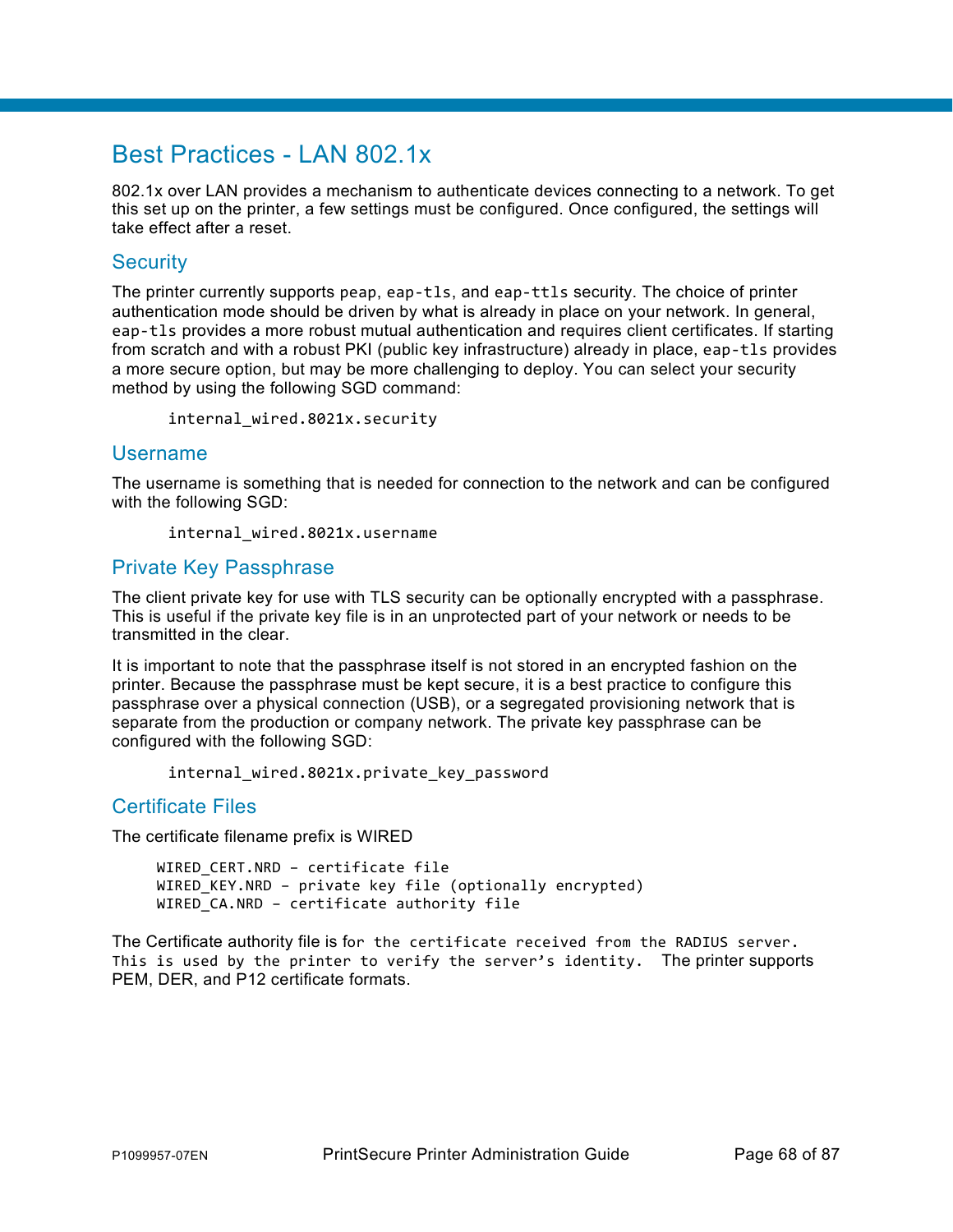# Best Practices - Bluetooth Security

Bluetooth security on Link-OS printers is very important when deploying large numbers of remotely accessible devices into a customer site. Many times, Bluetooth-enabled Zebra devices will follow associates for the duration of a shift - and come into range of the public many times during that shift.

The goal of securing Bluetooth-enabled Zebra printers is to prevent unauthorized access to the printer from a distance. Certain information and profiles can be accessed by any remote device, but some profiles contain sensitive data and/or allow administrative capabilities. For these reasons, it is important to secure Bluetooth connected devices.

### **Overview**

### **Transports**

Bluetooth functionality is divided into two supported *transports*: Classic (also known as BR/EDR) and Low Energy (also known as BTLE or LE). Each transport has slightly different security features and considerations; this document will address them separately.

Some Bluetooth-capable Zebra printers support only Bluetooth Classic, some support only Bluetooth LE, and some support both.

### Pairing and Encryption

*Pairing* in Bluetooth refers to a process in which you can associate two Bluetooth devices with a shared, private encryption key. The storage of these encryption keys for later use is referred to as *bonding.* It is important to note that once two Bluetooth devices are bonded, they are considered **trusted.** That is, future connections between those two devices will resume the encrypted session silently, and the remote device will retain access to sensitive profiles. This makes it crucial that two untrusted devices are never paired.

### **Authentication**

Establishing an encrypted connection between two Bluetooth devices is not the only consideration for secure communications; it is often important to establish an *authenticated* connection in addition to an *encrypted* connection. An encrypted connection is considered authenticated if it can be proven that the connected devices exchanged encryption keys without a Man-in-the-Middle (MITM) being able to intercept the keys. Bluetooth uses distinct security procedures depending on whether devices can provide authenticated connections; these will be discussed below for both Classic and LE.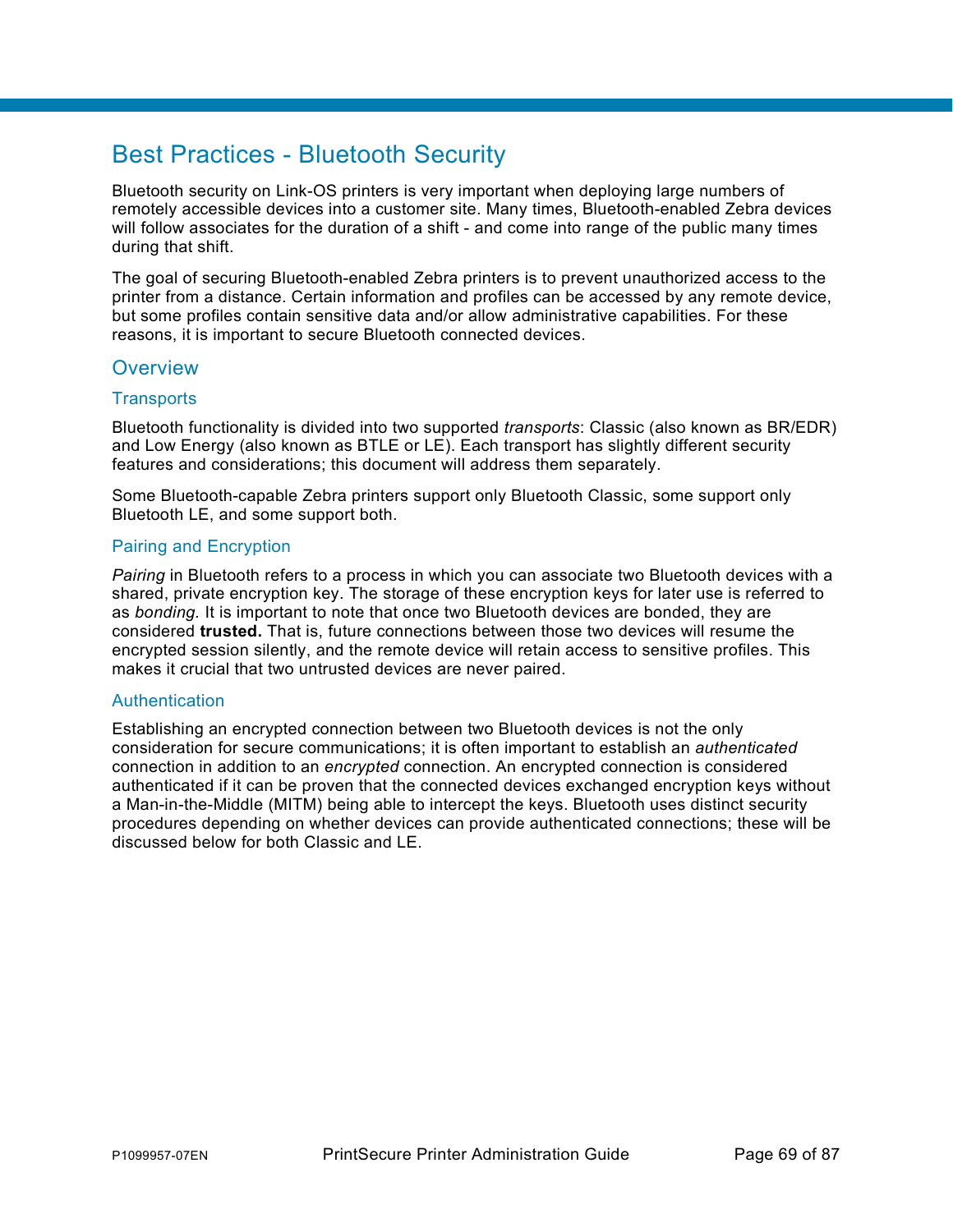## Bluetooth Classic

### **Discoverability**

The SGD command "bluetooth.discoverable" controls whether the Zebra printer will respond to *inquiry requests* from a remote device. This Classic feature is called *discoverable mode*: if it is disabled, remote devices are not able to easily find the printer.

**NOTE:** Starting with Link-OS 6, the "bluetooth.discoverable" function is now **off** by default and other devices cannot see or connect to the printer.

With discoverability disabled, the printer will still make connections with a remote device that was previously paired.

**RECOMMENDATION:** Only keep discoverable mode enabled while paring to a remote device. Once paired, discoverable mode should be disabled. Starting with Link-OS 6, a new feature was introduced to enable limited discovery. Holding down the FEED button for 5 seconds will enable limited pairing mode. Limited pairing mode enables discovery and pairing for 2 minutes. This enables the printer to operate safely with discoverable mode disabled until a user with physical access to the printer activates it.

Upon entering Bluetooth Pairing Mode, the printer will provide feedback that the printer is in Pairing Mode using one of these methods:

- On printers with a "Bluetooth" screen icon or Bluetooth LED, the printer shall flash the "Bluetooth" screen icon or Bluetooth LED on and off every second while in pairing mode
- On printers without a "Bluetooth" screen icon or Bluetooth LED, the printer shall flash the "Data" icon or Data LED on and off every second while in pairing mode
- Specifically, on the ZD220, ZD230, and ZD888 models, the 4 flash LED sequence places the printer into Bluetooth Pairing Mode.
- Specifically, on the ZD510 model, the 5 flash LED sequence places the printer into Bluetooth Pairing Mode.

**NOTE:** If the user wants to completely disable Bluetooth connectivity, including discovery and pairing, they can disable the Bluetooth radio entirely.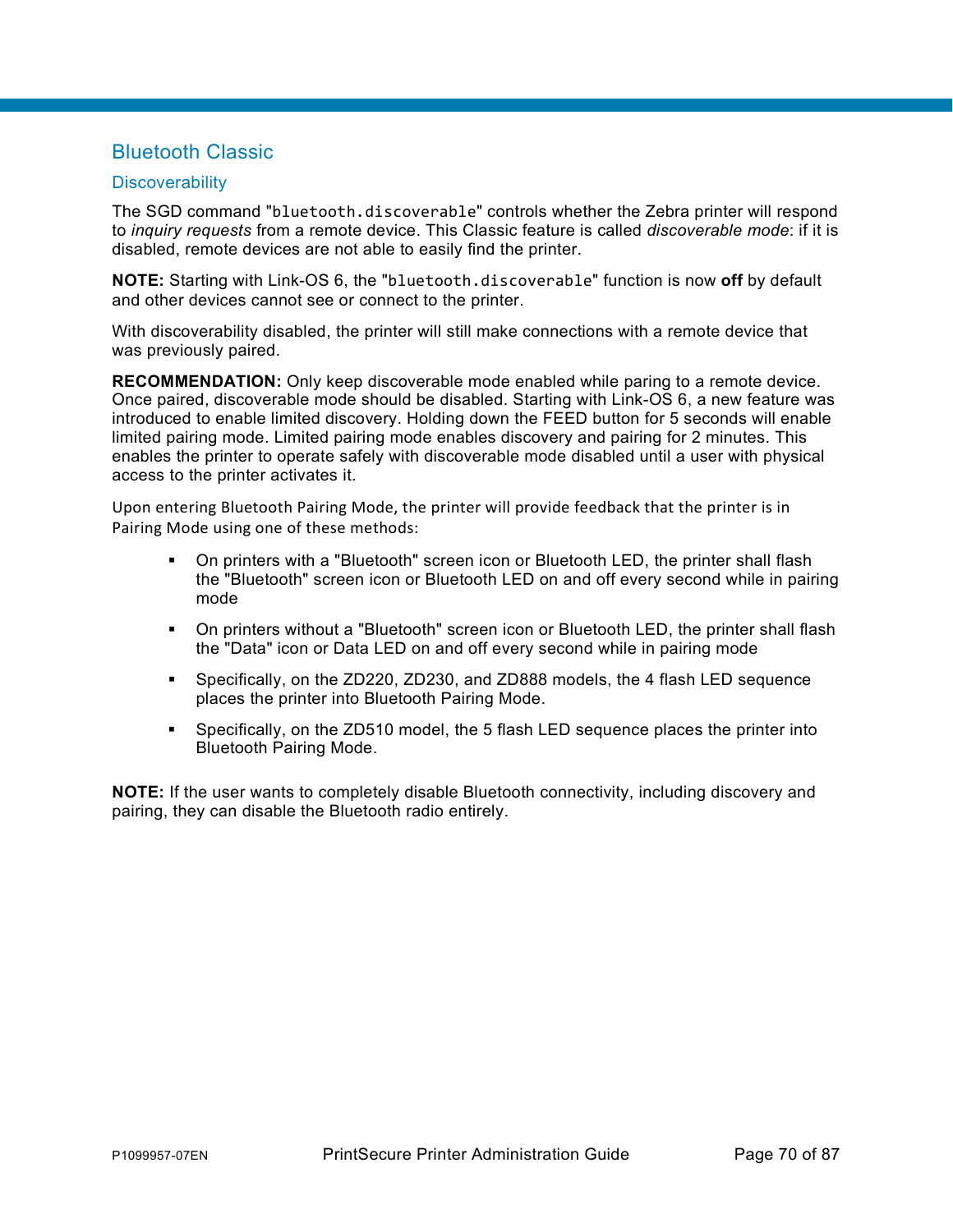### Pairing

Bluetooth Classic security and pairing modes have evolved with revisions to the standard, and can be divided into three major groups:

- 1) **No security** Neither encryption nor authentication are required to access sensitive profiles.
- 2) **Legacy security (pre-SSP)** Prior to Bluetooth 2.1, Classic connections could only be secured with a "PIN"; this is a variable-length shared passphrase that allows two devices to start encryption and pairing. Any sequence of bytes may be used to form a PIN, including ASCII characters. It is not limited to numeric values, although not all Bluetooth devices support alphanumeric PIN entry.
- 3) **Secure Simple Pairing (SSP)**  With the introduction of Bluetooth 2.1, Secure Simple Pairing allows for several types of simple modes to encrypt and authenticate communications between two SSP-enabled devices. The modes available depend on the *I/O capabilities* of the two devices wishing to communicate and provide varying levels of authenticity guarantees and protection against MITM attacks.

When a device supporting SSP tries to access one of the printer's Serial Port Profiles, SSP pairing will always be used. If both devices have a display and support MITM protection, the *Numeric Comparison* pairing procedure will be used. This procedure requires both sides to display and confirm a 6-digit numeric code that is securely exchanged between the two devices. If a third device attempts to Man-In-The-Middle the desired Bluetooth devices, the target devices will display different numeric codes and pairing should be rejected by the user.

If one or both devices do not support a display, the *Just Works* pairing procedure will be used, if allowed by the printer's configuration. *Just* Works mode encrypts the connection, but no prompts will be shown by either side to confirm this process. There is no way to verify that a third device has not performed an MITM attack; *Just Works* is an unauthenticated pairing procedure.

Zebra printers also support "no security" and legacy PIN pairing modes to be backwards compatible with early Bluetooth radios and stacks, many of which are still in use by our customers. This feature is enabled by default. However, it is recommended that customers who do not need these modes disable them to prevent unauthorized access.

Bluetooth Classic security capabilities are controlled by four SGDs:

- 1. "bluetooth.minimum security mode": Selects minimum level of security required for a remote device to access all profiles and services on the printer.
	- "1" No security is required.
	- "2" Encryption is required; MITM protection is *not* required.
	- "3" Encryption and MITM protection are required; legacy pairing is enabled.
	- "4" Encryption and MITM protection are required; SSP is required. This will force Numeric Comparison mode.
- *2.* "bluetooth.allow\_non\_display\_numeric\_comparison": for printers without a display, this setting controls whether the Numeric Comparison confirmation code is displayed by physically printing it (**default**), automatically confirming it, or disabling Numeric Comparison entirely.
- 3. "bluetooth.bonding": enable (**default**) or disable storage of link keys for paired printers. It is **not recommended** to disable this feature.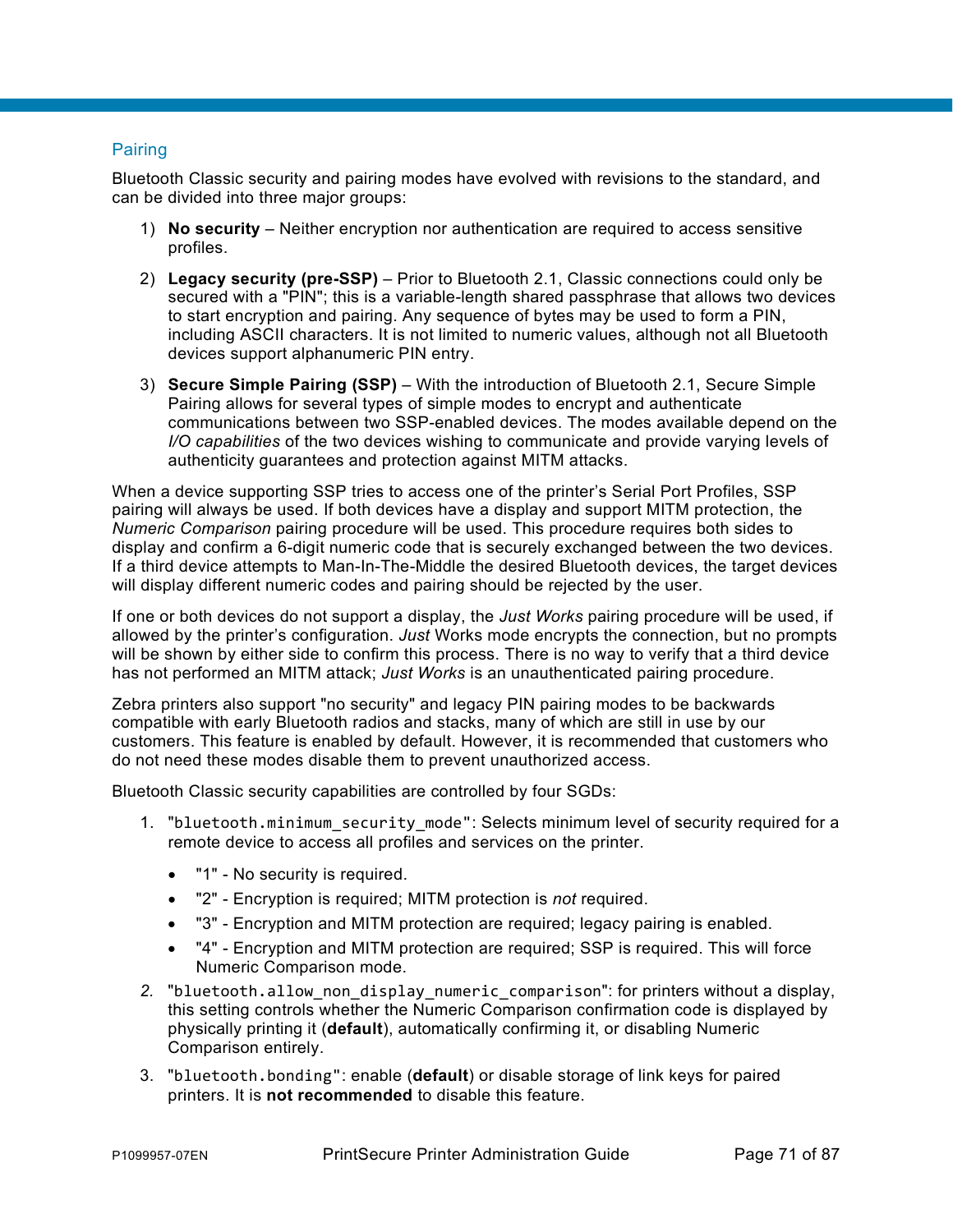4. "bluetooth.bluetooth\_pin": Configure the legacy PIN shared secret; the printer supports PINs up to the maximum of 16 bytes. If the PIN is empty, legacy PIN pairing is disabled. The PIN is **empty by default**.

**NOTE:** For printers that have a display, the minimum-security level default changed from 1 to 3 in Link-OS 6.

**RECOMMENDATIONS:** The recommended Bluetooth security configuration will depend on the types of printers in use and the remote devices connecting to them. If the remote devices expected to connect to Zebra printers have a display and support Secure Simple Pairing, and the Zebra printer has a display, it is highly recommended to configure the minimum security level to 4. This forces the remote device to use a pairing mode that supports MITM protection and will not allow legacy nor unencrypted access.

If the printer is a model without a display, it is a bit trickier to use minimum security level 4, as the numeric comparison code for SSP cannot be displayed. Such printers are configured by default to print the comparison code on the customer's media; however, this may not be desirable if frequent pairing is required or if the customer's media is expensive.

If the remote device does not support Bluetooth 2.1 with SSP, the minimum security level should be set to 3 and "bluetooth.bluetooth pin" must be set to the desired shared secret. This forces MITM protection while allowing legacy PIN pairing. **Legacy PIN pairing is not recommended for new integrations.**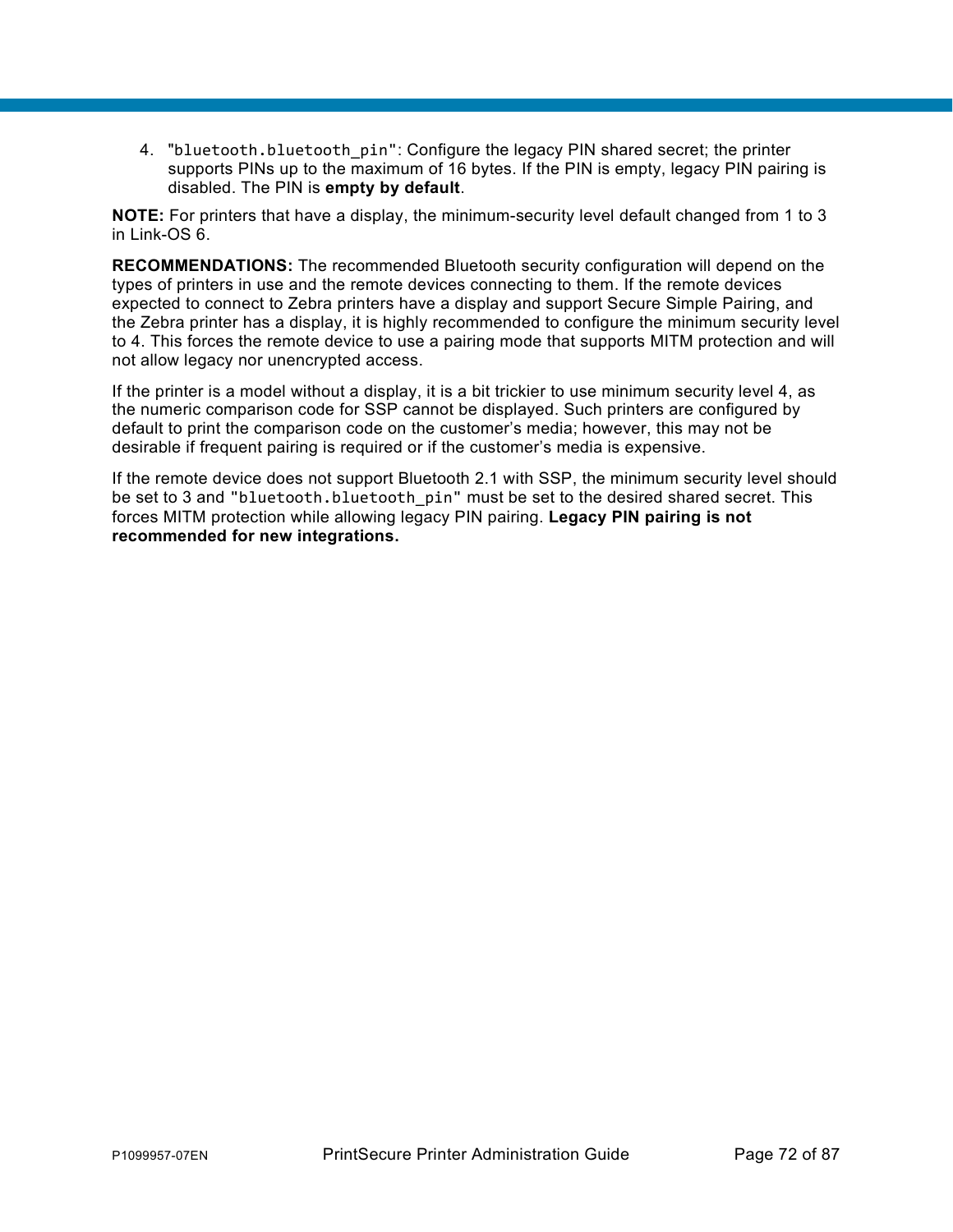## Bluetooth Low Energy (BTLE)

#### Advertising

The concept of *advertising* mode is similar to discoverable mode in Bluetooth Classic, with a few key differences. Unlike in Bluetooth Classic, Bluetooth LE devices are only connectable while they are advertising.

**NOTE:** Zebra printers do not currently support a capability to disable LE advertising without completely disabling Bluetooth LE support, which implies LE-enabled printers are always connectable. To disable Bluetooth LE on dual-mode (Classic+LE) printers, you can set the SGD bluetooth.le.controller\_mode to "classic".

#### Pairing

Pairing in Bluetooth LE is similar to Classic; pairing can be both authenticated (with MITM protection) and unauthenticated. The SGD "bluetooth.minimum\_security\_mode" controls whether pairing/encryption is required to access the Zebra Printer and Configuration Service.

- 1. "bluetooth.minimum security mode": Selects minimum level of security required for a remote device to access all profiles and services on the printer.
	- "1" No security is required.
	- "2" Encryption is required; MITM protection is *not* required.
	- "3" or "4" Encryption and MITM protection are required.
- 2. "bluetooth.allow non display numeric comparison" allows printers without a display to print the passkey or numeric comparison code on the user's media.

Much like Classic, LE supports a "Just Works" mode (no MITM protection) for devices without a display, and a "passkey" mode that is similar to "Numeric Comparison" on Classic.

LE versions 4.2+ also support a "Numeric Comparison" pairing mode; this is supported on printers with 4.2-compatible Bluetooth radios, and firmware versions Link-OS 5 and newer. Passkey and Numeric Comparison pairing modes provide MITM protection.

**RECOMMENDATION:** Force pairing requiring MITM support by setting "bluetooth.minimum\_security\_mode" to "4". If the printer cannot support display of the passkey, set it to "2".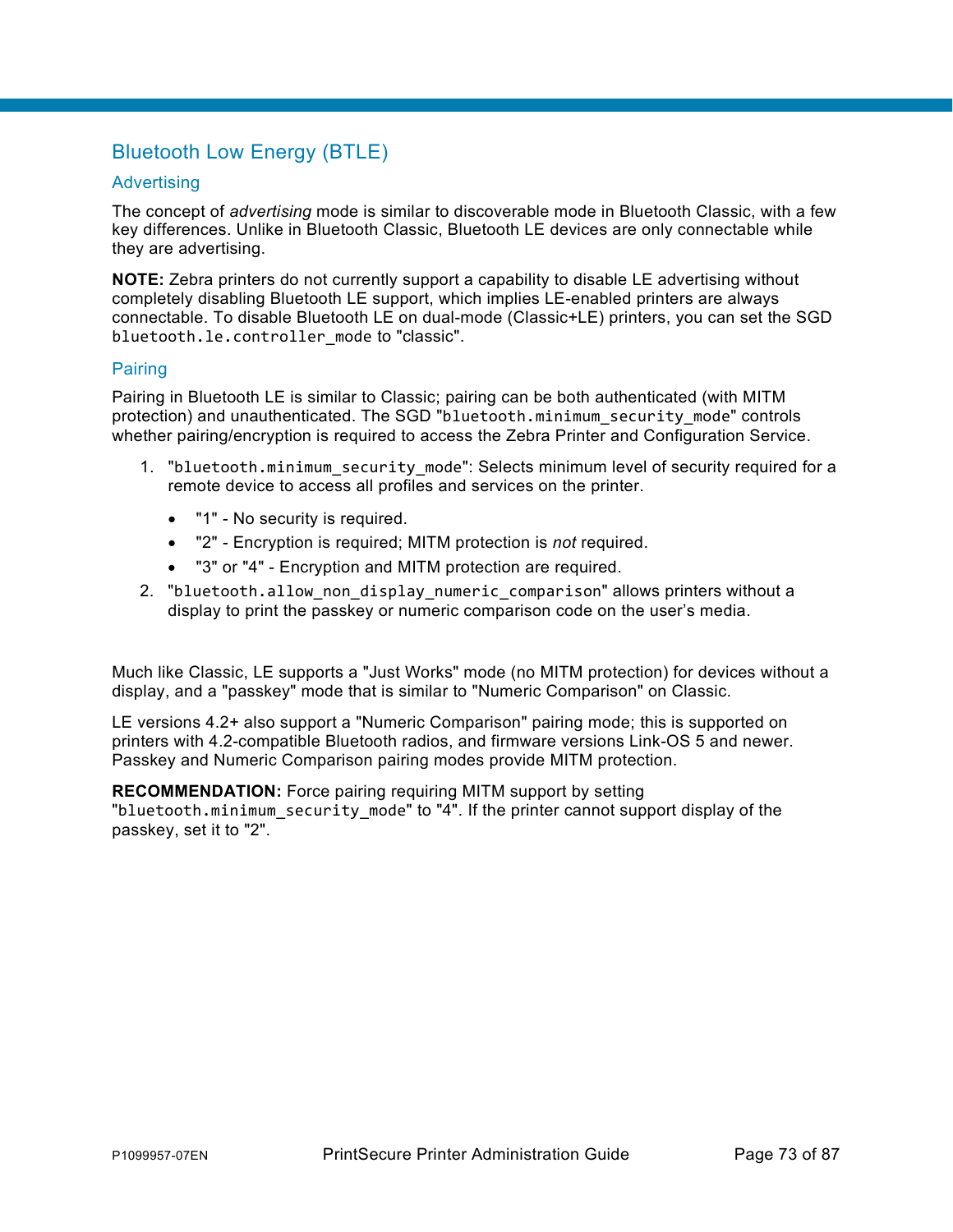## Best Practices - HTTPS Security

## Certificate Files

Starting in Link-OS 5, you can also communicate using HTTPS to view printer web pages over a TLS channel to ensure that communication is encrypted. To begin communicating with the printer over HTTPS, you first need to deploy a certificate to the device. A certificate consists of public information identifying the device and a set of public and private keys used for encrypted communication to the device.

Please note that any common name will be accepted by most browsers. However, you should select a common name that preferably contains the printer's host name.

The certificate filename prefix is HTTPS.

HTTPS\_CERT.NRD – certificate file HTTPS KEY.NRD – private key file (cannot be encrypted) HTTPS CA.NRD - certificate authority chain

The certificate authority chain will be presented during connection to the client. It should contain all the appropriate intermediary certificates in the trust chain between the printer's certificate and a trusted authority.

### HTTPS Port

Once the device certificates are loaded and the printer has rebooted, you can begin using HTTPS. The port for HTTPS is, by default 443, and can be configured using the following SGD command:

"ip.https.port"

This assumes that HTTPS is enabled with the following SGD command:

"ip.https.enable"

#### Disable HTTP Access

Once HTTPS communication is verified and operational, it is a security best practice to disable unencrypted forms of communicating with the printer over a network. This includes disabling HTTP access using the "ip.http.enable" command.

### Public Key Validation

As stated earlier, the HTTPS implementation does no authentication of devices connecting to it. The client connecting to the printer can validate it is talking directly to the printer through the use of comparing public keys. The client should know the public key of the printer that was originally loaded. When making the first connection to the printer, the client can verify this pinned public key to the one it is currently receiving from the printer to ensure there is no Man In The Middle (MITM) interference occurring.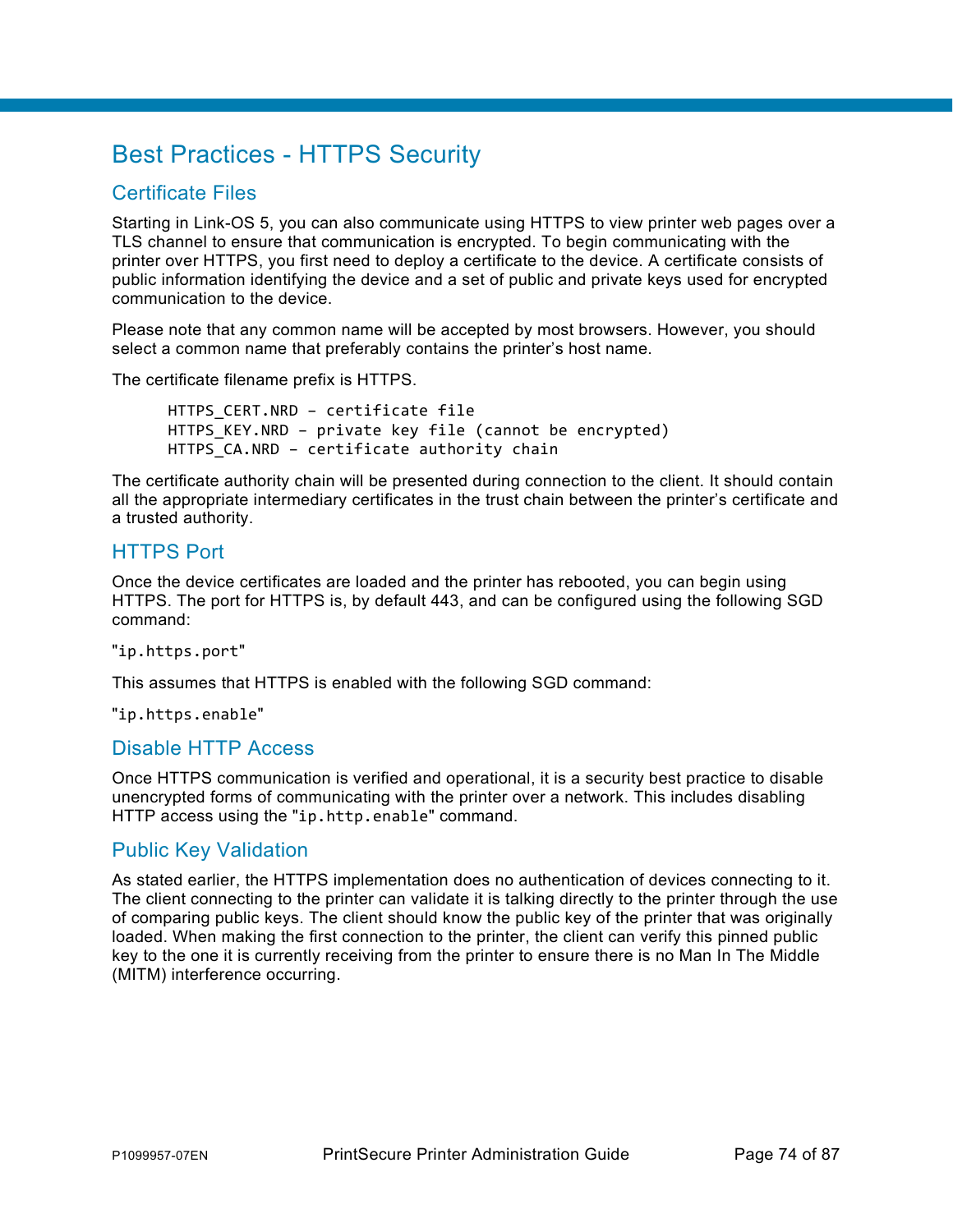## Best Practice - TLS Security

### Disable Unsecure Network Access

Once TLS communication is verified and operational, it is a security best practice to disable unencrypted forms of communicating with the printer over a network. This includes disabling:

ip.tcp.enable ip.udp.enable ip.ftp.enable ip.lpd.enable ip.http.enable ip.snmp.enable

### Enable Firewall Allow list

It is important to note that in the steps above, we have only established encrypted communication, but not authentication. The printer accepts any connection over TLS and does no authentication of the host. As such, you could also ensure that only communication from the desired host IP address is allowed through use of the following SGD:

ip.firewall.whitelist\_in

### Public Key Validation

As stated earlier, the TLS implementation does no authentication of devices connecting to it. The client connecting to the printer can, however, validate it is, in fact, talking directly to the printer by comparing public keys. The client should know the public key of the printer that was originally loaded. When making first connection to the printer, the client can verify this pinned public key to the one it is currently receiving from the printer to ensure there is no Man In The Middle (MITM) interference occurring.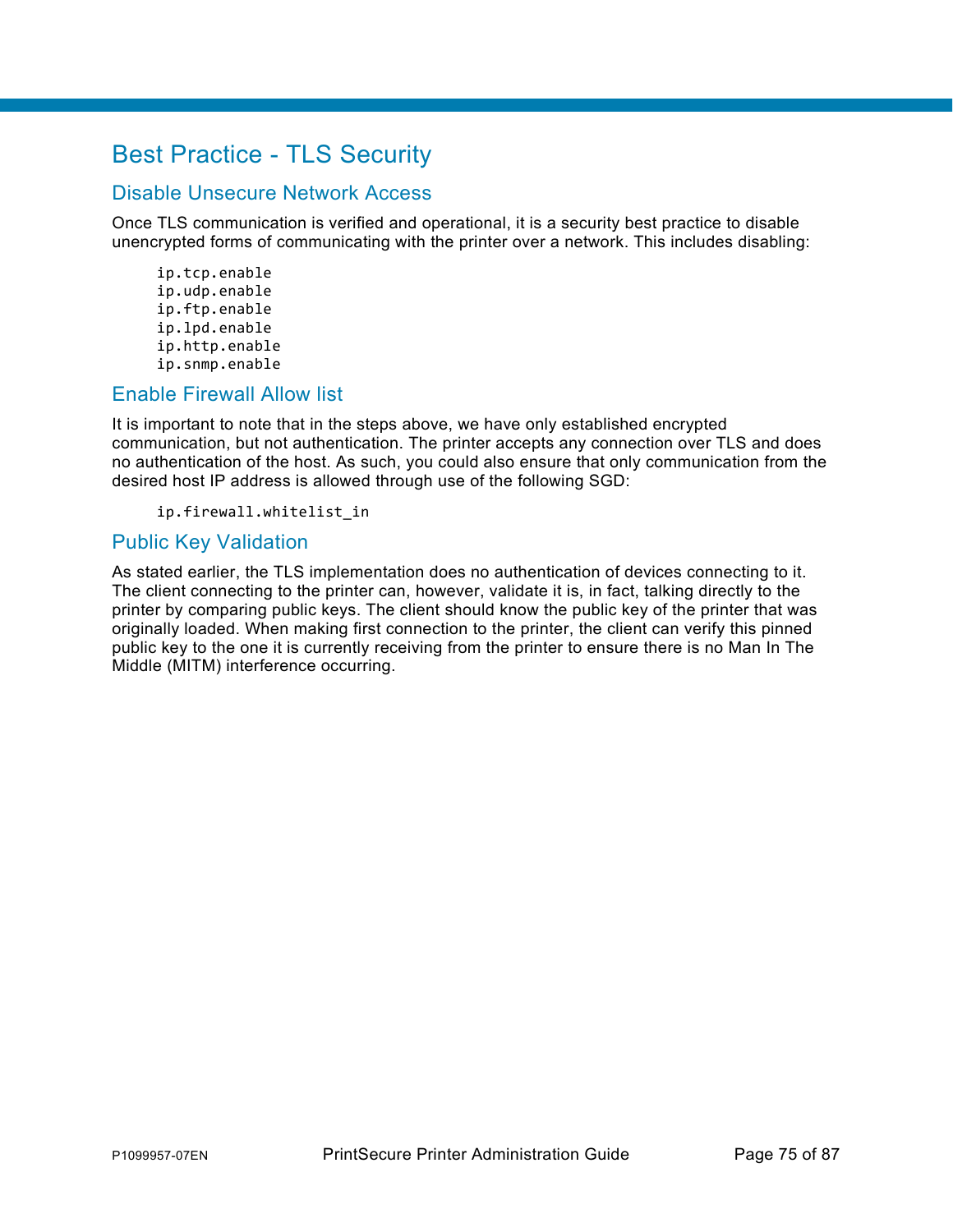## Best Practices - TCP Channel Security

## **TCP Configuration**

#### TCP Raw Ports

Communication with the printer command language parser is enabled over TCP via multiple ports. For unencrypted TCP raw access, there are two ports available, 6101 and 9100, and may be configured respectively using the following SGD commands:

ip.port ip.port\_alternate

To make use of TCP raw communication, ensure that it is enabled using the following SGD command:

ip.tcp.enable

#### JSON Raw Port

In addition to the printer command language parser, JSON is used exclusively for configuration retrieval and modification with no label formatting support. This is accessible via a separate port, 9200, which is configurable using the following SGD command:

ip.port\_json\_config

#### TCP Raw Communication

To easily verify the printer is responding, you can connect to the printer via a telnet application using one of the ports specified above. Then, send a simple command to the printer (such as ~HI if it supports ZPL) to verify it was received and sends data back. You will also be able to view traffic unencrypted via any packet capturing software.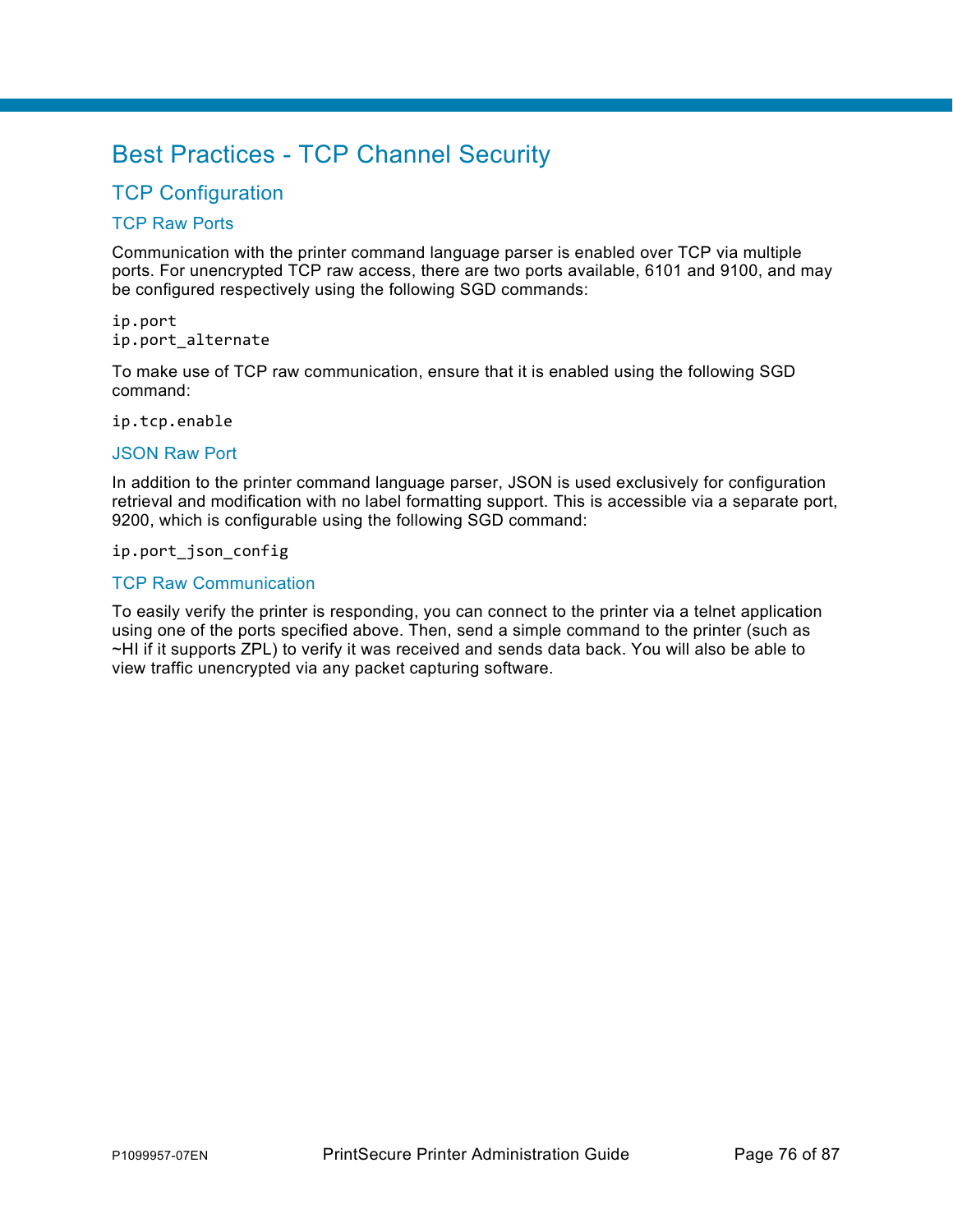## TLS Configuration

#### Certificate Files

Starting in Link-OS 5, you can also communicate using TLS to provide an encrypted channel to the printer. To begin communicating with the printer over TLS, you first need to deploy a certificate to the device. A certificate consists of public information identifying the device and a set of public and private keys used for encrypted communication to the device.

Please note that any common name will be accepted. However, you should select a common name that preferably contains the printer's host name.

The certificate filename prefix is TLSRAW

TLSRAW\_CERT.NRD – certificate file TLSRAW\_KEY.NRD – private key file (cannot be encrypted) TLSRAW\_CA.NRD – certificate authority chain

The certificate authority chain will be presented during connection to the client. It should contain all the appropriate intermediary certificates in the trust chain between the printer's certificate and a trusted authority.

#### TLS Raw Port

Once the device certificates are loaded and the printer has rebooted, you can begin encrypted communication using TLS. The port for TLS connecting to the printer command language parser is, by default, 9143, and can be configured using the following SGD command:

ip.tls.port

This, of course, assumes that TLS is enabled using the following SGD command:

ip.tls.enable

#### TLS JSON Raw Port

As before, the printer also has a JSON interface for encrypted communication with TLS using port 9243, and can be configured using the following SGD command:

ip.tls.port\_json\_config

#### TLS Communication

To verify the printer is working with the device certificates over TLS, you can issue the following OpenSSL command:

echo "~WC" | openssl s\_client – connect 10.80.124.159:9143 -quiet

This sends the ~WC ZPL print config label command to openssl for a TLS connection to the printer and port specified. If you attempt to view captured packets, you will also find that the data is encrypted and unreadable.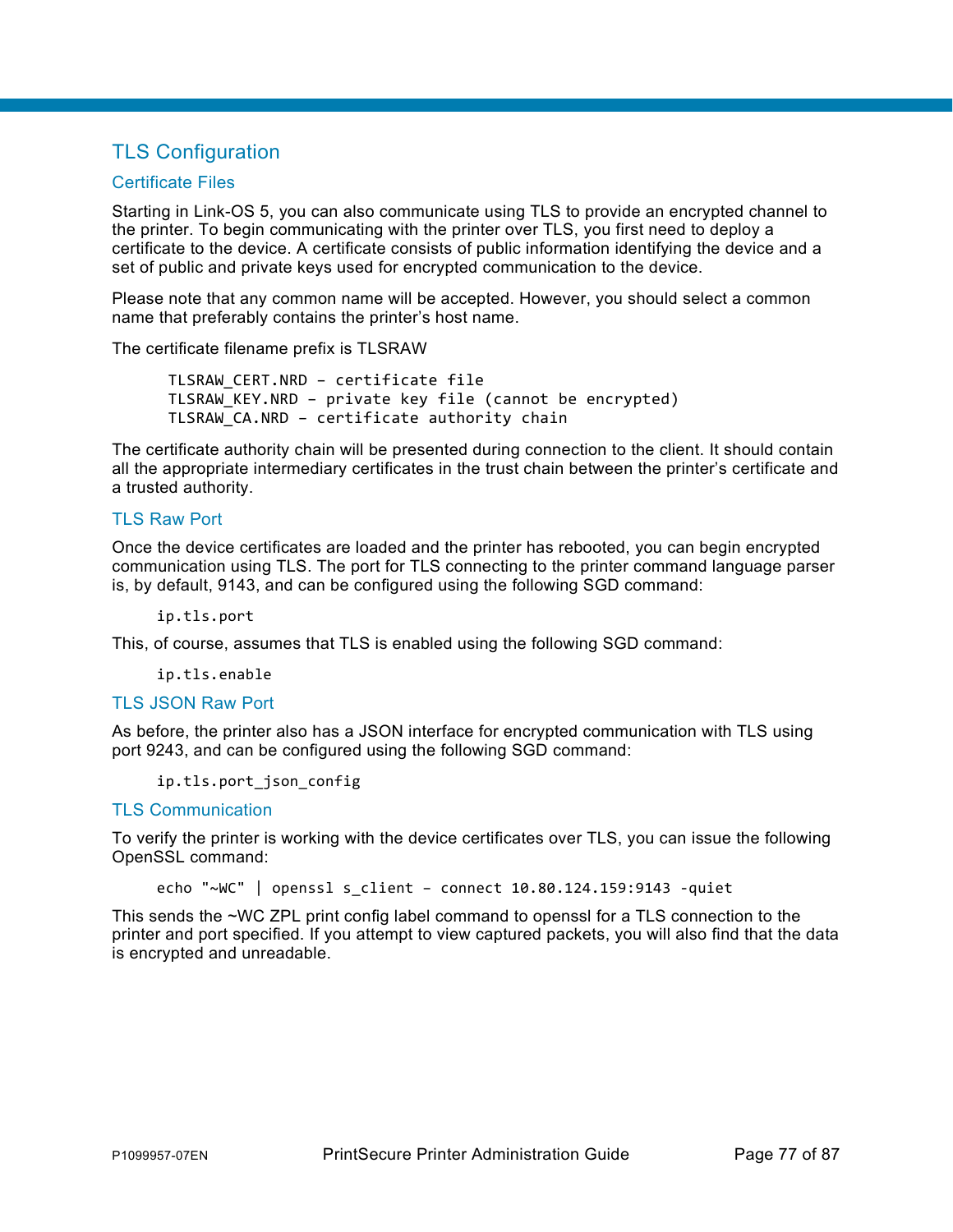## Best Practices - Weblink (Web Sockets) Security

## **Certificates**

By default, the printer comes supplied with a generic weblink device certificate and Zebra server certificate authority. These certificates can be used for connecting to a weblink or web sockets server with a Zebra signed server certificate.

Another option is to use Link-OS 5 or greater user supplied certificates. Individual certs are best but general printer certificates can be used with care as well. Upon reset, once the printer has an IP address, it will attempt to use the provided certificates to make an initial weblink connection.

### Certificate Files

The following filenames shall be used to store the certificates:

WEBLINKX\_CERT.NRD – device printer certificate WEBLINKX\_KEY.NRD – device printer private key (cannot be encrypted) WEBLINKX CA.NRD - server certificate authority chain WEBLINKX CRL.NRD - certificate revocation list

Where "WEBLINKX" is either "WEBLINK1" or "WEBLINK2"

### Retry Interval

To prevent flooding a weblink server with connections, it is recommended to configure a random retry interval. This allows for all the devices connecting to the weblink server to attempt reconnection at different times after a connection loss event. The SGD to configure this is:

weblink.ip.connX.retry\_interval\_random\_max

Where connX is the connection 1 or 2 for weblink

If this is set to a non-zero value, the printer will wait a random number of seconds between 1 and the value specified when attempting to reconnect. If the value is zero, then another SGD will be used to configure the number of seconds it will wait before attempting reconnection. The SGD to configure this is:

weblink.ip.connX.retry\_interval

Where connX is the connection 1 or 2 for weblink

How to Create a Weblink Server CSR (certificate signing request)

For detailed steps please visit:<https://techdocs.zebra.com/link-os/2-14/webservices/>

Once created, the CSR can be signed by Zebra or whichever PKI certificate authority is preferred.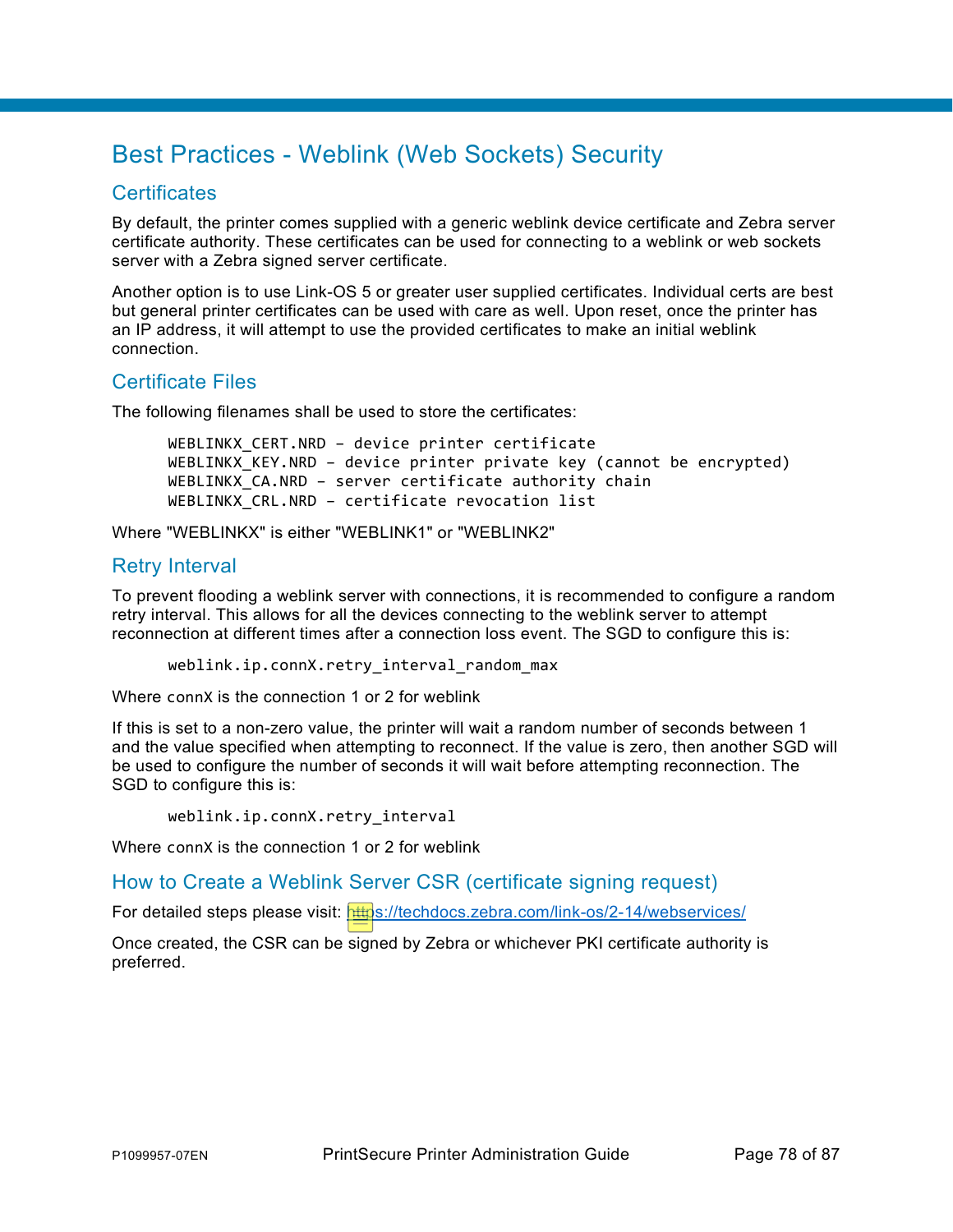## Best Practices - MQTT Security

## **Certificates**

By default, the printer comes supplied with a generic MQTT device certificate, but unlike Weblink does not contain a Zebra broker certificate authority.

A broker certificate authority must be provided to enable a successful connection via MQTT over TLS. Some brokers may also require username and password authentication, or specific device certificates that can be loaded on to the printer instead of using the generic default certificate.

## Certificate Files

The following filenames shall be used to store the certificates:

MQTTX CERT.NRD - device printer certificate MQTTX KEY.NRD – device printer private key (cannot be encrypted) MQTTX CA.NRD - broker certificate authority chain

Where "MQTTX" is either "MQTT1" or "MQTT2"

## Retry Interval

To prevent flooding an MQTT broker with connections, it is recommended to configure a random retry interval. This allows for all the devices connecting to the MQTT broker to attempt reconnection at different times after a connection loss event. The SGD to configure this is:

mqtt.connX.retry\_interval\_random\_max

Where mqttX is the connection 1 or 2 for MQTT

The printer will wait a random number of seconds between 1 and the value specified when attempting to reconnect.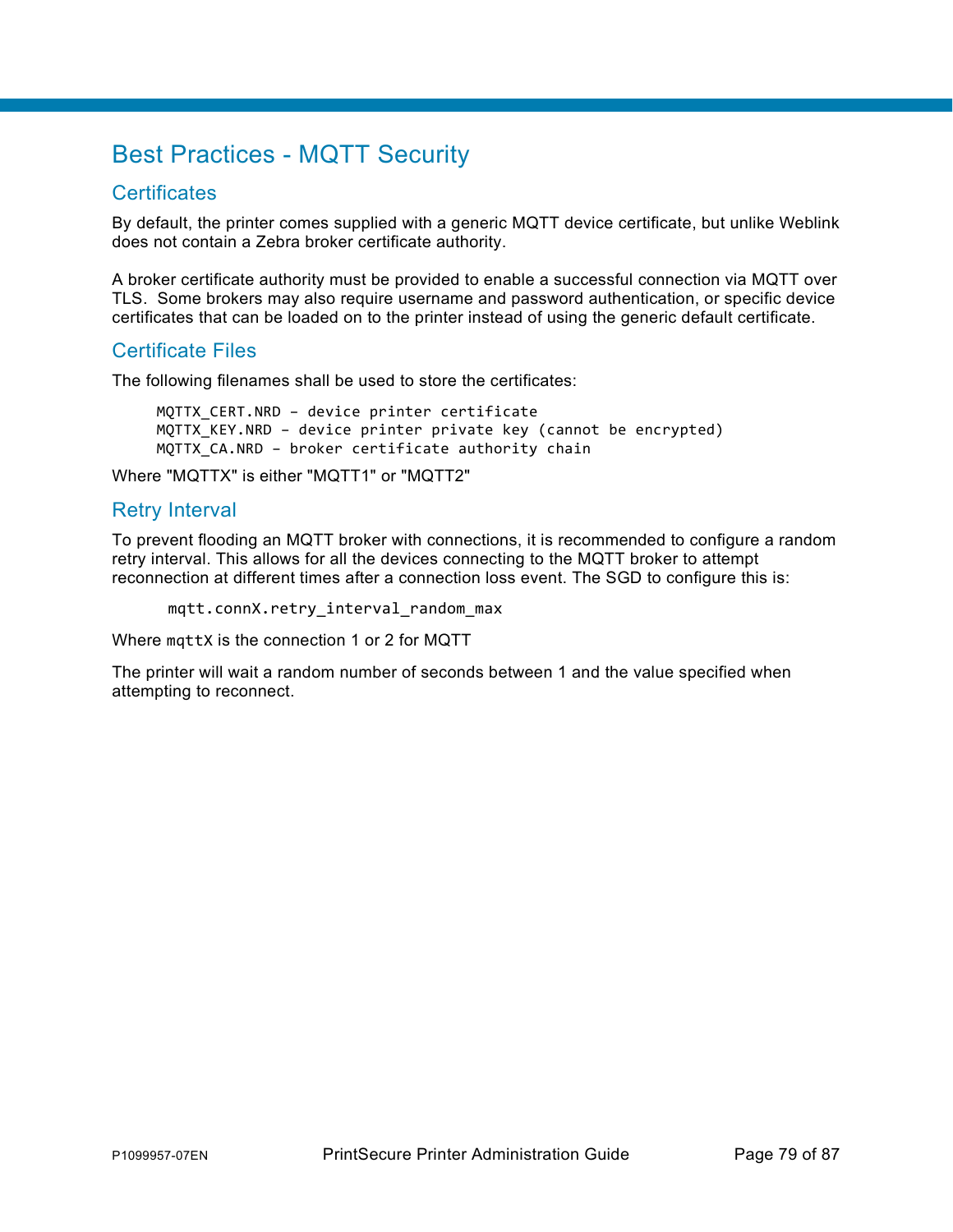## Best Practices - Printer Time

Many certificates use time to ensure that the certificate is valid. The printer must also have the correct time set. If the printer is set to an earlier time than the certificate begins, or a later time than the certificate expires, the connection will be rejected. Additionally, having the correct time on the printer is useful for log event correlation.

Recommendation

The printer supports NTP configuration that will automatically set the printer time based on NTP server time using the following SGD commands:

ip.ntp.enable ip.ntp.servers

If NTP is unavailable, manually set the printer time, using the following SGD commands:

rtc.time rtc.date

Alternatively, you can also set the time using the standard Unix Epoch (number of seconds since January 1, 1970). Setting time in this manner is useful for devices that exist across multiple time zones. This can be configured using the following SGD command:

rtc.unix\_timestamp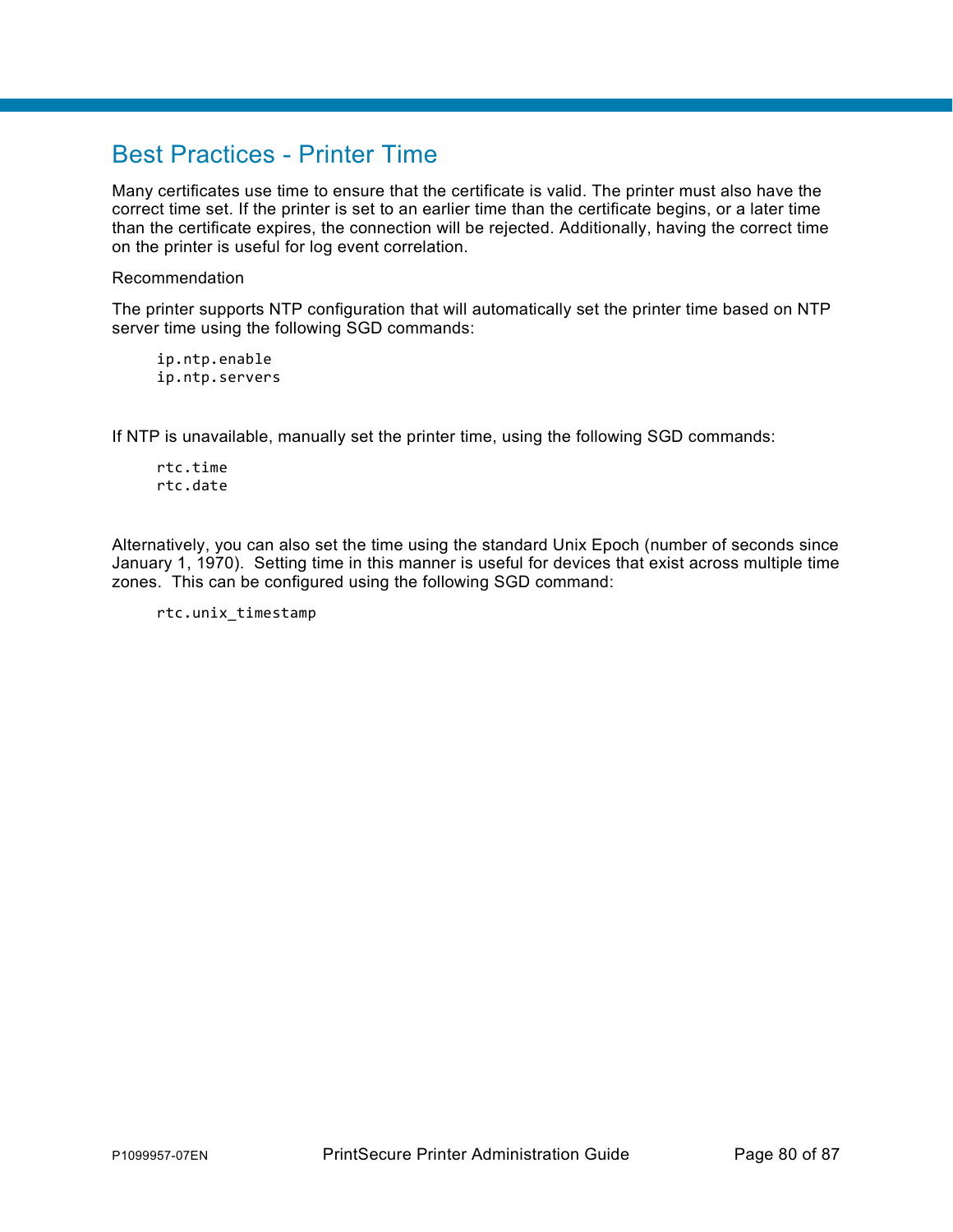## Best Practices - Printer Decommissioning

Starting in Link-OS 6, Zebra printers have a new capability - to delete all user data, reset all settings, and admin configurations. This feature also includes the option to wipe flash memory of any previous data with a maximum of 3 passes. The Decommissioning process provides the ability to know that sensitive data has been removed from the printer and it can be used for other purposes. It is also useful for restoring a printer back to configurability if a Protected Mode admin password is forgotten or lost.

To Decommission the printer, the user must specify the following ZPL command using the USB (client) connection:

~PM<printer serial number>,<number of flash wipe passes (default of 0)><CR>

For example:

~PM456c766973

**Note:** Decommissioning can only be performed using the USB (client) port. If the ~PM command is received on any other port, such as Bluetooth or Ethernet, it will be ignored.

This command would Decommission that printer only if the serial number matched what was specified in the command. The command will be ignored if the serial number does not match the printer, or if it was sent over any other port than USB.

Decommissioning a printer will remove the device from Protected Mode. If Protected Mode is being used, the printer will need to be placed back in that Mode after the Decommission is finished.

**Note:** There was an issue in Link-OS 6.0 that requires an additional sequence to be executed to finalize the Decommissioning Process. This issue was corrected in Link-OS 6.1, so the following only applies if using v6.0.

The required steps are:

1. Once the printer reboots, place the printer in Protected Mode, using this JSON command:

```
{}{ 
   "protect":{ 
       "authentication":{ 
       "username":"admin", 
       "password":"", 
       "type":"basic" 
       }, 
       "operation":"setup", 
       "setup":{ 
       "username":"admin", 
       "password":"Ant1%oTdq$2P9f" 
       } 
  } 
}
```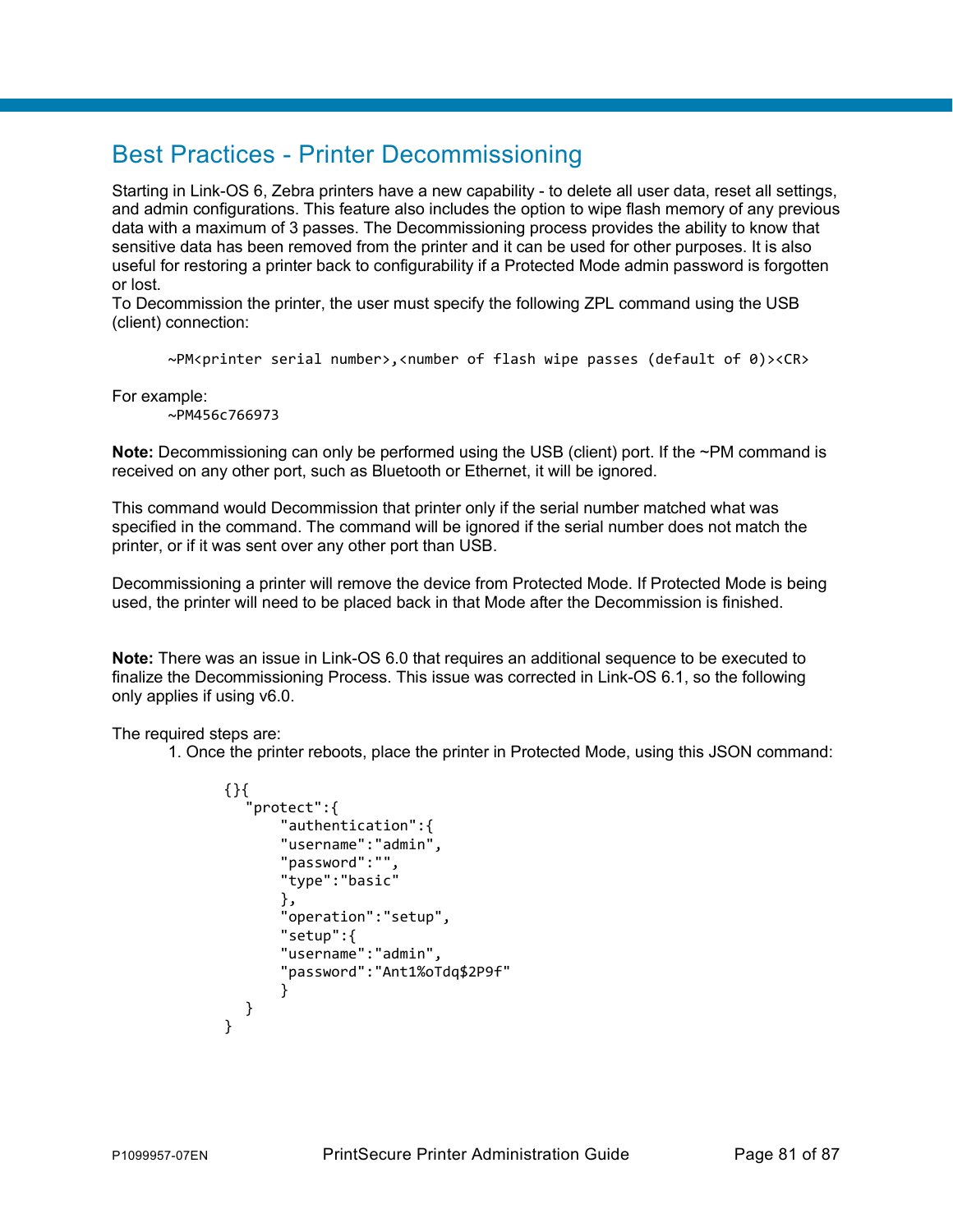2. Then, exit Protected Mode, using the Password you previously used to enter Protected Mode. For example, if your password was "Ant1%oTdq\$2P9f" as shown above, you'd send this JSON command to the printer:

```
{}{ 
   "protect":{ 
       "authentication":{ 
       "username":"admin", 
       "password":"Ant1%oTdq$2P9f", 
       "type":"basic" 
       }, 
       "operation":"setup", 
       "setup":{ 
       "username":"admin", 
       "password":"" 
       } 
  } 
}
```
**Recommendation:** Only issue a flash wipe if the printer will be resold, recycled, or reused by another group that should not have access to the printer data. This may include proprietary fonts, formats, files, or network configuration. A flash wipe does take considerable time, which will vary in length, based on printer model.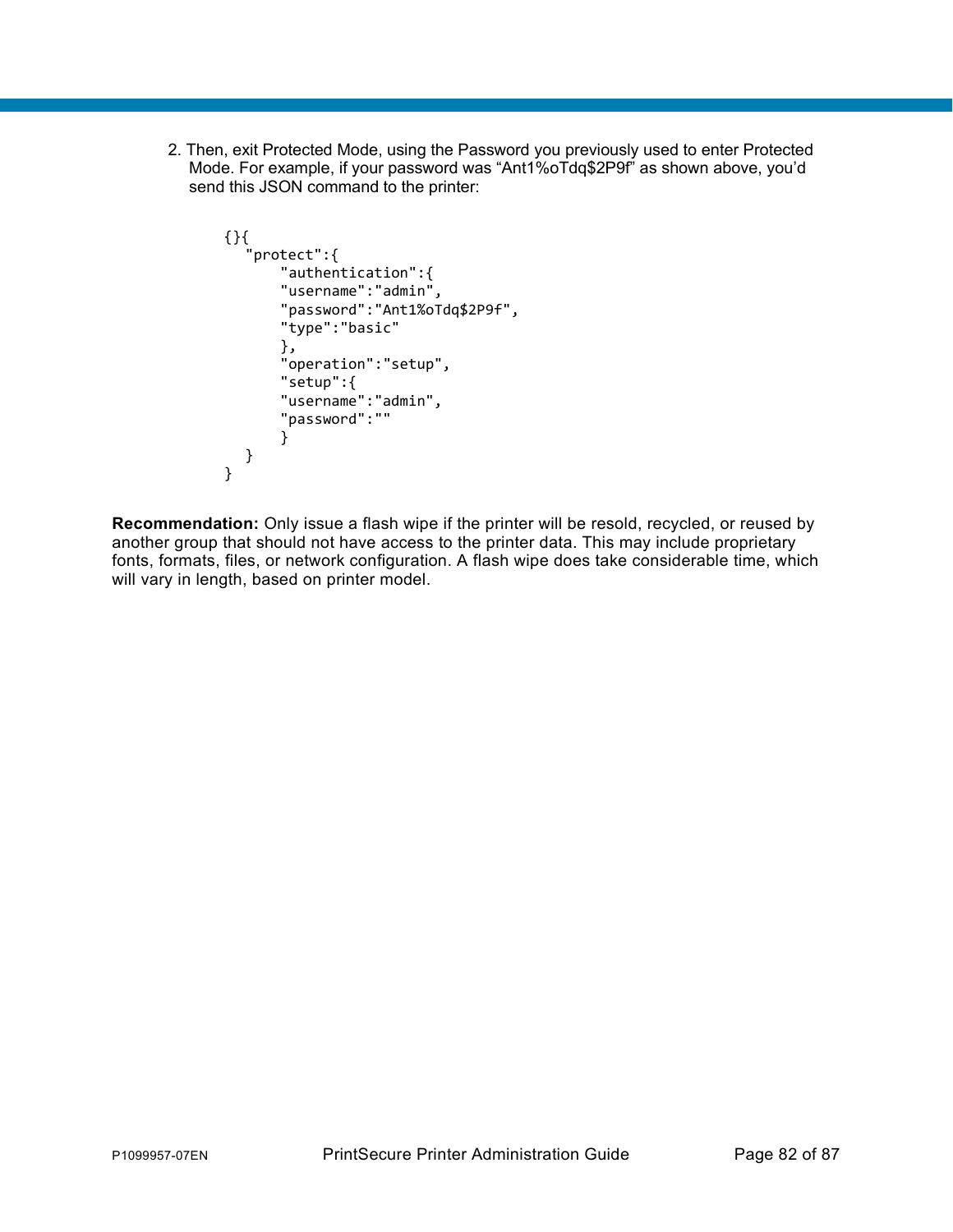## Protected SGD Commands

The following Set/Get/Do (SGD) commands are affected by Protected Mode being introduced in Link-OS 6. Some SGD commands can affect other settings; these are called "Linked <mark>Gor</mark>nmands".

For more information on the syntax and use of each command, please see the Programmers Guide.

| <b>Protected Command</b>                              |  |
|-------------------------------------------------------|--|
| apl.enable                                            |  |
| bluetooth.allow non display numeric comparison        |  |
| bluetooth.bluetooth pin                               |  |
| bluetooth.bonding                                     |  |
| bluetooth.clear bonding cache                         |  |
| bluetooth.discoverable                                |  |
| bluetooth.enable                                      |  |
| bluetooth.enable reconnect                            |  |
| bluetooth.friendly name                               |  |
| bluetooth.json config channel enable                  |  |
| bluetooth.le.contoller mode                           |  |
| bluetooth.le.power class                              |  |
| bluetooth.minimum security mode                       |  |
| bluetooth.power class                                 |  |
| capture.channel1.port                                 |  |
| card.enable                                           |  |
| device.allow firmware downloads                       |  |
| device.fips.enabled                                   |  |
| device.friendly name                                  |  |
| device.prompted network reset                         |  |
| device.reset                                          |  |
| device.syslog.configuration                           |  |
| device.syslog.enable                                  |  |
| device.xml.enable                                     |  |
| display.password.current                              |  |
| input.capture                                         |  |
| internal wired.8021x.password                         |  |
| internal wired.8021x.peap.anonymous identity          |  |
| internal wired.8021x.peap.validate server certificate |  |
| internal wired.8021x.privkey password                 |  |
| internal wired.8021x.security                         |  |
| internal wired.8021x.ttls tunnel                      |  |
| internal wired.8021x.username                         |  |
| internal wired.enable                                 |  |
| internal wired.ip.addr                                |  |
| internal wired.ip.arp interval                        |  |
| internal_wired.ip.default_addr_enable                 |  |
| internal wired.ip.dhcp.arp verify                     |  |
| internal wired.ip.dhcp.cache ip                       |  |
| internal wired.ip.dhcp.cid all                        |  |
| internal_wired.ip.dhcp.cid_enable                     |  |
| internal wired.ip.dhcp.cid prefix                     |  |
| internal wired.ip.dhcp.cid suffix                     |  |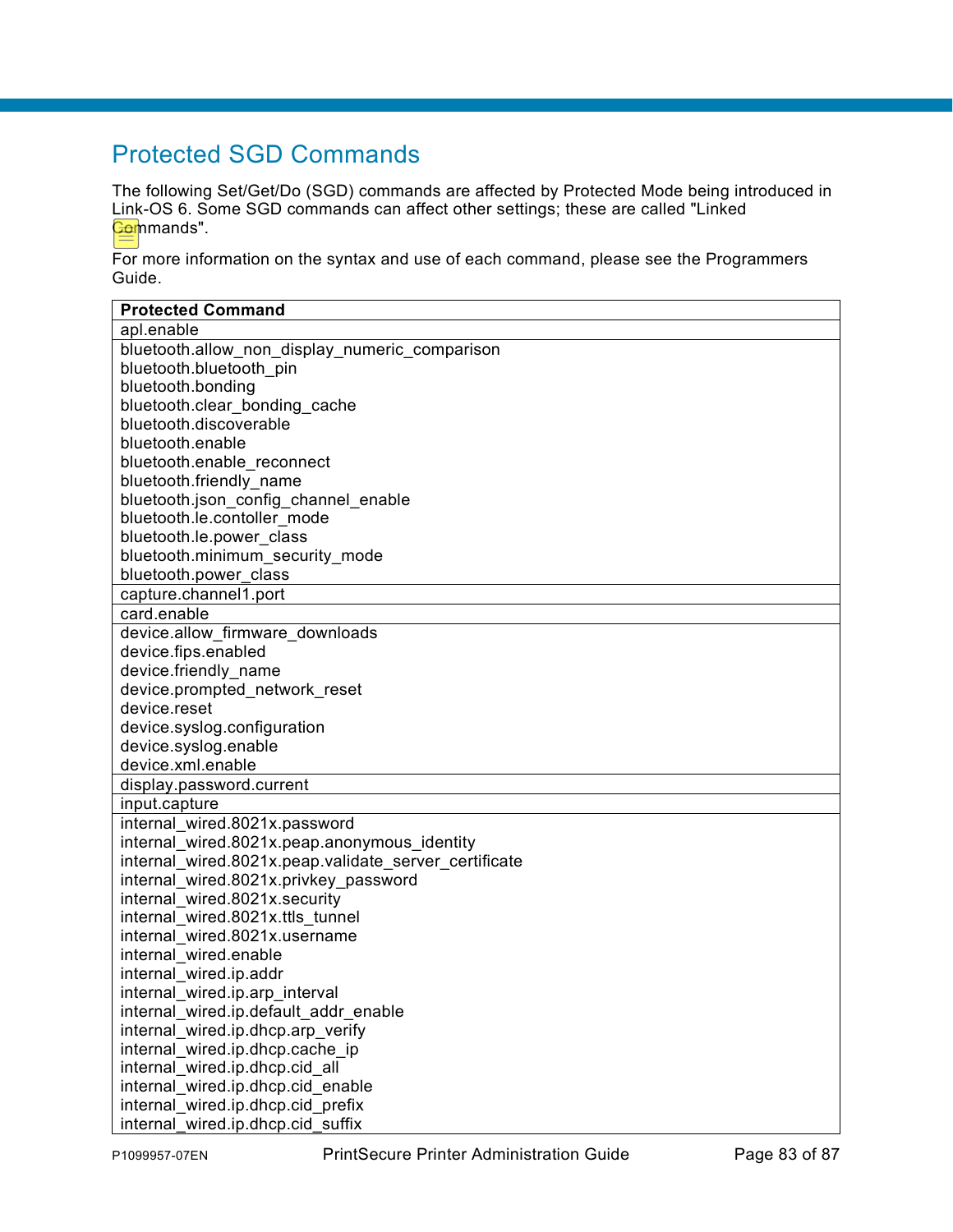**Protected Command** internal\_wired.ip.dhcp.cid\_type internal\_wired.ip.dhcp.option12 internal\_wired.ip.dhcp.option12\_format internal wired.ip.dhcp.option12 value internal\_wired.ip.dns.domain internal\_wired.ip.dns.servers internal\_wired.ip.gateway internal\_wired.ip.netmask internal wired.ip.port (see ip.port linked command) internal wired.ip.port alternate (see ip.port.alternate linked command) internal wired.ip.port json config (see ip.port.json.config linked command) internal\_wired.ip.protocol internal\_wired.ip.timeout.enable internal\_wired.ip.timeout.value internal\_wired.ip.wins.addr internal wired.ip.wins.permanent source ip.bootp.enable (see wlan.ip.protocol linked command) ip.dhcp.auto\_provision\_enable ip.dhcp.enable (see wlan.ip.protocol linked command) ip.dhcp.ntp.enable ip.firewall.authentication.add ip.firewall.authentication.remove ip.firewall.proxy ip.firewall.whitelist\_in ip.ftp.enable ip.ftp.execute\_file ip.http.custom\_link\_name ip.http.custom\_link\_url ip.http.enable ip.http.faq\_url ip.https.enable ip.lpd.enable ip.mirror.auto ip.mirror.password ip.mirror.username ip.ntp.enable ip.ntp.servers ip.pop3.enable ip.port (linked to internal.wired.ip.port) ip.port\_alternate (linked to internal.wired.ip.port.alternate) ip.port json\_config (linked to internal.wired.ip.port.json.config) ip.port\_single\_conn ip.smtp.enable ip.snmp.enable ip.snmp.get\_community\_name ip.snmp.set\_community\_name ip.snmp.trap\_community\_name ip.tcp.enable ip.tls.enable ip.tls.port ip.tls.port\_json\_config ip.udp.enable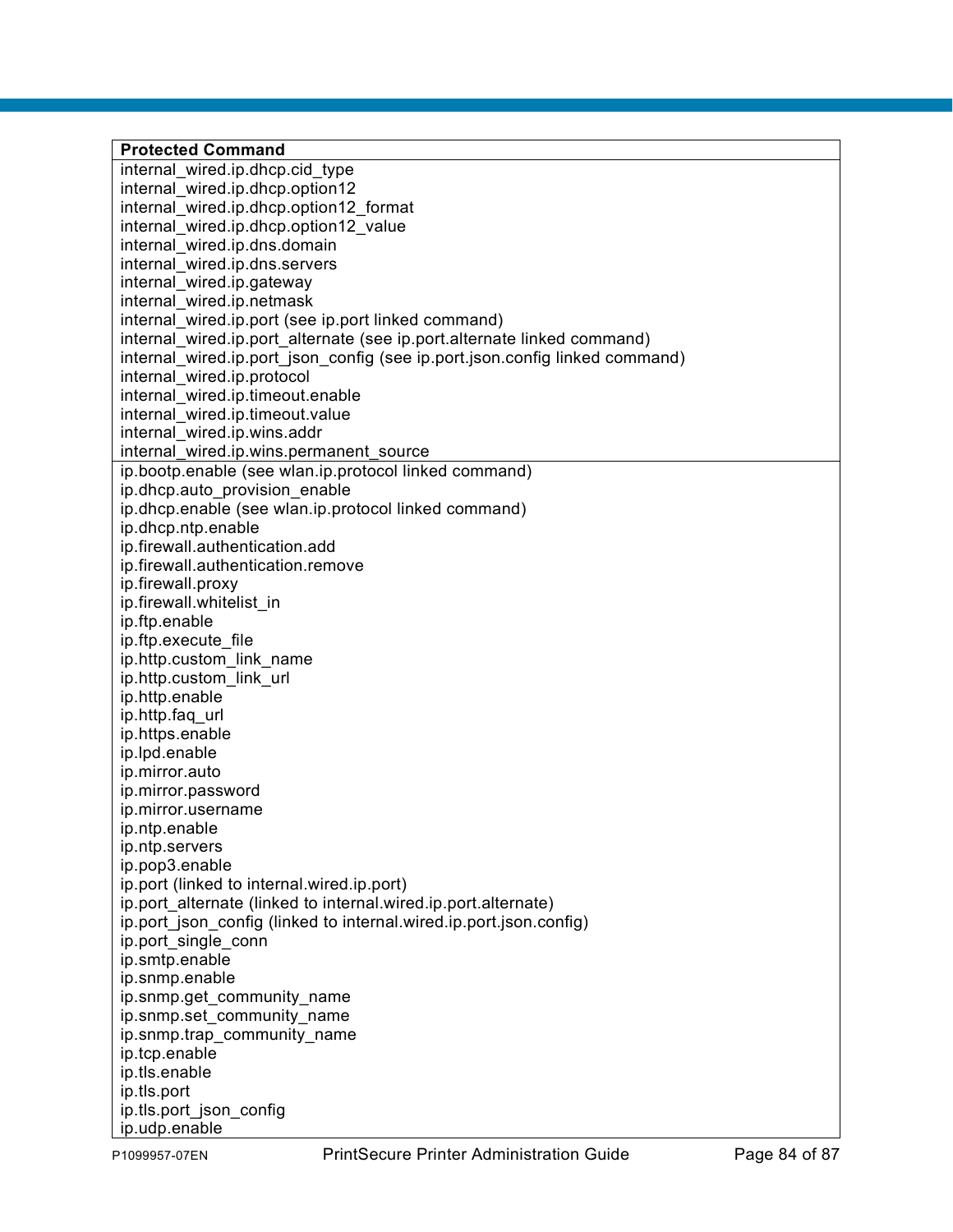**Protected Command** mqtt.conn1.clean\_session\_flag mqtt.conn1.mqtt\_version mqtt.conn1.password mqtt.conn1.ping\_interval mqtt.conn1.qos mqtt.conn1.retry\_interval\_random\_max mqtt.conn1.server\_address mqtt.conn1.tenant\_id mqtt.conn1.username mqtt.conn2.clean\_session\_flag mqtt.conn2.mqtt\_version mqtt.conn2.password mqtt.conn2.ping\_interval mqtt.conn2.qos mqtt.conn2.retry\_interval\_random\_max mqtt.conn2.server\_address mqtt.conn2.tenant\_id mqtt.conn2.username mqtt.enable mqtt.restore\_defaults rtc.date rtc.time rtc.timezone rtc.unix\_timestamp usb.host.lock\_out usb.mirror.enable weblink.ip.conn1.location weblink.ip.conn2.location weblink.zebra\_connector.enable wlan.8021x.authentication (see wlan.security linked command) wlan.8021x.eap.password (see wlan password linked command) wlan.8021x.eap.privkey\_password (see wlan.private.key.password linked command) wlan.8021x.eap.username (see wlan.username linked command) wlan.8021x.enable (wlan.security) (see wlan.password linked command) wlan.8021x.peap.anonymous identity (see wlan.username linked command) wlan.8021x.peap.peap\_password (see wlan.private\_key.password linked command) wlan.8021x.peap.peap\_username wlan.8021x.peap.privkey\_password wlan.8021x.peap.validate server certificate wlan.8021x.ttls\_tunnel wlan.allowed\_band wlan.channel\_mask wlan enable wlan.essid wlan.ip.addr wlan.ip.arp\_interval wlan.ip.default\_addr\_enable wlan.ip.dhcp.arp\_verify wlan.ip.dhcp.cache\_ip wlan.ip.dhcp.cid\_all wlan.ip.dhcp.cid\_enable wlan.ip.dhcp.cid\_prefix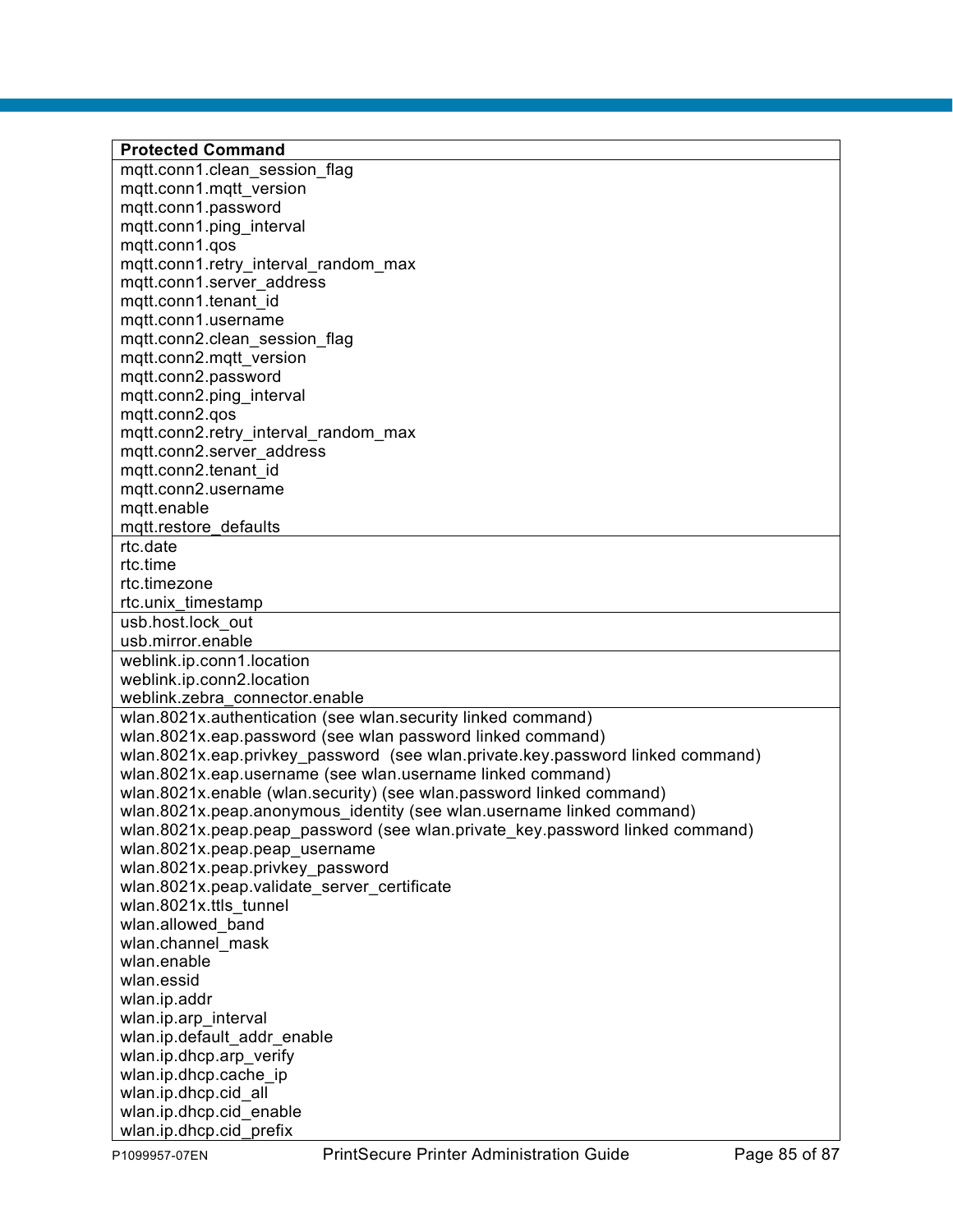#### **Protected Command** wlan.ip.dhcp.cid\_suffix wlan.ip.dhcp.cid\_type wlan.ip.dhcp.option12 wlan.ip.dhcp.option12\_format wlan.ip.dhcp.option12\_value wlan.ip.dhcp.required wlan.ip.dns.domain wlan.ip.dns.servers wlan.ip.gateway wlan.ip.netmask wlan.ip.protocol (Linked to ip.bootp.enable and ip.dhcp.enable) wlan.ip.timeout.enable wlan.ip.timeout.value wlan.ip.wins.addr wlan.ip.wins.permanent\_source wlan.leap mode (see wlan.security linked command) wlan.leap\_password (see wlan.password linked command) wlan.leap username (see wlan.username linked command) wlan.operating\_mode wlan.password (Linked to wlan.8021x.eap.password, wlan.8021x.enable, wlan.leap\_password) wlan.private\_key\_password (Linked to wlan.8021x.eap.privkey\_password) wlan.rts\_cts\_enabled wlan.secure\_ssid wlan.security (Linked to wlan.8021x.authentication, wlan.leap\_mode, wlan.wpa.authentication, wlan.wpa.enable) wlan.user channel list wlan.username (Linked to wlan.8021x.eap.username, wlan.8021x.peap.anonymous identity, wlan.leap\_username) wlan.wpa.authentication (see wlan.security linked command) wlan.wpa.enable (see wlan.security linked command) wlan.wpa.groupkey ciphersuite wlan.wpa.pairwise ciphersuite wlan.wpa.psk wlan.wpa.timecheck wlan.wpa.wpa\_version zbi.enable zpl.label\_length\_always